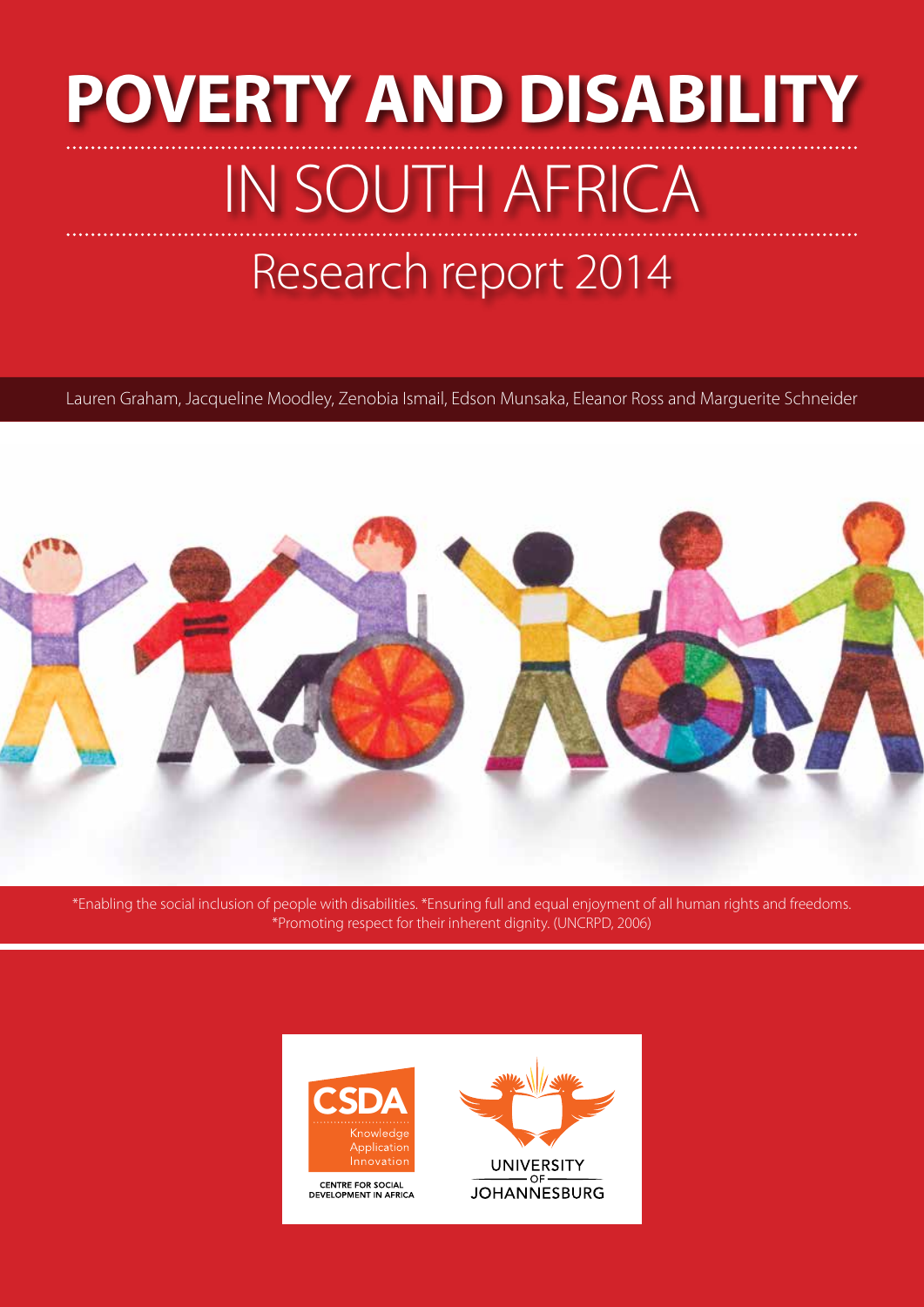Copyright © 2014: The authors, the Centre for Social Development in Africa, the University of Johannesburg. Short extracts from this publication may be produced unaltered without authorisation on condition that the source is acknowledged. For rights of reproduction or translation, application should be made either to the Centre for Social Development in Africa, the University of Johannesburg, or the Australian Department of Foreign Affairs and Trade.



The Centre for Social Development in Africa (CSDA), at the University of Johannesburg, was established in 2003 and is dedicated to basic, applied and strategic research in social development and developmental welfare. The CSDA aims to positively influence development issues in the Southern African region through contributing to debates on social policy, improvements in service delivery, and the expansion of knowledge through cutting-edge research.

> CSDA, University of Johannesburg, PO Box 524, Auckland Park, 2006 csdainfo@uj.ac.za | www.uj.ac.za/csda



The Australian Department of Foreign Affairs and Trade (DFAT) is responsible for the Australian Government's international relations, trade and development assistance programmes.

This study was a collaborative initiative between the DFAT and the CSDA, University of Johannesburg.

It must however be noted that the views expressed and information contained in this report are not necessarily those of or endorsed by DFAT, which can accept no responsibility for such views or information, or for any reliance placed on them.

> **Editing:** Philanie Jooste, The Word Horse, www.wordhorse.co.za **Layout:** Ebrahim Karim, University of Johannesburg Graphics Department **Printing:** 4 Color Print **ISBN:** 978-0-86970-778-4

> > 2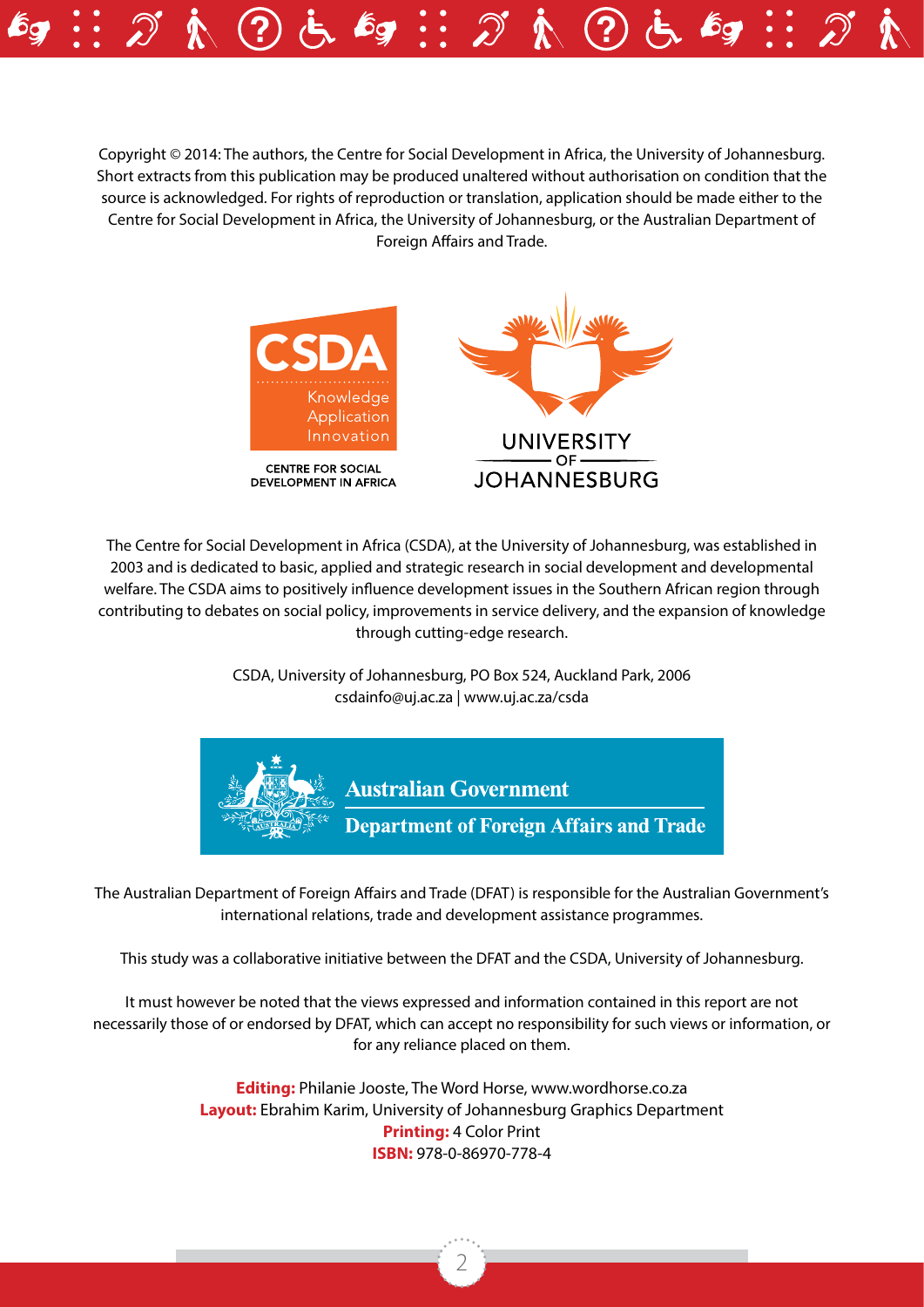# Contents

| 1.1 |       | $Introduction \dots 10$ |  |  |
|-----|-------|-------------------------|--|--|
|     | 1.1.1 |                         |  |  |
|     | 1.1.2 |                         |  |  |
|     | 1.1.3 |                         |  |  |
|     | 1.1.4 |                         |  |  |
| 1.2 |       |                         |  |  |
|     | 1.2.1 |                         |  |  |
|     | 1.2.2 |                         |  |  |
|     | 1.2.3 |                         |  |  |
|     | 1.2.4 |                         |  |  |
| 1.3 |       |                         |  |  |
|     | 1.3.1 |                         |  |  |
|     | 1.3.2 |                         |  |  |
|     | 1.3.3 |                         |  |  |
|     | 1.3.4 |                         |  |  |
|     | 1.3.5 |                         |  |  |
|     |       |                         |  |  |
|     |       |                         |  |  |
| 2.1 |       |                         |  |  |
|     | 2.1.1 |                         |  |  |
|     | 2.1.2 |                         |  |  |
| 2.2 |       |                         |  |  |
|     | 2.2.1 |                         |  |  |
|     | 2.2.2 |                         |  |  |
|     | 2.2.3 |                         |  |  |
| 2.3 |       |                         |  |  |
|     | 2.3.1 |                         |  |  |
|     | 2.3.2 |                         |  |  |
|     | 2.3.3 |                         |  |  |
|     | 2.3.4 |                         |  |  |
|     | 2.3.5 |                         |  |  |
| 2.4 |       |                         |  |  |
|     | 2.4.1 |                         |  |  |
|     | 2.4.2 |                         |  |  |
| 2.5 |       |                         |  |  |
|     | 2.5.1 |                         |  |  |
|     | 2.5.2 |                         |  |  |
| 2.6 |       |                         |  |  |
|     | 2.6.1 |                         |  |  |
|     | 2.6.2 |                         |  |  |
|     | 2.6.3 |                         |  |  |
|     | 2.6.4 |                         |  |  |

さ ?ちョ…がれ ?ちょう…がれ ?ちょ。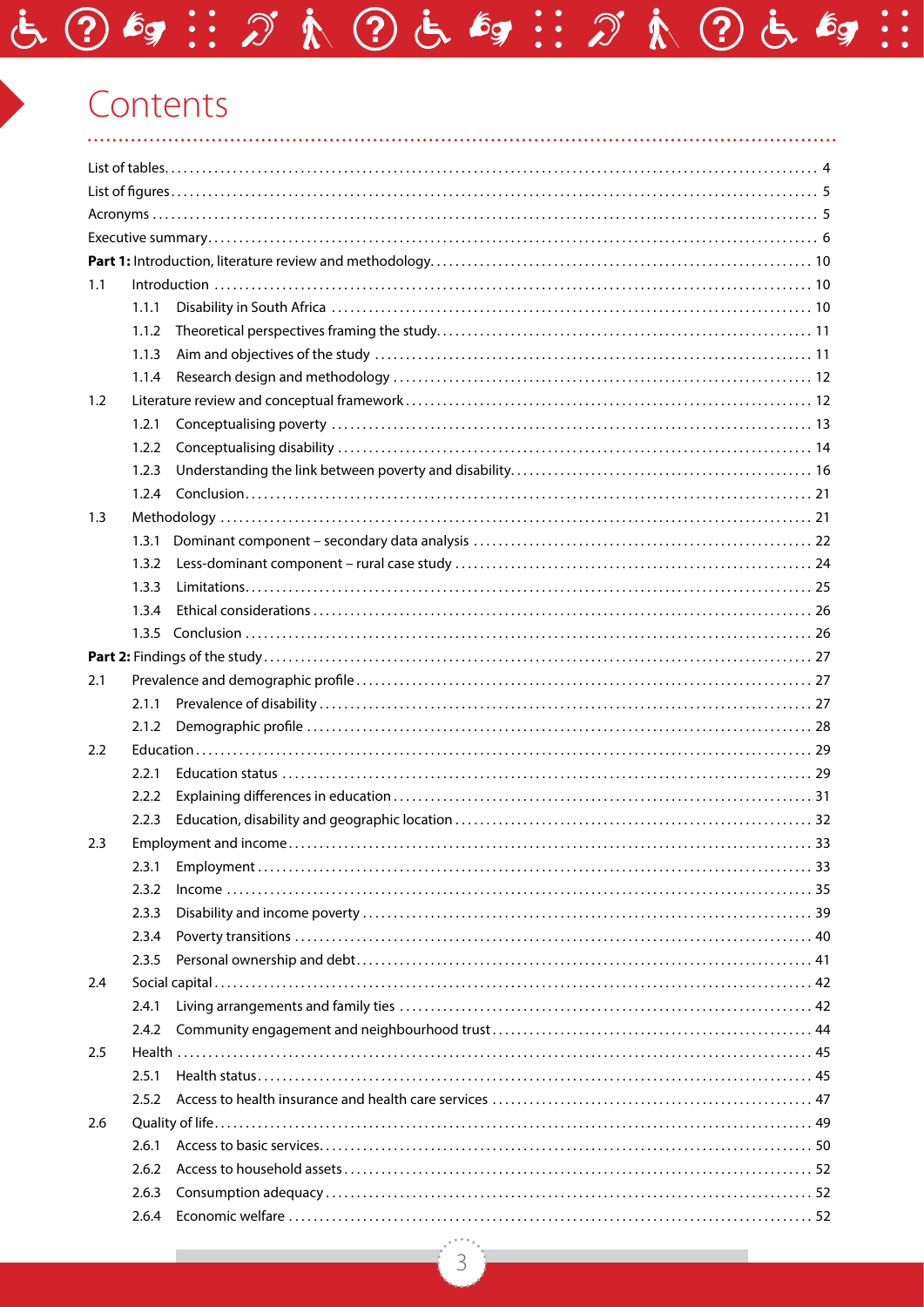| 3.1 |       |
|-----|-------|
|     |       |
|     | 3.1.2 |
|     | 3.1.3 |
|     |       |
|     |       |
|     |       |
| 3.2 |       |
|     |       |
|     |       |

 $\mathcal{L}_{\mathcal{F}} :: \mathcal{D} \land \mathcal{D} \in \mathcal{L}_{\mathcal{F}} :: \mathcal{D} \land \mathcal{D} \in \mathcal{L}_{\mathcal{F}} :: \mathcal{D} \land$ 

#### **LIST OF TABLES**

| Table 1.  |                                                                                                              |
|-----------|--------------------------------------------------------------------------------------------------------------|
| Table 2.  |                                                                                                              |
| Table 3.  |                                                                                                              |
| Table 4.  |                                                                                                              |
| Table 5.  | Mean number of years of education for people with disabilities and non-disabled people (NIDS, 2008)  29      |
| Table 6.  |                                                                                                              |
| Table 7.  | Monthly average income from employment by disability status (NIDS, 2008)  35                                 |
| Table 8.  |                                                                                                              |
| Table 9.  | Contributions to medical aid, UIF and pension/provident funds (NIDS, 2008)  37                               |
| Table 10. |                                                                                                              |
| Table 11. |                                                                                                              |
| Table 12. |                                                                                                              |
| Table 13. | Monthly income from salaries and self-employment by disability status (NIDS, 2008)  39                       |
| Table 14. | Monthly income from salaries, self-employment and disability grant by disability status (NIDS, 2008) 39      |
| Table 15. | Monthly income from salaries, self-employment, disability grant, old age grant, child support grant and care |
|           |                                                                                                              |
| Table 16. | Monthly income from salaries, self-employment and disability grant by wave for adults with disabilities in   |
|           |                                                                                                              |
| Table 17. | Monthly income from salaries, self-employment and all grants by wave for adults with disabilities in Wave 1/ |
|           |                                                                                                              |
| Table 18. | Decision making (main decision maker) in the household by disability status (NIDS, 2008)  43                 |
| Table 19. | Decision making (main and joint decision maker) in the household by disability status (NIDS, 2008)  44       |
| Table 20. | Self-reported health status amongst people with disabilities and non-disabled people (NIDS, 2008) 46         |
| Table 21. |                                                                                                              |
| Table 22. | Tuberculosis amongst people with disabilities and non-disabled people (NIDS, 2008) 47                        |
| Table 23. | Incidence of major non-communicable diseases amongst people with disabilities and non-disabled               |
|           |                                                                                                              |
| Table 24. | Non-communicable diseases amongst people with disabilities and non-disabled people (NIDS, 2008) 47           |
| Table 25. | Medical aid coverage amongst people with disabilities and non-disabled people (NIDS, 2008)  48               |
| Table 26. | Length of time that elapsed since last consultation about health amongst people with disabilities and        |
|           |                                                                                                              |
| Table 27. | Place of last health consultation for disabled and non-disabled people (NIDS, 2008)  49                      |
| Table 28. | Sources of energy for households with or without people with disabilities (NIDS, 2008)  51                   |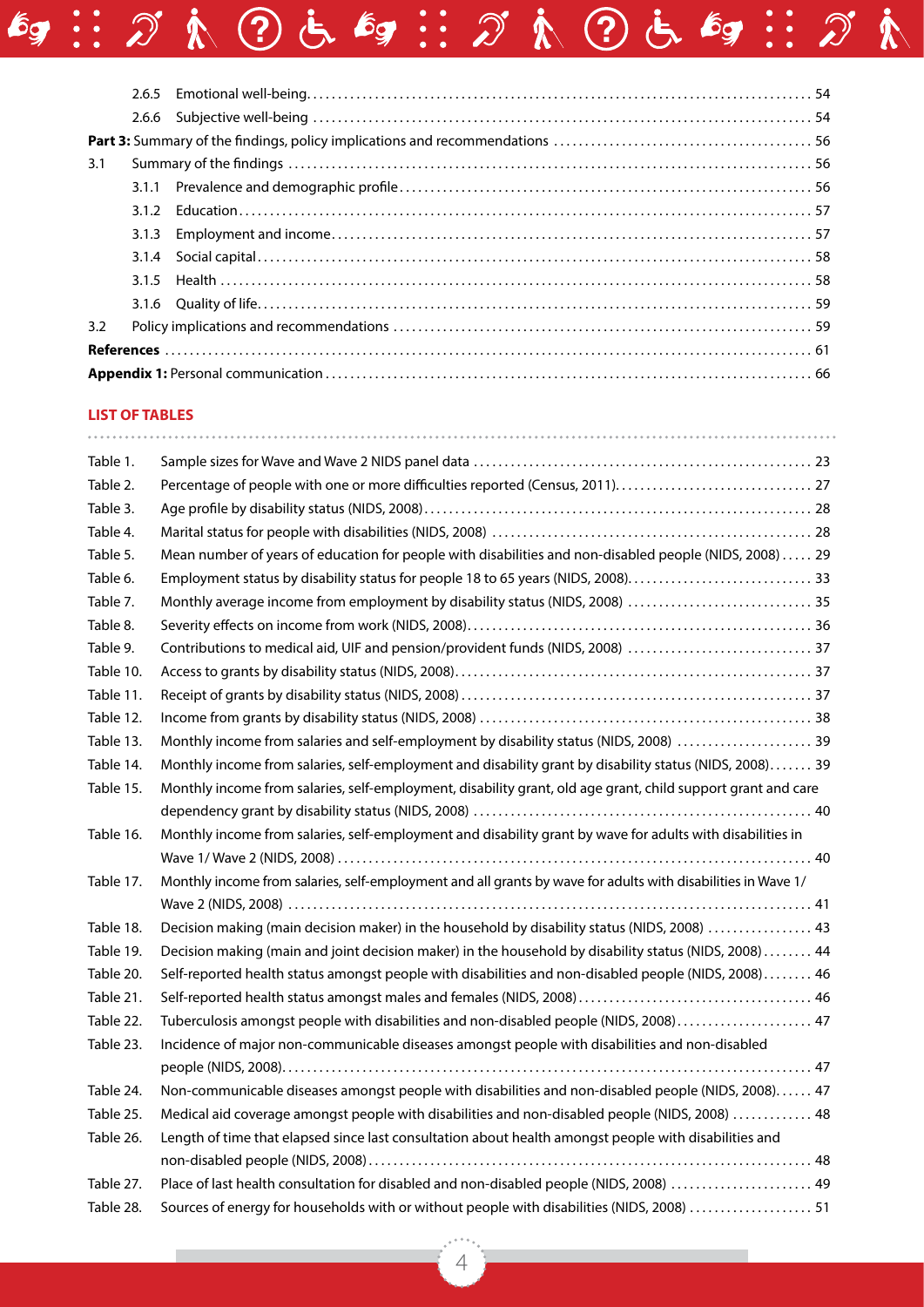| Table 29. Household dwelling type for households with or without people with disabilities (NIDS, 2008) 51       |
|-----------------------------------------------------------------------------------------------------------------|
| Table 30. Perceptions of income as compared to households in the same area by disability status (NIDS, 2008) 52 |

さ ? 6g … が A ? さ 6g … が A ? さ 6g …

#### **LIST OF FIGURES**

| Figure 1.  |                                                                                                         |  |
|------------|---------------------------------------------------------------------------------------------------------|--|
| Figure 2.  |                                                                                                         |  |
| Figure 3.  |                                                                                                         |  |
| Figure 4.  | Mean educational attainment by severity and type of disability (NIDS adult respondents, 2008) 30        |  |
| Figure 5.  | Mean years of education by 10-year age intervals and disability (NIDS adult respondents, 2008) 31       |  |
| Figure 6.  | Change in percentage of people living below and above the upper and lower bounds of the FGT poverty     |  |
|            |                                                                                                         |  |
| Figure 7.  |                                                                                                         |  |
| Figure 8.  | Average age of participants by self-reported health status for all participants (NIDS, 2008)  46        |  |
| Figure 9.  | Length of time that elapsed since last consultation about health (NIDS, 2008)  48                       |  |
| Figure 10. | Past, present and future evaluations of economic welfare, non-disabled population only (NIDS, 2008)  53 |  |
| Figure 11. | Past, present and future evaluations of economic welfare, people with disabilities only (NIDS, 2008) 53 |  |
| Figure 12. | Mean past, present and future perception of economic welfare (NIDS, 2008) 54                            |  |
|            |                                                                                                         |  |

. . . . . . . . . . . . . . . . . . .

# **ACRONYMS**

| <b>ADL</b>     | <b>Activities of Daily Living</b>                                       |
|----------------|-------------------------------------------------------------------------|
| <b>ANOVA</b>   | Analysis of Variance                                                    |
| <b>BBBEE</b>   | <b>Broad-Based Black Economic Empowerment</b>                           |
| CAQ            | <b>Consumption Adequacy Questions</b>                                   |
| CASE           | <b>Community Agency for Social Enquiry</b>                              |
| <b>CBRC</b>    | <b>Community-Based Rehabilitation Consultants</b>                       |
| <b>CES-D10</b> | Center for Epidemiological Studies Short Depression Scale               |
| <b>CSDA</b>    | Centre for Social Development in Africa                                 |
| <b>DBE</b>     | <b>Department of Basic Education</b>                                    |
| <b>DFAT</b>    | Australian Department of Foreign Affairs and Trade                      |
| DG             | <b>Disability Grant</b>                                                 |
| <b>DPSA</b>    | Disabled Persons South Africa                                           |
| <b>DWCPD</b>   | Department of Women, Children and People with Disabilities              |
| <b>ELQ</b>     | <b>Economic Ladder Questions</b>                                        |
| <b>FGT</b>     | Foster-Greer-Thorbecke                                                  |
| <b>HDI</b>     | Human Development Index                                                 |
| <b>ICF</b>     | International Classification of Functioning, Disability and Health      |
| <b>ICIDH</b>   | International Classification of Impairments, Disabilities and Handicaps |
| <b>JPDS</b>    | Johannesburg Poverty and Disability Study                               |
| <b>NHI</b>     | National Health Insurance                                               |
| <b>NIDS</b>    | <b>National Income Dynamics Study</b>                                   |
| PSU            | <b>Primary Sampling Unit</b>                                            |
| <b>SALDRU</b>  | South African Labour and Development Research Unit                      |
| STI            | Sexually Transmitted Infection                                          |
| <b>UCT</b>     | <b>University of Cape Town</b>                                          |
| <b>UNCRPD</b>  | United Nations Convention on the Rights of People with Disabilities     |
| WG             | <b>Washington Group on Disability Statistics</b>                        |
| <b>WHO</b>     | World Health Organization                                               |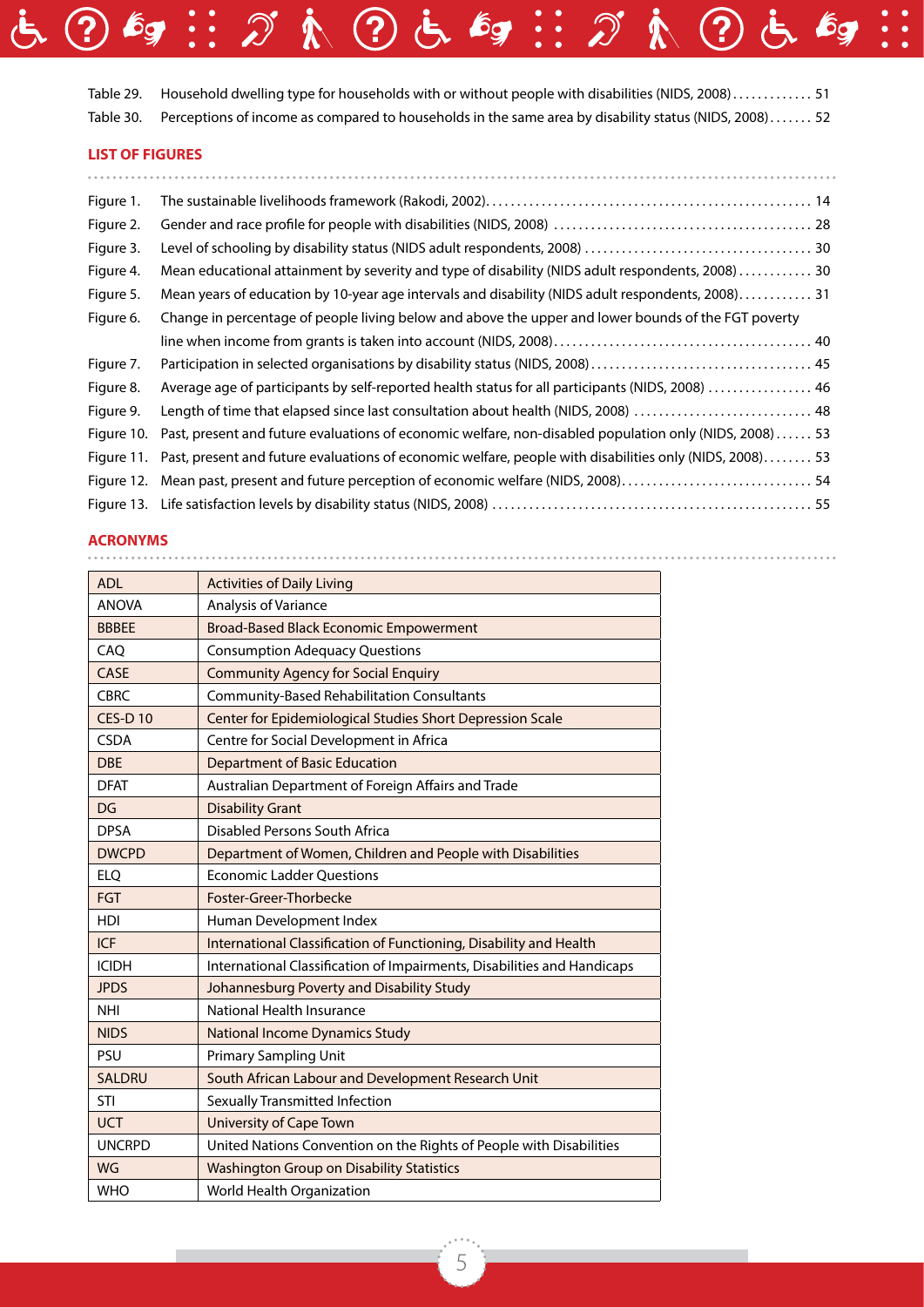# Executive summary

Research has not been able to adequately conceptualise the complex relationship between poverty and disability thus far (Groce, Kett, Lang, & Trani, 2011; Palmer, 2011). Furthermore, empirical evidence that can sufficiently interrogate the nature of the relationship is scant, partly because of difficulties with collecting reliable data about disability. This study was therefore intended to address this gap from a South African perspective.

It can be argued from a conceptual point of view that the capabilities framework developed by Sen (1999) offers insights into not only the ways in which poverty serves to marginalise people, but also how disability can lead to capability limitations that stop people from achieving certain functionings, both because of the individual-level disability, and because of the interaction of the disability with the social, political and economic environment (Burchardt, 2004; Mitra, 2006). The capabilities framework allows us to understand that poverty and disability affect one another in a circular relationship (Braithwaite & Mont, 2009). It also enables us to demonstrate how both poverty and disability interact with one another to produce multiple layers and experiences of marginalisation which are likely to reinforce negative outcomes like loss of income, lower levels of education, and lower levels of health and well-being. Where these processes of marginalisation – both marginalisation due to poverty *and* marginalisation due to disability (amongst other forms of marginalisation) – are recognised and addressed with appropriate policy and programmatic interventions, we are likely to begin to see changes in the outcomes for both those who are poor, and those who live with a disability.

This study was specifically conceptualised in response to a need to interpret the complex relationship between poverty and disability and to understand what policy and programmatic interventions might work to break the cycle of poverty and disability. This need was expressed by disabled people's organisations represented at the 2010 launch of the *Johannesburg Poverty and Disability Study* (JPDS) (Graham, Selipsky, Moodley, Maina, Rowland, & CSDA, 2010). At that launch representatives of disabled people's organisations recognised the value of the data contained in the Johannesburg report, which focused on people with disabilities living in the eight poorest wards of Johannesburg. However, they called for data at a national level that could begin to explain the relative effects of race, gender and class, amongst other socio-economic variables, on disability, and how these factors shape poverty outcomes in South Africa. With this imperative in mind, the Centre for Social Development in Africa (CSDA) conceptualised a national poverty and disability study, using secondary analysis of available data contained in the *National Income Dynamics Study* (NIDS) (South African Labour and Development Research Unit (SALDRU), 2008; 2011). The intention was to complement the NIDS data with data from the *Johannesburg Poverty and Disability Study*, as well as with qualitative research gathered in a rural area, namely Lillydale in Mpumalanga, one of the nine provinces in South Africa.

The overarching aim of the study was to understand how poverty and disability intersect to shape key capability outcomes for both non-disabled people and people with disabilities in the South African population. To this end, it had five key objectives:

- to understand how disability shaped employment, income and asset poverty at the household and individual level
- to understand how poverty and disability interacted to shape educational outcomes
- to understand how poverty and disability interacted to shape health outcomes
- to understand how poverty and disability intersected to shape quality of life and social capital outcomes
- to understand the experience of poverty and disability in rural (rural formal and tribal authority) areas and assess how this compared with the experience of the same factors in urban (urban formal and informal) areas.

In achieving these objectives, the research was intended to feed into ongoing conversations with civil society and state organisations regarding key leverage points that could be mobilised to enhance capability outcomes for all people, but for people with disabilities in particular. The report thus outlines key policy and programmatic recommendations which are being taken forward in discussions with representatives of disabled people's organisations, as well as with key state stakeholders, primarily in the Department of Social Development.

The study found a disability prevalence of 18 per cent (4.5 million in 2008) in the South African adult population. For the purpose of this study, a narrow definition of disability was used. Disability was defined as functional difficulties in at least one of the following areas: sight, hearing, mobility and self-care, where an individual reported some, a lot or severe difficulties in these functionings. This was the only data available on disability in the NIDS data set. These results suggest a higher prevalence estimate than the Census data which captured eight per cent of people having some level of difficulty in the areas tested (Statistics South Africa, 2012). This discrepancy may be explained by the different ways in which the questions were asked in each study, as well as the inclusion of only adults in the NIDS analysis.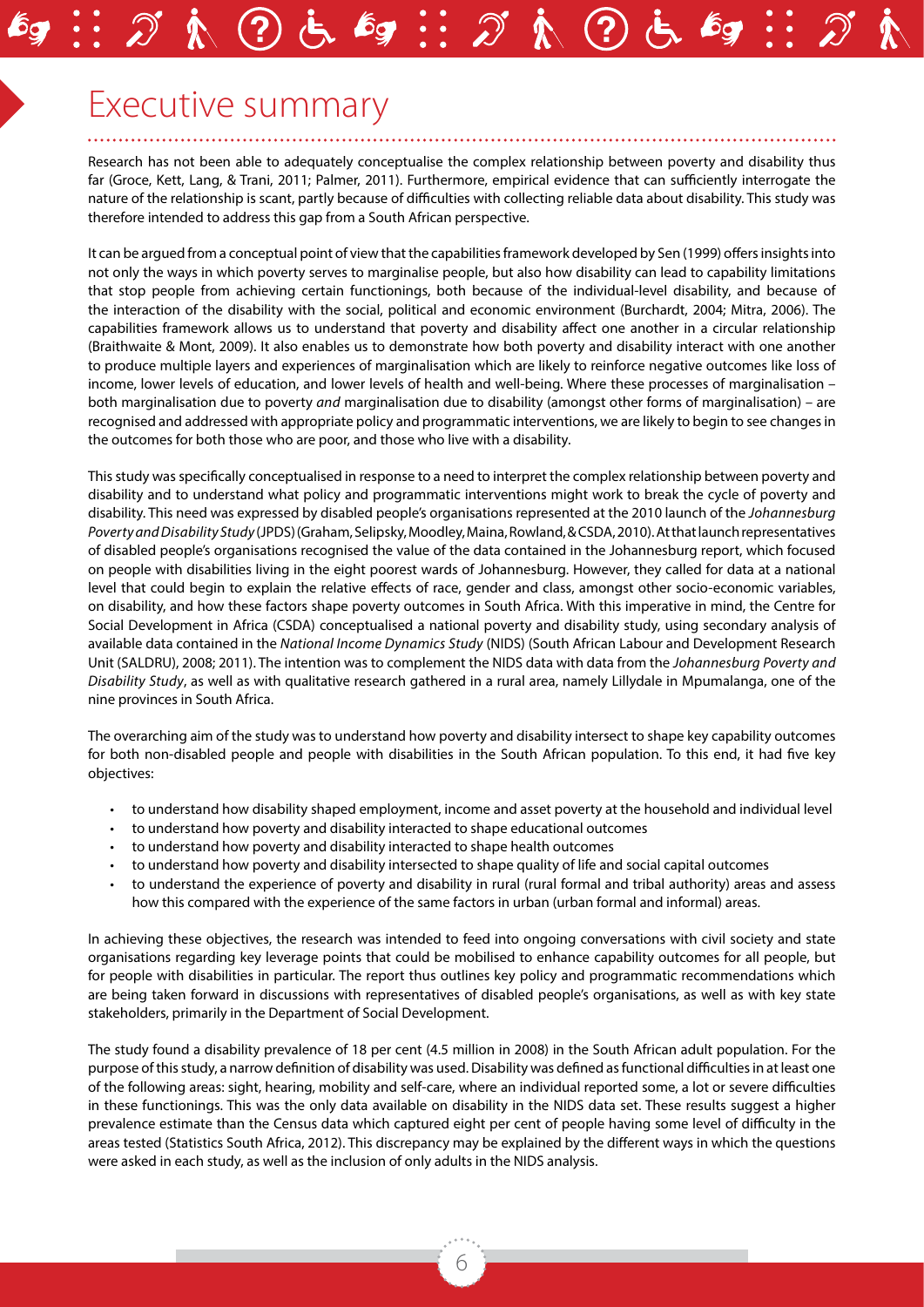The average age of the people with disabilities was 47 years, while that of the non-disabled population was 34 years. Seventy one per cent of those with disabilities were women. Eighty three per cent of people with disabilities were African, reflecting the population demographics of the country. Fifty six per cent of people with disabilities indicated that they live in an urban area. There were no differences in access to basic services between households that included a person with disabilities and those that did not, demonstrating that provision of basic services has benefitted all people, including people with disabilities.

The analysis demonstrated that people with disabilities tend to have very strong household networks of support, although the data could not reveal the quality of that support. More people with disabilities indicated that they were married or living with a partner than non-disabled people, and households in which a person with disabilities was living were larger on average than households without people with disabilities. This could suggest two possible scenarios. On the one hand, older people who were more likely to experience difficulties are being supported by the extended family. On the other hand, it could mean that elderly people attracted other people to their households as they are caregivers and often have access to an old age pension. Where people with disabilities had severe difficulties, it was often the support of the family or household that replaced absent or minimal services from the state or other organisations. In interviews conducted both in the JPDS and the rural case study, it was evident that household members are a key source of support for people with disabilities. However, this relationship was not uni-directional. People with disabilities also contributed positively to households, both in terms of bringing in grant income, as well as meeting household responsibilities. Interestingly, higher numbers of people with disabilities expressed being either main or joint decision makers in the household, probably because older household members are more likely to be the decision makers, and also more inclined to report difficulties.

As can be expected given historical data in South Africa, people with disabilities were less likely to be employed than their non-disabled counterparts. They were also less inclined to be unemployed (unemployed with a desire to work), because most people with disabilities of working age (18 to 65 years) indicated that they were not economically active (unemployed with no desire to work). People with disabilities were more prone to have never looked for a job (68 per cent of people with disabilities compared to 55 per cent of non-disabled people), and were significantly more likely to state that health reasons were the main motivation for work stoppage. Overall, people with disabilities appeared more despondent about their prospects of finding work. For people with disabilities the challenges of finding employment seemed to remain over time, as non-disabled people were far more likely to have found work over a period of three years.

People with disabilities who were employed were more likely to be employed in insecure forms of employment—either in the informal economy or in the formal economy, but without written contracts or UIF contributions. Over 50 per cent of employed people with disabilities were providing support in household income-generating businesses. While this was positive, such roles may be overlooked, unpaid and under-appreciated, suggesting that there are inequalities in the type of employment that people with disabilities and non-disabled people are able to access. This also had implications for inequalities in income.

These findings suggest that the advocacy efforts of disabled people's organisations that target employers about equity policies and advise them on how to ensure reasonable accommodation, should continue to be a priority. But such efforts must be complemented by programmes that work with discouraged work-seekers with disabilities to develop solutions, and ensure greater labour market participation. Interventions need to address both the demand and supply side of the labour market equation. Efforts could also be made to ensure that job and income security are not compromised when promoting employment for people with disabilities. It is important to guard against exploitation and precarious employment within the labour market.

People with disabilities earned a median income of almost R400 (US\$42.11)<sup>1</sup> per month less than non-disabled people. It must be noted though that the effects of race and gender on earnings was far more marked than that of disability. This is due to the small population size of people with disabilities relative to race and gender. However, over time disability seemed to play an increasing role in shaping income inequality. This suggests that efforts to rectify the racial and gendered nature of income inequality would address the inequalities in income experienced by people with disabilities to some extent. However, if disability was not taken into consideration, disability-related income inequality may persist over time.

Although only 10 percent<sup>2</sup> of people with disabilities indicated that they were receiving the disability grant, it had a marked impact on whether or not they lived below the lower bound of the poverty line (less than R502 (US\$52.84) per month). Without the disability grant 78 per cent of people with disabilities lived below this line. With the grant this number was reduced to 69 per cent. When all grant income was included the number of people with disabilities living below the lower

All conversions to US\$ in the report are based on a 2008 exchange rate of US\$1 = R9.50.<br>Given the high number of older people in the sample of people with disabilities and the use of the inclusive measures in the analysis, possible that these people were not eligible for the disability grant because of their age and/or lower severity of difficulties.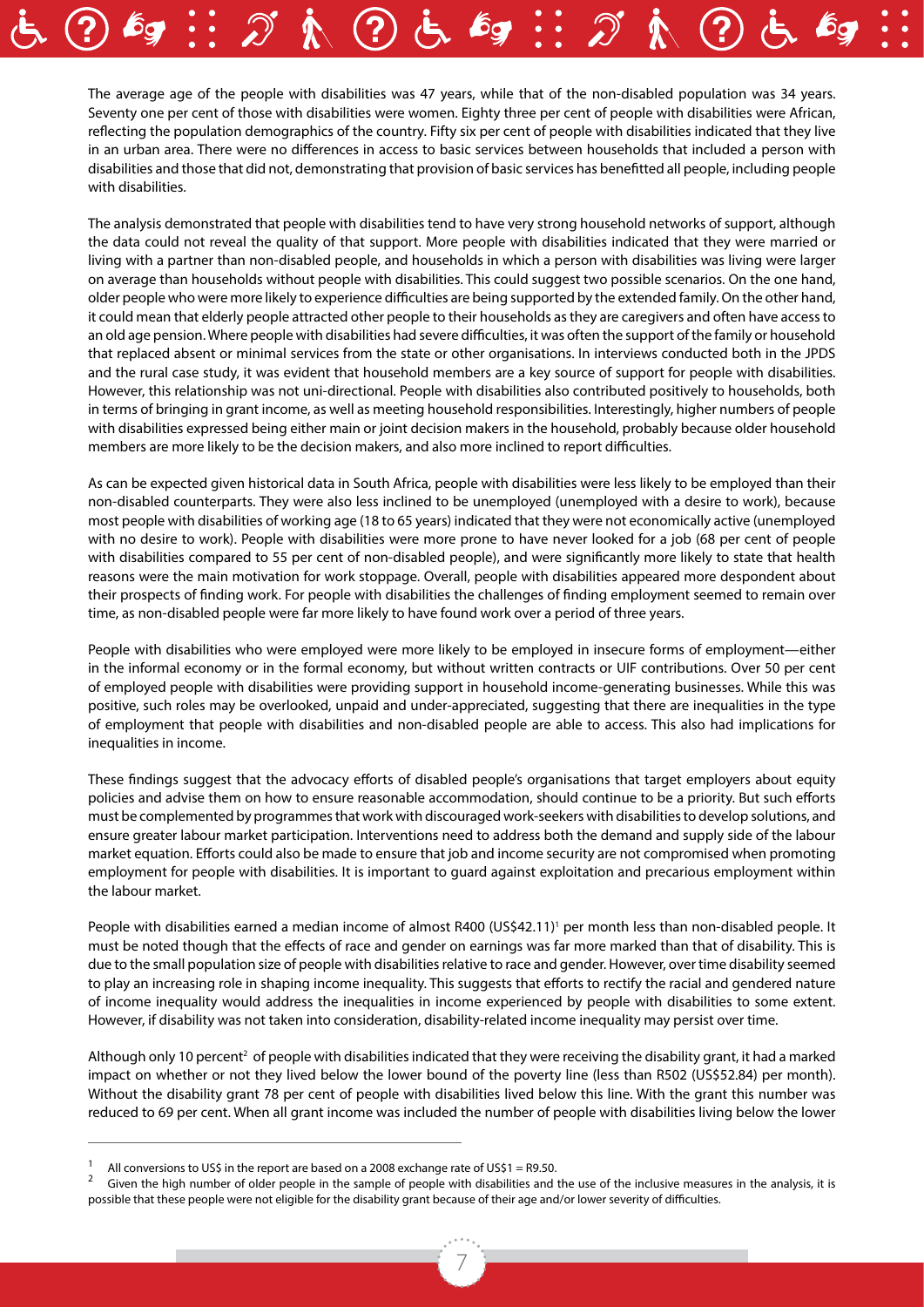bound of the poverty line decreased to 41 per cent. And the number of people with disabilities living above the upper bound of the poverty line (above R924 (US\$97.26) per month) increased from 17 to 39 per cent in 2008.

The poverty alleviating effects of social grants for the non-disabled population were also marked. People with disabilities, who are more grant dependent (46 per cent of people with disabilities as opposed to 21 per cent of non-disabled people received one grant), fared better than their non-disabled counterparts with regards to income from grants. The effects of the social grant system on poverty alleviation for the poorest, and for people with disabilities in particular, should be viewed as a major positive programmatic intervention. The NIDS data suggests that there are more people with disabilities that might be eligible for the disability grant but who do not receive it. This might be due to them not meeting the criteria for temporary and permanent disability, or that they are unaware of the grant. More work needs to be done to educate and support qualifying people with disabilities to access this means of income protection. In addition, targeting complementary services like access to assistive devices, training and small business loans and support at people receiving the disability grant may be one way in which to ensure that the effects of the grant become more transformative.

Non-disabled people on average had 2.7 more years of education than people with disabilities. Significantly more people with disabilities had no schooling than non-disabled people, and non-disabled people were more likely to progress to secondary and post-secondary education than people with disabilities. However, these differences are largely explained by age. Because the population with disabilities is older on average (47 years) than the non-disabled population (34 years), most of the differences in education could be attributed to the lack of schooling experienced by older members of the Coloured and African population who were possibly affected by the unequal educational access under apartheid. This is not to deny the immense challenges still in the education system, particularly with regard to quality and access to the resources required for special needs. However, we are beginning to see changes. The fact that the education gap between people with disabilities and non-disabled people is closing should be celebrated, but also monitored over time to ensure that gains are not lost. Furthermore, there is a need to focus on quality of education, particularly in light of qualitative data which demonstrate that special needs schools are under-resourced and over-subscribed. The NIDS data did not contain information on skills development programmes for people with disabilities. However, given that this is a focus in the *White Paper for Post-School Education and Training* (2014), further work is needed in the area.

As can be expected from research in other parts of the world (McColl, Jarzynowska, & Shortt, 2010; Gulley, Rasch, & Chan, 2011), people with disabilities were far more likely to report poor health than non-disabled people. Reporting of poor health was also affected by both gender and age with women and older people more likely to report poor health. Given that women and older people make up a large proportion of the population of people with disabilities, this in part explains the difference. However, people with disabilities were more likely to report being infected with tuberculosis and were more prone to be affected by a range of non-communicable diseases. People with disabilities were also more likely to report difficulties with accessing health services. This finding suggests that disabled people's organisations' calls for greater focus on people with disabilities in the health care system, particularly with regard to access and education, should continue. Furthermore, policy makers in the health system need to understand the potential disabling effects of illness, particularly chronic conditions.

Finally, the study reveals that while people with disabilities were less likely to report emotional well-being, positive life satisfaction, and economic prosperity, these outcomes were also strongly affected by age and income and a range of other unidentified variables. This demonstrates that individual-level characteristics such as resilience and a positive attitude may strongly shape well-being outcomes.

It should be noted that the data used in the study had key limitations. By focusing on national-level data and highlevel relationships between key variables, it necessarily obscured the complexity of disability, both in terms of types of impairments, as well as severity. A person with a severe mobility difficulty will evidently have very different outcomes to a person with a mild sight difficulty. The data also relied on self-reporting of difficulties. Self-reporting of activity limitations is a reliable way of asking people about their own difficulties. This is different to asking respondents about their level of vision, hearing or muscle strength (referred to as impairments<sup>3</sup>), which is difficult to do without having good access to vision, hearing and mobility assessments by professionals. Household surveys typically explore self-reported activity limitations, and not impairments. These measures (with some slight variations of wording) of activity limitations in seeing, hearing and mobility have been extensively tested internationally and in South Africa (Miller, Mont, Maitland, Altman, & Madans, 2010; Schneider, 2009; Schneider, Dasappa, Khan, & Khan, 2009). Measuring activity limitations in self-report surveys gives a good indication of the difficulties experienced and recognised by respondents. It does not give us an indication of the level of vision, hearing and mobility difficulty which would need to be assessed differently to the way it was assessed in the NIDS e.g. an eye test would be needed. These measures of activity limitations are inclusive of both people who identify as disabled

As set out in the in World Health Organization's International Classification of Functioning, Disability and Health (ICF) (WHO, 2001).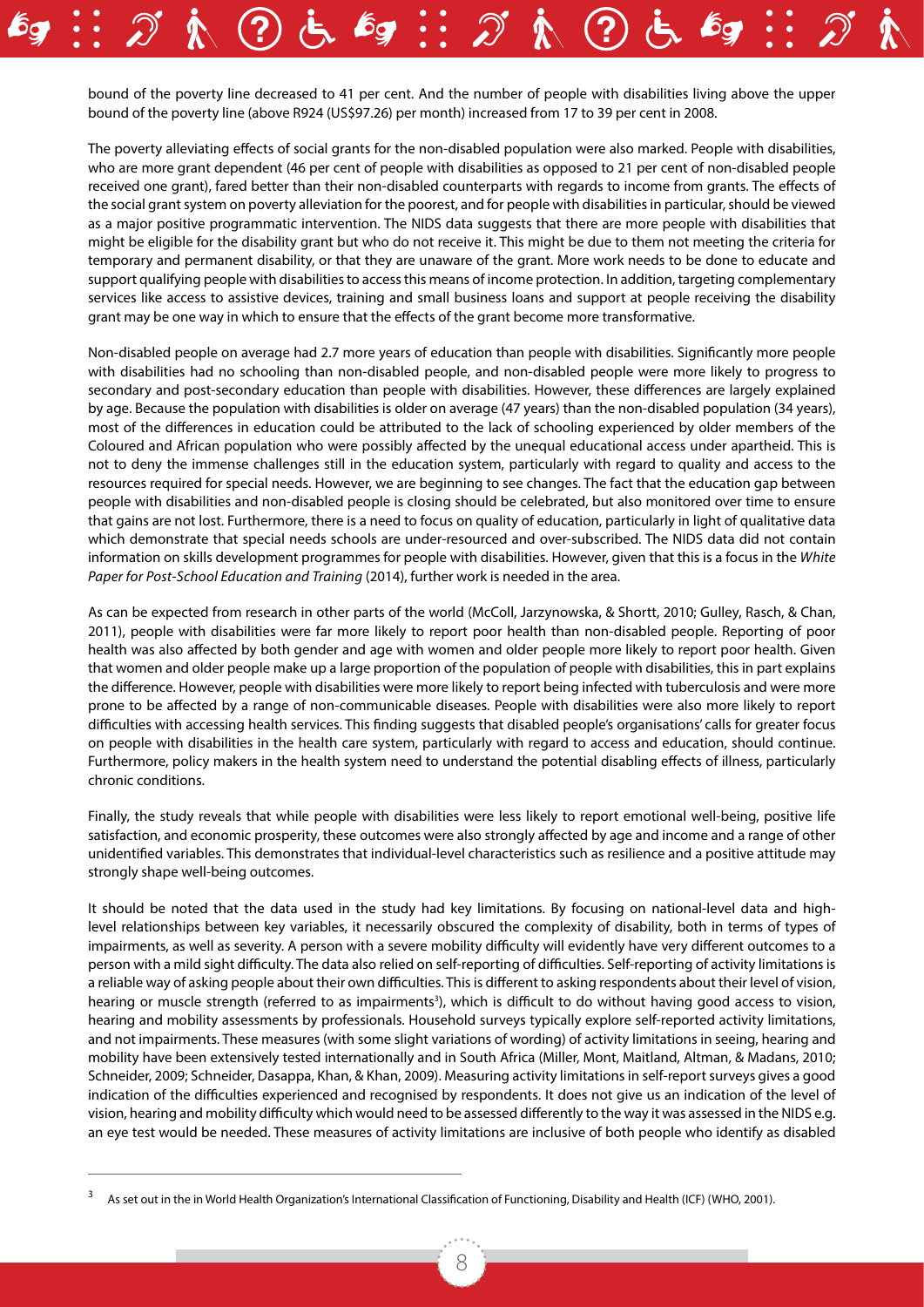and those who do not identify as disabled, but have difficulties seeing, hearing and in mobility, such as older people and people with chronic illnesses. This inclusive nature will have an impact on the findings described in this report as many people with disabilities will be elderly.

Where possible, severity and type of impairment have been considered, but the primary aim of the study required a metalevel analysis which compresses the complexities in order to seek out relationships. This means that continued research, which interrogates the ways in which particular types of disabilities and levels of severity affect outcomes, is necessary.

Nevertheless, despite these limitations of the data, the study highlights the value of the capability approach in explaining the relationship between poverty and disability. Whilst data of the nature analysed in this study can point to the strength of relationships between key socio-economic variables and disability, and illustrate the ways in which poverty and disability both serve to marginalise people and undermine functionings, it cannot account for the individual-level factors that are also of importance. Thus, as Graham, Moodley and Selipsky (2013, p.4) argued, individual-level factors might ensure that a person with a disability may not experience the adverse outcomes of that disability "because of how he/she navigates the social environment using the range of personal, social and financial resources he/she may have available".

This study reveals some of the relationships between poverty and disability and demonstrates where disability plays a significant role in shaping outcomes, as well as where other socio-economic variables play a stronger role. The key finding of this study was that disability intersects with a range of socio-economic variables, most importantly age, race and gender, to result in particular negative outcomes including reduced levels of income, lack of labour market participation, and lower levels of health care. This suggests that integrated approaches for addressing the needs of those living in poverty are essential in addressing the needs of people with disabilities too, as the case of access to basic services demonstrated. However, it is also necessary to ensure that people with disabilities are recognised as a particularly vulnerable group in the population and that, in some cases, particular interventions are required. For instance, by focusing on expanding access to education for all and ensuring access to special needs schools depending on the needs of children, we are starting to see positive benefits in terms of closing the education inequality gap for people with disabilities.

Social investments in unlocking the capabilities of all people, including increasing access to basic services, education and health care, as well as increasing labour market participation is recommended. This is considered to be the best approach to securing better functioning outcomes for all people, and particularly for people with disabilities. This approach to policies and interventions will ensure that people with disabilities are not left behind the development curve.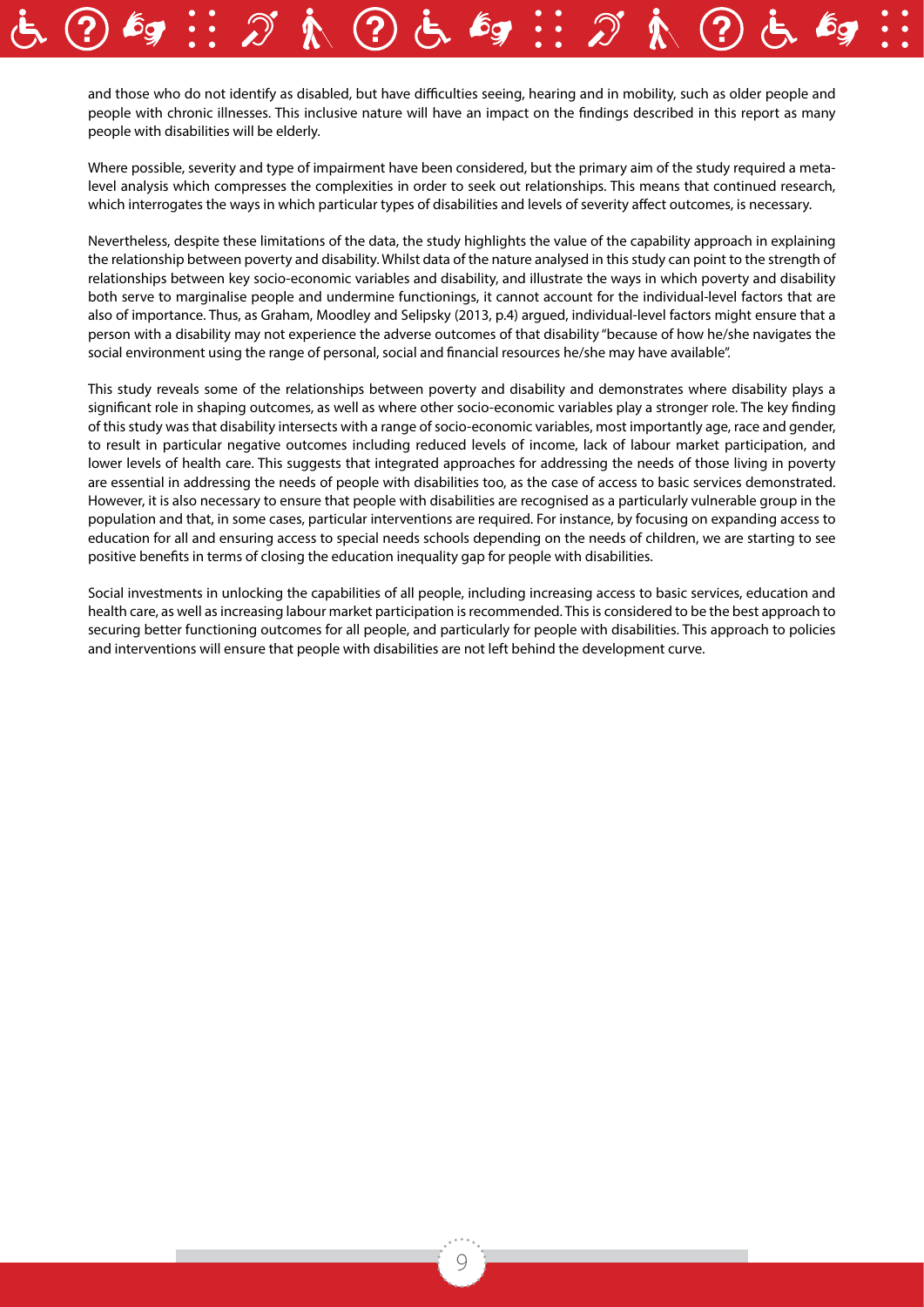# Part 1: Introduction, literature review and methodology

# 1.1 Introduction

While the relationship between poverty and disability is well-established in the literature on the subject (Mont & Cuong, 2011; Palmer, 2011), there is still widespread acknowledgement that we do not understand the nature of this complex relationship, and that we lack data to support theories of the relationship, particularly from developing contexts. As Palmer (2011, p.217) noted, "most of the empirical work on disability and poverty has addressed poverty through an economic resources lens with application to high-income countries". Similarly, Seddon and Lang (2001) argued that literature in the field is often dominated by 'northern' perspectives that fail to understand the challenges associated with disability in the context of wider development challenges. Furthermore, claims about the connections between poverty and disability are often anecdotal rather than evidence-based (Groce et al., 2011).

In addition, the World Report on Disability (World Health Organization, 2011) covered a broad spectrum of issues and areas of policy that have been the focus of much concern and debate over decades, and have found their way into the 2006 United Nations Convention on the Rights of People with Disabilities (UNCRPD) (Bickenbach, 2011). It highlighted the lack of empirical research and gaps in evidence about disability issues across the globe. But the report also drew specific attention to the paucity of disability-related research emanating from low and middle-income countries and, among a raft of recommendations, called for an increase in disability research to support evidence-based disability policies and programmes. The publication of the World Report on Disability (2011) has lent credence to the kinds of questions we have addressed in this report. There is need for empirical research in low- and medium-income countries and to strengthen and support research on disability.

With these research gaps in mind, the research team involved in this study sought to better understand the nature of the relationship between poverty and disability in the South African context. The study focused on the links between poverty and disability at a national level in South Africa.

This study emerged from feedback provided by representatives of the disability rights movement in July 2010 in response to the release of a study on the relationship between poverty and disability in the urban context of Johannesburg (Graham et al., 2010). At this meeting the need was expressed for a national-level study, which adequately assessed the ways in which poverty and disability are linked.

The study was conceptualised in response to this identification of a major gap in our understanding of poverty and disability in the South African context; namely, that we do not have datum that enable us to explain the complex relationships between race, class, gender, poverty and disability. Being able to identify key relationships is of central importance in ensuring that policies and programmes aimed at combatting poverty and inequality are designed to tackle key issues, whilst addressing the particular needs of those with disabilities. A further issue that was noted was that we have little understanding of how poverty and disability interact in the rural context, where access to services and employment is often more limited. The need to understand rural poverty was seen as a priority area for the previous South African Department of Women, Children and People with Disabilities (now incorporated into the Department of Social Development).

#### **1.1.1 Disability in South Africa**

In South Africa, census data showed that almost 8 per cent of the population over the age of 5 years and 18 per cent of the population 45 years and older (Angela Ngyende, personal communication, 2014) reported one or more difficulties.<sup>4</sup> This is similar to the global average prevalence rate for the adult population of almost 16 per cent (WHO, 2011) with lower income countries demonstrating higher prevalence rates.

South Africa has a fairly well developed set of policies that seek to address the challenges that people with disabilities face, all of which feed into the *Integrated National Disability Strategy White Paper* (Republic of South Africa, 1997). For instance, people with disabilities are recognised as a target group for employment equity purposes (Republic of South Africa, 1998) and are a designated beneficiary group in the *Broad-Based Black Economic Empowerment Act* (Republic of South Africa, 2003). These policies are intended to promote economic inclusion for people with disabilities. However, in recognising

These include people with at least two questions where they report "some difficulty" or one question where they report "a lot of difficulty" or "cannot do at all".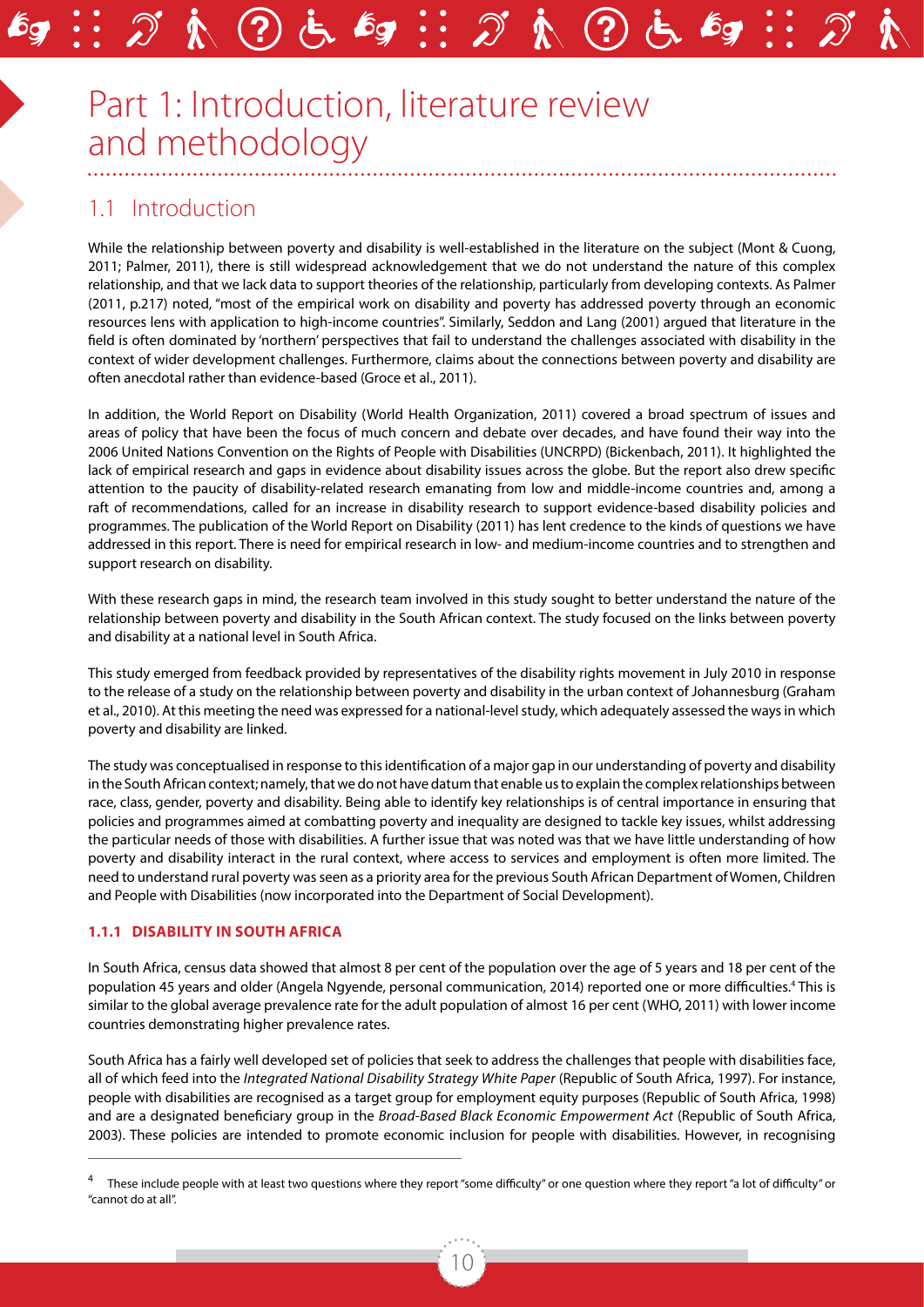that many people with disabilities cannot access the labour market, social protection provision was made in the form of a means-tested disability grant for people over the age of 18, and the care dependency grant for caregivers of disabled children under the age of 18 who need care on a permanent basis. These interventions are intended to provide a basic income for people with disabilities and children's caregivers who are not able to access the labour market as a result of their disability or the disability of a child.

In terms of education, the *Education White Paper 6: Special needs education* (Department of Education, 2001) seeks to provide educational facilities for children who cannot participate in a mainstream school due to the nature of their disability. It simultaneously calls for such schools to be resource nodes for surrounding mainstream schools to facilitate access for disabled children who do not require such extensive learning support and can cope in a mainstream education environment. Furthermore, in 2009 the Ministry of Women, Children and People with Disabilities was established and tasked with addressing the needs of these identified vulnerable groups.

These features suggest that at the policy level there is growing commitment to ensuring that people with disabilities are catered for. Many of these policy-level wins have been achieved through the strong lobby groups for people with disabilities, many of which were involved in the anti-apartheid struggle and were able to influence policy early on in the transition to democracy. South Africa's National Development Plan also places disability issues and concerns on the national development agenda (National Planning Commission, 2011).

Despite this wide range of policies, people with disabilities are considered to still fair worse than their non-disabled counterparts. Many have claimed that people with disabilities are still disproportionately represented amongst the poor and unemployed (Community Agency for Social Enquiry (CASE), 1999; CASE, 2005; Statistics South Africa, 2007) and there is evidence to suggest that disabled learners very rarely benefit from mainstream education, and many are not able to access special education schools (Wilson & Selipsky, 2010). This evidence suggests that while policies are good, implementation may be failing people with disabilities.

This study sought to assess whether people with disabilities are in fact disproportionately affected by poverty, and if so, in what ways and why. In the context of widespread poverty where outcomes for many people in the population are less than ideal, to what extent does disability play a contributing role in poverty and vulnerability? Or is it the circumstances of poverty that are most debilitating? In answering these questions, it was anticipated that the study would enhance understanding of the poverty-disability nexus, and yield important implications for policy and programmatic interventions in South Africa.

#### **1.1.2 Theoretical perspectives framing the study**

With the aforementioned questions in mind, it bears mentioning how we conceptualised the core concepts of this study. Further insight into the conceptual underpinnings is provided in Section 1.2. Disability is understood in this study from a capabilities perspective (Burchardt, 2004; Mitra, 2006), which acknowledges both the environmental factors that shape the experience of disability (as is argued in the social model), as well as the individual experience of a particular disability (which is the focus of the biomedical model). In Section 1.2 we argue why a theory that brings together both the environmental and individual aspects of disability is important, and therefore why the capabilities lens on disability is most useful. However, it must be noted that in actually measuring disability we were guided by available data. The NIDS questionnaires included questions commonly used in the World Health Organization's International Classification of Functioning, Disability and Health (ICF) which focused on the experiences of being able to conduct a series of basic activities of daily living (ADL). The NIDS data did not include questions that could adequately allow an assessment of psycho-social or intellectual disabilities and as a result this study focuses primarily on physical (upper and lower body mobility) difficulties, as well as sensory (sight and hearing) difficulties.

The capabilities perspective, mentioned above, interfaces well with how poverty was conceptualised for the purposes of this study. We took a multiple deprivation (Noble, 2006) view of poverty that begins with income poverty, but moves beyond that to ensure that deprivation in health, education, and living conditions is accounted for. Furthermore, the capabilities perspective on poverty and development (Sen, 1999) suggests that the ultimate measure of development lies in the ability of human beings to achieve functionings – understood as activities that people engage in as well as anticipated states of being. To achieve such functionings, access to assets such as health, education, income and social capital, amongst others, are necessary. The capabilities perspective is also a multi-dimensional approach to poverty, which was considered in the framing of the study and the analysis conducted.

#### **1.1.3 Aim and objectives of the study**

The overarching aim of the study was to understand how poverty and disability intersect to shape key capability outcomes for both non-disabled people and people with disabilities in the South African population. To this end, the research had five key objectives: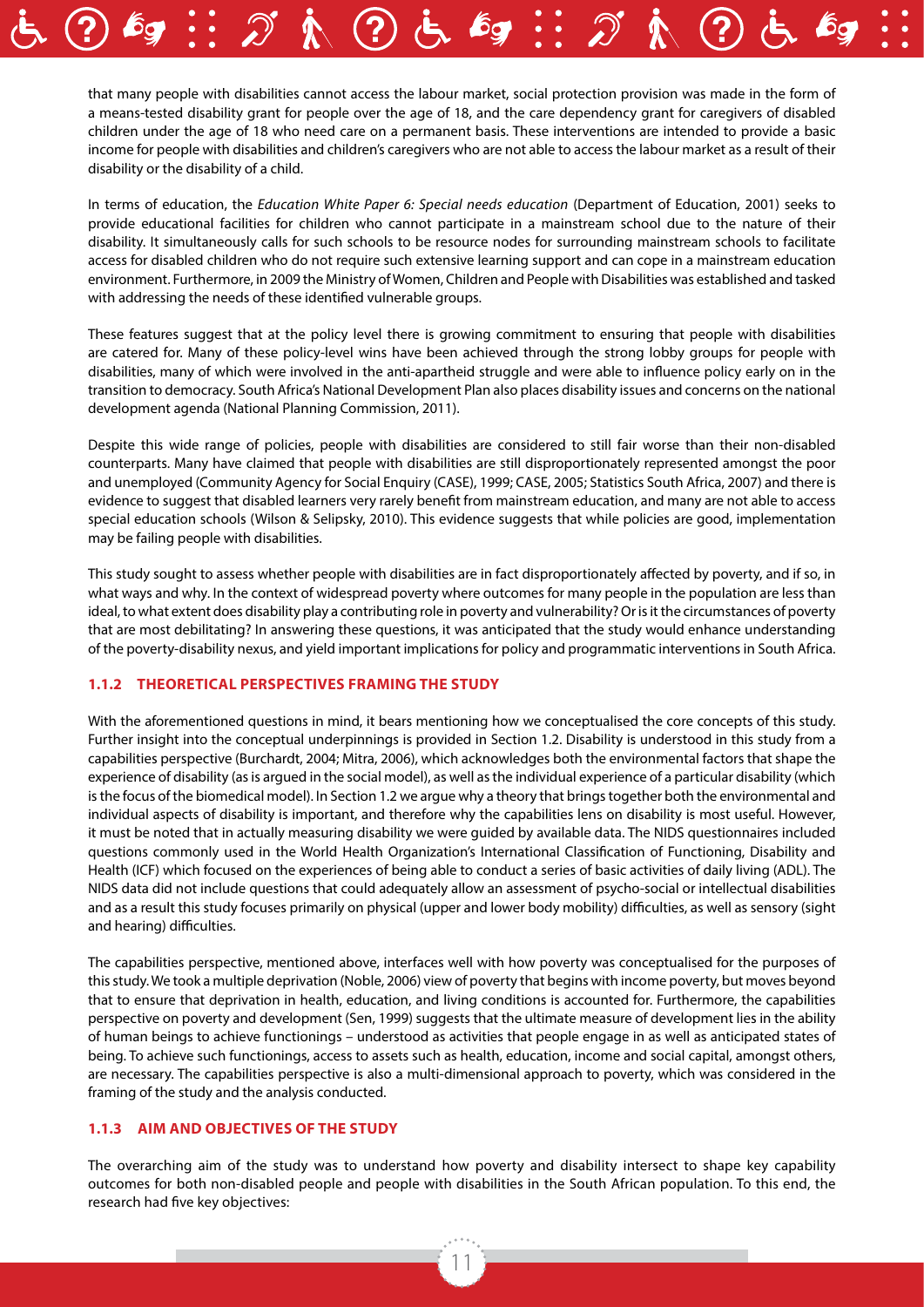- to understand how disability shaped employment, income and asset poverty at the household and individual level
- to understand how poverty and disability interacted to shape educational outcomes
- to understand how poverty and disability interacted to shape health outcomes
- to understand how poverty and disability intersected to shape quality of life and social capital outcomes
- to understand the experience of poverty and disability in a rural area and assess how this compared to the experience of the same factors in an urban area.

#### **1.1.4 Research design and methodology**

A longitudinal, mixed-methods explanatory research design (Bergman, 2008) was used to achieve the abovementioned aim and objectives. Within this design, the dominant-less dominant approach proposed by Creswell (1994) was incorporated. This approach provided an opportunity to identify and explain 'dynamic and cross-sectional' aspects of relationships (Frees, 2004), as well as explore results using qualitative methods.

Nationally representative panel data – the *National Income Dynamics Study Waves 1 and 2* (SALDRU, 2008; 2011) – was analysed to better understand how disability shapes the experience of poverty and whether poverty shapes outcomes for people with disabilities. Furthermore, qualitative research was conducted in a rural area of Mpumalanga, one of the nine provinces in South Africa. The purpose of this component of the study was to supplement and elucidate the findings from the NIDS analysis, and to gain in-depth insights into the experiences of individuals and households living with a disability, focusing on how disability affected their ability to manage poverty in a rural area. The study also drew on findings from an earlier study conducted in Johannesburg, which sought to understand the links between poverty and disability in an urban context (Graham et al., 2010; Graham et al., 2013). Findings from the urban study as well as the rural case study were used to comment on the NIDS findings and to highlight the different experiences across rural and urban landscapes.

For the purpose of this study, disability was defined as functional difficulties in at least one of the following areas: sight, hearing, mobility and self-care where an individual reported some, a lot or severe difficulties in these functionings (see Section 2.1.1). This introduction to the report is followed by a literature review (Section 1.2) on poverty and disability, with a particular focus on the capabilities framework as the most appropriate framework to establish an understanding of the complex relationship between disability and poverty. We consider empirical evidence about the ways in which disability interacts with a range of capabilities and functionings, including education, employment and health. The research design and methodology (Section 1.3) are then discussed in brief before the findings of the study are discussed in Part 2 of the report. Within this section we consider empirical evidence that has sought to test the ways in which poverty and disability interact to shape various capability outcomes for people with disabilities. The report first outlines the demographic profile of people with disabilities (Section 2.1) in order to contextualise many of the results. Attention is then focused on the ways in which disability intersects with a range of other socio-economic variables to shape some of the key means (Sen, 1999) that may enable the achievement of functionings – education (Section 2.2), income through both employment, and social protection (Section 2.3). The report also considers collective capabilities or social capital (Section 2.4), which Dubois and Trani (2009) argued are a key means for achieving functionings, particularly for people with disabilities. Section 2.5 discusses health status and access to health care, and analyses the variables in relation to disability that may shape health outcomes. The report then considers measures of achieved states such as emotional and subjective well-being, and economic welfare, which are indicators of quality of life (Section 2.6). Part 3 provides a summary of the study findings before considering the policy and programmatic implications of the study.

### 1.2 Literature review and conceptual framework

The relationship between poverty and disability has been widely recognised and documented (Braithwaite & Mont, 2009; Mont & Cuong, 2011; Palmer, 2011); but it is a complex relationship to disentangle, despite increasing empirical research that attempts to understand the connections. A key challenge in achieving a more nuanced understanding of the intricate ways in which these issues interact, has been the lack of adequate conceptualisation of this link. Conceptualisations of both poverty and disability have been extensively debated resulting in fairly nuanced and well-established ways of thinking about these concepts in isolation of one another. Conceptual considerations of the *link* between poverty and disability are relatively more recent and require further interrogation and debate. This section of the report considers a) the ways in which poverty has been conceptualised and the views to which we subscribe for the purposes of this report; b) the ways in which disability has been conceptualised and how we view the concept in this report; and c) the ways in which the link between poverty and disability are being conceptualised, and how this report is intended to contribute to a better understanding of this relationship.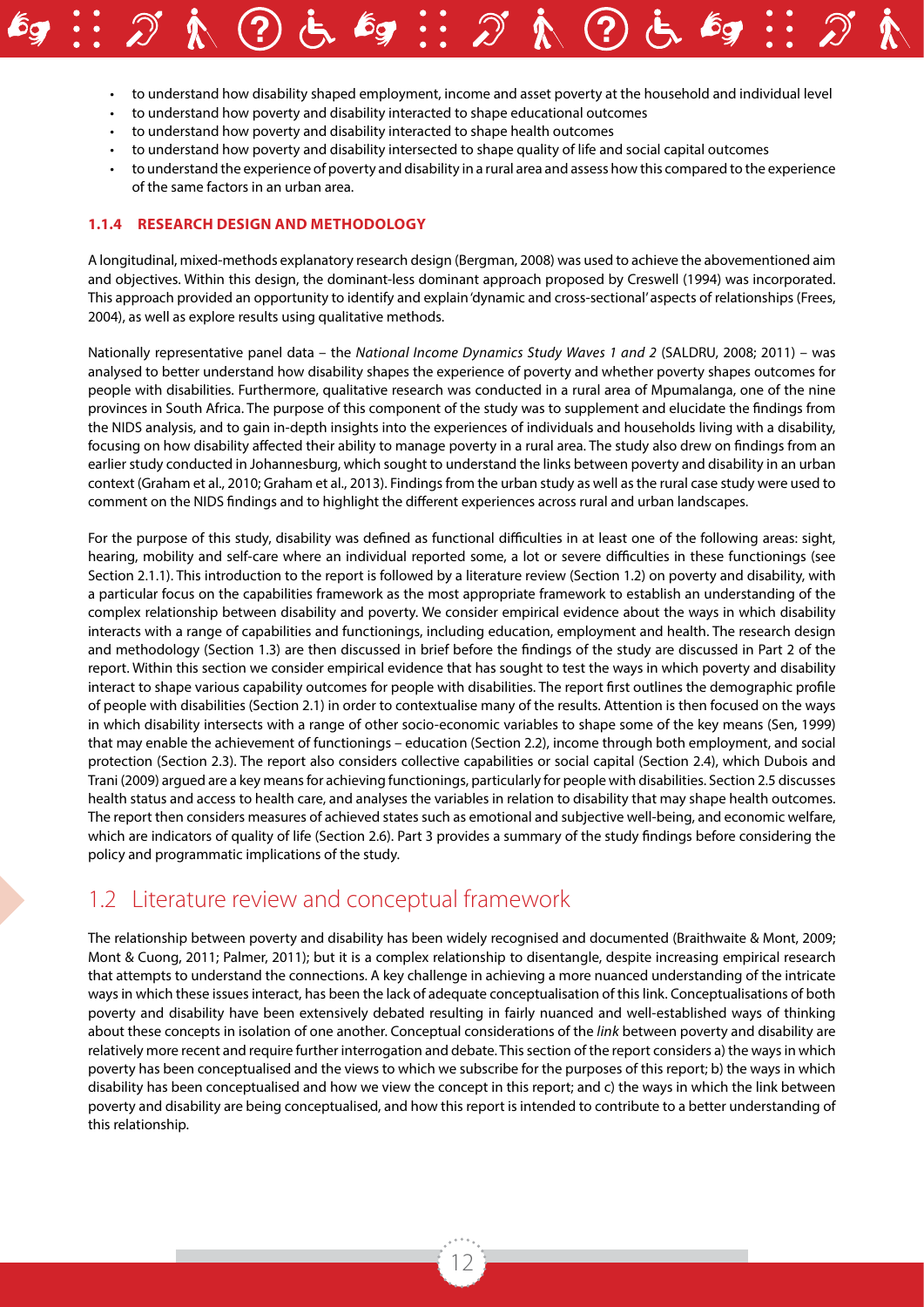#### **1.2.1 Conceptualising poverty**

#### *From an absolute to a multi-dimensional view of poverty*

Perhaps the most oft-quoted definitions of poverty are those pertaining to the 'breadline' or 'poverty line' – the idea that there is a minimum amount of money per day, below which people could be said to be living in extreme poverty. These measures of poverty draw on the definition of absolute poverty. This definition allows for researchers to determine the costs of a basic basket of goods, and to identify the income that would be needed to purchase such goods, or to meet basic needs. The exact contents of such a basket of goods or the basic needs identified are variable, but the premise is the same – that there is a measurable scale of income below which people can be considered poor. For instance, according to Argent, Finn, Leibbrandt and Woolard (2009), a commonly used poverty line amongst economists in South Africa is the Foster-Greer-Thorbecke (FGT) line (Foster, Greer, & Thorbecke, 2010), which contains an upper and lower-bound for poverty in the country (Hoogenveen & Ösler, 2005). The FGT index then considers the number of people whose income in 2008 is less than R502 (US\$52.84) at the lower bound and less than R924 (US\$97.26) at the upper bound to determine the extent of poverty. Such measures are useful in that they provide an absolute measure of the extent of poverty and allow researchers to track changes between groups and over time. In this research we did consider the absolute measure of poverty to be useful for these reasons and used the FGT index in our analysis.

However, it must be noted that absolute poverty is not the best reflection of how poverty manifests in reality. Absolute measures of poverty impose a definition of what goods are needed to meet basic needs and do not account for the relative experience of poverty; that is the needs that arise from social expectations and norms. Nor does it adequately conceptualise the ways in which poor people, by virtue of their poverty, are made more vulnerable to exploitation within the systems of society (Webster 1997). Structural deprivation – another conceptualisation of poverty – considers the ways in which poor people are marginalised and excluded from various systems of society.

More recently, definitions of poverty have shifted to understanding the complexity of the issue. As a result, current definitions of poverty highlight, for instance, the multi-dimensional nature of poverty, accounting for deprivation in terms of income, employment, education, health, social capital and the like. The Multiple Deprivation Index (Noble, 2006) is one such conceptualisation of poverty. This index considers five key forms of deprivation:

- Income and material deprivation takes into account both income (as it is most often used in measures of poverty) as well as any material assets that people have access to.
- Health deprivation considers access to health services as well as longevity.
- Educational deprivation takes into account the number of years of education a person has, given that such an asset is a strong determinant of future earnings (Chamberlain & Van der Berg, 2002).
- Employment deprivation considers people's access to earning an income.
- Living arrangement deprivation accounts for the services and housing to which people have access.

Other conceptualisations of poverty have considered the multidimensional nature of the concept, but have approached the idea from an asset rather than deficit point of view. Such conceptualisations consider what poor people *have* rather than what they do not have. One such conceptualisation is that of the livelihoods approach (Chambers & Conway, 1992; Rakodi, 2002). This approach considers the various forms of capital to which people have access, how such capital can be used to enhance lives and enable people to cope with shocks, and how the erosion of such capital increases vulnerability. As Carney (in Rakodi, 2002, p.3) noted,

*A livelihood is sustainable when it can cope with and recover from stresses and shocks and maintain or enhance its capabilities and assets both now and in the future, while not undermining the natural resource base.*

This sustainable livelihoods framework (demonstrated in Figure 1) takes into account how assets (natural, human, social, financial and physical) that are available to individuals assist them to develop livelihood strategies to navigate various vulnerability shocks and trends over which they have no control (vulnerability context). It also takes into account the political structures and processes that facilitate access to assets and how they can be used to influence the vulnerability context. The interaction between the assets and the political context result in livelihood strategies which then produce livelihood outcomes such as increased income, health benefits, food security and the like, and assist people to become more resilient to the vulnerability context.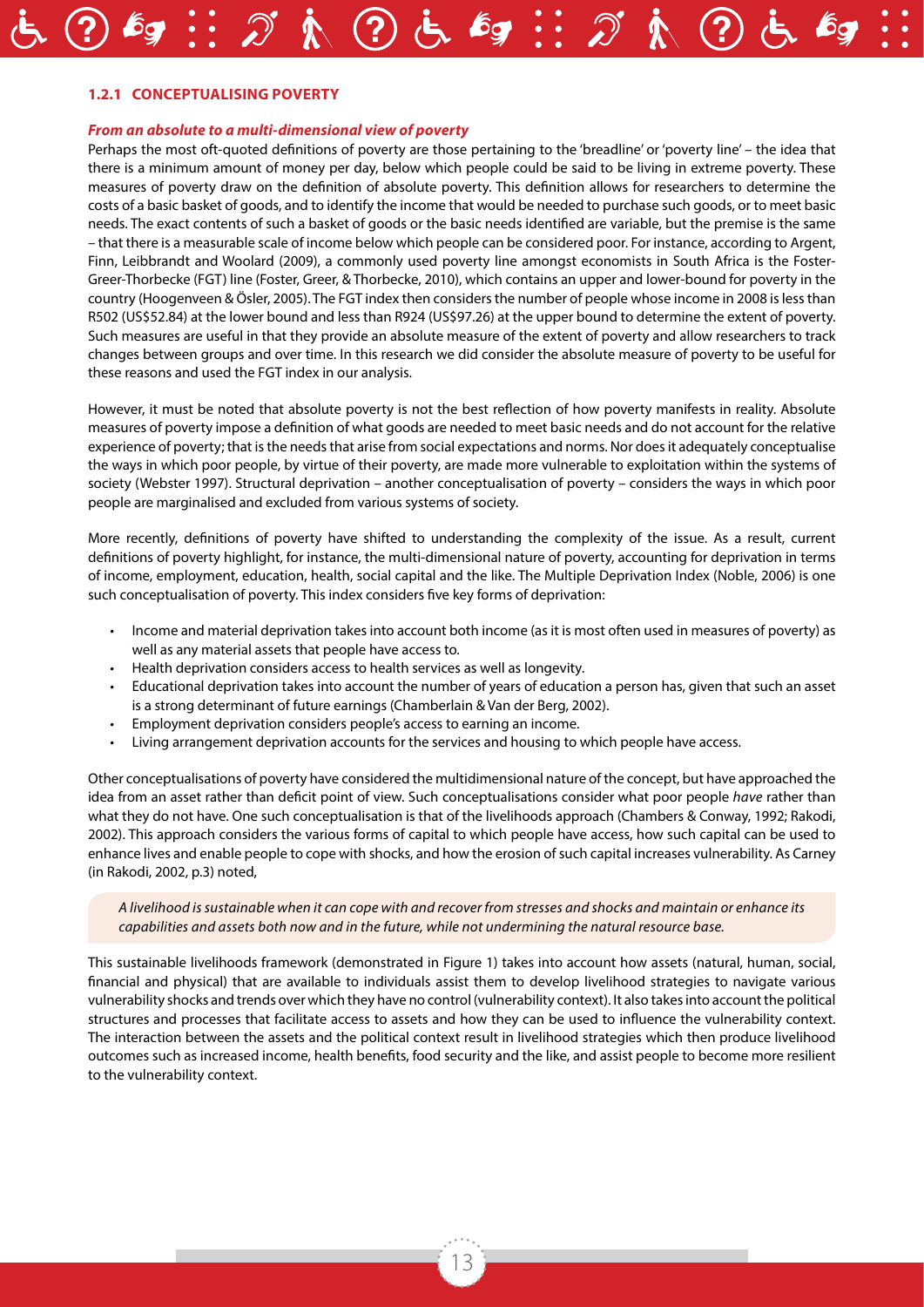



*Figure 1. The sustainable livelihoods framework (Rakodi, 2002)*

#### *Poverty from a capabilities perspective*

The work of Amartya Sen (1999) and Martha Nussbaum (2001) considered poverty from a capabilities perspective, which argues for the importance of individual functionings and capabilities (Sen, 1999) in evaluating human well-being/poverty or quality of life. Within this framework poverty is understood to be multi-dimensional, featuring economic, political, structural and other elements, all of which may limit the capabilities of people. To fully understand the capabilities framework, the two core concepts – functionings and capabilities – need to be understood.

Functionings are understood as activities in which people engage, as well as anticipated states of being such as health or well-being. Capabilities are opportunities to achieve such functionings (Mitra, 2006). These capabilities rely on assets available to the individual (human, social, educational and financial), as well as the social and political landscape that acts to enhance or constrain capabilities. What is ultimately important in the capability approach is that individuals have the freedoms to lead the kind of lives they want to lead, to do what they want to do, and be the persons they want to be. Sen (1999) and Nussbaum (2001) referred to mechanisms that constrain capabilities as 'unfreedoms'. Development involves expanding the "freedoms and removing the sources of unfreedoms, such as poverty and poor economic opportunities" (Sen, 1999, p.3) to enable people to achieve functionings.

An individual's capabilities may be limited in many ways, for example, by living in poverty, by being a woman in a culture that denies women equal opportunities (Nussbaum, 2005; Sen, 1999), by being disabled in a society that discriminates against people with disabilities, and/or by belonging to a minority ethnic group that is oppressed within a larger society. For the purposes of this study, we viewed poverty as a multidimensional issue; as a range of possible asset deprivations that result in unfreedoms (from a capabilities perspective) and limit the possibilities for developing livelihood strategies. We therefore considered poverty to include issues of income and material assets, education, health, employment and social capital, and measured these in various ways throughout the study (as discussed in Section 1.3 on methodology).

Having discussed the ways in which poverty is understood, the report now considers how disability has been conceptualised.

#### **1.2.2 Conceptualising disability**

In the same way that poverty has been understood in various ways over the past decades, understandings of disability have also shifted considerably over time. According to the United Nations Convention on the Rights of People with Disabilities (UNCRPD), disability is regarded as "an evolving concept" (United Nations, 2006). The *World Report on Disability* (WHO, 2011) tackled the question of defining disability, but also reminds the reader of the complexity of defining this dynamic and multidimensional concept: "Disability is complex, dynamic, multidimensional, and contested" (WHO, 2011, p.3). The UNCRPD indicates that "persons with disabilities include those who have long-term physical, mental, intellectual or sensory impairments which in interaction with various barriers may hinder their full and effective participation in society on an equal basis with others" (Guernsey, Nicoli & Ninio, 2007, p.24). Moreover, persons with disabilities are diverse and heterogeneous, while health and disabling conditions can be visible or invisible, temporary or permanent, static, episodic, or degenerating and painful.

In order to better understand how disability is conceptualised within this complex field, it is important to engage with the key models of disability – the medical and social. These models have been well documented (Gilson & DePoy, 2002; Handley, 2003; Gabel & Peters, 2004; Devlin & Pothier, 2006; Watermeyer, Swartz, Lorenzo, Schneider, & Priestley, 2006). However, a brief description of these models is important as a basis for the discussions that follow.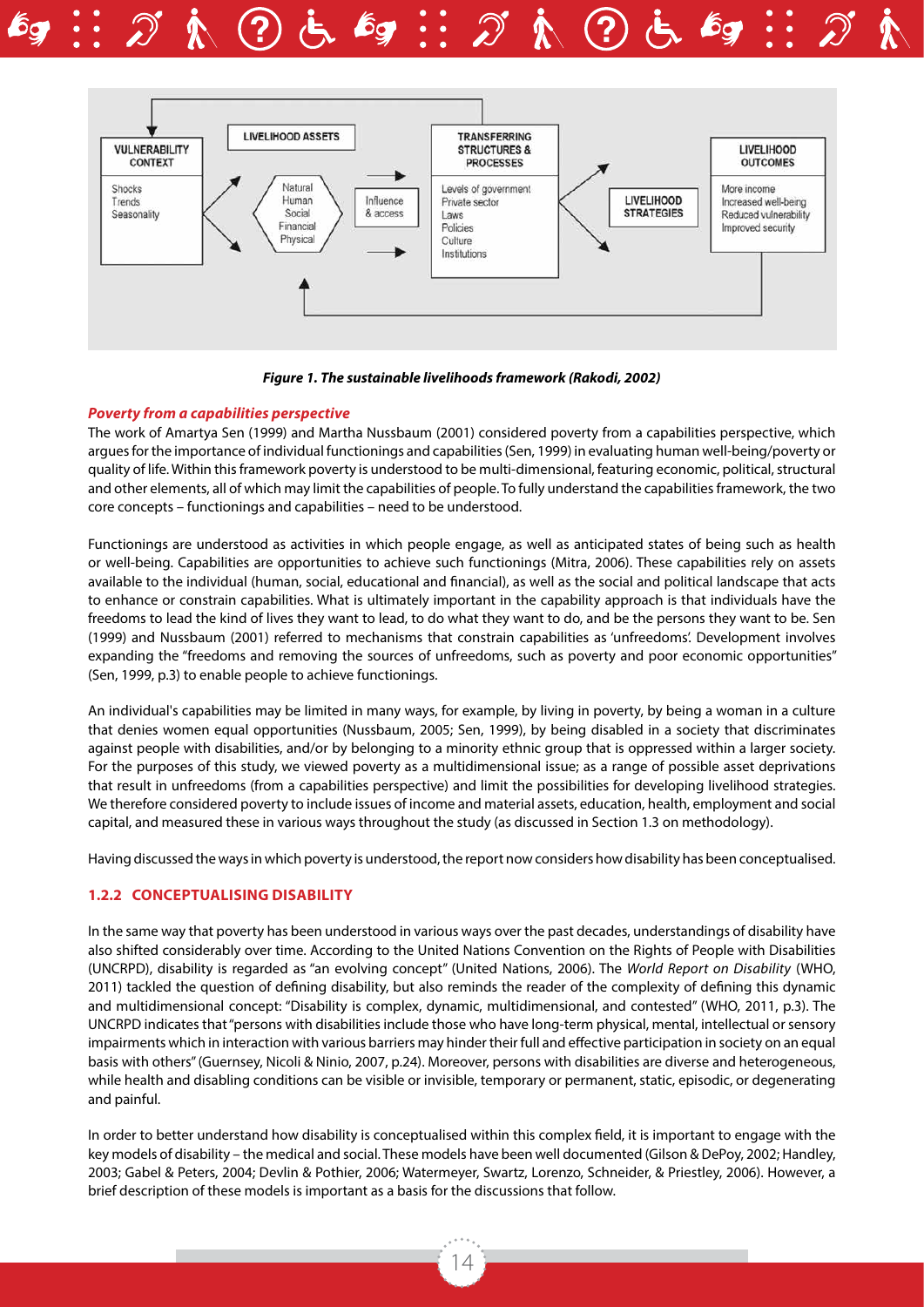#### *From the medical to the social model*

Disability has traditionally been understood in terms of the biomedical or individual model. According to this model, disability is seen as a personal tragedy whereby the person with the disability is perceived as having a problem and needing to deal with that problem, while society is supposed to represent 'normal functioning'. Disability is conceptualised within this model as a 'lack of' some kind of ability – an impairment (Watermeyer et al., 2006).

Related to the biomedical model is the welfarist model. According to this perspective, disability is understood to be a condition that is "a tragedy or object of sympathy and charity. People with disabilities are therefore pitied, given hand-outs, and cared for in separate institutions" (Whitehead, 2004, p.14). Olson, Penna and Veith (2004) noted how this model of disability, despite being well-meaning, serves to isolate those with disabilities. It reflects conceptualisations of people with disability as incapable of organising and running their own lives, including their own rehabilitation. Whilst acknowledging the medical needs of all people, it is now also acknowledged that people with disabilities lack access to basic human rights and face social inequality (Coleridge, 1993; Lonsdale, 1990; Oliver, 1990) through universal processes of marginalisation, exclusion and discrimination. But questions of concern for social equality and access to human rights of people with disabilities fall outside the remit of the medical model that locates social exclusion in the individual. This model makes the disabled person the problem and its reliance on and obsession with medically-based interventions or solutions distracts society from seeking the real causes of 'exclusion' and processes of 'disablement' (Oliver & Barnes, 1998; Tregaskis, 2004). The model is therefore characterised by the dependence of people with disabilities and stereotypes of disability that elicit manifestations such as pity, fear and patronising attitudes.

The dominance of the medical and welfare models may in part help us to understand the continued link between poverty and disability. Within this model, disability is viewed in contrast to 'normal functioning' and as manageable primarily through medical and related professions. As such, efforts to mainstream disability issues, to address the exclusion of people with disabilities, and to deal with structural barriers that people with disabilities face in accessing education and employment for instance, have only been placed onto the agenda relatively recently. Such systems have been slow to change, with people with disabilities still experiencing the effects of exclusion and poverty.

Criticisms of the above models of disability, largely from activists within various disability rights organisations, resulted in recognition of the ways in which the social and physical environment serves to create barriers for 'normal' participation and functioning in society. The social model recognises the ways in which people with impairments tend to be excluded, marginalised, and devalued; and how they experience different types of disadvantage and negative labelling which in turn affect their quality of life and that of their family members and significant others (Watermeyer et al., 2006). In essence, the social model created a shift away from an individualistic perspective, whereby people with disabilities are seen as suffering from a pathological condition and in need of sympathy and a cure, to the perception that disability is often imposed by society on individuals with impairments.

The social model identifies three major types of discrimination. Institutional discrimination occurs when, for example, there is no legislation for equal employment opportunities. Environmental discrimination excludes people with disabilities from access, e.g. when there is no ramp for a wheelchair user. Attitudinal discrimination is expressed through fear, condescension or embarrassment, resulting in intentional or unintentional exclusion (Duncan & Watson, 2009). Rowland (personal communication, 2011) drew attention to a further source of discrimination, namely technological discrimination which presents technological barriers to participation, e.g. when blind and deaf-blind persons do not have access to enabling computer technology. In terms of this model, "disability can range from mild to severe, can be constant or episodic, and whether a person is considered to have a disability is highly dependent on their environment – not just the physical environment, but the cultural and legal environment, as well" (Braithwaite & Mont, 2009, p.2). Consequently, this paradigm shift resulted in disability being seen as "an experience that arises out of the interaction between a person with a health condition and the context in which they live" (Schneider, 2006, p.8).

A key criticism of the social model is that it tends to limit considerations of the individual experience of the body in relation to disability (Shakespeare & Watson, 2001; Handley, 2003; Michailakis, 2003; Watermeyer & Swartz, 2008). The model also does not allow for an interrogation of the ways in which a wide range of impairments interface with the environment to result in very different experiences of disability. In addition, the individual agency of those with impairments is at risk of being overlooked in a model that focuses predominantly on the external environment and on material inequality to explain the disadvantages faced by people with disability. The International Classification of Functioning, Disability and Health was the WHO's attempt to adapt the social model into a model that allows for disability and health status to be assessed, accounting for both individual and social components.

#### *International Classification of Functioning, Disability and Health*

In response to the criticism that the social model was at risk of excluding individual experiences of impairment and functioning, the World Health Organization in 2001 formulated the *International Classification of Functioning, Disability and Health* (ICF). The ICF was a revised version of the *International Classification of Impairments, Disabilities and Handicaps*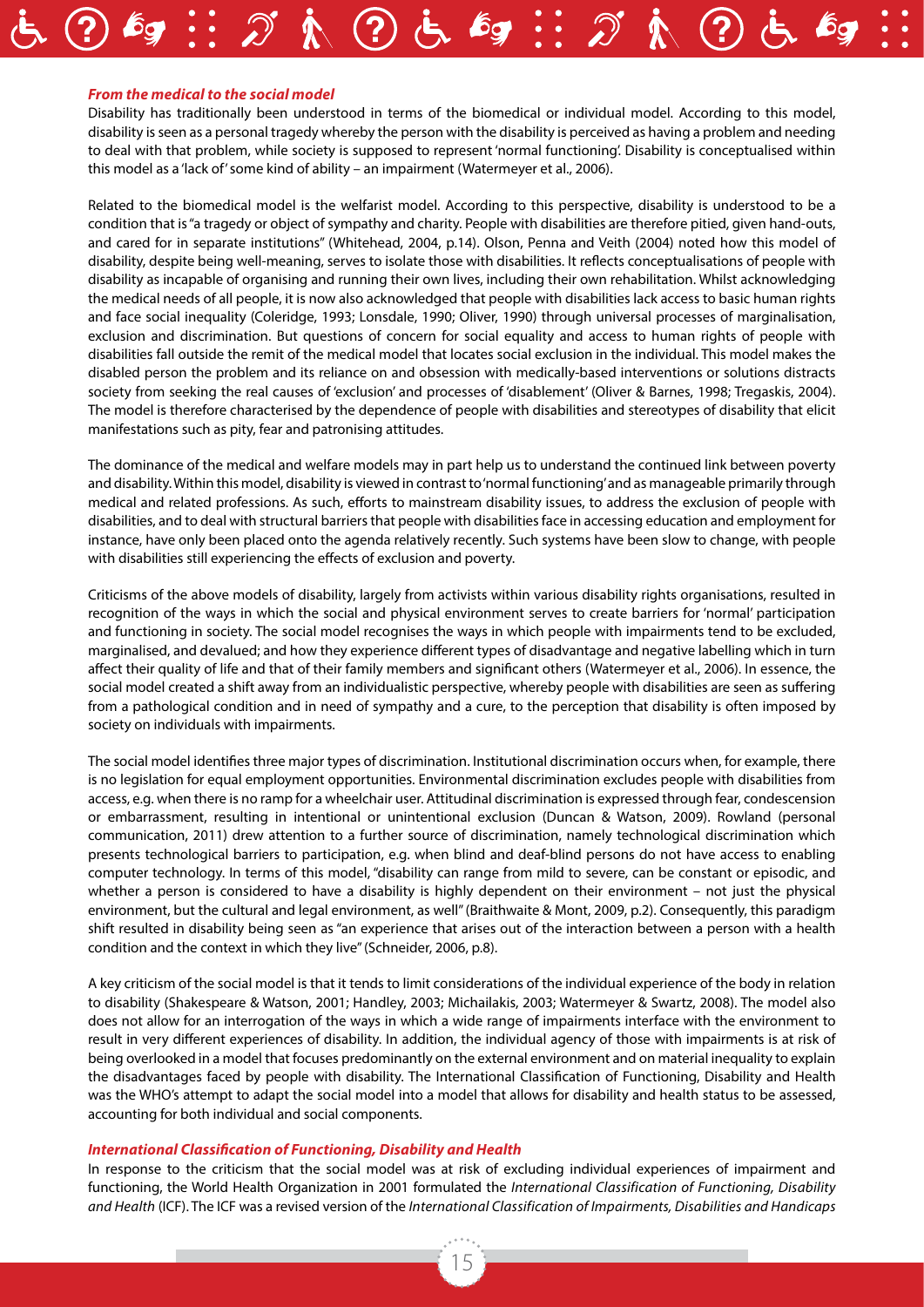(ICIDH), first developed in the 1980s (WHO, 2001), which represented a medicalised model of disability (Simeonsson, Leonardi, Lollar, Bjorck-Akesson, Hollenweger, & Martinuzzi, 2003). Its revision reflected a change in ideological thinking about the 'problem' of disability, arguing that it must be understood as part of wider social, economic and political contexts (Coleridge, 1993; Oliver & Barnes, 1998). As argued by Imrie (2004, p.2), the resulting ICF represents the integration of the medical and social models to form a bio-psychosocial model (Bickenbach, 2011; Palmer & Harley, 2012).

The ICF organised information according to three levels: (1) the body dimension which includes bodily functions and structure; (2) the activities dimension which covers the range of activities performed by an individual; and (3) the participation dimension which classifies areas of life in which an individual is involved, has access to, and experiences societal opportunities or barriers. Environmental factors such as access to buildings, climate, relationships with family, friends and health care workers, and societal attitudes all exert an impact on these dimensions. In addition, personal factors including age, race, gender, education, experience, personality, social background and coping style also influence the person's functioning (Ross & Deverell, 2010). Using the ICF framework, the *World Report on Disability* (WHO, 2011, pp.262–263) highlighted the following barriers to participation for people with disabilities: inadequate policies and standards, negative attitudes, lack of provision of services, problems with service delivery, inadequate funding to implement policies and plans, lack of accessibility, inadequate consultation and involvement, and lack of rigorous data and evidence. However, Dubois and Trani (2009, p.6) maintained that although the ICF is useful as a classification system and as a tool for measuring prevalence, "it has limited utility in terms of policy design, programme definition, development practice, promotion of participation and identification of barriers to inclusion".

It is possible that Dubois and Trani's (2009) view partly reflected a frustration with the limitations of connecting conceptualisations of poverty and development, and those of disability to adequately understand the complex ways in which these issues interface. While a great deal has been done to try and understand the issue empirically, conceptualising the link has received less attention.

What emerges from critically interrogating the models and measurements of disability, are the limitations of various models of disability in representing and articulating disability within an international poverty/development context. In our endeavour to further understand the link between poverty and disability, we explore here the potential of the capability approach (Sen, 1999; Nussbaum, 2001) as a theoretical framework for understanding the actual and potential ways or the extent to which poverty and disability are linked.

#### **1.2.3 Understanding the link between poverty and disability**

The international community and the United Nations (UN) in particular recognise disability as a global development and human rights issue. In spite of this acknowledgement, there is an apparent lack of explicit conceptualisation of the link between poverty and disability in poverty, development and disability-related literature.

Disability is a development issue because of the bidirectional link to poverty. "Disability may increase the risk of poverty, and poverty may increase the risk of disability" (WHO, 2011, p.10). Thus, if a person is disabled, he or she is less likely to have benefited from formal education, and more likely to be unemployed. If employed, they will earn significantly less than their non-disabled counterparts (Lang & Upah, 2008). Similarly, poorer people have a higher risk of becoming disabled. While this understanding of the mutually reinforcing factors that propel the disability/poverty nexus has injected new insights into understanding the concept of disability, disability is not an area which has received much attention in the literature on poverty and development (Mizunoya & Mitra, 2013), leading to difficulties in conceptualising how these two issues interact. Yeo (2005) wrote that the relationship between disability and poverty has often been referred to as 'a vicious cycle'. She argued, however, that this imagery obscures the similarities between the processes of marginalisation experienced by people with disabilities and poor people. She therefore suggested that disability and poverty are often manifestations of the same processes.

In response to these frustrations, the capabilities perspective is used to articulate the relationships and similarities between the experiences of poverty and disability.

#### *Understanding poverty and disability from a capabilities perspective*

Although Sen (1999) himself did not refer in great detail to disability in his discussion of capabilities, others have used his framework to better conceptualise the link between poverty and disability (Sharma, 2005; Mitra, 2006; Dubois & Trani, 2009). Dubois and Trani (2009) argued that, in the language of capabilities, disability can be defined as reduced capability that originates out of the interface between the person's disability and the interaction with the environment/context which may serve to limit opportunities for people with disabilities. In this way the focus is very much on the context, in the same way as the social model draws attention to context. Addressing this aspect requires "reducing the consequences of disability" (Dubois & Trani, 2009, p.198) in that person's environment. However, the capabilities approach to disability also allows insight into the individual-level experience of disability.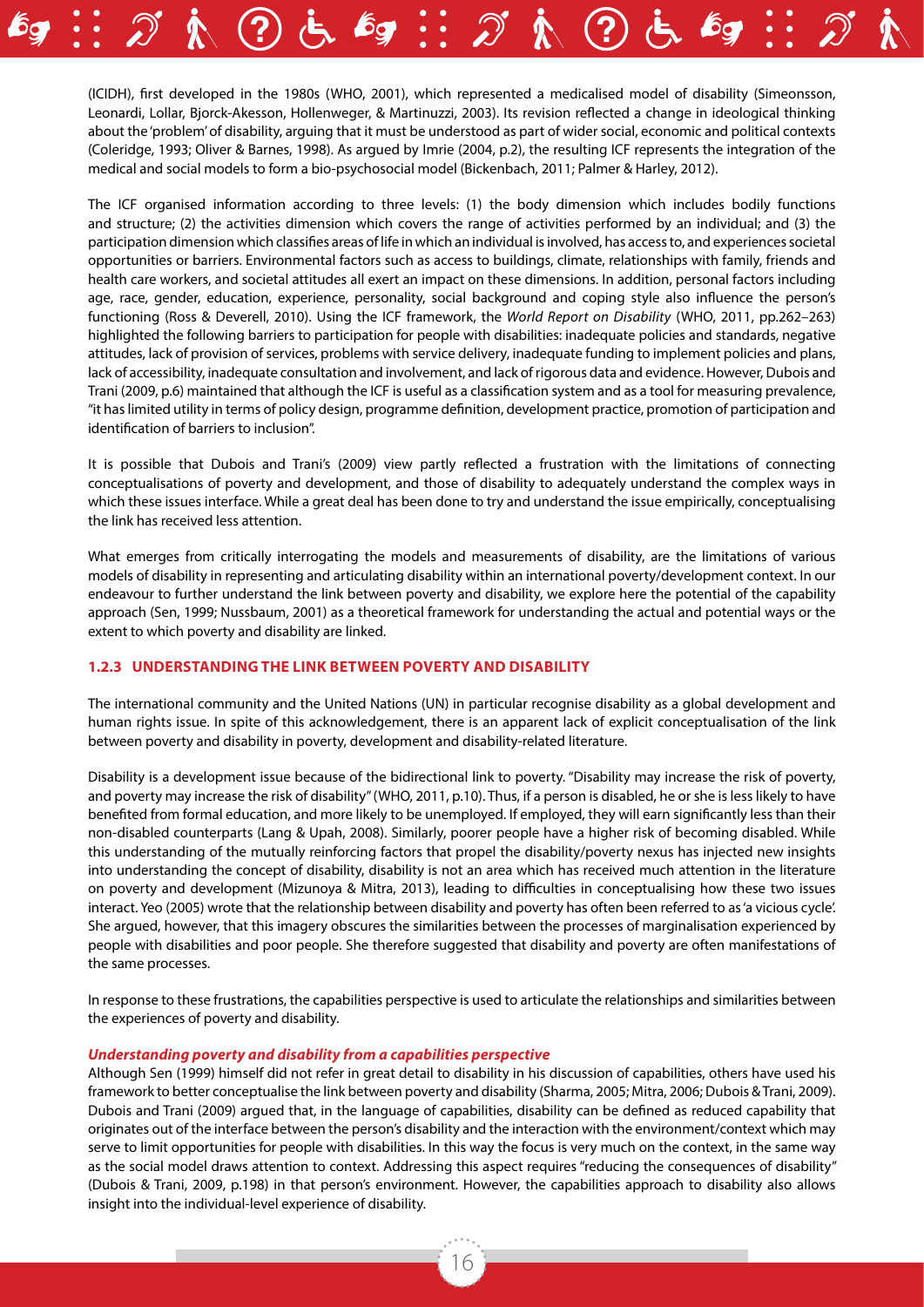

Here disability can be accounted for at both the individual level and the social level. Sen (1999) made the case that in certain instances income deprivation and experience of adversity can operate to compound disadvantage and constrain capabilities. For instance, a person with a disability is less likely to be able to earn an income, thereby increasing their income deprivation. In addition, they are also constrained in their ability to convert income into functionings since their cost of living may be higher, and they may be physically constrained in attaining certain functionings by an inaccessible environment (Groce et al., 2011).

The capabilities framework is also concerned with what people do have access to that can be leveraged to enhance capabilities and functionings. Certain mechanisms or assets are seen as being able to enhance capabilities. In using the capabilities framework to develop the Human Development Index (HDI), three key mechanisms were identified – education, access to health care and income. In this study we considered all three of these aspects and also included other assets drawn from the livelihoods framework (Chambers & Conway, 1992; Rakodi, 2002) and multiple deprivation index (Noble, 2006). These included social assets, access to employment, access to services, and material (non-income) assets. We viewed these assets as both mechanisms that could enhance the capabilities of people, as well as outcome indicators. This followed Sen's argument that freedom should be viewed as both a means and an end.

The following sections of this review cover the literature that has considered how disability impacts on these various assets.

#### **Disability and education**

From a capabilities perspective, education is a key mechanism that is viewed both as a capability itself (an opportunity), as well as an asset that unlocks functionings. Education is thus integral as a freedom in and of itself as well as a means to an end, since education contributes to the ability of "people to help themselves and also to influence the world" (Sen, 1999, p.18). The capabilities approach makes a case for individual aspects (such as age and gender) and social capabilities (such as access to education and gender roles) being necessary to enable individuals to convert capabilities into functionings (Sen, 1999). Emmett (2006) indicated that people with early onset of disabilities are less likely to find employment than those with late onset of disability, irrespective of the type of disability. "One possible contributing factor is education, because schools (whether special or mainstream) often do not make sufficient provision for the special educational needs of children with disabilities" (Emmett, 2006, p.230). In essence, early onset disability may result in limited education, contributing to a limited capability set. In addition, late onset disability in the face of a poor educational capability due to poverty means that when certain functionings (such as the ability to engage in manual work) is lost, there is a constraint in converting educational capabilities into functionings.

Evidence reveals that people with disabilities in various developing contexts continue to struggle to access education, whether in the mainstream or through special needs mechanisms (WHO, 2011). Available statistics in Zimbabwe, for instance, showed that in 2003 disabled students constituted less than one per cent of the 78 481 students in universities, technical and teachers' colleges (Chataika, 2010). In South Africa, despite policies that seek to address the needs of disabled children in education, both through the provision of special needs education schools and support for mainstream schools to integrate children with special needs, implementation of such policies is limited. Graham et al. (2013, p.6), focusing on the eight poorest wards of Johannesburg, found that while 34 per cent of their non-disabled sample had completed their matriculation (school-leaving) certificate, "only 20 per cent of people with disabilities had completed their school-leaving certificate". CASE (1999) showed that many disabled children attend primary school but few move onto high school; a finding confirmed by Graham et al. (2013) who found that 27 per cent of people with disabilities as compared to 16 per cent of non-disabled persons had primary education only. In December 2013, the South African Department of Basic Education identified 453 special needs education centres nationally and 24 949 ordinary schools (Department of Basic Education, 2013).

Groce et al. (2011) identified lack of education as a contributing factor to poverty amongst people with disabilities, and equally poverty has an adverse impact on education (Mitra, Posarac, & Vick, 2011). In some instances people with disabilities require supportive and assistive devices for everyday activities. Where such needs are unmet, it may inhibit their participation in education amongst other things (WHO, 2011). In addition, negative attitudes of schools in terms of the integration of disabled children, requirements for training teachers and additional support in the classrooms, impact negatively on the education of people with disabilities (WHO, 2011). In South Africa, it is argued that the situation is particularly problematic and that children with disabilities who are integrated into mainstream schools are often prevented from obtaining a quality education, because of large classes and inadequately trained teachers (Lansdown, 2002).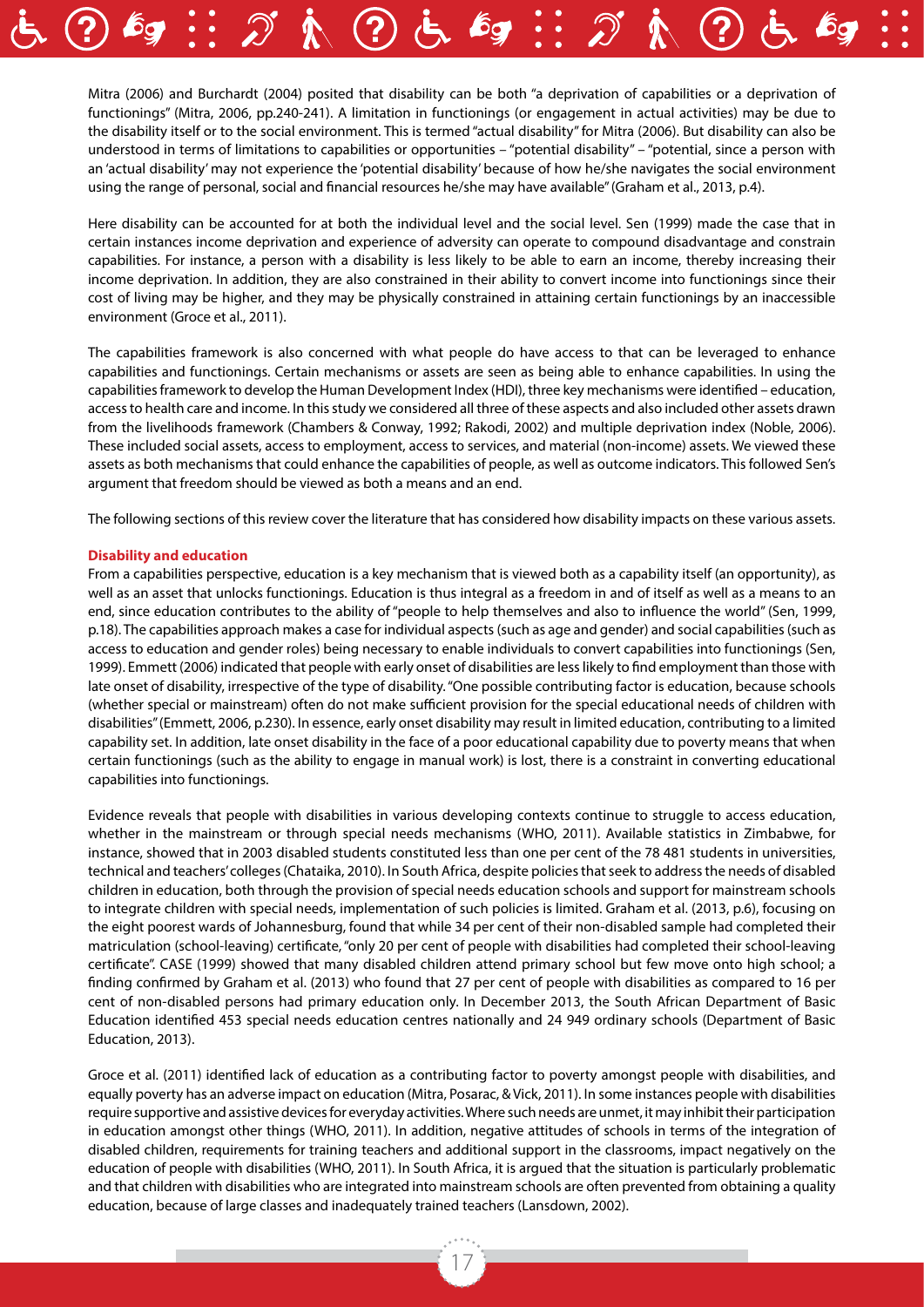Groce et al. (2011) stated that in developing societies people with disabilities do not benefit to the same extent as their nondisabled counterparts from investments in education. Loeb, Eide, Jelsma, Ka Toni and Maart (2008) showed that, in the Eastern and Western Cape, access to education remained lower amongst people with disabilities, even though equal economic status was assumed amongst households with and without disabilities. Furthermore, the disability grant contributed to income of the households without having an impact on education, suggesting that additional factors determine access to education (Loeb et al., 2008).

Unequal access to education opportunities (which is a long-term poverty alleviation strategy) often increases people with disabilities' vulnerability to poverty. Education is one of the most significant factors determining differences in income levels across the population (Mont & Cuong, 2011; Mitra, Posarac, & Vick, 2011; Mont & Nguyen, 2013). It is therefore important to understand whether there are differences in levels of education between people with disability and those with no disability.

#### **Disability, income and employment**

The inadequacies and inequality in access to equitable education have further negative implications for employment and ability to earn an income. Income is recognised as a key mechanism for enhancing capabilities within the capabilities perspective, and severe lack thereof is considered an unfreedom. Employment and social protection mechanisms are key means to achieving an income and both are considered in this report.

In the context of South Africa, the Constitution guarantees people with disabilities the right to equal employment opportunities. Despite the comprehensive policy landscape and the extensive work of the disability rights movement, access to employment opportunities for people with disabilities is still a challenge in South Africa. Statistics from a number of developed countries indicate that the unemployment rate among people with disabilities is higher than that of the non-disabled population. Palmer (2011) contended that people with disabilities in developing countries may have higher employment rates than those in developed country contexts because they can work in the informal sector. However, these informal work arrangements are often associated with low pay, difficult work conditions, and lack of adequate social protection mechanisms (WHO, 2011). In contrast, Mizunoya and Mitra (2013) reviewed employment data from eight developing countries and in all cases the employment rate among people with disabilities was lower. Loeb et al. (2008) found that in the Eastern Cape of South Africa, where unemployment is generally high, there was a negligible difference in employment rates among disabled and non-disabled working-age people. However, in the Western Cape, where the economy is stronger, there were significant differences with the employment rate among non-disabled working-age adults being double that of people with disabilities.

Employment and occupation are key mechanisms through which people may earn an income. Failing to earn an income or experiences of 'income earning handicap' in capability terms (Sen, 1999) help create and sustain conditions for poverty. Earning handicap implies that the individual cannot earn an income at all, or enough to enable her/him to lead a life full of choices. In this study, we acknowledged lack of participation in employment as a significant sign of income poverty.

However, it is within this space that social protection comes to play a role. Social protection can be defined as "policies and programmes that protect people against risk and vulnerability, mitigate the impact of shocks, and support people from chronic incapacities to secure basic livelihoods" (Adato & Hoddinott, 2008, p.1), and can take the form of either social assistance (non-contributory payment) or social insurance (contributory schemes). In developing contexts, with high levels of unemployment, the ability of people to pay towards contributory schemes is limited and the main form of social protection is social assistance or grants. While many countries have undertaken to pay grants to vulnerable groups as a poverty alleviation mechanism (Palmer, 2013), Devereux (2013) argued that a comprehensive social protection system can be more transformative. In this thinking the state invests in wider social development objectives that complement the provision of grants to ensure that citizens are empowered to use grants in ways that might break the cycle of poverty.

In South Africa, people with disabilities, who are not in employment, are entitled to receive a disability grant from the government. It is a means-tested grant given to people with an income of below R27 552 (US\$2 900.21) per annum (if single) or R58 224 (US\$6 128.84) (if married) in 2008, who have a disability (confirmed by a medical professional) that prevents them from working. In 2008, the disability grant was R960 (US\$101.05) per month.

The disability grant has been found to play an important poverty alleviation role in South Africa. Loeb et al.'s (2008) research in the Eastern Cape showed that households receiving the disability grant were at the same level or better off than households where no person with a disability was living. Graham et al. (2010) found that the disability grant was an essential form of income in households with a person with disabilities, and was used to meet basic household needs such as food and clothing.

From a capabilities approach, having a disability may contribute to both an 'earning handicap' (in which people with disabilities may not be able to earn an income), as well as a 'conversion handicap' (where people with disabilities are limited to use the available income to live a valued life because of additional expenses, for instance). Both of these may create a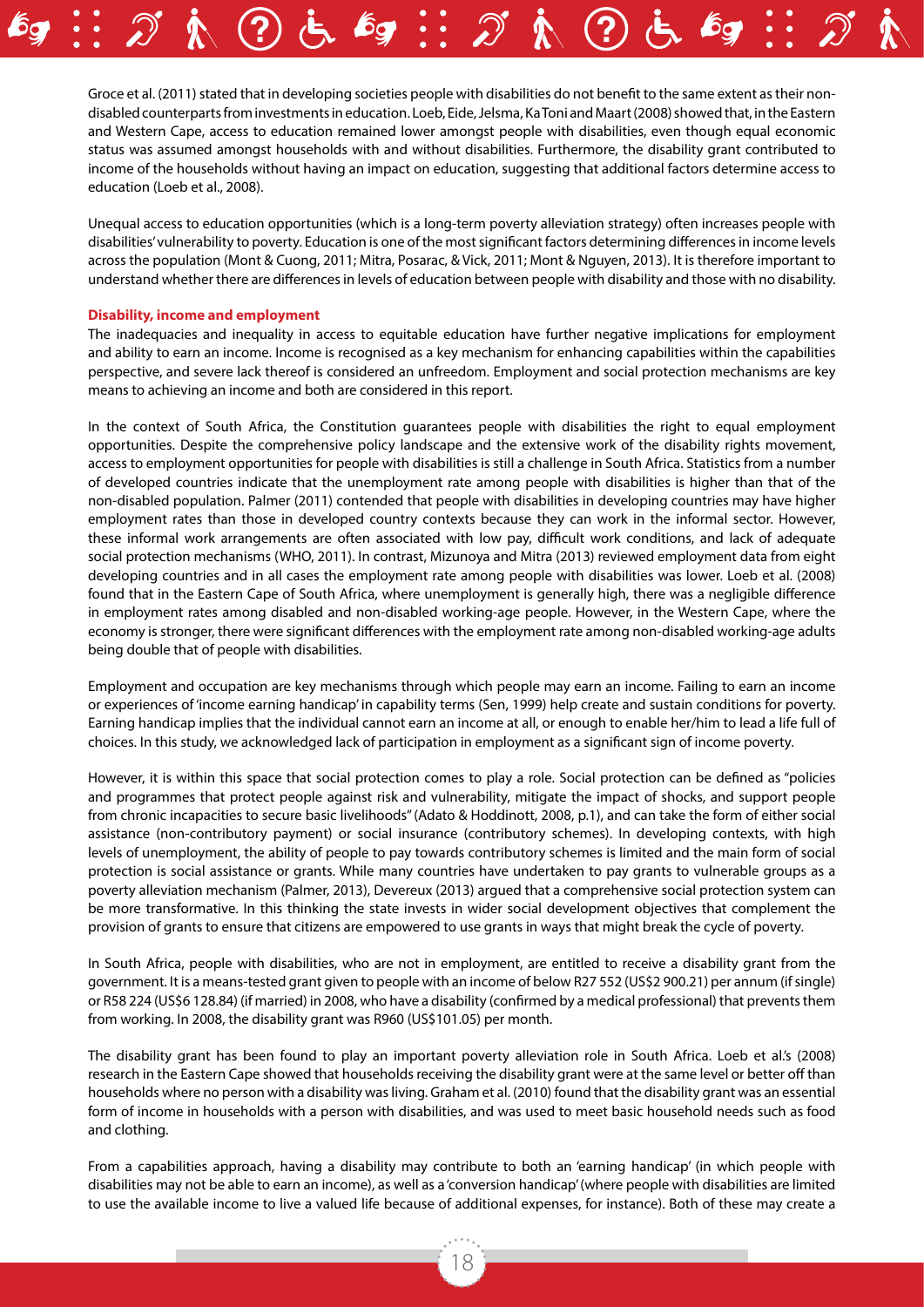form of 'unfreedom', in capability terms (Sen, 1999). For this reason it is important to consider social grants as one potential asset to which people with disabilities have access in order to address this unfreedom.

#### **Disability and social capital/collective capabilities**

Within the livelihoods framework (Chambers & Conway, 1992) social capital is identified as an asset that protects people from vulnerability shocks and may enable them to leverage opportunities for earning an income.

Within the capabilities framework, social capital may be termed collective capabilities (Dubois & Trani, 2009). Within developing contexts, in particular, incorporating the idea of collective capabilities or social capital into the discussion on the links between poverty and disability is important, given the profound role that extended families and households often play in providing support through sharing of income, remittances, and physical or health support that might not otherwise be available through the public system. Graham et al. (2010) found in their study of poverty and disability in Johannesburg that support from family or household members played a key role in people with disabilities ability to cope. It is important to note though that social networks do not automatically provide support. Where networks are conflict-ridden they may actually act in negative ways to diminish outcomes for particular members of the family. As Dubois and Trani (2009) noted, collective networks only operate to enhance capabilities where members of the networks work in constructive ways. It is also important to bear in mind that care arrangements within the household may place an extra burden of care on poor households, and particularly women (Patel, 2009), which is often unsupported and unrecognised. A final point about collective capabilities is that it should not only be viewed as a one-way relationship of support being provided to people with disabilities. A key finding of Graham et al. (2010) was that people with disabilities often played important support roles within the household. In certain circumstances this support enabled other household members to go out and seek employment. Given the important role of collective capabilities, this study sought to understand the household situation of people with disabilities, and what kinds of support are available both within the household and within the community.

#### **Disability and health**

A further important aspect of the capabilities approach is health, which is considered to be an essential outcome of development interventions (an end), as well as a means to other outcomes. Health is seen as so important in the framework that, like education, it is one of the key measures included in the Human Development Index in the form of 'Life Expectancy'. In this study we considered access to health care and health outcomes as aspects of poverty interventions and outcomes, and assessed how people with disabilities fare in comparison to their non-disabled counterparts.

In South Africa, it is well documented that people with disabilities are less likely to have adequate access to health care services and health information (Eide, Schür, Ranchod, Rohleder, Swartz, & Schneider, 2011). Yet, the relationship between health conditions and disabilities is difficult to understand as several environmental and demographic factors need to be considered.

Health conditions that could have an effect on disability were categorised into two areas for this research – communicable and non-communicable diseases. The relationship between injuries and disability was omitted, due to the absence of such empirical data in the NIDS dataset. Following the discussion on diseases and disability, self-reported health status and some of the challenges facing people with disabilities with regards to access to health care are described. This is important in understanding the nuances between disability and health.

Communicable diseases include diseases such as malaria, HIV, TB and cholera. In 2011, an estimated 34 million people were living with HIV worldwide, of which 5.6 million resided in South Africa (Statistics South Africa, 2013; WHO, 2013). Moreover, in 2011, the WHO estimated that 8.7 million people have been infected with TB worldwide. Over 95 per cent of TB deaths occur in low- and middle-income countries (WHO, 2013). The South Africa 2013 country report on the Millennium Development Goals indicated that the "HIV/TB co-infection rates exceed 70% with TB being the most common opportunistic infection" (Statistics South Africa, 2013, p.14). Malaria is endemic in three provinces in South Africa, i.e. Limpopo, Mpumalanga and KwaZulu-Natal (Statistics South Africa, 2013).

Non-communicable diseases such as cancer, diabetes, cardiovascular diseases (heart disease and stroke), mental disorders and other chronic illnesses are common worldwide. As described in the *World Report on Disabilities*, studies conducted in Australia, the United States of America and Canada in 1998, 2001 and 2006 respectively, found that non-communicable diseases were associated with disability (WHO, 2011). In 2010, the WHO estimated that the burden of non-communicable disease in South Africa was two to three times higher than that in developed countries (Mayosi, Flisher, Lalloo, Sitas, Tollman, & Bradshaw, 2009).

Evidence from developed country contexts demonstrates that people with disabilities are far more likely to experience illhealth and require health-related services in their lifetime. For instance, Gulley, Rasch and Chan (2011) compared the health care needs of people with chronic medical conditions and those with disabilities in America. They found that disability consistently predicted higher emergency department use and higher hospitalisation rates. Despite the greater need for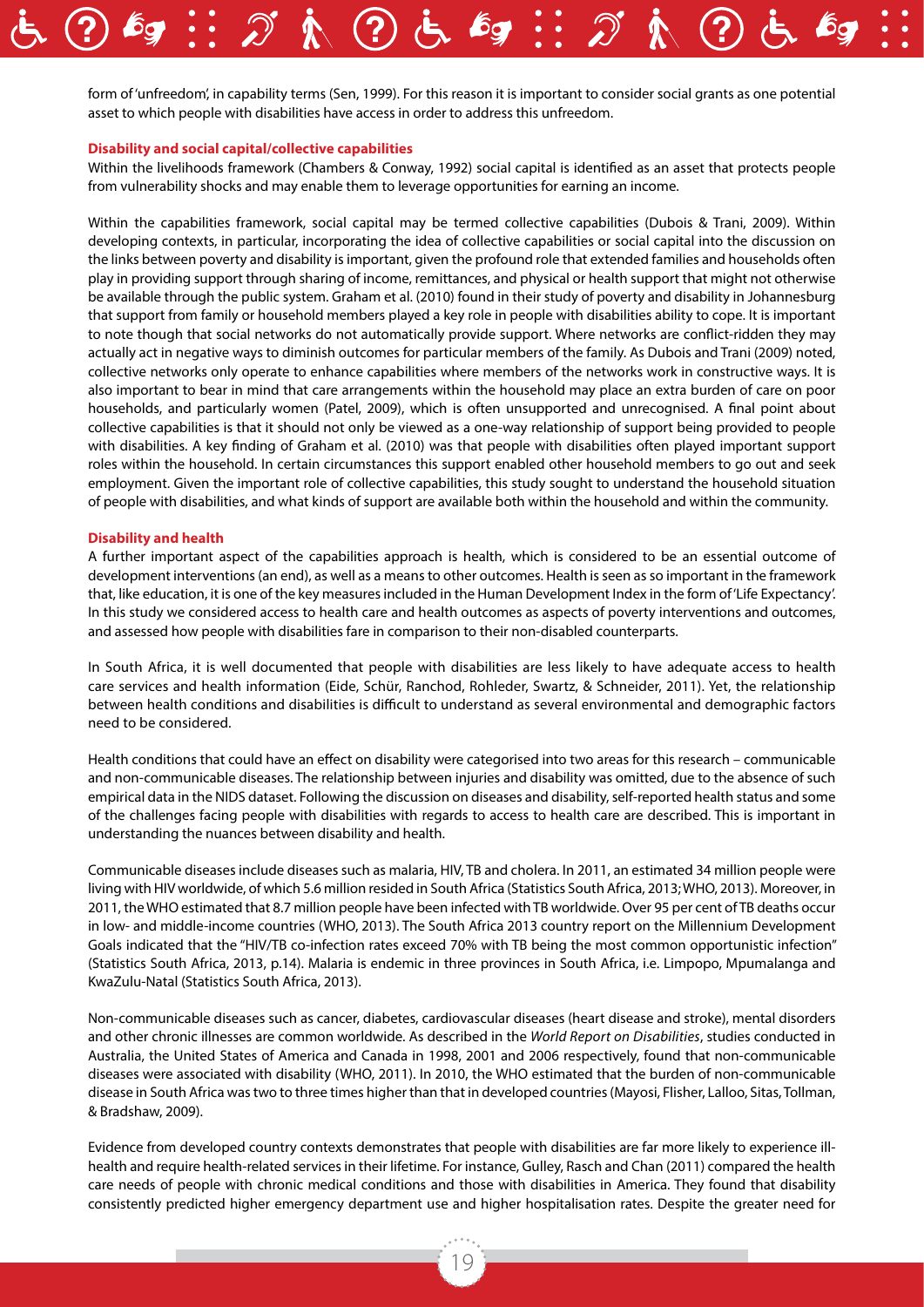health care services, people with disabilities also experienced much greater health care access problems. The challenge with access was also experienced by people with disabilities in Canada who had more than three times as many unmet health care needs as their non-disabled counterparts. The greatest deterrent to receiving needed services among individuals with disabilities was cost. In many cases issues such as transportation and the need for attendants tended to adversely affect access (McColl, Jarzynowska, & Shortt, 2010).

The above demonstrates the greater health care needs and limited health care access that is experienced by people with disabilities in developed country contexts. Evidence is growing on barriers to health care access for people with disabilities in developing country contexts. The EquitAble Project (see www.sintef.no/Projectweb/Equitable) has documented a number of barriers to health care experienced by people with disabilities in resource-poor settings in Africa, including South Africa, Namibia, Sudan and Malawi (Swartz et al., 2011; Van Rooy, Amadhila, Mufune, Swartz, Mannan, & MacLachland, 2012; Braathen, Vergunst, Mji, Mannan, & Swartz, 2013; Kritzinger, Schneider, Swartz, & Braathen, 2014). Transport costs and distance are all important barriers, mirroring similar findings in developed countries. Evidence further demonstrates that, in developing countries, due to inadequate public health services, disabilities arise as consequences of preventable diseases. These lead to impairments associated with primary health conditions and communicable diseases like tuberculosis, HIV/ AIDS and other sexually transmitted infections (STIs) (WHO, 2008), as well as childhood cluster diseases such as measles, mumps and poliomyelitis (Galazka, Robertson, & Kraigher, 1999). Thus, people with disabilities need good access to health care for both their disability-related and general health care needs, and conversely, people with poor health are likely to experience increased activity limitations.

Understanding the health care needs of people with disabilities as well as the challenges they may face in accessing both general as well as specialised health care services is therefore essential. Access to health care services is a key asset in the capabilities framework, which should promote better health and thus greater freedom for the attainment of capabilities. For this reason, this study considered the health care outcomes for people with disabilities as compared to their non-disabled counterparts, and considered questions of access to health care services.

#### **Disability and quality of life**

Ultimately the capabilities framework promotes greater quality of life for all. As countries address the various unfreedoms associated with marginalisation and poverty, so people are able to pursue their capabilities and attain greater quality of life.

There is debate regarding whether disability shapes perceptions of quality of life with some arguing that disability has a profound negative effect on quality of life (Hosain, Atkinson, & Underwood, 2011), and others noting the disability paradox which suggests that people with disabilities express a high satisfaction with their lives (Albrecht & Devlieger, 1999). What is clear in an assessment of the literature is that quality of life perceptions are not determined directly by disability, but rather by the ways in which individuals negotiate their disability within particular contexts (Viemero & Krause, 1998). This confirms Ross and Deverell's (2010) point that experience, personality, social background and coping style are all key factors to consider in understanding how disability is experienced.

Hosain, Atkinson and Underwood (2011) conducted a study in rural Bangladesh where people with disabilities faced a great deal of cultural stigma, as well as lack of access to education and employment, and limited family life. In South Africa, low levels of well-being were reported by youth with disabilities who were unemployed, less educated and received low levels of social support (Cramm, Lorenzo & Nieboer, 2013). All of these cultural and contextual factors related to how the disability shaped the participants' perceptions of quality of life. Edwards, Patrick and Topolski (2003) also reported that adolescents with a disability in the United States demonstrated lower quality of life than their non-disabled counterparts. However, they explained that this experience is related to contextual variables such as sense of inclusion, family support, and the like; as well as to the presence of depressive symptoms, which are shaped by the disability rather than being attributed to the disability itself. The role of family and the impact of disability on the family is also important in assessing the quality of life outcomes for people with disabilities. In contrast, studies conducted in Sweden and Finland (Viemero & Krause, 1998), where access to services is much better and where the stigma associated with disability is likely to be lower, results showed that perception of quality of life was directly related to satisfaction with occupational status, social integration, and having a sense of meaning in life, all of which may or may not be shaped by the person's disability.

What is clear therefore is that there is no direct linear relationship between quality of life outcomes and disability. Rather a range of contextual and individual-level variables that interact with disability tend to shape people's perceptions of their life satisfaction. We considered life satisfaction or quality of life in this study as a key indicator of people's own perceived outcomes, as a subjective measure that compliments the objective measures of educational, health, employment and income outcomes.

#### **Considering the interplay between gender, race, geographic location and disability**

A key question guiding this study was the extent to which disability acts as a compounding factor in explaining various poverty-related outcomes such as low income, lack of education and access to health care, and constrained quality of

20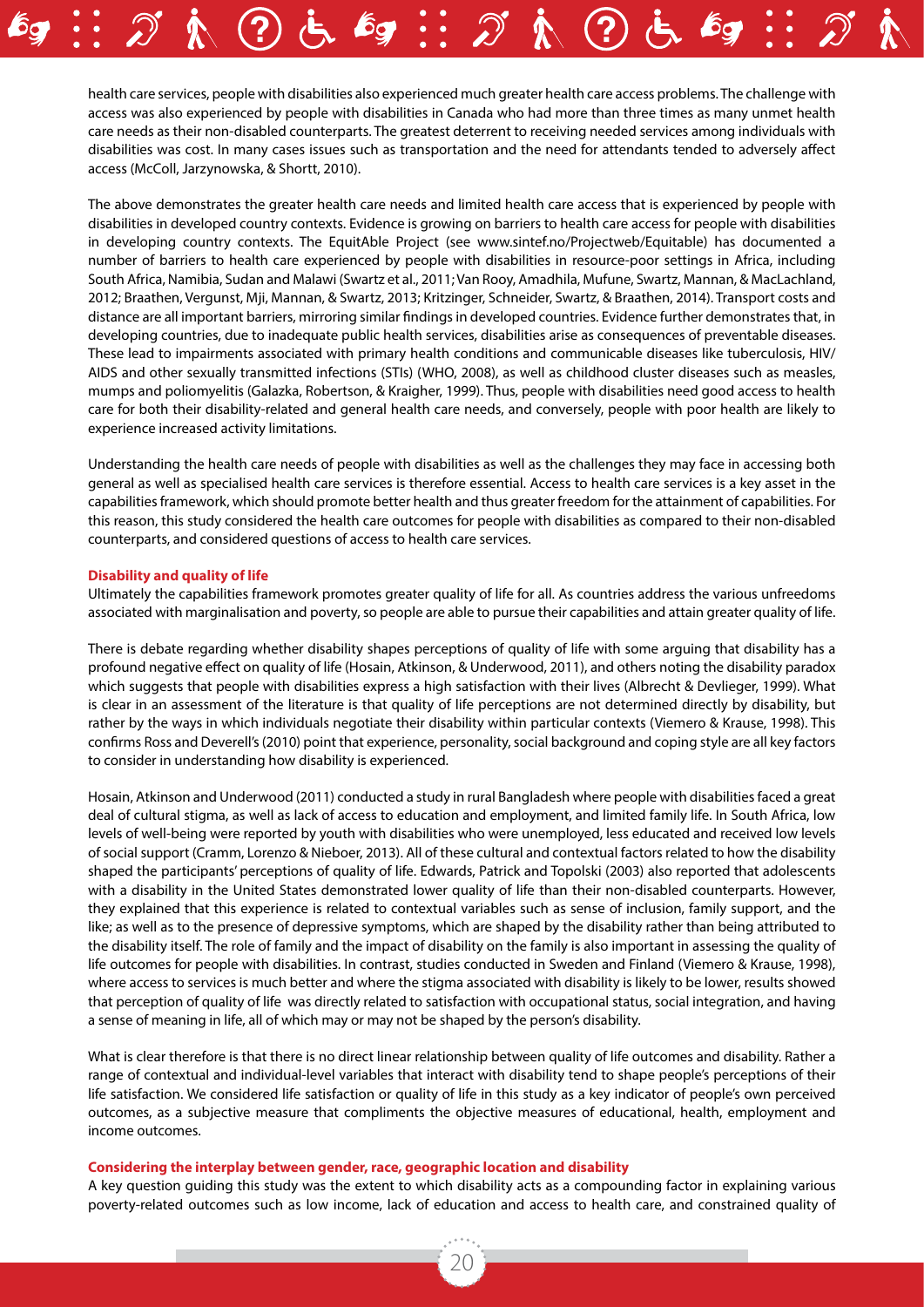life. In South Africa, both Africanisation and feminisation of poverty due to historical processes and systems of patriarchy and apartheid mean that we have to consider the ways in which other aspects of a person's identity shape such poverty outcomes. For this reason we considered the roles that race, gender and geographic location play in shaping outcomes, as compared to the effect of disability. However, we must also consider that gender, race, disability and geographic location do not operate independently of one another. Rather there is an interplay between these different aspects of identity and location at the individual level.

The case of gender and disability makes this very clear. For instance, in Zimbabwe Eide, Nhiwathiwa, Muderedzi and Loeb (2003) found that 34 per cent of women with disabilities compared to 22 per cent of men with disabilities had never attended school; a pattern reflected in many parts of the world. Estimated literacy rates for people with disabilities worldwide are three per cent, with rates for women and girls with disabilities being about one per cent (Arnade & Haefner, 2006; Groce, 2003). While these figures are only estimates, disabled women's inferior access to education, and ultimately to jobs, power, community support and choices, contributes to lives of poverty and isolation. The argument is that disability creates and exacerbates poverty, particularly for women who experience even greater isolation than men. Moreover, their chances of achieving economic security through employment, marriage or inheritance of property are equally slim. Research has shown that women with disabilities compared with non-disabled women and men with disabilities are more likely to be unmarried, married later, and if married, divorced earlier (Human Rights Watch, 2010). In the case of disabled African women, Kamga (2011) maintained that they are more likely to not be considered as suitable marriage partners. Marongwe and Mate (2007) highlighted the exclusion of girls with disabilities in marriage. This report demonstrated that wealth creation was a prime motivator for having children within all indigenous cultures in Zimbabwe where child rearing is perceived as a form of 'social insurance', with the marriage of a girl child expected to attract family wealth in the form of *'amalobolo'* (bride price). In the case of a girl with a disability *amalobolo* is expected to be low, reflecting what is considered to be the lesser value of a girl with disability. This cultural practice is common in many African communities, especially south of the Sahara.

Ethnicity, culture and geographic location are three further aspects of identity, amongst many others, that play a role in shaping the outcomes of people with disabilities. While the gendered aspects of disability have been considered to some extent (Rousso, 2003; Eide & Ingstad, 2013; Kasiram & Subrayen, 2013), few studies have considered the interplay between race and disability or geographic location and disability. For this reason this study considered how these variables shape outcomes for people with disabilities.

#### **1.2.4 Conclusion**

This section of the report has outlined the ways in which both poverty and disability are conceptualised, and highlighted the empirical evidence that observe the links between poverty and disability. It has also noted that most research has failed to adequately conceptualise the links between poverty and disability. To address this gap, two conceptual approaches to understanding the links between poverty and disability are proposed – the livelihoods model, and the capabilities approach to understanding disability and poverty. Both of these approaches to understanding the links between disability and poverty are useful in this study because they combine an understanding of disability that accounts for both the social and individual experience of disability; and an understanding of poverty that accounts for its multidimensionality.

What is ultimately important in terms of this study, is to acknowledge that individuals have the freedoms to lead the kind of lives they want to lead and be the persons they want to be (Sen, 1999; Sharma, 2005; Nussbaum, 2002), but that there is a range of social and individual-level factors that tend to affect and potentially have a bearing on the outcomes for people with disabilities, more than their non-disabled counterparts. Reflecting what human beings are able to be and able to do (Sharma, 2005), the capability approach enables us to unpack the link between poverty and disability. Individuals' capabilities are determined by their life chances that are in turn linked to access to education and health services. But they are also linked to the economic, social and political environments in which they live. These can either enable, or suppress opportunities 'to be' and 'to do', with disability, gender and other identity-markers working with other factors in shaping notions of 'freedom'. In reviewing the literature on poverty and disability and interrogating the complex multiplicity of factors that impact on the relationship between these two phenomena, this section has endeavoured to provide the theoretical backdrop to the empirical study.

### 1.3 Methodology

The research design for the study was a longitudinal, mixed-methods explanatory design (Bergman, 2008). Within this design, the dominant-less dominant approach proposed by Creswell (1994) was incorporated. Because this design allows for changes over time to be assessed alongside understanding the situation at a moment in time, this approach provided an opportunity to identify and explain 'dynamic and cross-sectional' aspects of relationships (Frees, 2004). The qualitative component allowed us to explore results emerging from the survey data in more detail, and to gather information about particular contexts.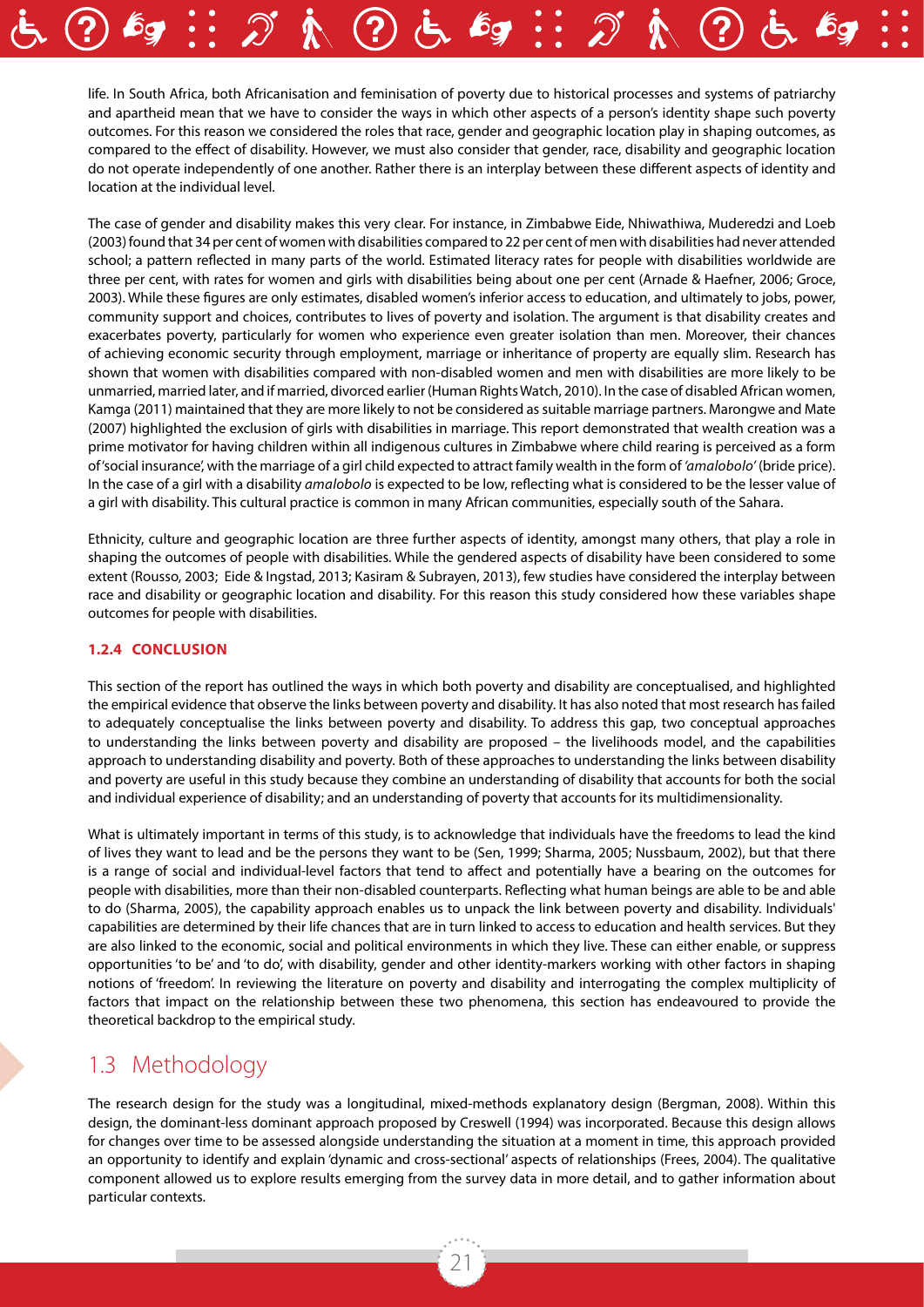The need to determine relationships between poverty, disability and various intervening variables meant that a quantitative approach was necessary as the dominant component of the design. Statistically representative findings about such relationships are particularly important from a policy point of view. In order to assess how policies and programmes are influencing change, a longitudinal approach was incorporated. Specifically, the study incorporated a longitudinal panel study, which involves the analysis of data collected from the same individuals over time (Frees, 2004; Frees & Kim, 2008). The less-dominant component involved a case study exploration, drawing primarily on information from a rural case study to elucidate the relationships identified in the quantitative component. The rural case study data were assessed in relation to information gathered from an urban case study conducted in Johannesburg in 2010 (Graham et al., 2010).

#### **1.3.1 Dominant component – secondary data analysis**

Collecting nationally representative data is both logistically complex and very expensive. Given the availability of a comprehensive dataset that did account for disability, it was decided that a secondary analysis of this data would be the most cost and time-effective method of assessing relationships between the key variables of this study. The *National Income Dynamics Study* (NIDS) is a panel study which commenced in 2008 and was conducted by the South African Labour and Development Research Unit (SALDRU) at the University of Cape Town (UCT), with funding from the European Union (EU) via the South African Presidency. According to Leibbrandt, Woolard and De Villiers (2009, p.3), panel studies such as the NIDS

*… have been invaluable in promoting understanding of who is making progress in a society and who is not and, importantly, what factors are driving these dynamics. In addition, panel data is invaluable for the purposes of evaluating and monitoring the efficacy of social policies and programmes.* 

Given the public availability of such data, the purpose of the data, and the fact that the dataset included information that would allow us to identify respondents with disabilities, it was decided that a secondary analysis of the data would be the best approach. The use of such data had additional advantages. Firstly, the nature of a *panel* survey is that data are collected from the same participants over a period of time. The NIDS is repeated every two to three years and follows the same households and participants. This approach allows researchers to track change over time, that is, it allows for a longitudinal analysis. The implication is that researchers are able to assess which groups are benefitting from programmes, and which are not, which is essential for good policy-making. As Frees (2004, p.5) noted, panel data allow researchers to "study dynamic relationships and to model the differences, or *heterogeneity*, among subjects".

Despite the advantages of panel data, there are some drawbacks. These include non-response errors which can occur if the non-response is systematic; and attrition (drop-out) rates over time, which curb the comparability of the data and exacerbate non-response bias if the attrition is systematic. The NIDS data, like most other surveys undertaken in South Africa, are subject to non-response bias given that refusals are highest among affluent respondents, and in the South African context affluent respondents still tend to be White. This problem is compounded by the fact that attrition is also highest among affluent and White respondents. Non-response bias and attrition were corrected by the use of weights.

A further advantage of the NIDS data in particular is that the implementation of a panel survey was determined by the South African Presidency with the express goal of influencing pro-poor policy making. As such, the networks that researchers using NIDS are able to access for policy impact are that much more available. To date, two waves of data have been collected and released (2008 and 2011) for analysis. A further wave of data was collected in 2013 but was not available for analysis at the time of writing.

#### *The NIDS data*

The NIDS collected data from all members of a sampled household, including the children. It involved collecting data through four questionnaire types – a household level questionnaire completed by an adult in the household on behalf of the household, an adult questionnaire completed by all adults in the household, a child questionnaire completed by caregivers on behalf of all children in the household, and a proxy questionnaire for members of the household who were not available for interviewing. The survey collected data regarding a range of issues, including:

- demographic information
- access to services
- employment and employment heritage
- education and education heritage
- health
- income and income sources
- social capital
- quality of life.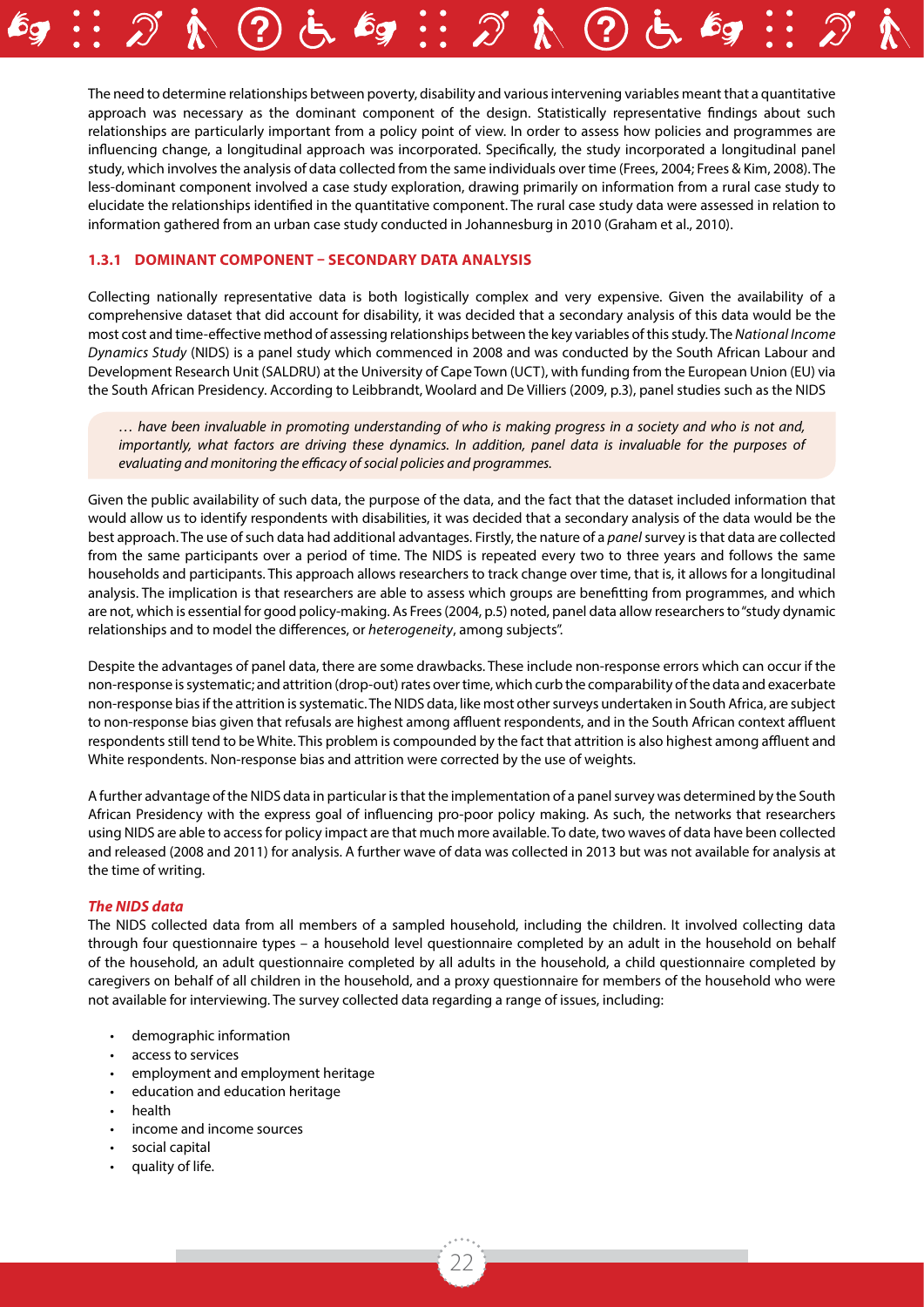According to Leibbrandt, Woollard and De Villiers (2009), sampling for NIDS involved a stratified, two-stage cluster sample design. A total of 400 Primary Sampling Units (PSUs) were proportionally allocated according to the 53 District Councils, and then randomly selected from Statistics South Africa's 2003 Master Sample of 3 000 PSUs. The target population for NIDS was private households, as well as respondents living in workers' hostels, convents and monasteries. Those residing in other living quarters and institutions such as hospitals, military barracks, old age homes and prisons were excluded.

Ultimately 7 305 households were reached and 28 255 participants responded. This sample size ensures that the data are nationally representative when the design and post-stratification weights are used.

#### *Overview of the sample*

When working with panel data, it is important to consider the sample size changes across waves due to the death or attrition of individuals in the first sample. In the Wave 1 adult dataset there were 16 878 adults. In the merged Wave 1 and Wave 2 dataset only 15 491 were carried over to Wave 2. In Wave 2 an additional 3 080 adults were interviewed raising the adult sample to 18 571.

|                               | Wave 1 | Wave 2  |
|-------------------------------|--------|---------|
| Adult sample size from Wave 1 | 16878  | 15491   |
| New adults in Wave 2          |        | 3 0 8 0 |
| Total for each wave           | 16878  | 18.571  |

#### *Table 1. Sample sizes for Wave and Wave 2 NIDS panel data*

#### *Approach to the analysis and variables*

In order to determine the nature of relationships between the key variables, the first step in the analysis process was to define the key variables of interest. The first variable was disability. The NIDS data included a number of questions on activities of daily living (ADL) that could be used to determine disability, including questions related to lower and upper body mobility, sight, hearing and self-care. The decision about how to combine such variables into measures of disability was based on our conceptualisation of disability (discussed in Section 1.2 above) and the available data.

Given that "disability is complex, dynamic, multidimensional, and contested" (WHO, 2011, p.3) and that disability is regarded as "an evolving concept" (United Nations, 2006), measuring disability is no easy task. Self-reporting of disability is subjective and reflects the respondents' own understanding and experiences of difficulties in basic functioning (seeing, hearing and mobility in this study), and not professionally assessed levels of vision, hearing and mobility. There is evidence that respondents with more income are more likely to self-report difficulties, especially with regard to vision problems, than those with less income (Mont & Cuong, 2011), and that moderate difficulties tend to be under-reported. For the purposes of measurement, disability in this study was measured in a narrow sense as the presence of difficulties in seeing, hearing, walking and self-care, as an operational proxy for persons at risk of being disabled, in the broad sense of the term (including participation restrictions and environmental factors). The measurement of disability in this study was further limited to only three domains of functioning and not the full range of difficulties putting people at risk for disability. Asking questions about difficulties experienced in a range of functionings acknowledges that these difficulties arise as a result of the connection between the presence of impairments and their interaction with the environment (Braithwaite & Mont, 2009).

A further key variable of interest was poverty. As discussed in the review of literature in Section 1.2, poverty was conceptualised in this study as multi-faceted. It includes income poverty as well as features of education deprivation, employment deprivation, living arrangements, and access to forms of social and household capital (Noble, 2006). As such poverty was measured in various ways. In order to ensure the most comprehensive picture of poverty the analysis involved concentrating on key areas of deprivation and assessing how disabled and non-disabled respondents fare in each of these areas. In this report we focused on the following as key aspects of the multi-faceted nature of poverty:

- education
- employment
- income
- health
- social capital
- access to services
- quality of life.

In order to assess differences between people with disabilities and non-disabled respondents, two forms of analysis were conducted. The first involved measuring differences in measures of central tendency (usually the mean or median depending on the nature of the data) for people with disabilities and non-disabled respondents. Where differences were

23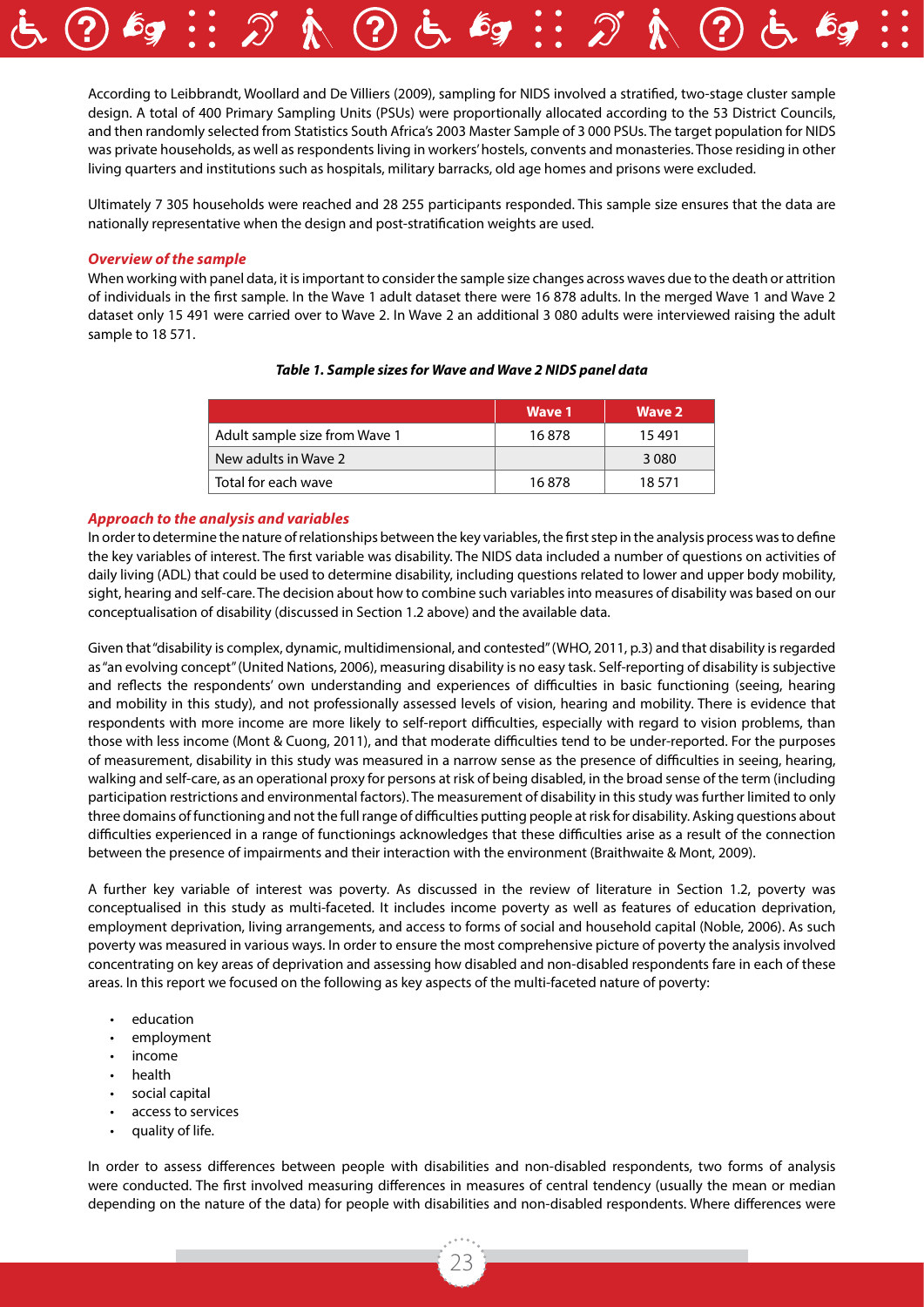found, linear multiple regression was conducted to identify what factors most strongly shaped the differences. The NIDS is a nationally representative sample. It can therefore be assumed that the demographic profile (e.g. race and gender) of the sample is reflective of the general population. The findings of the study in Section 2.1 confirm this assumption as the profile of people with disabilities closely matches the 2011 Census (Statistics South Africa, 2012). It is therefore not surprising that these factors are significant predictors of the measured outcomes (see the regression analysis in part 2).

#### *Reliability and validity*

Reliability and validity of the instruments used in the NIDS study was enhanced through a number of mechanisms during the design and testing of the questionnaires. A team of experts was recruited to consult on the development of the questionnaire and to give input on the types of questions used (Leibbrandt, Woolard, & De Villiers, 2009). Wherever possible, standardised measures were incorporated into the questionnaire. For instance, the Center for Epidemiological Studies Short Depression Scale (CES-D10) was used for the mental well-being module (Leibbrandt et al., 2009). Furthermore, the questionnaire was assessed through a piloting phase of the study in which the questionnaires were tested in Gauteng and KwaZulu-Natal in 2007 (Leibbrandt et al., 2009). The pilot phase enabled the research team to gain insight into how respondents and interviewers interpreted questions as well as the level of quality control. Changes were made to data collection techniques to ensure greater quality control and standardisation in the data collection. Professional services were used to translate the questionnaires into all languages to ensure that interviewers did not interpret questions differently.

#### **1.3.2 Less-dominant component – rural case study**

In order to explore particular findings in more depth and to gain greater insight into how poverty and disability are experienced within a particular context, a rural case study was conducted. Data from this case study were intended to complement data from an urban case study – that of the *Johannesburg Poverty and Disability Study* (Graham et al., 2010). Both sets of case study data were intended to better understand the findings of the secondary data analysis. Given that the NIDS data are nationally representative and provide insights into differences between urban and rural geographic types, including data from both an urban and a rural case study, allowed for greater depth of knowledge regarding the secondary data findings. The rationale for inclusion of a rural component was to address a key gap in our understanding of how disability is experienced within these areas.

"A case study may be understood as the intensive study of a single case where the purpose of that study is – at least in part – to shed light on a larger class of cases" (Gerring, 2007, p.20). Lillydale, Mpumalanga was selected as a case that is fairly typical of other rural areas. However, given that all case studies are individual and contextual in nature, it is evidently not representative of all rural areas. Lillydale was selected for two main reasons. The first had to do with its relative typicality in terms of a range of issues facing rural areas – elevated poverty levels, high unemployment rates, limited road and transport infrastructure, and constrained access to basic services such as adequate housing, sanitation and water. In all of these respects Lillydale is typical of other rural areas. However, the second reason for selecting Lillydale had to do with access. In order to facilitate the selection of participants and data collection in the area we had to work with a contact from Disabled Persons South Africa (DPSA). DPSA Mpumalanga runs a programme which places community-based rehabilitation consultants (CBRC) in various rural areas in the province in order to support families to cope with the challenges related to living with a disability in a rural area (Rule, Lorenzo, & Wolmarans, 2006). Through DPSA, a former CBRC was identified to assist us with negotiating access to the site, selecting participants, and acting as a translator during interviews. However, it is acknowledged that by working through DPSA for logistical purposes, we introduced a bias into the case selection. Not all rural communities have access to CBRCs through organisations such as DPSA. Furthermore, DPSA works closely with the school for children with disabilities, which operates near Lillydale, and is a resource to which most rural communities would not have access. These features of the case created bias, and must be borne in mind when considering how the findings of the case study can be seen as typical of other rural cases.

Data from the *Johannesburg Poverty and Disability Study* (Graham et al., 2010) were also used in this study. The abovementioned study was conducted by the CSDA as an urban case study of poverty and disability. The data were available for further analysis and allowed the research team to elucidate interesting statistical findings. Details about the methodology for this study can be found in Graham et al. (2010).

#### *Case study methods and sampling*

The case study used a mix of qualitative methods with a range of participants. The study commenced with negotiating access to the community via the *induna*<sup>5</sup> of the area, who agreed to our participation. A key informant interview was conducted with the *induna* and his headmen. Following this interview, further key informant interviews were conducted with the local ward councillor, a traditional healer working in the community, a DPSA Mpumalanga representative, and

Local traditional leader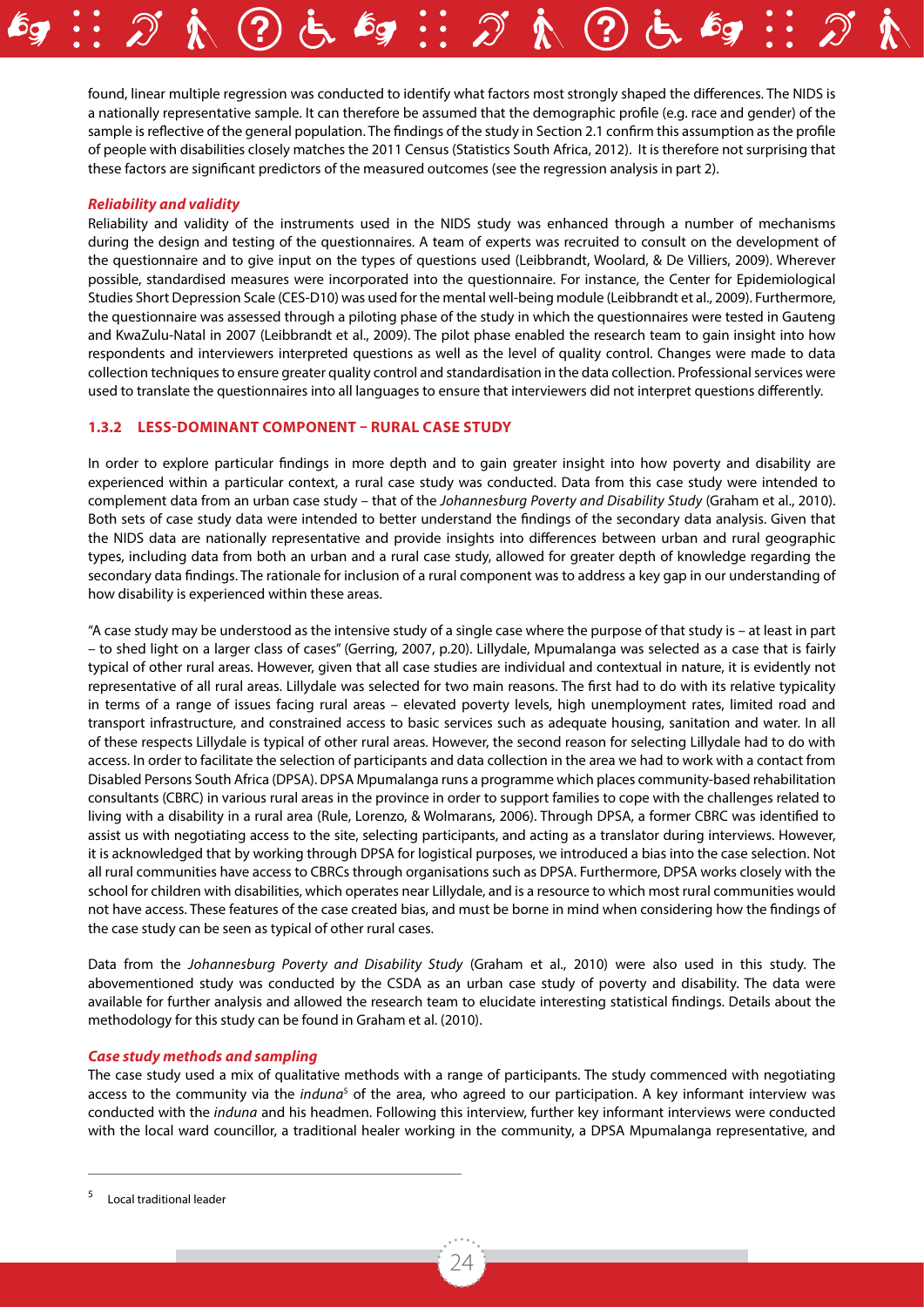teachers at the school for children with disabilities. Key informant interviews focused on community assets and challenges, social and cultural perceptions of people with disabilities, and questions pertaining to community-level services and how people with disabilities are catered for.

In addition to key informant interviews, interviews were conducted with members of identified households, including households where at least one member had a disability, as well as households where there were no identified members with a disability. The intention of focusing on both types of households was to try and determine the particular assets or challenges facing households with a person with a disability. Households in which a person with a disability lived were sampled using snowball sampling. A small number of households were identified by the ex-CBRC who had worked in the area and knew various households in which people with disabilities lived. From these households, further households were identified via a snowball technique. For the other households, a convenience sampling method was used, in which some of what were perceived as the poorest households in the area were identified by the ex-CBRC and then invited to participate. Eight of each type of household (with and without people with disabilities) was identified for participation and members of these households were interviewed.

During the interviews, key descriptors of the household were collected in terms of material assets and living arrangements. The interviews focused on family roles and responsibilities, networks of support, access to basic services, sources of income, and (where relevant) experiences of living with a disability/ caring for a child with a disability in their current context.

In addition to the above, the research team was engaged in observation focusing particularly on the points of access or barriers for people with disabilities in the area. To complement this aspect of the case study, the team used GIS mapping to note where households were in relation to major roads and key services.

#### *Data analysis*

All data were analysed thematically using an inductive approach. The analysis team developed themes that emerged from the coding of the interview transcripts, rather than imposing pre-established themes from theory onto the data. The themes pertained to some of the key issues that emerged in the secondary data analysis and related to income sources, access to basic services, experiences with employment, access to social protection, and education history. In addition, the analysis identified themes related to household relationships and interaction with the community. All qualitative data were managed and analysed using the data management software package ATLAS.ti.

#### **1.3.3 Limitations**

The first limitation of the study is that the survey data were not collected expressly for the purposes of our research. Therefore key questions pertaining to disability, including age of onset and access to assistive devices, were not asked of participants. Furthermore, the survey lacks questions on psycho-social and intellectual impairments, which limits the definition of disability in this study. We were only able to measure particular functional difficulties that were available to us in the NIDS data. Disability was therefore narrowly defined for the purpose of this study. The NIDS data did not allow for the distinction between current incapacity (e.g. have difficulty seeing) and disability that endures for a longer period that might have an impact on the human development variables in the analysis e.g. education and income. The sample size was rather small for people with moderate to severe sight and hearing difficulties, and this should be interpreted with caution. Disability prevalence decreased between Waves 1 and 2. This was not due to a drop out of participants in the follow up study but appears to be due to positive changes in levels of functioning of the respondents (refer to Section 2.1.2). Data on health status in the NIDS survey was also limited. Therefore, it was difficult to understand the impact (if any) that health had on disability of the NIDS participants. Nevertheless, the NIDS dataset does offer some of the most comprehensive data pertaining to disability as it relates to various other social and economic issues, and for this reason it was decided that a secondary analysis would still be beneficial. The NIDS data were collected across all nine provinces of South Africa and are nationally representative, but are not intended to be analysed at the provincial or lower levels (Leibbrandt, Woollard, & De Villiers, 2009).

A further limitation relates to the income data. Overall the response rate for questions pertaining to income was poor with around one quarter of the respondents providing estimates of income. To improve the data, income was calculated using a statistical imputation process. However, the data could not be imputed for many cases and non-response on the income questions was still high. This compromised the reliability of the income data and this data should therefore be interpreted with caution.

The case study data also had limitations. A key weakness lay in the translation of information. Despite training sessions and discussions with one of the interpreters, translations were not always adequate and questions were sometimes translated in leading ways. Data where this weakness was identified have been treated with caution in the analysis.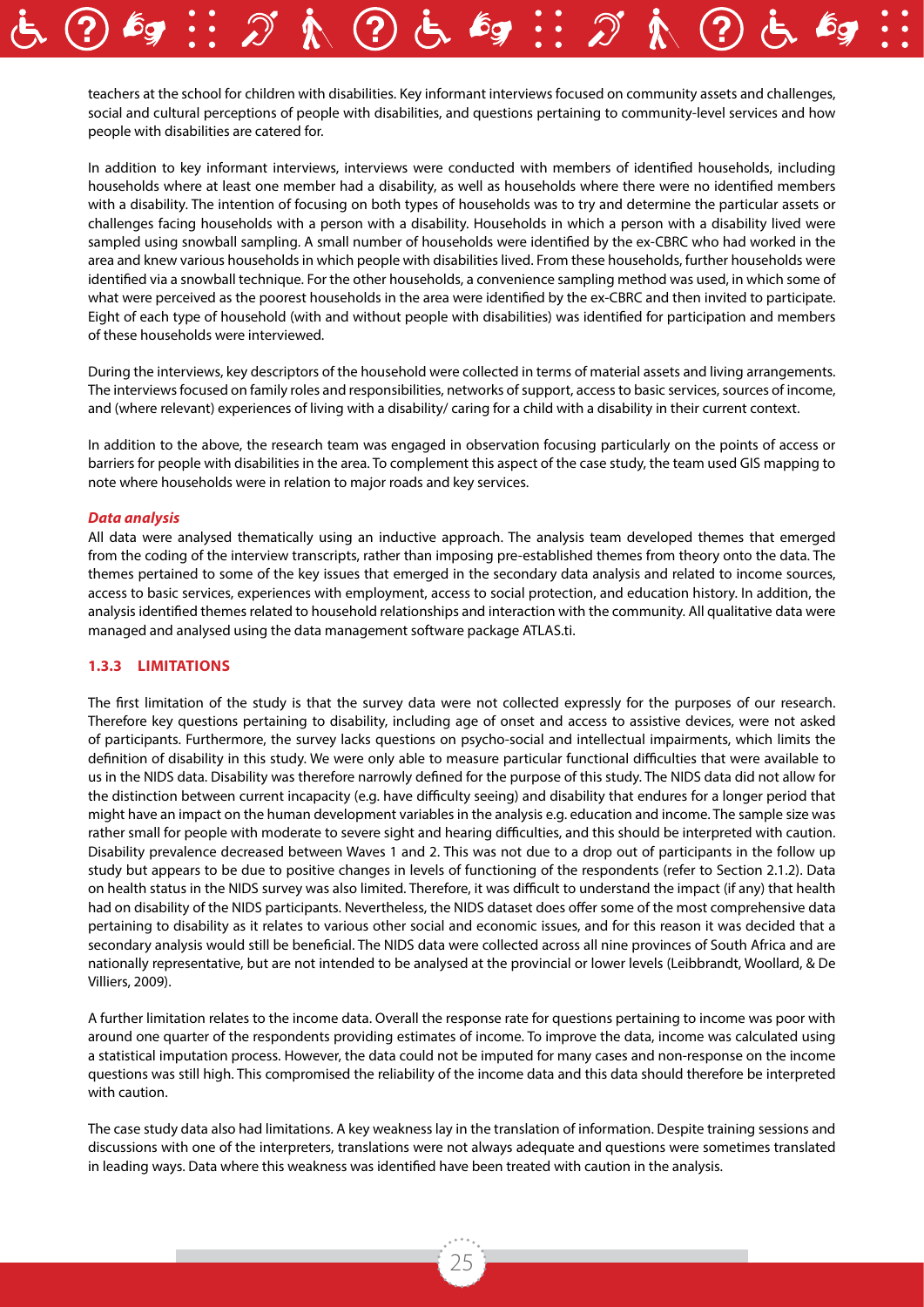#### **1.3.4 Ethical considerations**

All ethical guidelines were followed in the collection of the NIDS data. The process was passed through the Commerce Faculty Ethics Committee of the University of Cape Town, which granted approval on the basis that all human subject issues were considered and appropriately handled (Leibbrandt et al., 2009, p.8).

Ethical approval for the research processes pertaining to the rural case study was sought from the University of Johannesburg's Faculty of Humanities Ethics Committee. Based on the demonstration that the study abided by the principles of beneficence, non-maleficence and confidentiality, ethical approval was granted. The research was discussed with all potential participants in their own language and they were provided with an opportunity to ask questions before choosing to consent to the research. Informed consent forms were signed prior to commencing with the research. Participants were guaranteed anonymity and confidentiality. In the case of key informants, permission was sought for the use of their title, and if appropriate, their names in the report.

#### **1.3.5 Conclusion**

The complexities of defining concepts such as poverty and disability are necessary to highlight and advance theoretical debate, but do not always allow for adequate standard measures to be created and tracked over time. Nevertheless, this study has used, as far as possible, the best measures in terms of current thinking; and while some of the complexities were overlooked in the process of measurement, the data nevertheless still provide excellent insight into the situation faced by people with disabilities and how this might change over time. The addition of a rural case study allowed for greater complexity to be accounted for, but the overall aim of the research, from a policy point of view, was to identify national trends that can then be addressed. In responding to this aim, the selected design and methods appeared to be the most appropriate.

Having discussed the conceptual and methodological approaches to the study, the report now turns to the findings of the analysis.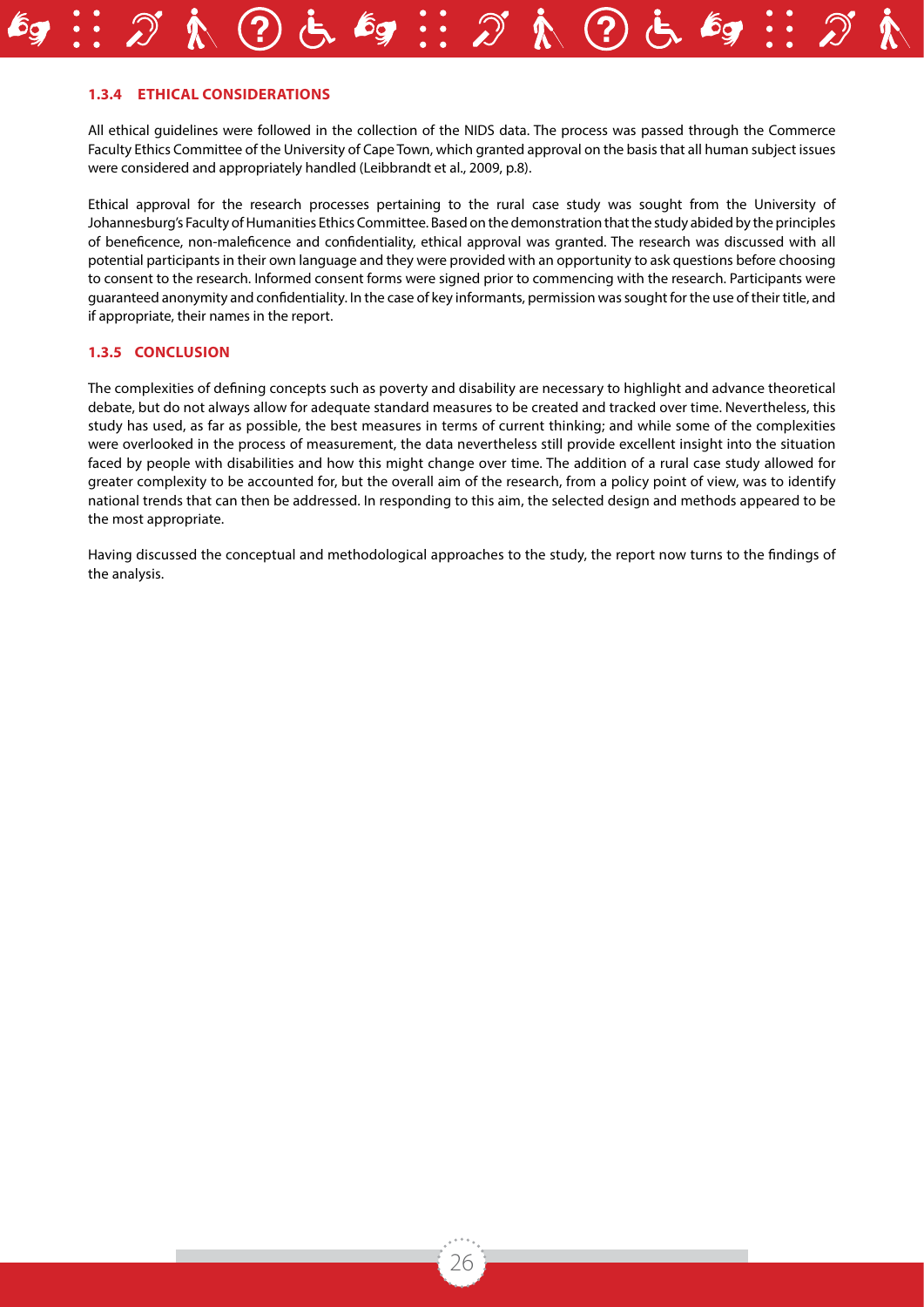# Part 2: Findings of the study

# 2.1 Prevalence and demographic profile

### **2.1.1 Prevalence of disability**

For the purposes of research and policy discussions it is necessary to estimate the prevalence of disability in order to compare how people with disabilities fare in relation to their non-disabled counterparts. The Washington Group on Disability Statistics (WG) recommends that people should be classified as disabled if they report some difficulty with at least one of the functional areas: sight, hearing, cognition, mobility, self-care and communication. The adult questionnaire in the NIDS survey contained questions on difficulties with sight, hearing and speaking, walking, climbing stairs, lifting/carrying heavy objects, and basic activities of daily living such as bathing and dressing. The respondents were required to give a selfassessment of any difficulties which they experience. These questions may be used to assess the prevalence of disability in South Africa. For the purposes of this analysis a person with disabilities is defined as any adult who reports some, a lot, or severe difficulties with vision, hearing, and/or upper or lower body mobility (walking, climbing stairs, lifting heavy objects).

The indicators used in this analysis are narrower than those recommended by the Washington Group as they do not include cognition and communication questions. This is due to the lack of comprehensive measures available in the NIDS data to adequately ascertain the presence of such disabilities. Otherwise, the definition of disability used in this analysis closely approximates adherence to the Washington Group's recommendation that a benchmark of some difficulty with sight, hearing, mobility and self-care be used.

The study yielded a disability prevalence of seeing, hearing and/or mobility difficulties of 18 per cent in the South African adult population. In the 2011 Census (Angela Ngyende, personal communication, 2014) the rates of difficulties were reported for the population five years and older. The percentage of people with one or more difficulties for the different lower age cut-off points are shown in Table 2. A person was counted in if he or she had at least two domains with 'some difficulty' or one domain with 'a lot of difficulty' or 'cannot do at all'.

| Table 2. Percentage of people with one or more difficulties reported (Census, 2011) |  |  |
|-------------------------------------------------------------------------------------|--|--|
|                                                                                     |  |  |

|           | Age cohort |            |          |           |                          |
|-----------|------------|------------|----------|-----------|--------------------------|
|           | $5+$ vrs   | $15 + yrs$ | $20+vrs$ | $45+$ vrs | $50+vrs$                 |
| Total (%) |            | Ö          | 8        | 18        | $\mathbf{\hat{}}$<br>∠ । |

These figures highlight the increased prevalence in older age groups.

The Census results for the number of people reporting individual difficulties (as opposed to the above rates) were the following for the population five years and older (Statistics South Africa, 2012):

- Seeing: 11 per cent reported any difficulties seeing, 2 per cent reported 'a lot of difficulty' or 'unable to see'.
- Hearing: 4 per cent reported any difficulties hearing, 1 per cent reported 'a lot of difficulty' or 'unable to hear'.
- Walking/climbing stairs: 4 per cent reported any difficulties in walking or climbing stairs, 1 per cent reported 'a lot of difficulty' or 'unable to walk/climb stairs'.

Given the high average age for the people with disabilities in the NIDS sample, the overall rates matched reasonably well to those from the Census 2011 (Statistics South Africa, 2012) for all domains of functioning. The NIDS analysis was therefore triangulated with the Census 2011 data. Furthermore, the inclusion of three and four questions on mobility and self-care respectively in the NIDS, compared to only one each in the Census 2011, would have increased the number of people responding as having difficulty with activities of daily living.

Based on the aforementioned criteria it is estimated that there are 2 953 people with disabilities in the weighted NIDS dataset, suggesting a prevalence level of 18 per cent in the South African adult population. Extrapolating from the survey data to the adult population of the country indicates that there were 4 597 698 people with disabilities in 2008. The vast majority (73 per cent) had mobility problems, followed by vision impairments (42 per cent) and hearing impairments (15 per cent). One in five people with disabilities (20 per cent) had multiple disabilities. The NIDS results are in line with similar figures for the rest of the world. The *World Report on Disability* (WHO, 2011) found that the global prevalence rate for the adult population is 16 per cent, ranging from 11 per cent in higher income countries to 18 per cent in lower income countries. Mont and Cuong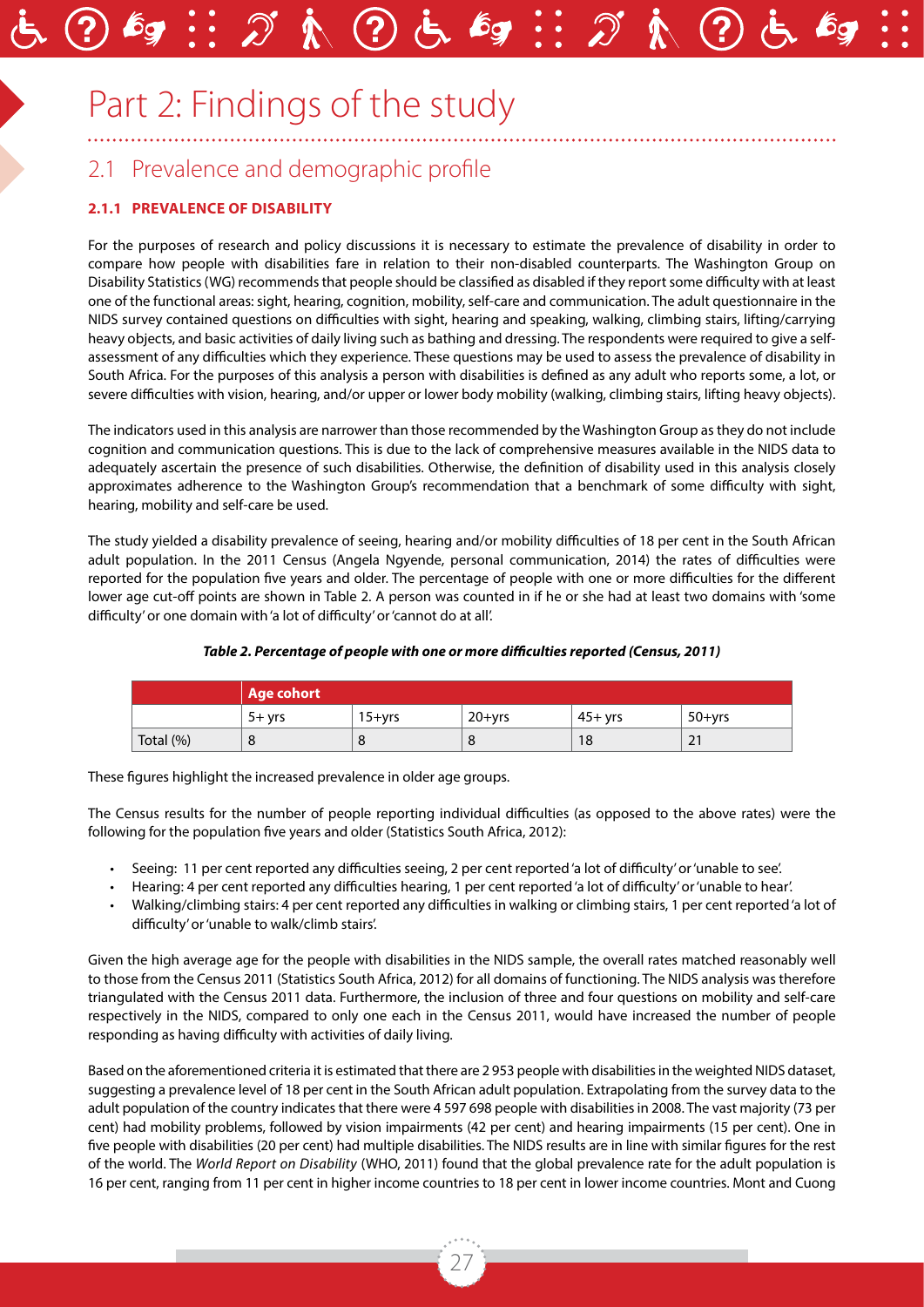(2011) estimated the prevalence of disability at 15 per cent in Vietnam and Mont (2007) suggested that disability prevalence was 12 per cent in the United Kingdom, 15 per cent in Brazil, 19 per cent in Canada and 19 per cent in the United States of America. However, given that these prevalence measures were derived from studies which use different methodologies to assess prevalence, the findings are not directly comparable.

#### **2.1.2 Demographic profile**

#### *Gender, race and age*

Given that the majority (63 per cent) of the NIDS adult sample was female, it is not surprising that seven out of ten (71 per cent) people with disabilities were female. The racial profile of people with disabilities in this study was close to the general population profile with 83 per cent being African, 8 per cent Coloured, 5 per cent White, and 3 per cent Indian. Just over half of people with disabilities (56 per cent) lived in urban areas.



#### *Figure 2. Gender and race profile for people with disabilities (NIDS, 2008)*

#### *Table 3. Age profile by disability status (NIDS, 2008)*

| Age cohort (10 years) | Non-disabled (%) | <b>People with disabilities (%)</b> | Total $(\%)$ |
|-----------------------|------------------|-------------------------------------|--------------|
| $15 - 24$             | 32               | 14                                  | 29           |
| $25 - 34$             | 26               | 15                                  | 24           |
| $35 - 59$             | 34               | 42                                  | 35           |
| $60+$                 |                  | 29                                  | 12           |
| N                     | 11 5 65          | 2953                                | 14 5 18      |

Table 3 depicts the age distribution of people with disabilities and non-disabled adults. The population of people with disabilities was older than the general population. One in four persons with disabilities was over the age of 60. The average age among disabled people was 47 years compared to 34 years for the non-disabled. This finding concurs with disability in the Census (see Table 2 above), other South African studies (CASE, 1999), as well as studies internationally (e.g. Mont & Cuong, 2011).

#### *Marital status*

As demonstrated in Table 4, in 2008, just under 50 per cent of people with disabilities were married or living with a partner.

#### *Table 4. Marital status for people with disabilities (NIDS, 2008)*

| <b>Marital status</b> | Non-disabled (%) | <b>People with disabilities (%)</b> |
|-----------------------|------------------|-------------------------------------|
| Married               | 30               | 36                                  |
| Living with partner   |                  |                                     |
| Widowed               |                  | 18                                  |
| Divorced/separated    |                  |                                     |
| Never married         |                  | 33                                  |
| N                     | 11 565           | 2 953                               |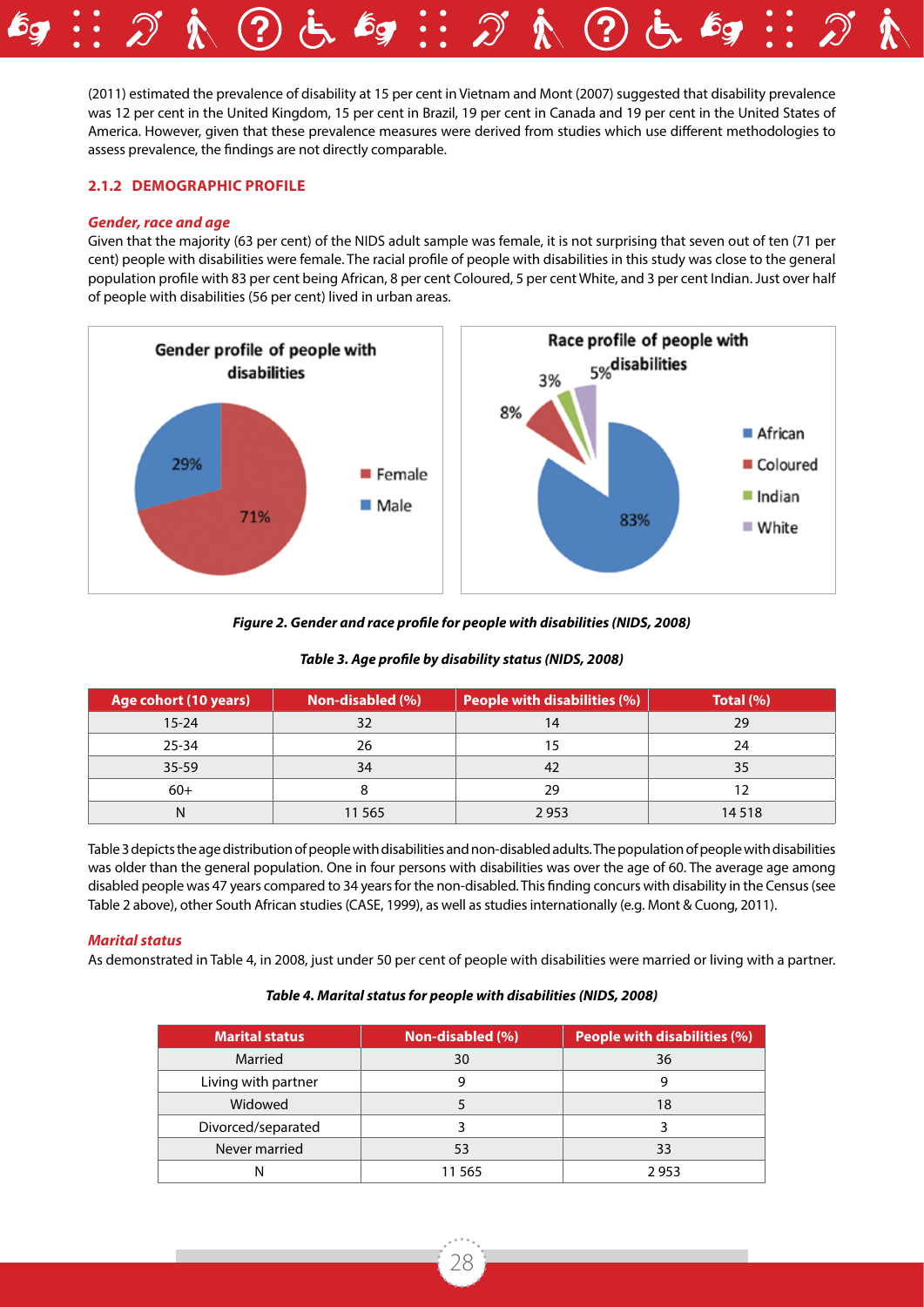The majority (89 per cent) of women with disabilities had given birth. The extent of divorce or separation was relatively low at 3 per cent. These findings are encouraging. However, these results did not yield significant differences between people with disabilities and non-disabled adults who were married, living with a partner or divorced. One in three (33 per cent) people with disabilities and 53 per cent of non-disabled adults were single and had never been married. This difference was significant at the 95 per cent confidence interval. A further 5 per cent of non-disabled adults and 1 in 5 (18 per cent) of people with disabilities were widowed.

#### *Changes in the sample and profile from Wave 1 to Wave 2*

In the Wave 1 sample 2 953 (18 per cent) of 16 878 adults were deemed disabled. There was some attrition amongst the disabled population with only 2 600 people with disabilities from Wave 1 being retained in the Wave 2 dataset. Accounting for retained as well as new people with disabilities in Wave 2, the total number of people with disabilities in Wave 2 was 1 956, which is 11 per cent of the adult sample.

Transition matrices were used to analyse any changes in the number of people self-reporting difficulties with sight, hearing and mobility. Some changes were noted. There was a notable and puzzling improvement for instance amongst those reporting difficulties with sight in Wave 1. Almost 80 per cent of those indicating a lot of difficulty in Wave 1 indicated no difficulty in Wave 2. Similar findings were evident amongst those indicating hearing problems. While some of these improvements may have been as a result of access to assistive devices such as glasses or hearing aids, or (in the case of sight problems) to surgery (e.g. cataract), these interventions are unlikely to explain such a substantial change. Some of the difference may also have to do with the small sample size of people with moderate to severe sight and hearing difficulties, the ways in which respondents interpreted questions, and/or the way in which the questions were asked by the interviewers. For mobility difficulties there was little evidence of substantial changes across the two waves.

The majority (85 per cent) of those who did not have a disability in Wave 1 remained so in Wave 2, but 14 per cent experienced sufficient difficulty with sight, hearing or mobility to meet the requirements for being deemed disabled in Wave 2. A striking finding is that the majority (68 per cent) of those who were regarded as disabled in Wave 1 did not report enough difficulties in Wave 2 to maintain this status and moved into the non-disabled category. Only 32 per cent (610 adults) who were disabled in Wave 1 remained disabled in Wave 2. Early on in the Wave 1 analysis the difficulty in ascertaining disability was noted, particularly the subjectivity of self-assessment. The unexpected findings in Wave 2 data suggest that self-reporting may be inconsistent across time; however panel data may help us in identifying those who report consistent disability over waves. Therefore it is plausible that a more stringent and conservative estimate of the prevalence of disability should be based on the 610 adults who remained disabled in both waves. This suggests a prevalence rate of 4 per cent in Wave 1 and 3 per cent in Wave 2. A further analysis by severity of reported difficulties might provide some explanations for the Wave 1 to Wave 2 differences.

### 2.2 Education

As discussed in the literature review (Section 1.2), a key area in which people with disabilities fare worse than non-disabled people is in education (WHO, 2011). Groce et al. (2011) identified lack of education as a factor contributing to poverty amongst people with disabilities, and equally poverty has an adverse impact on education (Mitra, Posarac, & Vick, 2011). Although there is clear evidence that points to the link between disability and lower levels of education, we often do not fully understand why this is the case. A key challenge in understanding exactly what shapes this relationship is the lack of age of onset data, which would allow for a clear analysis of how childhood disability affects access to education. While the NIDS also does not have such data, the aim of this section was to compare the education levels of people with and without disabilities. This will help to identify factors associated with the relationship between education and disability in order to determine leverage points for improving this relationship.

#### **2.2.1 Education status**

The analysis of the NIDS data confirms the differential education completion rates between people with disabilities and non-disabled people. As Table 5 demonstrates, non-disabled people on average had 2.7 more years of education than people with disabilities.

|  |  |  | Table 5. Mean number of years of education for people with disabilities and non-disabled people (NIDS, 2008) |
|--|--|--|--------------------------------------------------------------------------------------------------------------|
|--|--|--|--------------------------------------------------------------------------------------------------------------|

| <b>Disability status</b> | <b>Mean number of years of education</b> |
|--------------------------|------------------------------------------|
| Non-disabled             | 93                                       |
| People with disabilities | 6.6                                      |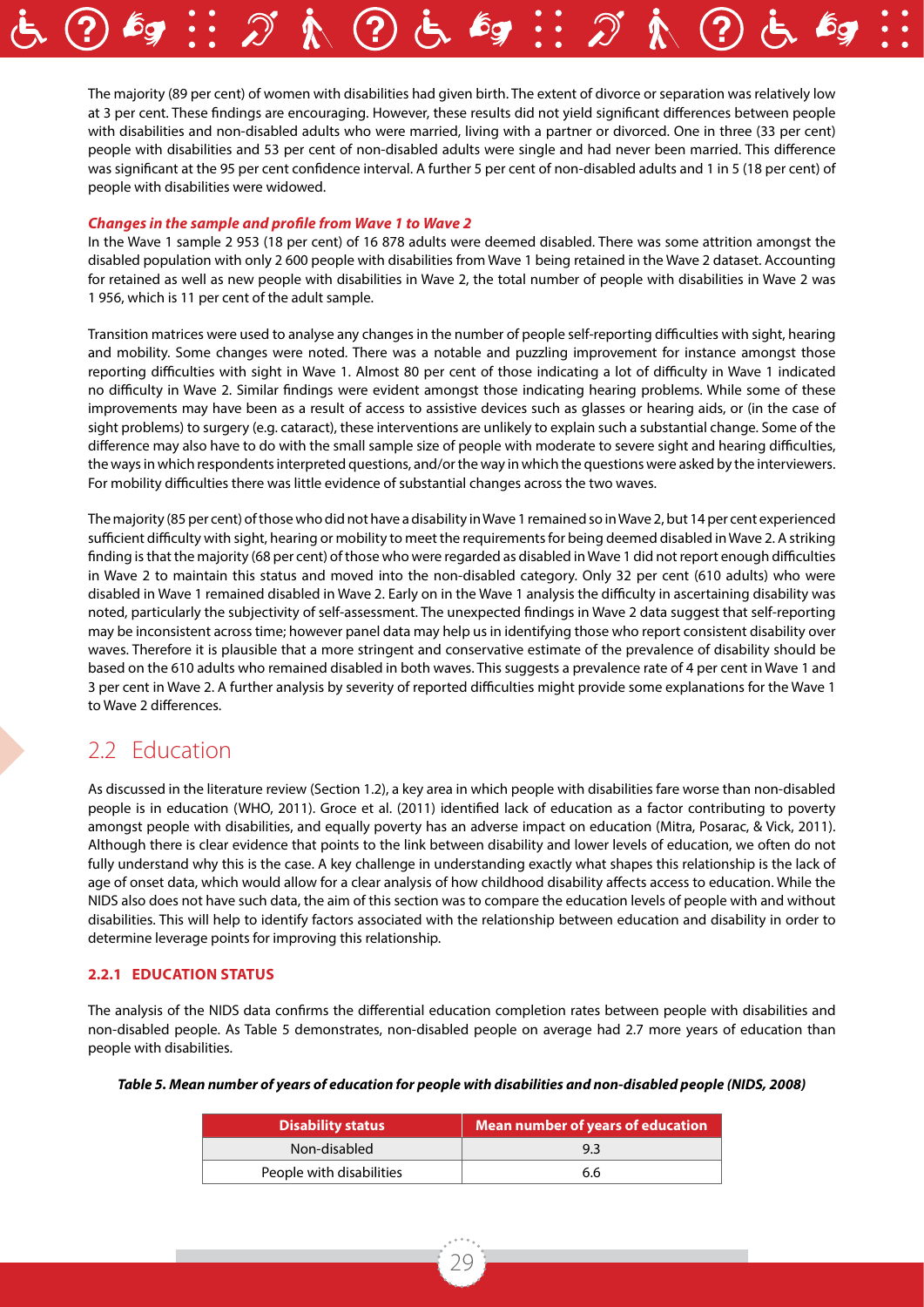When education is viewed in terms of categories, a statistically significant difference was found between people with disabilities and non-disabled people. More people with disabilities had no schooling than non-disabled people, and nondisabled people were more likely to progress to secondary and post-secondary education than people with disabilities. There was no differentiation between mainstream and special schooling in the NIDS data. Figure 3 shows that a larger percentage of respondents with disabilities indicated that they did not have any schooling (22 per cent) when compared to the non-disabled respondents (7 per cent). People with disabilities were also less likely to have had secondary level education. Only one in three (38 per cent) compared to 52 per cent of non-disabled adults had some secondary schooling. Completion of secondary school was low for all adults but again only 10 per cent of people with disabilities compared to 20 per cent of non-disabled persons finished secondary school. The completion of tertiary education was very low across both groups. The South African Department of Basic Education (DBE) reported that while school attendance has improved for primary and secondary levels in children with and without disabilities since 2002, the main reason for non-attendance of tertiary education in 16- to 18-year-olds, who have completed secondary school, was no money for fees (DBE, 2013).

A similar distribution of educational attainment amongst disabled and non-disabled people was reported by CASE (1999) for the South African population, and Graham et al. (2013) for eight wards in Johannesburg. CASE (1999) pointed out that the lack of attention to special needs in primary school resulted in disabled students being unable to reach high school. In the CASE survey of 1998, age of onset information was collected, and the resulting analyses showed a marked difference between early and late onset of disability in terms of educational achievement.



*Figure 3. Level of schooling by disability status6 (NIDS adult respondents, 2008)*

To gain a deeper understanding of this result, the average score for the highest educational attainment was calculated for the disabilities in hearing, sight and mobility separately, and by level of difficulty experienced. The results are presented in Figure 4.



*Figure 4. Mean educational attainment by severity and type of disability (NIDS adult respondents, 2008)*

<sup>6</sup> All differences in Figure 3 were statistically significant at the 95 per cent level of confidence, except for tertiary education.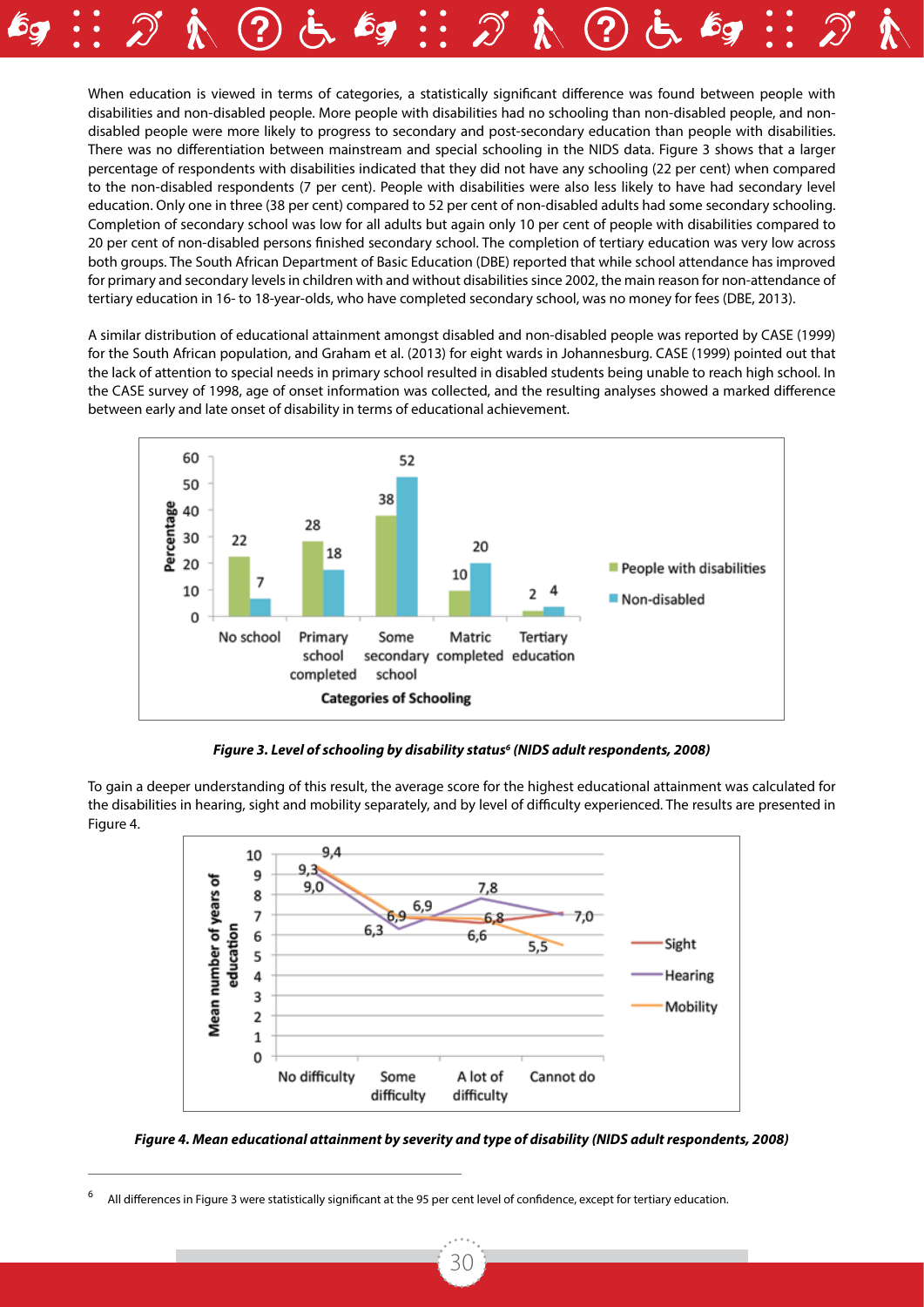Figure 4 demonstrates that education levels decreased as people's mobility declined. For those with sight difficulties, a similar pattern emerged, although there was a slight increase in years of education for those who indicated that they were blind, as compared to those who indicated that they had a lot of difficulty with vision. Those with hearing difficulties did not follow this pattern. There was a sharp decrease in the number of years of education for those who indicated having some difficulty with hearing, as compared to those who had no difficulty. But interestingly, there was an increase where people indicated having greater difficulty. This could possibly be because greater hearing difficulties are likely to be identified sooner in life and people experiencing these difficulties were likely to be exposed to alternate forms of education earlier (National Dissemination Center for Children with Disabilities, 2010). However, those who indicated that they were deaf had seven years of education on average – a similar number of years to those who mentioned sight difficulties. Overall, those who indicated being blind or deaf had on average 1.5 more years of education than those who had severe difficulties with mobility.

#### **2.2.2 Explaining differences in education**

Although these contrasts in years of education between people with disabilities and non-disabled people are stark, it is important to understand what might explain these differences. As discussed in the previous section, the people with disabilities in the sample (and in the population) was on average significantly older (with a mean age of 47 years) than the non-disabled population (which had a mean age of 34 years). In South Africa, the older African and Coloured population is less likely to be educated because of the effects of apartheid era policies on education (Branson & Lam, 2009). Thus, this key difference in education levels between people with and without disabilities may be explained, not by disability, but by the higher average age of the population with disabilities.

The analysis of education level by age categories for the adult sample allows us to determine the possible effect of disability on education, whilst accounting for the effect of age. This may give an indication of where onset of disability is likely to have been early and during school-going ages. However, we can only point to possible effects. Without a clear record of age of onset of disability we lack information about how the disability itself affects education. This information is particularly important in the case of persons with a hearing impairment as there can be profound differences between losses acquired pre-lingually (i.e. prior to the development of language), or post-lingually (i.e. after the development of language).



*Figure 5. Mean years of education by 10-year age intervals and disability7 (NIDS adult respondents, 2008)*

Figure 5 demonstrates that even when accounting for age, for the population aged between 35 and 84, people with disabilities still have significantly lower average levels of education than their non-disabled counterparts. This finding suggests that disability has a marked effect on access to education, or low educational achievement may be associated with age. However, it is promising to note that for the younger cohorts education levels between people with disabilities and non-disabled people were very similar. This may reflect improved access to education for children with disabilities. However, further analysis by age of onset (not available in NIDS), would allow for a more nuanced understanding.

<sup>7</sup> \*Indicates the age groups at which there is a significant difference at 95 per cent confidence level in educational attainment between people with disabilities and non-disabled respondents.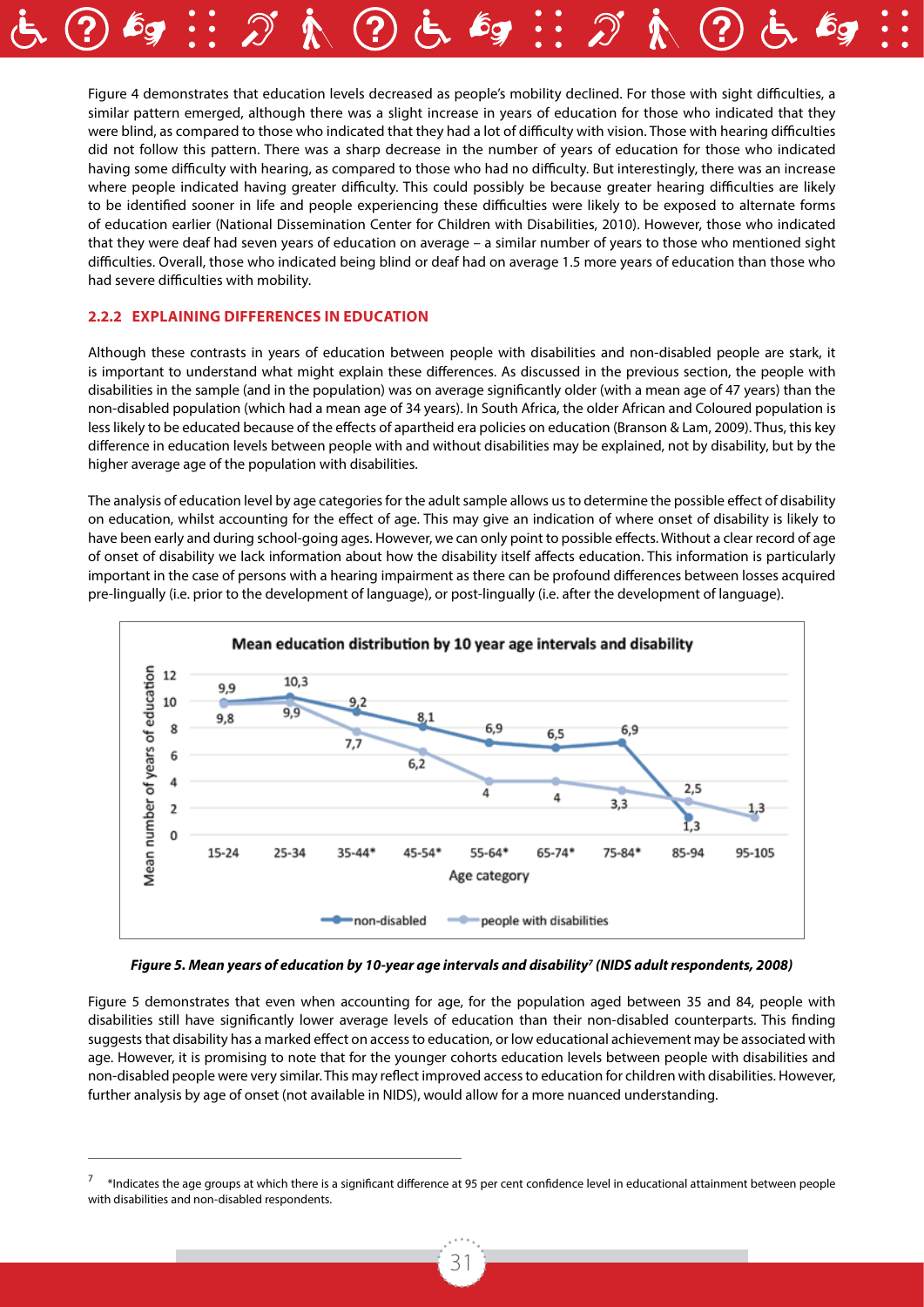A regression analysis assessing the relative effects of race, age, parents' level of education, income, geographic location, gender and disability on educational attainment demonstrates that even when accounting for these other variables, disability still had a significant effect on education, resulting in approximately one year less education. However, race had a much larger effect with African people likely to have three years less education than their White counterparts. Geographic location also had a major impact with those living in urban areas likely to have two years more education than those living in rural areas. This suggests that African people with disabilities living in rural areas are likely to be the worst affected in terms of access to education, and demonstrates the compounding effects of various aspects of marginalisation – race, geographic location and disability.

#### **2.2.3 Education, disability and geographic location**

The findings regarding the effects of race and geographic location was borne out by the rural case study data. Overall, quality of education in the area seemed to be low, despite a high number of schools in the vicinity, suggesting that the challenge lies not in accessing education but in accessing quality education. Participants talked of children not attending school and of schools not having mathematics and science teachers available.

The ward councillor for the area noted the following regarding education in the area:

*You know in education, [there is] a little bit improvement. I have seen results for last year. They have improved from lower results; they are up to 65 per cent now. At least they are improving, but it's a pity of our learners, they tend to go to taverns. They are not serious about education, but you know teachers are doing well; like they are conducting some studies, weekend studies, winter studies, helping learners to catch up on their studies.*

Thus education in the area seemed to be lacking quality. However, education for children with disabilities was even more of a challenge. In Lillydale there is a special needs school that caters for children with a wide range of disabilities, from mobility difficulties, hearing and sight impairments, to severe intellectual and emotional difficulties. There was a strong perception amongst participants, including key informant interviewees, that all children with disabilities, regardless of the type and severity of difficulty, needed to go to the special needs school for disabled children. There was limited recognition of the need to mainstream learners with disabilities who could cope in a mainstream school. This meant that children who could easily be integrated at the local mainstream primary and secondary schools were automatically placed at the special needs school where, despite the best efforts of the teachers and support staff, access to any quality education was severely restricted.

For researchers observing activities at the special needs school it became clear that education was limited. There were too few classrooms for the number of learners, there was a wide range of ages and needs that could not all be met without some specialised support, and there was a focus on practical training and keeping children busy, rather than actual teaching of the school curriculum. The teachers at special needs school themselves spoke of the many challenges they faced in trying to provide an education to children with such wide ranging needs. In addition, they felt that they lacked both the technical and physical resources to adequately educate the children in their care.

Some of the teachers who participated in a focus group noted:

*We don't have enough training. We still want more…Uhm like we don't know the sign language.*

*Some of them, there are blind children around the community, but they don't attend, why, because they see there is no Braille teacher. So, that's the main challenge to the teachers.*

The teachers at the school also felt that teachers in mainstream schools and parents of children with disabilities did not understand the purpose of the school. They recounted instances of teachers referring children with mild learning difficulties to the special needs school, thus removing them from the mainstream schooling system and further burdening teachers with an even wider range of support requirements. This may have been due to the lack of support services in ordinary schools for children with learning difficulties. They also felt that some parents viewed the special needs school as a place which could 'babysit' their children with disabilities, and not many people in the community saw it as a place of education. Conversations with community members revealed a perception that because children with disabilities were provided for in a special needs school, there was not much more that could or should be done to address their needs. The researchers got the impression that parents and community members had very low expectations for the education of learners with disabilities.

Nevertheless, the special needs school is a key support mechanism in the community for children with disabilities and their parents, despite its severe challenges. Parents of children with disabilities spoke of the support they received from teachers who tried to help them understand their child's disability and how to manage it in the home. One parent said: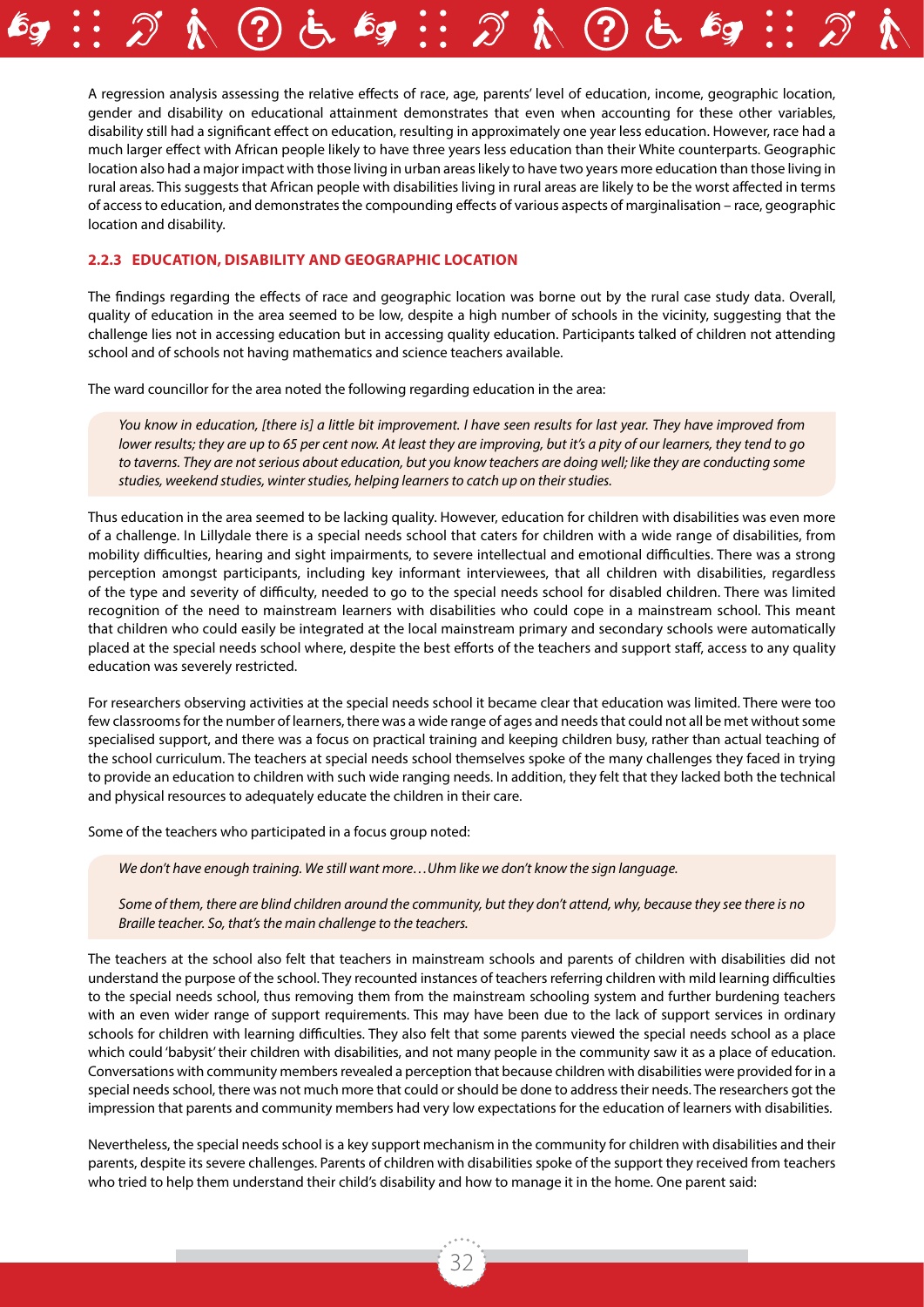*Yes, we feel good, because they teach us. Like if he forgets when you send him to do something, we were taught not to give up on them, and not to shout at them.*

It is important to understand that while the special needs school is a key support structure in the community, there are many parents who are unable to send their children to the school. The special needs school is located in Lillydale, but is intended to serve families located in surrounding villages in the area of Bushbuckridge. Many of these families cannot afford the transport costs to send their children to the special needs school. These families are unlikely to have the support afforded to families whose children go to the special needs school, and their children are probably not exposed to any form of education.

The statistical analysis showed that people with disabilities in rural areas are likely to have almost four years less education than non-disabled people in urban areas; and people with disabilities in rural areas have two years less education than people with disabilities in urban areas. The case study analysis provides some insight into the realities of education for children with disabilities in rural areas. It also points to the need to address a key gap in service provision.

### 2.3 Employment and income

As discussed earlier in this report, disability has an effect on employment and income. The late onset of disability may result in loss of employment, and earlier onset of disability may affect access to education, which in turn impacts on access to employment (WHO, 2011).

In South Africa, the *Employment Equity Act* (Republic of South Africa, 1998), the *Broad-Based Black Economic Empowerment Act* (Republic of South Africa, 2003), as well as the *Integrated National Disability Strategy White Paper* (Republic of South Africa, 1997), noted the importance of including people with disabilities in the labour market and economy. To this end, people with disabilities are one of the targeted groups for employment equity and Broad-Based Black Economic Empowerment (BBBEE). The question is, to what extent has the presence of these policies led to better employment and income outcomes for people with disabilities? This section of the report considers this question.

#### **2.3.1 Employment**

#### *Employment status*

The NIDS data revealed that 47 per cent of people with disabilities compared with 34 per cent of non-disabled adults were not economically active (unemployed with no desire to work) (see Table 6). Not economically active people are those within the working-age population (18 to 65 years) who opt to be out of the labour market and may include people with severe difficulties who feel that they cannot work or have stopped looking for employment.

| <b>Employment status</b> | Non-disabled (%) | <b>People with disabilities (%)</b> |
|--------------------------|------------------|-------------------------------------|
| Employed                 | 46               | 39                                  |
| Unemployed               |                  |                                     |
| Not economically active  | 34               | 47                                  |
|                          | 10 797           | 2 1 2 2                             |

*Table 6. Employment status by disability status for people 18 to 65 years (NIDS, 2008)*

The employment rate was higher for non-disabled people (46 per cent). The unemployment rate (unemployed with a desire to work) for people with disabilities was slightly lower at 15 per cent than for non-disabled people (21 per cent). This is accounted for by the fact that just under half the working-age population with disabilities were not economically active.

People with disabilities were significantly more likely to state that health reasons were the main motivation for work stoppage. Unemployed people with disabilities were also more prone to have been unemployed for longer than five years compared with the non-disabled. As expected, more economically inactive people with disabilities (68 per cent) had never looked for a job compared to 55 per cent of the non-disabled adults. Overall the disabled respondents appeared more despondent about their prospects of finding work. Four in ten claimed that the main reason that they were not available to work in the past four weeks was because they had become discouraged about their chances of finding work. One in ten people with disabilities gave up searching for jobs because they were despondent, while one in ten were either pregnant or had family responsibilities. These findings suggest that it may be possible to boost employment among people with disabilities if support services are available to help them find jobs and cope with health problems and despondency.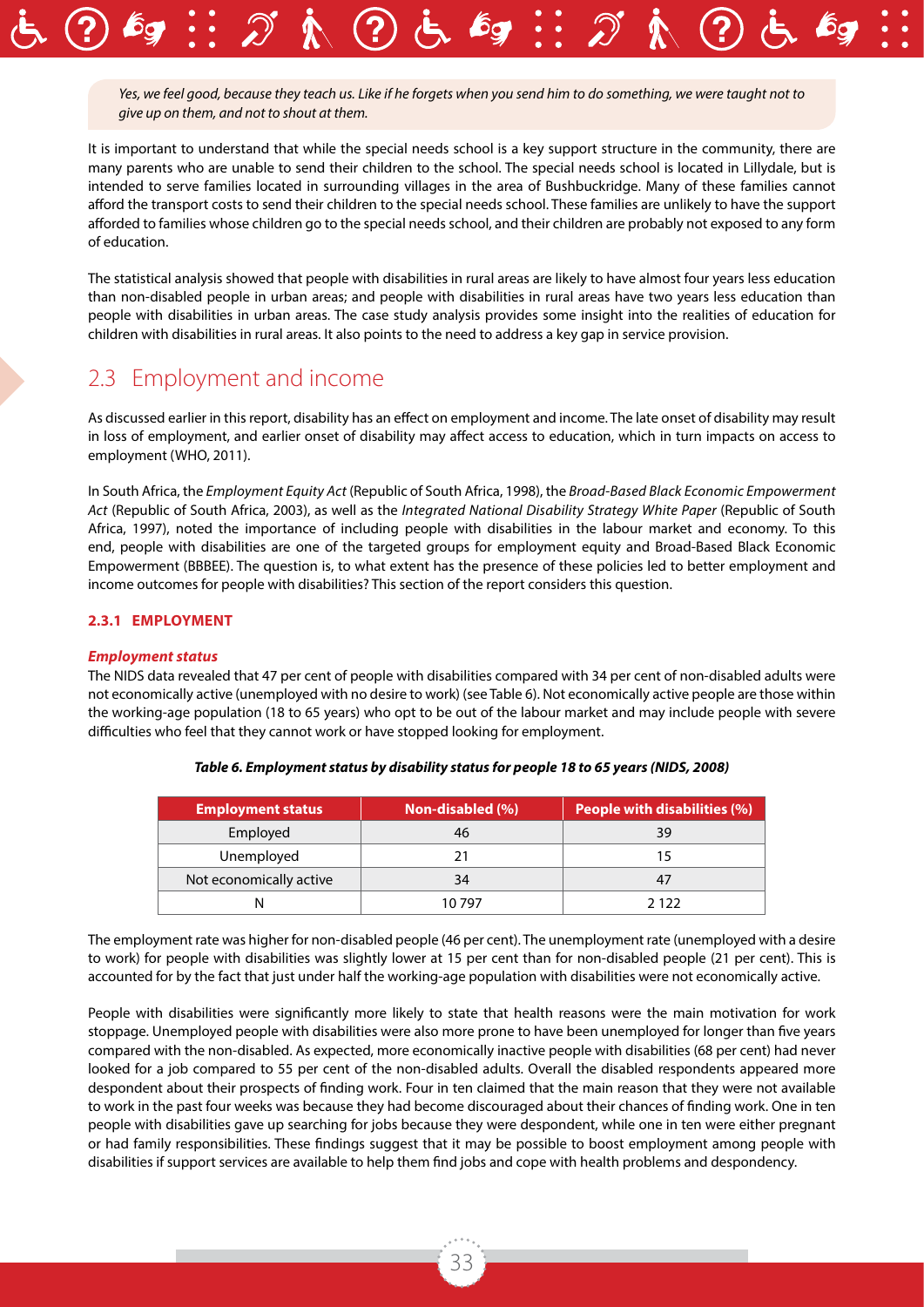Those who did not have disabilities were significantly more likely to be employed than people with disabilities. Thirtynine per cent of people with disabilities compared to 46 per cent of non-disabled people were employed in 2008. This finding suggests that South Africa exhibits the same trend as developed countries where disability is associated with lower employment rates. These results concur with Mizunoya and Mitra's (2013) conclusion that employment gaps for people with disabilities are more evident in middle-income countries than in low-income countries.

The transition matrix for employment (based on those who had a disability in Wave 2) reveals that, of those people with disabilities who were employed in Wave 1, just under half (49 per cent) retained their employment in Wave 2, 42 per cent became economically inactive, and 8 per cent became unemployed. On a positive note, of those people with disabilities who were unemployed in Wave 1, almost a quarter (23 per cent) found employment by the time Wave 2 data were collected. However, more than half of unemployed people with disabilities in Wave 1 became economically inactive in Wave 2, highlighting the fact that discouragement among job seekers with disabilities remains a problem over time. Just under a quarter of people with disabilities who were unemployed in Wave 1 were still unemployed in Wave 2. Only 8 per cent of the economically inactive found work in Wave 2, while 7 per cent started seeking work and regarded themselves as unemployed.

In contrast, those who did not have a disability in Wave 2 were significantly more likely to retain their employment. Sixtyone per cent of non-disabled adults maintained employment from Wave 1 to Wave 2. Only one in ten became unemployed. More unemployed, non-disabled adults (28 per cent) in Wave 1 found employment in Wave 2 than their counterparts with disabilities (23%).

These findings suggest that for people with disabilities employment is precarious over time. People with disabilities are more likely to become unemployed than their non-disabled counterparts, and are more likely to become economically inactive, suggesting that despondency plays a key role in their employment status. They were also more likely to be unemployed for longer periods (4.5 years) than their non-disabled counterparts (3.7 years), before they found their current employment.

The unemployment rates for adult males and females with disabilities were 11 and 13 per cent respectively, providing scant support for Mizunoya and Mitra's (2013) finding that men with disabilities face greater unemployment than women. This is an interesting finding, since gender is often thought to play a role in further marginalising women with disabilities. In terms of access to employment, at least, this assumption does not seem to be borne out. In contrast the CASE survey (1999) showed a statistically significant difference between women and men with disabilities, with disabled women having lower employment rates (11 per cent compared to 15 per cent for men with disabilities). Given the time period between 1998 and 2008, this change could be a real change.

#### *Types of employment*

Just over two out of three (67 per cent) non-disabled working adults compared to 58 per cent of workers with disabilities had a formal written contract. Workers with disabilities were more likely to be employed on the basis of a verbal contract. Having a formal contract is an indicator of greater job security.

People with disabilities were more likely to be employed in elementary work and less likely to be professionals. Fewer people with disabilities were employed in craft and trade work or as plant and machine operators. However, a positive finding was that the proportion of people with disabilities employed as associate professionals, legislators, senior officials and managers, shop and sales workers, and to a lesser extent clerks, was almost on par with those who did not have a disability, although they made up a very small percentage of the employed people with disabilities population. This finding suggests that there are inequalities in the type of employment that people with disabilities and non-disabled people are able to access, with people with disabilities more likely to work in positions that require fewer skills and in jobs that have less job security. This also has implications for the income from employment rates between people with disabilities and nondisabled individuals, with people with disabilities likely to earn less. However, these inequalities seem to rectify themselves at the higher levels of employment. Individuals with disabilities who were able to access jobs that require more skills were probably able to do so because of advantages in access to education earlier on in life, and because of access to assistive devices such as wheelchairs, braille systems, and the like. These individuals were also more likely to earn similar wages to their non-disabled counterparts.

A series of questions were asked related to whether persons receive a 13th cheque, or bonus, and whether they had a second job or engaged in casual employment in order to develop a sense of the formality of employment, as well as whether such employment resulted in greater sources of income. Fewer people with disabilities compared to non-disabled people benefited from formal sector employment benefits such as 13th cheques and profit share, suggesting that not only are people with disabilities more likely to work at the lower end of the labour market, but also that they are more likely to be engaged in informal and insecure types of employment.

The employment of people with disabilities was on a par with their non-disabled counterparts with regard to informal work activities such as piecework, casual work and personal agriculture. This finding provides some support for Palmer's (2011)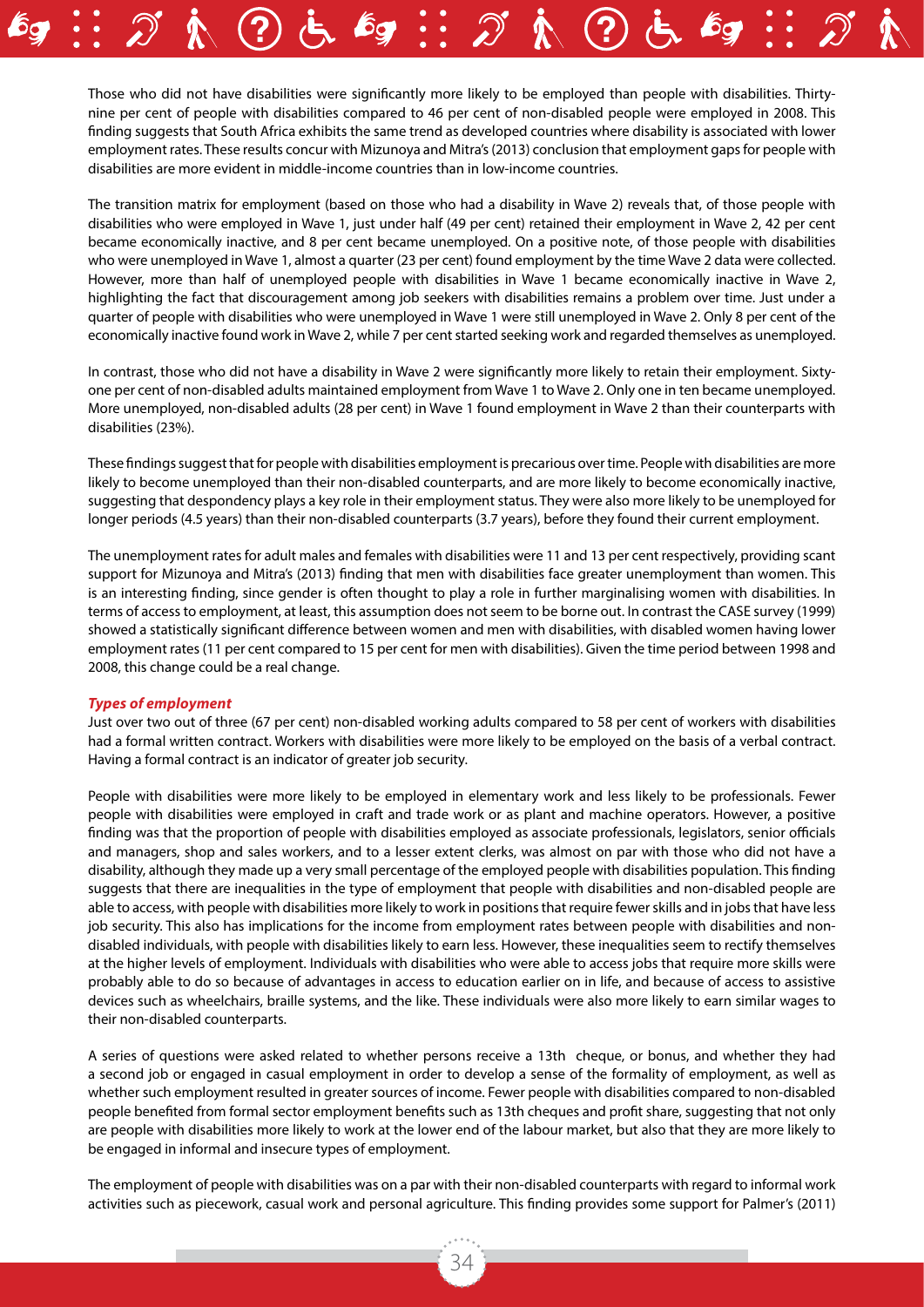

assertion that people with disabilities in developing countries can benefit from employment in the informal economy. However, it should be noted that employment in the informal sector is often precarious and low-paid, and workers in this sector tend to endure poor working conditions and do not benefit from social protection measures like unemployment insurance. Interestingly, more than half of people with disabilities reported that they assisted others with business activities compared to only one in three non-disabled adults. These are likely to have been businesses run by household members or friends, suggesting that people with disabilities provide a valuable source of support in running and assisting with household income generating activities. This finding extends evidence by Graham et al. (2010), which suggested that people with disabilities often provide support within the home which enables other members of the household to derive an income. While Graham et al. (2010) pointed to the care and household responsibility work that people with disabilities often assist with, the above finding shows that this support extends to income generating activities. However, it must be noted that often such support is not paid for and therefore may not be as highly valued in the household.

#### **2.3.2 Income**

#### *Earnings from work*

The survey asked respondents to estimate their earnings from employment including salaries or wages from primary and secondary jobs, 13th cheques, profit share, bonuses, piecework earnings, casual work income, income from self-employment, and income from agricultural produce or other business activities. Given that the data collection was spread over several months, the data were deflated to take account of inflation, with September 2008 being the base month.

|                                                        | <b>Non-disabled</b> | People with disabilities | <b>Total</b>        |
|--------------------------------------------------------|---------------------|--------------------------|---------------------|
| Mean income from work per month                        | R1 220 (US\$128.42) | R472 (US\$49.68)         | R971 (US\$102.21)   |
| Median income from work per month<br>(employment only) | R1 475 (US\$155.26) | R1 046 (US\$110.11)      | R1 369 (US\$144.11) |
| $N^8$                                                  | 4 2 1 7             | 667                      | 4884                |

#### *Table 7. Monthly average income from employment by disability status (NIDS, 2008)*

On average people with disabilities earned significantly less per month than non-disabled people from all forms of employment. Non-disabled people earned a monthly average income from employment of R1 220, which was almost three times what the respondents with disabilities earned (R472). However, the average income is very sensitive to the large variations in income which is characteristic of South Africa and other countries with high income inequality. In addition, the substantial number of unemployed or economically inactive people with zero income also influences the calculation of average income. These problems can be alleviated to some extent by using another measure of central tendency, the median. The median income is the level of income above and below which 50 per cent of the data points lie. Due to the large number of unemployed people the median income was zero for both groups. The median income was then recalculated for only those respondents who earned an income above zero. When the median income of wage earners was calculated for those with and without disabilities, the differential between the two groups decreased to just over R400 (US\$42.11) per month. Thus workers with disabilities were still earning considerably less than their non-disabled counterparts.

We used regression analysis to compare the influence of disability on income with other explanatory variables such as employment, education, race and gender. The dependent variable was the log of total individual income from all types of work. The independent variables included education, employment status, gender, race, urban/rural and disability. This analysis allowed an examination of the influence of disability, if any, on income.

The regression analysis revealed that 38 per cent of the variation in the income from work could be explained by the model. Education, race, gender and employment were significant predictors of monthly income from all forms of work. As expected, education had a positive but modest effect on income. In contrast, being female or African had a negative effect as Africans earned 47 per cent less than Whites. Females earned around 39 per cent less than males. Urban respondents earned almost a third more than rural respondents. The key finding was that disability was not a significant predictor of earnings from employment. Thus the regression suggests that employment, race, gender and education were the main influencers on income. However, disability may interact with these variables. For instance, the demographic profile presented in Section 2.1 shows that 71 per cent of the people with disabilities were female, suggesting that women are more likely to report functioning difficulties than men. Similarly, people with disabilities are less likely to be economically active as discussed above. Thus, although the presence of a disability itself does not necessarily explain differences in income, the ways in which disability interacts with other factors, and the ways in which it shapes particularly access to employment and education does impact on income levels.

Data need to be interpreted with caution due to high non-response error.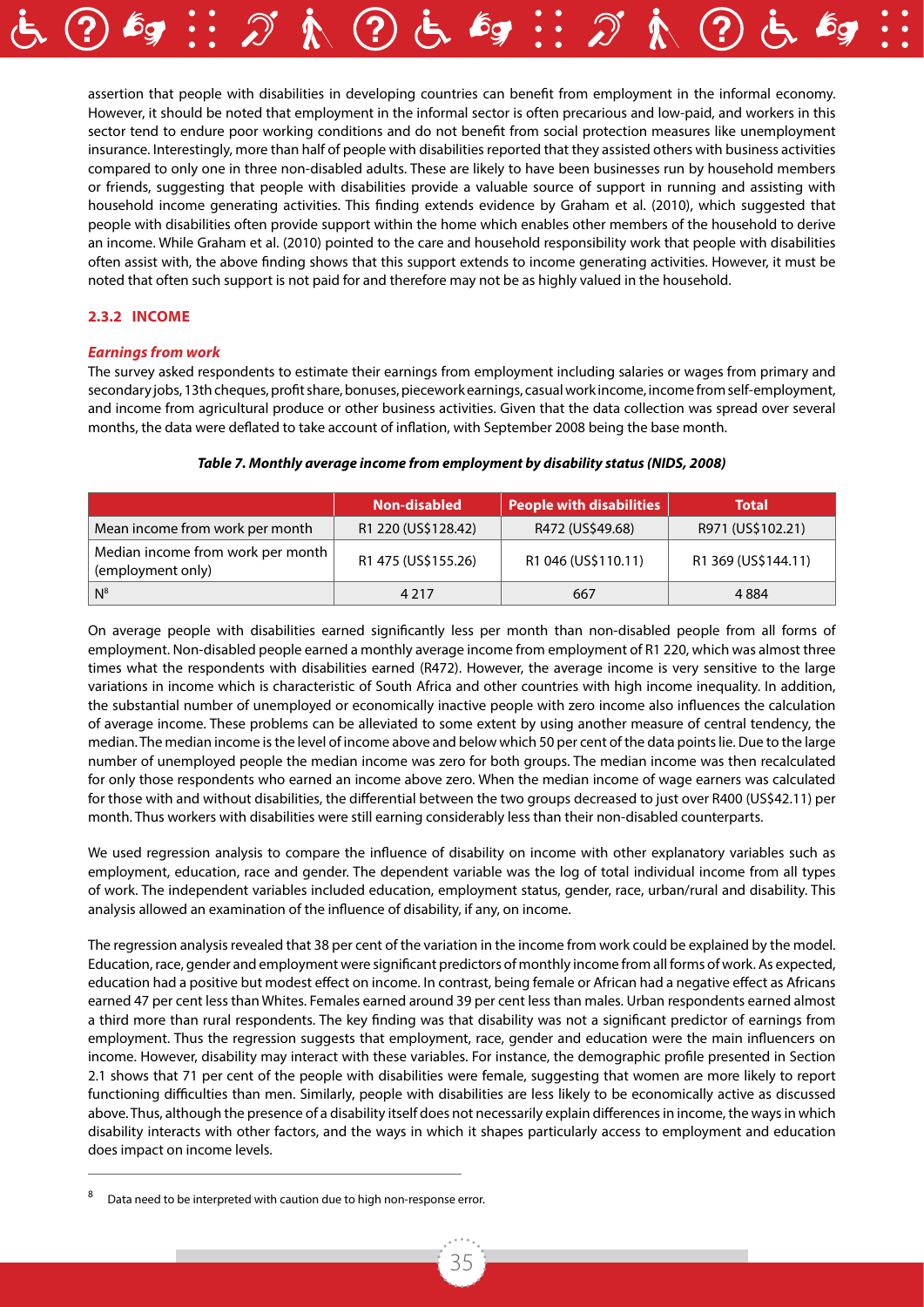A random effects panel regression was run to understand the effect of disability on income over time. The regression model, which was significant, was run using the natural log of real income from work as the dependent variable. The independent variables were the same as those used in the regression of real income from Wave 1. The most notable change in the panel regression was that disability became a significant predictor of income, whereas when looking at Wave 1 data only, disability did not have a significant effect. People with disabilities earned 11 per cent less from working activities than non-disabled adults.

The severity of disability also played a role in income levels as demonstrated by an analysis of variance (ANOVA), which was run using the variables for mobility, hearing and sight difficulties. The tests showed that there was a significant negative effect of mobility difficulties<sup>9</sup> as well as sight<sup>10</sup> and hearing<sup>11</sup> difficulties on income from work.

The mean differences in income from work as calculated by the Bonferroni post-hoc tests are shown in Table 8.

| As compared to 'no difficulty' | <b>Mobility (Rand)</b> | <b>Hearing (Rand)</b>  | <b>Sight (Rand)</b> |
|--------------------------------|------------------------|------------------------|---------------------|
| Some difficulty                | $-814$ ( $-US$85.68$ ) | -483 (-US\$50.84)      | -575 (-US\$60.53)   |
| A lot of difficulty            | -810 (-US\$85.26)      | $-608$ ( $-US$64.00$ ) | -383 (-US\$40.32)   |
| Cannot do                      | -991 (-US\$116.59)     | $-672$ ( $-US$70.74$ ) | -673 (-US\$70.84)   |
| As compared to 'cannot do'     | <b>Mobility (Rand)</b> | <b>Hearing (Rand)</b>  | <b>Sight (Rand)</b> |
| Some difficulty                | 177 (-US\$18.63)       | 234 (US\$24.63)        | 97 (US\$10.21)      |
| A lot of difficulty            | 181 (-US\$19.05)       | 65 (US\$6.84)          | 289 (US\$30.42)     |

#### *Table 8. Severity effects on income from work (NIDS, 2008)*

The findings demonstrate that difficulties with mobility constrained income from work to a greater degree than hearing or sight impairments, with those with at least some mobility difficulties earning an income of R814 (US\$85.68) less than those with no difficulty, and R331 (US\$34.84) and R239 (US\$25.16) less than those with some difficulty with hearing or sight respectively. The table also demonstrates that there were key differences in income as the severity of the difficulty increased, but that these differences tended to diminish as the level of difficulty increased. This suggests that experiencing difficulties has an influence on earnings and that those with severe difficulties, particularly those with severe mobility difficulties, are the most affected.

The analysis of income for the overall population in the NIDS data sets shows that education is a major predictor of income. The analysis shows that individual income was raised by 13 per cent for each additional year of education. Females earned 33 per cent less than males and Africans earned 30 per cent less than other race groups. Adults in urban areas earned 30 per cent more than those in rural areas. It must be noted that even though disability was significant in this regression, it was less so relative to gender and race. As mentioned previously, disability prevalence was only 18 per cent in the NIDS analysis which is more than the eight per cent identified in Census 2011. Females and Africans still earned less than people with disabilities, and African people with disabilities and women with disabilities fared worse than any other groups.

The implications of the findings are that policies aimed at enhancing access to employment and education for *all* people as a general poverty alleviation strategy should also benefit people with disabilities. In particular, measures which promote racial and gender equality in terms of access to employment and levels of income should benefit people with disabilities as well, as many are African and female. However, it is also important to be cognisant of the ways in which disability interacts with variables such as being economically active and having access to education in order to ensure that the presence of a disability does not place people with disabilities at a greater disadvantage. The panel regression highlights an important finding – that over time disability tends to play an increasing role in shaping differences in income. This finding suggests that efforts to rectify the racial and gendered nature of income inequality would need to address the inequalities in income experienced by people with disabilities. However, if disability is not taken into consideration in a targeted way as well, disability-related income inequality may persist and become more pronounced over time.

 A key strategy to address income differentials may be to work with organisations of people with disabilities in order to focus on why so many people with disabilities withdraw from the labour market and to address the barriers they face. While for many persons disability may be so severe that they are unable to work, for others the social and physical barriers to work, and the discouragement they experience, may be the primary reasons. The latter issues need to be addressed in order to

<sup>9</sup> *<sup>F</sup>* (3,15542) = 51.86, *p* <0.05, *<sup>ω</sup>* =0.06. 10 *<sup>F</sup>* (3,14549) = 16, *p* <0.05, *<sup>ω</sup>* =0.03. 11 *<sup>F</sup>* (3,14360) = 7.93, *p* <0.05, *ω* =0.02.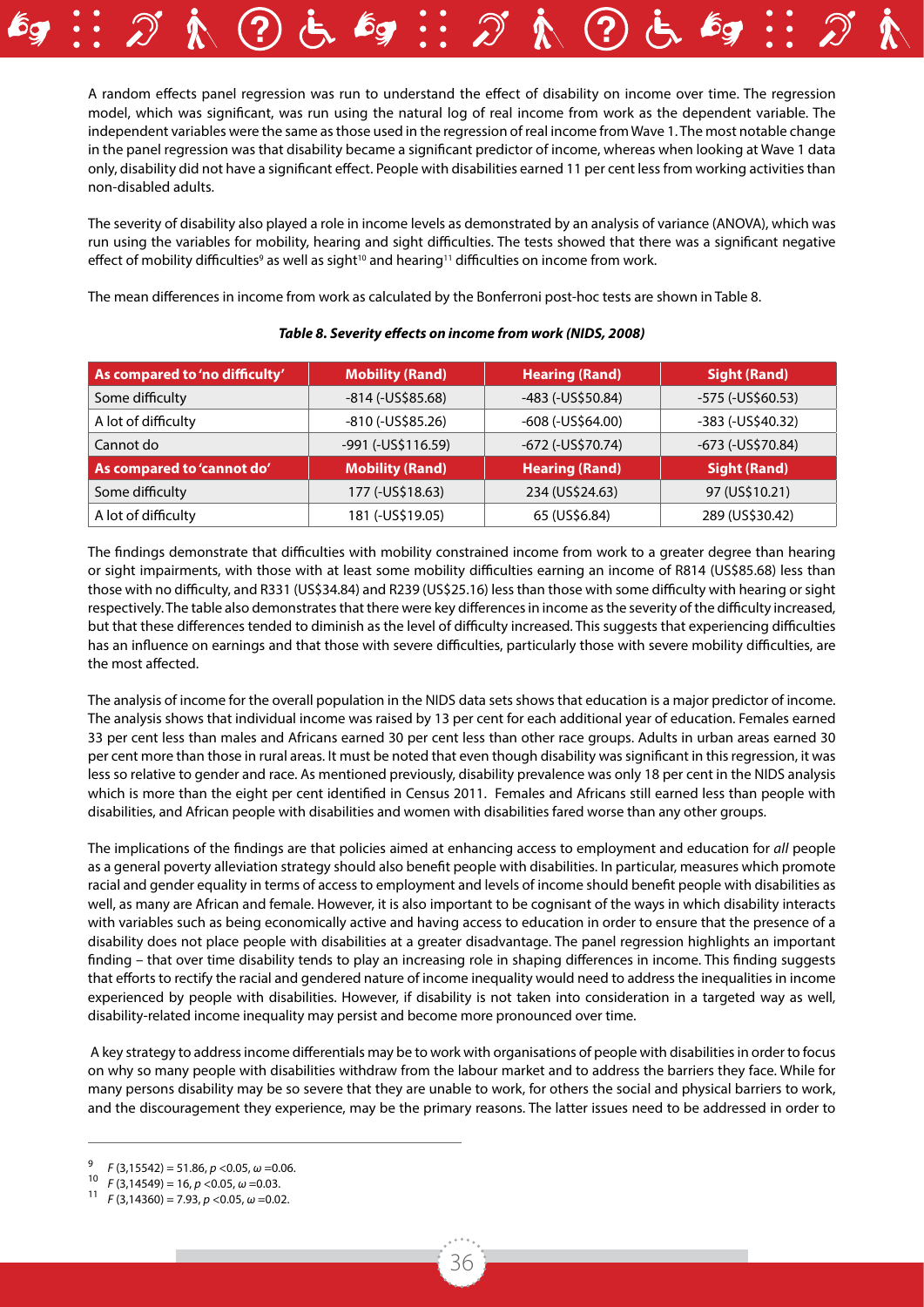

ensure that more people with disabilities are economically active, and in turn have a greater chance of being employed since employment status has the strongest effect on greater income levels.

In addition to earnings from work, deductions that were made from salaries were also analysed. Where people have automatic deductions from earnings, this suggests being engaged in more formal employment, and it gives an indication of the kinds of income security that are being saved for in the event of a 'shock' such as illness, job loss or retirement.

#### *Table 9. Contributions to medical aid, UIF and pension/provident funds (NIDS, 2008)*

|                                      | Non-disabled (%) | <b>People with disabilities (%)</b> |
|--------------------------------------|------------------|-------------------------------------|
| Medical aid contributions            |                  |                                     |
| UIF contributions                    | 16               |                                     |
| Pension/provident fund contributions |                  |                                     |
|                                      | 11 565           | 2953                                |

People with disabilities were far less likely to make contributions for medical aid, UIF and pension funds compared to nondisabled adults as shown in Table 9. This is probably due to the fact that fewer people with disabilities were engaged in formal employment and they were less likely to be engaged in employment at the upper skills levels. It demonstrates that people with disabilities face greater work and income insecurity in times of shock. These findings imply that disabled workers may be more reliant on the public health care system when they are ill or injured, and that they are more likely to rely on old age pension grants than private retirement funds. Private retirement funds typically pay out higher monthly payments than the old age grant.

#### *Income from grants*

#### *Table 10. Access to grants by disability status (NIDS, 2008)*

|                      | Non-disabled (%) | People with disabilities $(\% )^{\top }$ | Total $(\% )$ |
|----------------------|------------------|------------------------------------------|---------------|
| No grants            | 77               | 49                                       |               |
| One grant            | 21               | 46                                       | 26            |
| Two grants           |                  |                                          |               |
| More than two grants |                  |                                          |               |
| N                    | 11 565           | 2953                                     | 14 5 18       |

Over three quarters (77 per cent) of non-disabled and almost half (49 per cent) of people with disabilities received no grants. Just under half (46 per cent) of people with disabilities and 21 per cent of non-disabled adults received one grant. Very few respondents received more than one grant. The majority of the disabled recipients of grants were unemployed or not economically active. Of the adult grant beneficiaries with disabilities, 21 per cent were employed. These are likely to be people who were in the lower end of the labour market and thus earning less than R27 552 (US\$2 900.21) per annum in 2008 (the income threshold for single applicants).

#### *Table 11. Receipt of grants by disability status (NIDS, 2008)*

|                       | Non-disabled (%) | People with disabilities (%) |
|-----------------------|------------------|------------------------------|
| State old age pension |                  | 34                           |
| Disability grant      |                  |                              |
| Child support grant   | 18               | 18                           |
| Foster care grant     |                  |                              |
| Care dependency grant | < 0.5            |                              |
| N                     | 11 565           | 2953                         |

Over a third of people with disabilities (34 per cent) received a state pension grant, rendering this grant the primary form of social protection for people with disabilities. This finding is not surprising given that people with disabilities have an older average age than non-disabled people and many qualify for the state old age pension instead of the disability grant. This also demonstrates that the old age pension is well targeted and that many of those disabled older persons who should be receiving it are accessing it. Similar numbers of people with disabilities and non-disabled people reported receiving the child support grant (17.6 per cent and 17.9 per cent respectively). Surprisingly only 11 per cent of people with disabilities in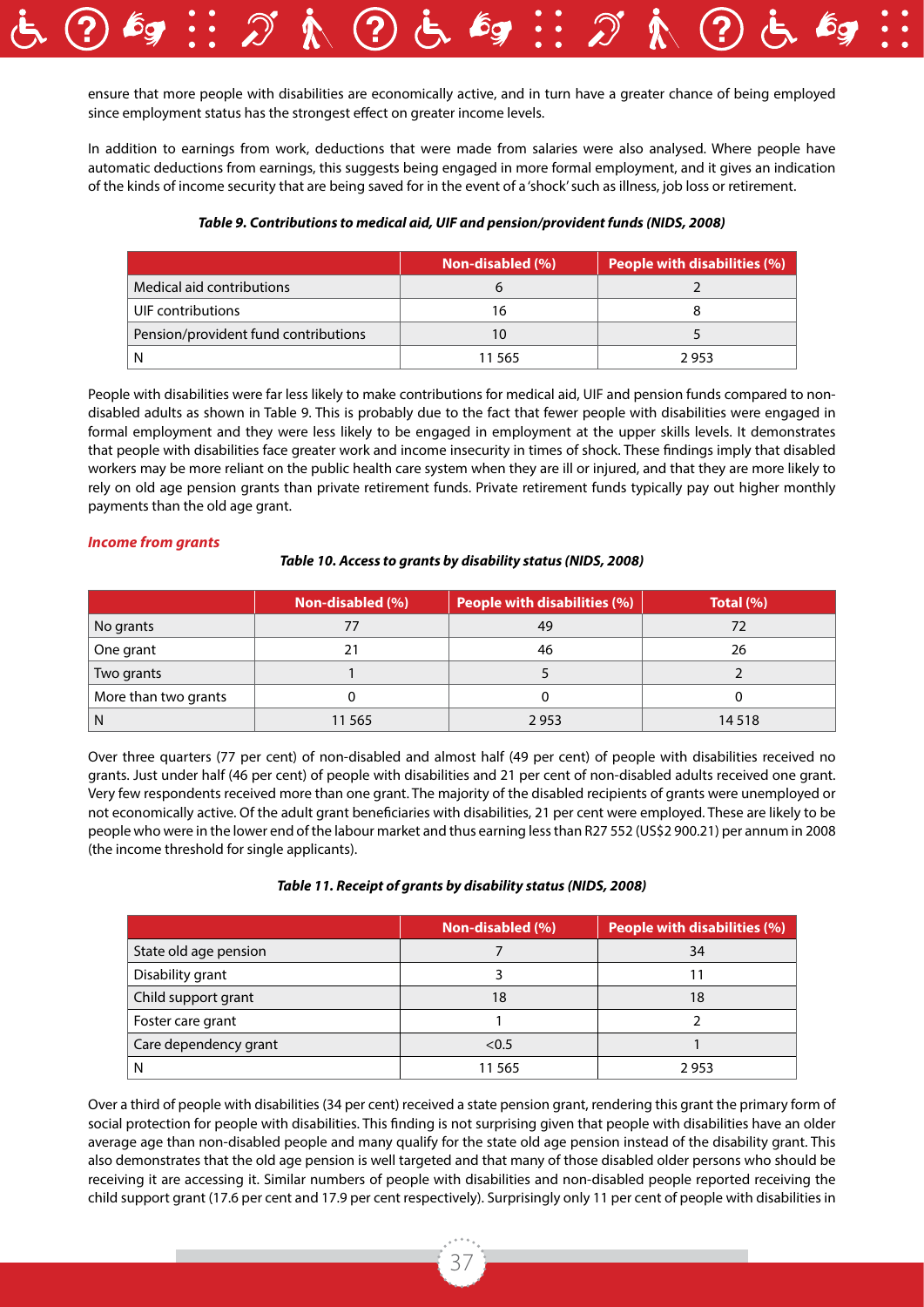the overall sample were receiving the disability grant and three per cent of non-disabled people were receiving the grant. For those younger than 60 years, 15 per cent of people with disabilities received the disability grant.

These findings highlight the complexity of defining disability. It is possible that many of the people classified as disabled in this analysis do not regard themselves as having a disability and therefore have not applied for the disability grant. Additionally, many people classified as having a disability in this analysis may not be deemed as such by medical practitioners who may use more stringent measures of disability. Alternatively, potential recipients may not be aware of the grant or how to make an application for it. A few of the people who were receiving the grant have been deemed non-disabled by the criteria used to determine disability in this analysis. These may be people who were on temporary grants and their experience of difficulties has since been resolved. They may also experience a disability (such as intellectual or emotional disabilities), which could not be factored into the disability variable used for this study. Alternatively, they may have incorrectly indicated which grant they were receiving. The rural case study experience indicates that there is widespread confusion about the type of grant which is received, particularly with regard to the differences between the disability grant, the old age pension, as well as the care dependency grant, all of which have the same value. The high rate of reported difficulties in the older population (60 years and older) is congruent with 39 per cent of people with disabilities receiving the state old age pension in the NIDS. Reported uptake of the care dependency grant was very low, confirming findings from a research study by DSD, SASSA and UNICEF (2012).

A comparison of grant access across the waves revealed that receipt of a state pension increased among non-disabled people and remained relatively stable for people with disabilities. Access to the disability grant was low in Wave 1 and declined slightly in Wave 2. Marginally more non-disabled adults than people with disabilities benefited from the child support grant in Wave 2. Access to the foster care grant and care dependency grant remained low.

An analysis of the effects of the income from grants was also conducted. Income from grants was deflated with September 2008 being the base year. Table 12 indicates that people with disabilities received R502 from all grants on average per month which was significantly more than the R165 non-disabled people got.

|                                                       | Non-disabled     | <b>People with disabilities</b> |
|-------------------------------------------------------|------------------|---------------------------------|
| Mean income from all grants <sup>12</sup> per month   | R165 (US\$17.37) | R502 (US\$52.84)                |
| Median income from all grants <sup>13</sup> per month | R0               | R421 (US\$44.32)                |
| N                                                     | 11 5 65          | 2953                            |

#### *Table 12. Income from grants by disability status (NIDS, 2008)*

However, the analysis among adults who received grants indicates that the median income from all grants among people with disabilities was R421 per month while it was R0 for non-disabled adults. Both the mean and median values confirm that people with disabilities are notably more reliant on income from grants than those who did not have disabilities.

This demonstrates the importance of the social grant system in addressing the needs of people with disabilities, who are more likely to struggle with finding employment. Although the poverty alleviating effects of social grants for the nondisabled population are marked, for people with disabilities this is even more so given their higher levels of grant income. In fact, the combined effects of grants received by people with disabilities ensures that their income is brought up to a similar level as those who do not have a disability and in this way goes some way towards addressing income inequality that may arise from having a disability – although it does not take into account the additional costs associated with having a disability. It should also be noted though that grant income currently plays primarily a poverty alleviating rather than transformative role. As was found by Graham et al. (2010) in the urban case study of Johannesburg, grant income was primarily used to meet household basic needs such as food, medication and schooling costs and was not used towards the purchasing of devices that might enhance independence, or towards the purchase of assets or materials to invest in developing a micro-enterprise. In the rural case study, only one participant mentioned using the grant money he received to buy cigarettes which he then sold on to neighbours in order to earn a small additional income.

Having analysed the sources of income, the report now turns to considering the effects of disability on income poverty, taking into account all sources of income.

 $12$  Excludes foster care grant.<br> $13$  Excludes foster care grant.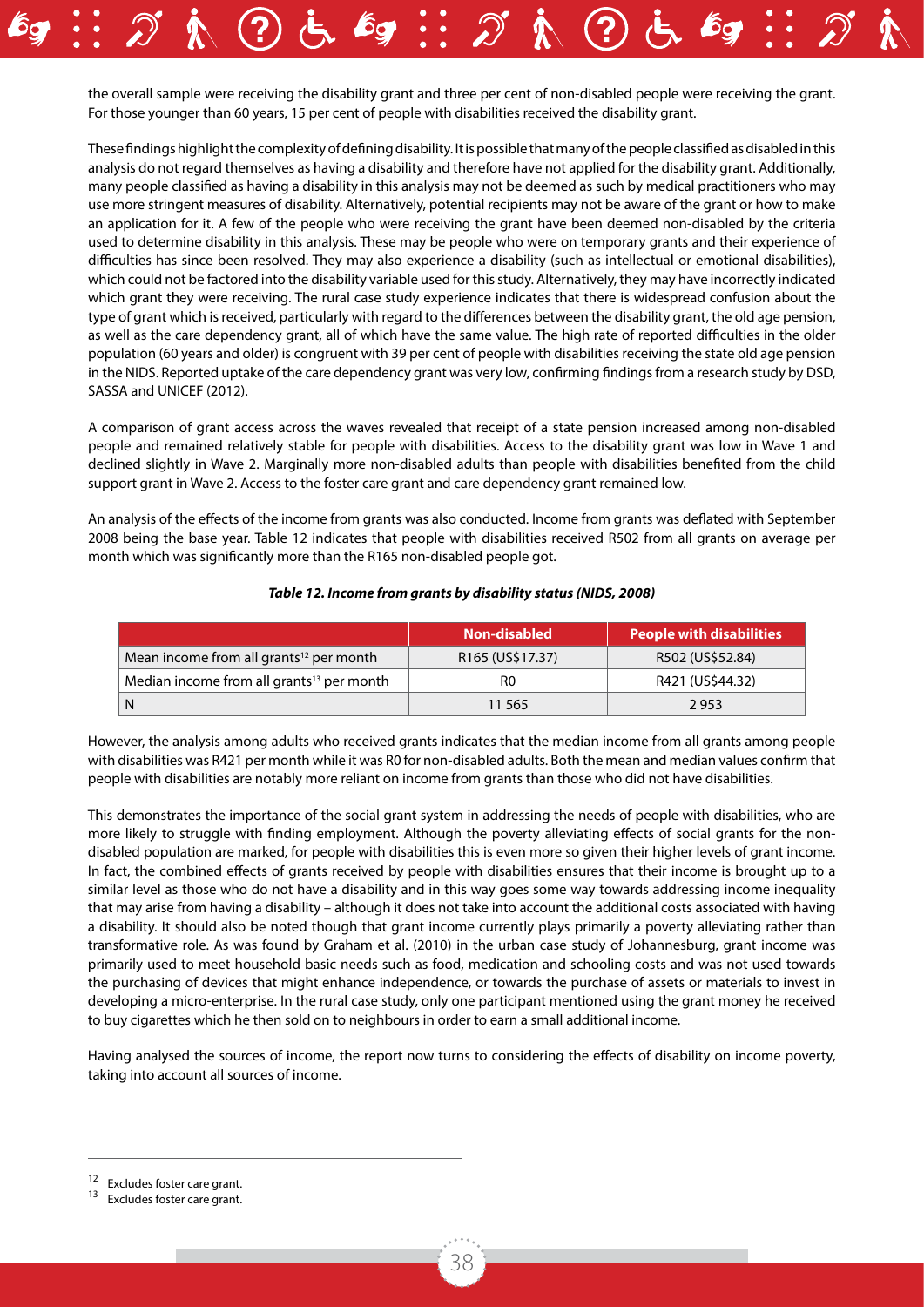#### **2.3.3 Disability and income poverty**

There are numerous methods for assessing poverty. Economists favour income and expenditure measures which are in line with the economic resources approach described by Palmer (2011). The difficulty of applying these measures to examine the relationship between disability and poverty is that the data are usually collected at household level and thus the income and expenditure of the disabled household members are merged with the other non-disabled members. However, the individual income data from the NIDS dataset can be used to gauge the income poverty of people with disabilities, but given the high non-response error for the individual income questions, the data must be interpreted with caution as they may not be reliable.

Argent et al. (2009) utilised the Foster-Greer-Thorbecke (FGT) indices which measure the number of people who are living below the poverty line. They used the Hoogeveen and Ösler (2005) estimates of the lower and upper bounds for poverty in South Africa which when adjusted for inflation is at R502 (US\$52.84) and R924 (US\$97.26) per capita per month for 2008. The FGT index considers the number of people whose income is less than R502 at the lower bound and less than R924 at the upper bound to determine the extent of poverty.

#### *Table 13. Monthly income from salaries and self-employment by disability status (NIDS, 2008)*

|                                      | / Non-disabled (%) | People with disabilities (%) | Total (%) |
|--------------------------------------|--------------------|------------------------------|-----------|
| Monthly income less than R502        | 64                 |                              | 66        |
| Monthly income between R502 and R924 |                    |                              |           |
| Monthly income more than R924        | 32                 |                              | 29        |
|                                      | 11 565             | 2953                         | 14 518    |

Using data on earnings from a broad range of work activities we calculated the monthly individual income for respondents. From Table 13 it is evident that significantly more people with disabilities fell below the lower bound of the poverty line. Almost 80 (78 per cent)<sup>14</sup> of people with disabilities compared to just over 60 (64 per cent) of non-disabled adults had a monthly individual income less than R502, representing a gap of 14 per cent. Seventeen per cent of people with disabilities compared to just under a third (32 per cent) of the non-disabled had a monthly individual income which exceeded the upper bound of R924.

|  | Table 14. Monthly income from salaries, self-employment and disability grant by disability status (NIDS, 2008) |  |  |
|--|----------------------------------------------------------------------------------------------------------------|--|--|
|--|----------------------------------------------------------------------------------------------------------------|--|--|

|                                      | Non-disabled (%) | $\vert$ People with disabilities $(\%)$ | Total (%) |
|--------------------------------------|------------------|-----------------------------------------|-----------|
| Monthly income less than R502        |                  | 69                                      | 63        |
| Monthly income between R502 and R924 |                  |                                         |           |
| Monthly income more than R924        | 33               |                                         |           |
|                                      | 11 565           | 2 953                                   | 14 447    |

When the contribution of the disability grant was added to the monthly income earned from salaried employment and self-employment, the number of people with disabilities earning less than the lower bound of the poverty line decreased significantly. Just under 70 per cent of people with disabilities had a monthly income of less than R502 when the disability grant was included. The results concur with a living conditions survey which found that people with disabilities in lowincome areas benefited from the contribution of the disability grant (Loeb et al., 2008). The number of people with disabilities living above the upper bound of R924 increased slightly from 17 to 22 per cent with the inclusion of the disability grant. As expected, the number of non-disabled people with income above R924 did not change significantly as a result of the disability grant.

The survey results show that access to the disability grant helps to close the income gap between people with and without disabilities. For those who qualify, it is crucial that they have access to the grant as this will further reduce income inequality between persons with and without disabilities.

<sup>&</sup>lt;sup>14</sup> Per capita income is generally less than individual income; therefore the lower bound of R502 per month is likely to be a conservative measure of poverty although it is higher than the World Bank measure of one US dollar per day which would be around R250 per month for 2008. The high number of missing data for the income questions compromises the reliability of the data.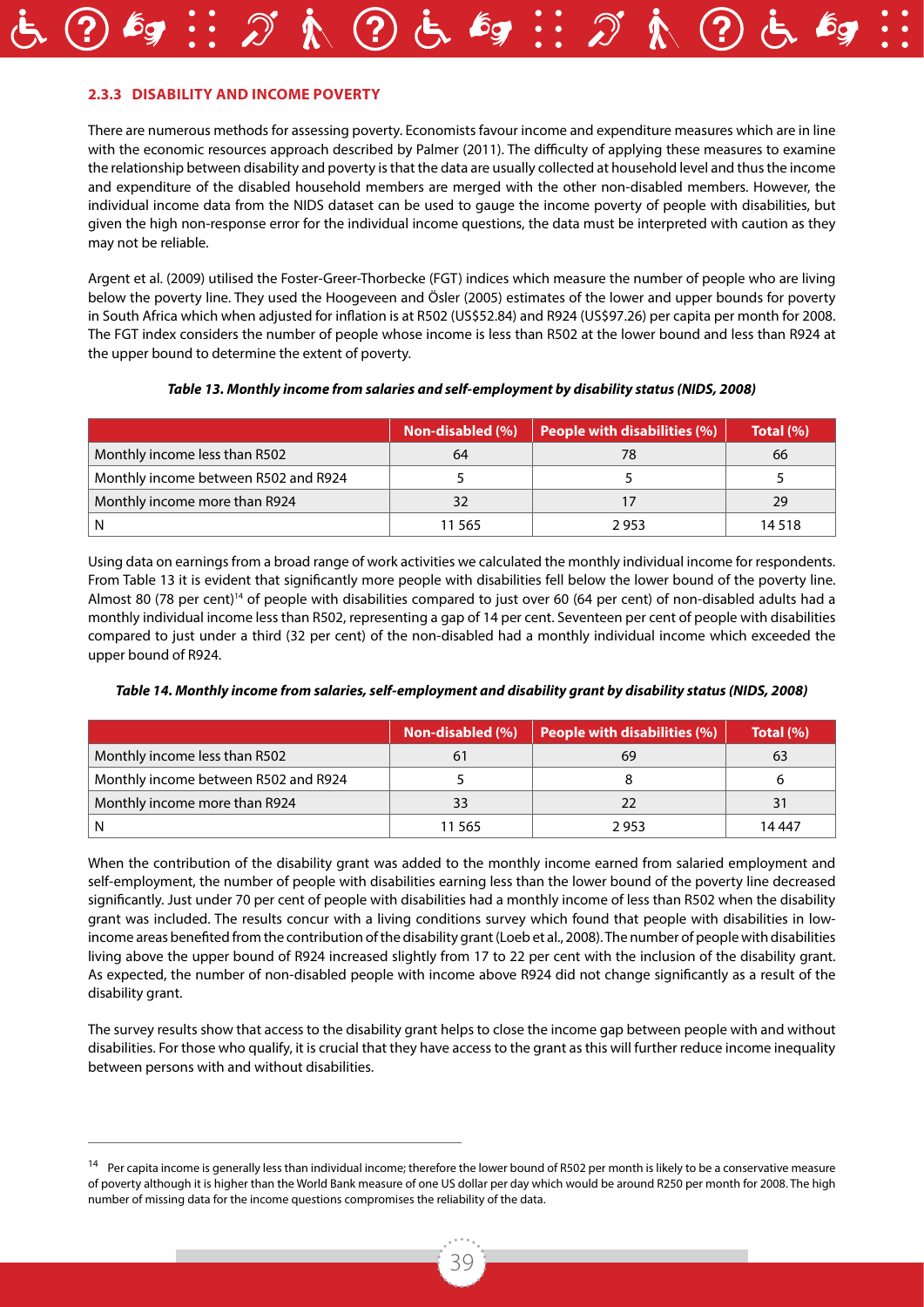

*Table 15. Monthly income from salaries, self-employment, disability grant, old age grant, child support grant and care dependency grant by disability status (NIDS, 2008)*

|                                      | Non-disabled (%) | People with disabilities (%) | Total (%) |
|--------------------------------------|------------------|------------------------------|-----------|
| Monthly income less than R502        | 54               |                              |           |
| Monthly income between R502 and R924 |                  | 20                           | 10        |
| Monthly income more than R924        | 37               | 39                           | 38        |
|                                      | 11 565           | 2 953                        | 14 447    |

People with disabilities benefited further from the contribution of other grants. As discussed previously, more people with disabilities were the recipients of old age grants (because of their age) and child support grants than the disability grant. Thus when old age grants, child support grants, foster care grants, and the care dependency grant contributions were added to income from work and the disability grant, the number of people with disabilities earning less than R502 per month declined to 41 per cent. This is a considerable improvement of 28 per cent. Similarly, the number of non-disabled people living on less than R502 dropped as a result of the grants, but the decrease was not so dramatic. Represented graphically for people with disabilities only, the effects of the disability grant and all the other grants can be seen by the decline of the blue line (people living below the lower bound of the poverty line), and the increases in the other two lines as a result.

#### *Figure 6. Change in percentage of people living below and above the upper and lower bounds of the FGT poverty line when income from grants is taken into account (NIDS, 2008)*

These findings confirm that grants are having a pronounced effect on reducing the number of people with disabilities who live in poverty and in closing the income gap between people with disabilities and non-disabled people.



#### **2.3.4 Poverty transitions**

Transition matrices can be used to compare the income categories for Wave 1 and Wave 2 to get a sense of transitions in and out of poverty among people with disabilities.

| Wave 2 $\rightarrow$    |                       |                  |                       |             |
|-------------------------|-----------------------|------------------|-----------------------|-------------|
| $ $ Wave 1 $\downarrow$ | <b>Below R502 (%)</b> | R502 to R923 (%) | <b>Above R924 (%)</b> | Total $(%)$ |
| <b>Below R502</b>       | 87                    |                  |                       | 100         |
| <b>R502 to R923</b>     | 53                    | 14               | 33                    | 100         |
| <b>Above R924</b>       | 39                    |                  | 56                    | 100         |
| -N                      | 3 1 3 8               | 172              | 636                   | 3 9 4 6     |

#### *Table 16. Monthly income from salaries, self-employment and disability grant by wave for adults with disabilities in Wave 1/ Wave 2 (NIDS, 2008)*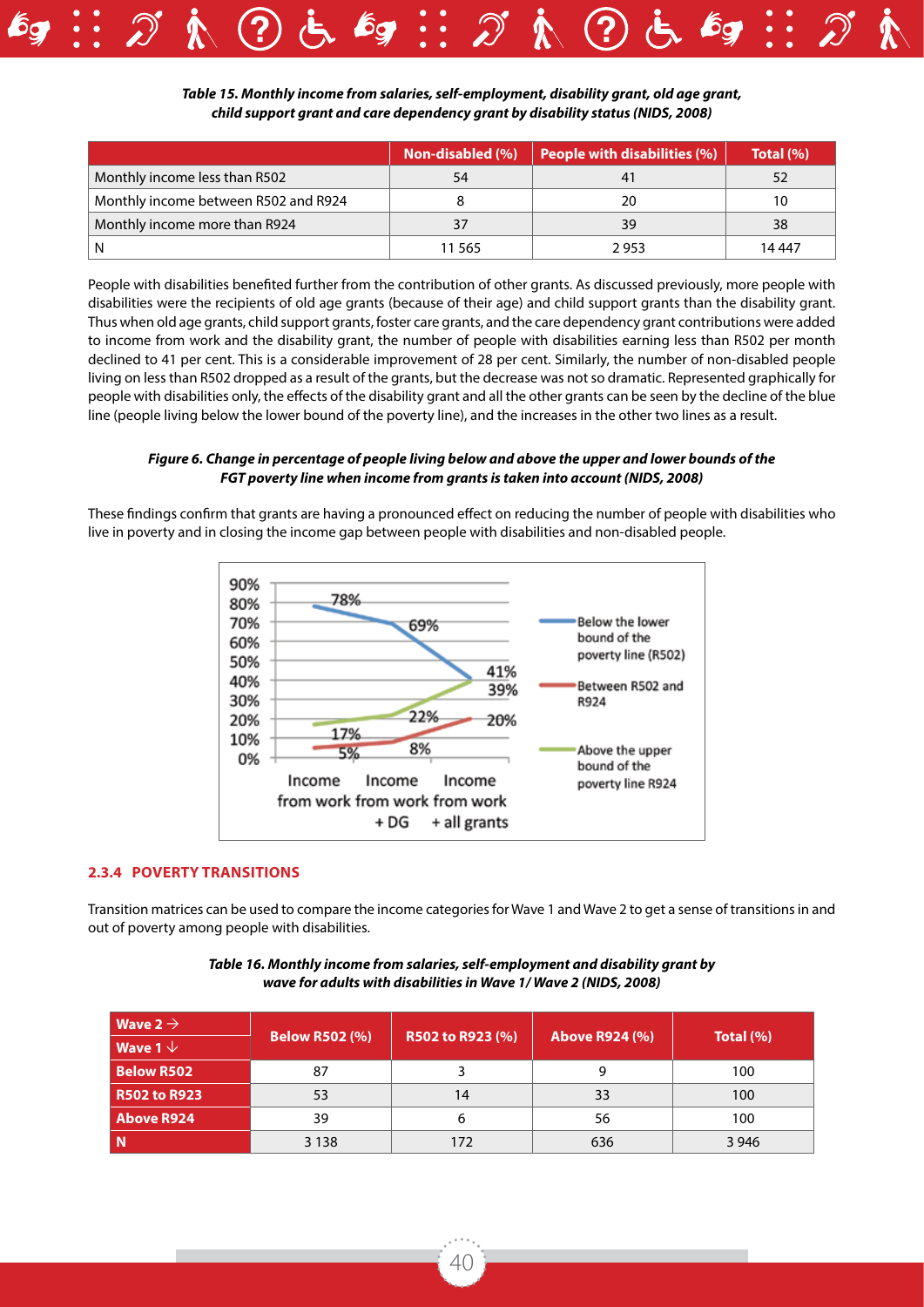Table 16 compares the real income from work plus the disability grant for Waves 1 and 2 among adults who presented with a disability in both waves. The vast majority (87 per cent) of people with disabilities who were below the lower bound of R502 per month in Wave 1 were still in this position in Wave 2. Their poverty status remained unchanged. Only nine per cent moved out of the lower bounds of the poverty line to above the upper limit of the poverty line of R924 (in 2008 real values). A much smaller group, three per cent, moved above R502, but still stayed below R924.

This analysis demonstrates that income poverty below the lower bound of R502 is very resistant to change. A discouraging finding is that more than half (53 per cent) of people with disabilities who were caught between the lower and upper bound in Wave 1 moved below R502 in Wave 2. They therefore became poorer over the two waves. Only 14 per cent of the aforementioned category remained stable, and encouragingly 33 per cent moved above the upper bound poverty line.

Just over half (56 per cent) of those who were above the upper poverty threshold in Wave 1 remained stable in Wave 2. Thirty nine per cent moved below the lower bound, and 6 per cent into the in-between category. Overall findings are fairly negative. Between Wave 1 and 2 more people with disabilities (even with the assistance of the disability grant) fell into deeper poverty than those who emerged out of poverty. A possible contributing factor could be the costs associated with disability, such as additional transport costs and care burdens which may increase household and individual poverty.

| $\mid$ Wave 2 $\rightarrow$ |                       |                  |                       | Total $(\% )$ |  |
|-----------------------------|-----------------------|------------------|-----------------------|---------------|--|
| $\mid$ Wave 1 $\downarrow$  | <b>Below R502 (%)</b> | R502 to R923 (%) | <b>Above R924 (%)</b> |               |  |
| <b>Below R502</b>           | 69                    |                  | 23                    | 100           |  |
| <b>R502 to R923</b>         | 24                    | 14               | 62                    | 100           |  |
| <b>Above R924</b>           | 20                    |                  | 72                    | 100           |  |

#### *Table 17. Monthly income from salaries, self-employment and all grants by wave for adults with disabilities in Wave 1/Wave 2 (NIDS, 2008)*

The picture is more optimistic when all grants are taken into account. As indicated previously, the lower bound of the poverty line (less than R502 per month) is resistant to change and even with the help of all types of grants 69 per cent of those below this poverty line in Wave 1 were still there in Wave 2. Just over one in four persons (25 per cent) saw improvement with eight per cent moving into the in-between category and 23 per cent moving above the upper bound and technically out of poverty. More optimistically, when all grants are taken into account 62 per cent of those who were in the in-between category in Wave 1 moved above the upper bound poverty line of R924 in Wave 2. However, almost a quarter (24 per cent) of people with disabilities who were in the in-between category fell below the lower bound poverty threshold in Wave 2. A further favourable finding is that the majority (72 per cent) of those who were above the upper bound in Wave 1 maintained this standing in Wave 2. One in five (20 per cent) found that their income including all grants dropped to less than R502 per month and eight per cent dropped into the in-between category. Overall, when all grants are taken into account, slightly more people emerged from poverty than fell into poverty.

This finding demonstrates that while there is some variation in income amongst people with disabilities over time, poverty amongst people with disabilities is very resistant to change with few people managing to make the transition to above the upper bound of the poverty line. Thus, despite grants playing a very important poverty alleviation role as has been demonstrated above, they do not play a poverty eradication role for people with disabilities. Other investments such as education and employment are also important.

#### **2.3.5 Personal ownership and debt**

While income is an important measure of poverty, it can mask other assets to which people may or may not have access, such as material assets. This section looks specifically at the NIDS data in terms of ownership and debt vulnerability at the individual level. It aims to determine the kinds of material assets to which people with disabilities as compared to nondisabled people had access.

On average, participants with disabilities owned 1.6 personal items while non-disabled participants owned 1.8 personal items. However, the differences were not statistically significant, suggesting that there were no major differences in personal ownership between people with disabilities and non-disabled people. A regression analysis demonstrated that gender and race are the strongest explanatory variables for personal ownership in the model tested. In fact, interestingly, when gender, educational attainment and race are held constant, the analysis demonstrates that ownership *increased* fractionally with disability. This analysis suggests that females with disabilities may be worse off in terms of personal ownership than their male counterparts. However, an analysis of ownership levels between male and female people with disabilities demonstrates that there were no statistically significant differences between men and women in this regard.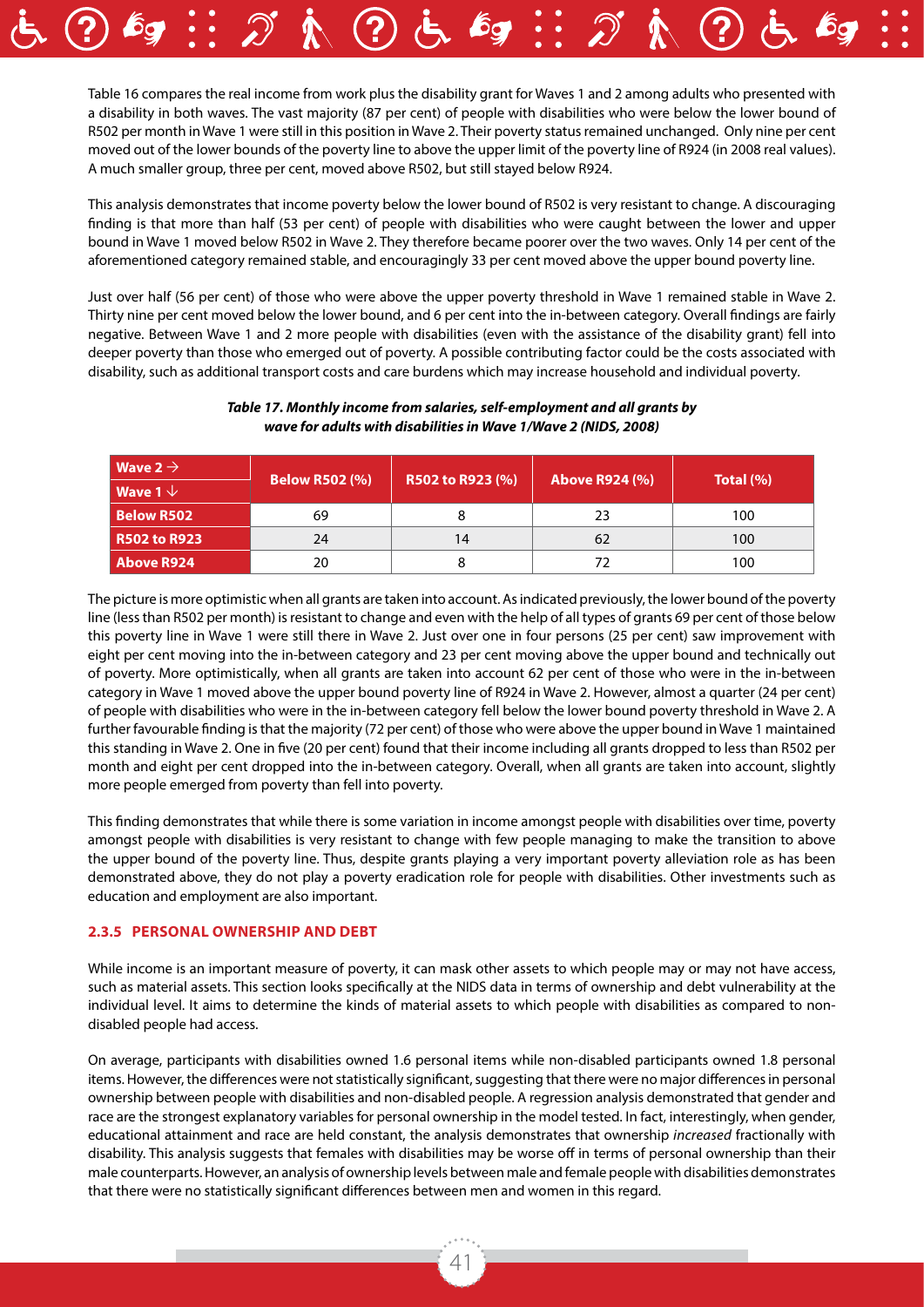There were significant differences in levels of debt. An analysis of the number of debts (as opposed to the value of debts<sup>15</sup>) indicates that non-disabled people had significantly more debts than people with disabilities. While it is positive that people with disabilities are less likely than non-disabled people to have debt, it may also indicate increased vulnerability. Those who are able to access loans and greater numbers of loans are also more likely to have the income to qualify for such loans. Given that people with disabilities had lower levels of income on average than their non-disabled counterparts, they were less likely to be able to access loans as a source of support when required, or to finance larger asset purchases. This suggestion may be borne out by an analysis of the differences in levels of debt between male and female respondents with disabilities. Male respondents with disabilities were significantly more likely to have additional debts than their female counterparts.

# 2.4 Social capital

As discussed earlier, a key component of the capabilities framework that has received some attention amongst those working on issues of poverty and disability is the importance of collective capabilities – those capabilities that are located in an individual's connection with and access to a range of social networks, including household relationships (Dubois & Trani, 2009). This section of the report considers data pertaining to social capital. In the first instance household living arrangements of people with disabilities and non-disabled people are considered. This includes the household size, family ties, and the extent of mixed generation households. The second part of the section analyses household decision making. The third and final part assesses the extent to which disabled and non-disabled people belong to organisations, and how they feel about their neighbourhoods.

#### **2.4.1 Living arrangements and family ties**

What proximal family and household bonds and ties are likely to make up the largest part of potential social capital to which an individual has access? In this section we consider the household living arrangements – number of people, who is living in a household, as well as the family ties – and the extent to which people with disabilities and non-disabled people have family ties through marriage, children and intergenerational living.

The data show that for the full sample, the average number of people living in a household was 3.6 people. This is in line with the Census data which found that the average household size in South Africa is 3.6 people (Statistics South Africa, 2012). Households in which there is at least one individual who has a disability were somewhat larger with an average household size of 4.4 people. For households that do not include a disabled household member, the average size was 3.2 people.

This difference in household size may be attributed to intergenerational living. Because older people are more likely to have a disability than younger people, the larger household size for households with people with disabilities may be due to older relatives moving in with children and grandchildren in order to be cared for and supported. To establish whether this is the case, an assessment of the number of generations living in a household was conducted.

The generational analysis demonstrates that 35 per cent of non-disabled people lived in double-generation households as compared to only 26 per cent of people with disabilities. In contrast 45 per cent of people with disabilities lived in multiple or skipped generation households, whilst only 33 per cent of non-disabled people lived in households with the same household configuration. This suggests that people with disabilities are more likely than their non-disabled counterparts to live in households with multiple or skipped generations. This may in part explain the larger household sizes for people with disabilities.

However, household size may also be affected by the geographic location of the household. An analysis of the mean household size by geographic location demonstrates that households located in tribal authority areas were larger on average than those in any other area, with rural formal households being the smallest on average. The data also demonstrate that households with people with disabilities were more likely to be located in tribal authority areas than households with no members with disabilities.

A regression analysis demonstrates that, even when holding geographic location constant, having people with disabilities in the household still had a significant effect on the household size. On average, households with a person with disabilities were likely to have one extra household member when compared to households with no disabilities while holding constant location of the household. This may be due to the increasing responsibilities associated with the care of persons with disabilities.

<sup>&</sup>lt;sup>15</sup> The NIDS questionnaire asks about the value of the last payment and the value of the remaining debt, but not the total value of the debt.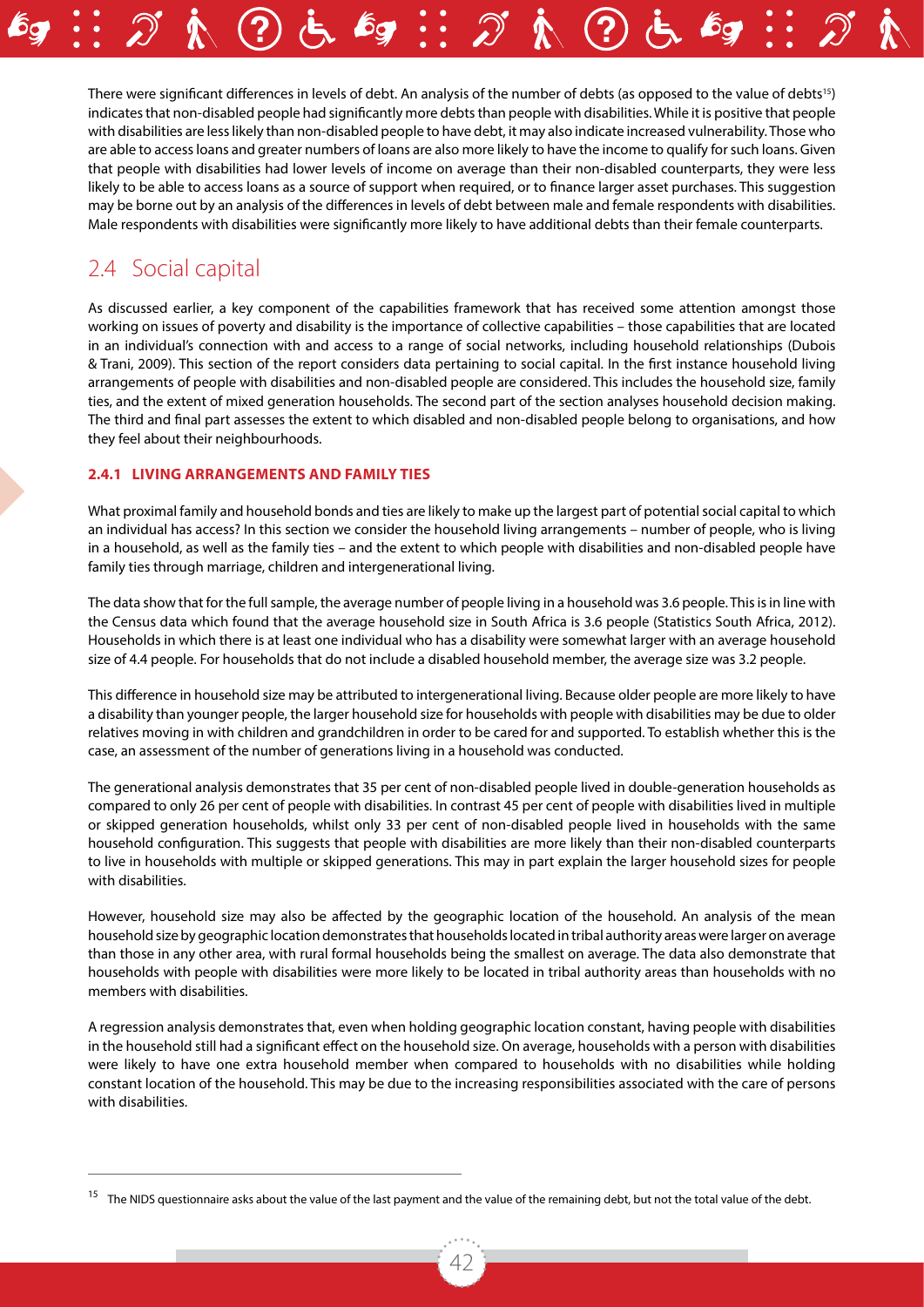In terms of the kinds of household and family relationships that people had available, an analysis of marital status and children was conducted. The data show that people with disabilities had slightly more secure relationships. For people with disabilities, 43 per cent were either married or living with a partner and 57 per cent had been widowed, divorced or never married. For non-disabled people, only 36 per cent were either married or living with a partner, with 64 per cent being either widowed, divorced or never married. People with disabilities also had longer-lasting relationships with their spouses or partners. For people with disabilities the median number of years that they were in a partnership was 23 years, whereas for non-disabled people the median number of years in a partnership was 13 years. This suggests that people with disabilities live in households and are involved in partnerships that are more secure and longer standing. While this may in part be explained by the higher average age of the population of people with disabilities, it may also have to do with the potential importance of household support for people with disabilities.

Larger household sizes are probably explained by the need for people with disabilities to live with other household members in order to ensure support and care when necessary. In the urban case study (Graham et al., 2010), 93 per cent of people with disabilities indicated that their families were a key support mechanism for them. Where people with disabilities had severe difficulties, it was often the support of the family or household that replaced absent or minimal services from the state or other organisations. Similarly in the rural case study, it was evident that household members were the key source of support for people with disabilities. One participant who was a wheelchair user spoke about the support his younger sister provided in fetching water, purchasing food, and helping him to get dressed. Despite having access to a wheelchair, the surrounding environment was not conducive for wheelchair users and he had to rely on his younger sister to help him manage daily tasks. Similarly, in many of the households, mothers, grandmothers, and in one case a father, were the primary carers of those who had severe difficulties. These household members often had no training, expressed frustration, and had very little financial, emotional or physical support, despite caring for family members on an almost full-time basis. This demonstrates the importance of households as a unit of care, but also points to the need to support household members as they carry the care burden that is then removed from the state. Community-based rehabilitation consultants, often employed by independent NGOs, provide much needed support in such areas and these services should be scaled up. Training and group support may be other interventions that are required. In addition, assistive devices in the home that can help family members to lift and carry people if necessary should be provided as part of the health care services for people with disabilities.

Whilst in some cases the difficulties experienced by people with disabilities may be severe, in many other cases people with disabilities are able to live relatively independently. A key finding of the urban case study (Graham et al., 2010) was that people with disabilities felt they played a very important role in the household, either by caring for other household members (older persons or children), attending to family obligations, or maintaining the cleanliness of the house; allowing other household members to be out seeking work. It should therefore not be assumed that the collective capabilities operate in one direction. Rather, the capabilities that arise from a close household network stand to benefit all household members under circumstances where such households operate in a constructive way.

A further indicator of social capital is the level of engagement that people have within the household. An indicator of this may be involvement in household decision making. The NIDS questionnaire asked about household decision making for a range of major decisions, the two most important of which are monetary decisions, and decisions regarding children's schooling. The analysis shows that people with disabilities were more likely to be the main decision makers (57 per cent) about money than their non-disabled counterparts (39 per cent). Similarly, 43 per cent of respondents with disabilities were identified as being responsible for decision making about children's schooling, whilst only 27 per cent of non-disabled respondents indicated this role.

|                         |               | <b>Monetary</b> |                             | <b>Children</b> |                             |
|-------------------------|---------------|-----------------|-----------------------------|-----------------|-----------------------------|
|                         |               | Non-disabled    | People with<br>disabilities | Non-disabled    | People with<br>disabilities |
| Main decision maker     | n             | 4501            | 1684                        | 3 1 3 7         | 1 2 7 3                     |
|                         | $\frac{0}{0}$ | 39              | 57                          | 27              | 43                          |
| Not main decision maker | n             | 7064            | 1 269                       | 8428            | 1680                        |
|                         | $\frac{0}{0}$ | 61              | 43                          | 73              | 57                          |
| <b>TOTAL</b>            | n             | 11 5 65         | 2953                        | 11 5 65         | 2953                        |
|                         | $\%$          | 100             | 100                         | 100             | 100                         |

*Table 18. Decision making (main decision maker) in the household by disability status (NIDS, 2008)*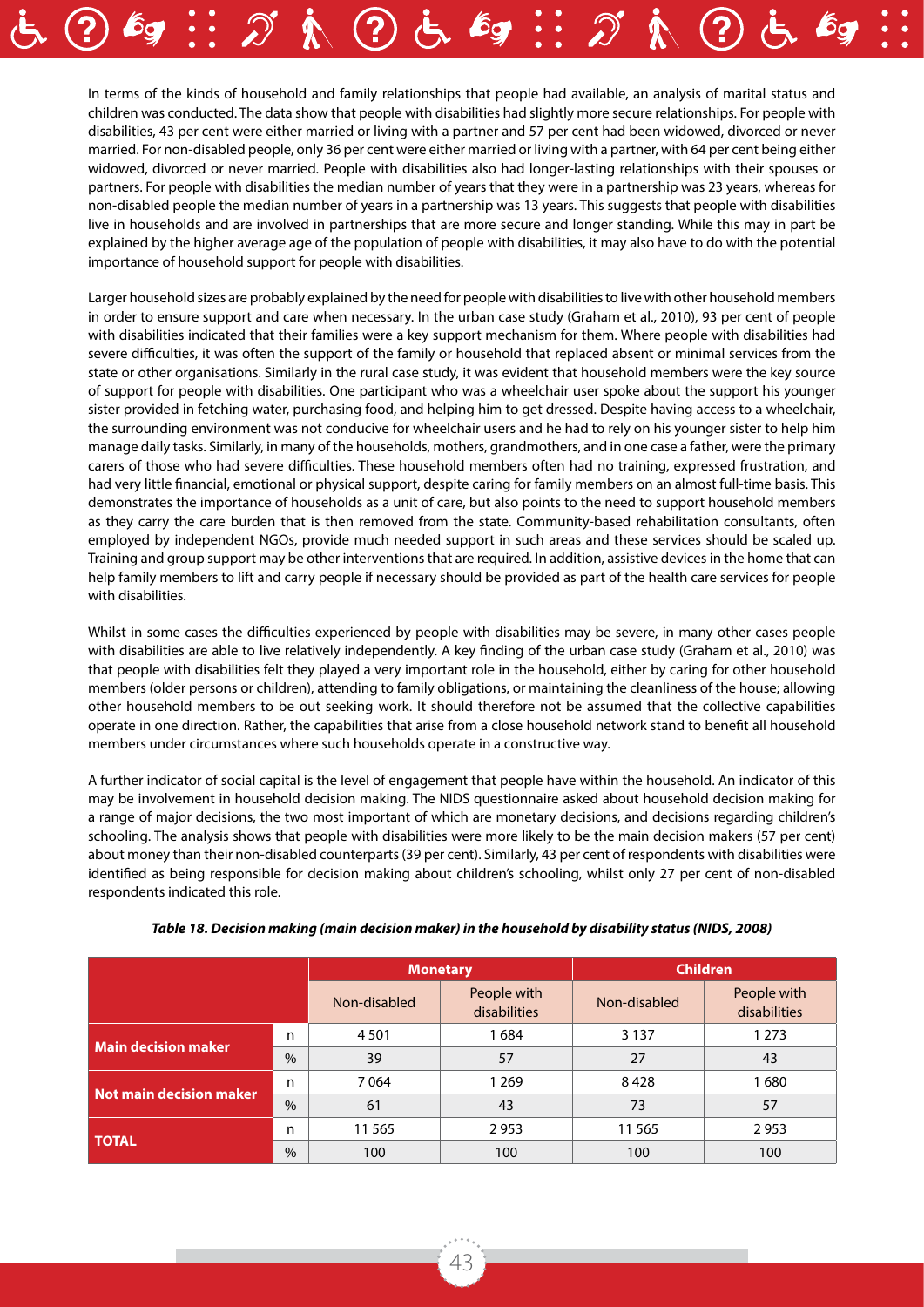When including the joint decision makers in the same analysis (Table 19), 74 per cent of people with disabilities indicated being involved in decision making. Only 54 per cent of non-disabled people revealed the same. Similarly 57 per cent of respondents with disabilities were identified as being responsible, either solely or jointly, for decision making with regard to children's schooling, whilst only 39 per cent of non-disabled respondents indicated the same.

|                                |      | <b>Monetary</b> |                             | <b>Children</b> |                             |
|--------------------------------|------|-----------------|-----------------------------|-----------------|-----------------------------|
|                                |      | Non-disabled    | People with<br>disabilities | Non-disabled    | People with<br>disabilities |
|                                | n    | 6 1 8 9         | 2 1 9 2                     | 4479            | 1680                        |
| <b>Decision maker</b>          | $\%$ | 54              | 74                          | 39              | 57                          |
| n<br><b>Not decision maker</b> |      | 5 3 7 6         | 761                         | 7086            | 1 2 7 3                     |
|                                | $\%$ | 46              | 26                          | 61              | 43                          |
| <b>Total</b>                   | n    | 11565           | 2953                        | 11565           | 2953                        |
|                                | $\%$ | 100             | 100                         | 100             | 100                         |

#### *Table 19. Decision making (main and joint decision maker) in the household by disability status (NIDS, 2008)*

This demonstrates that people with disabilities are participating meaningfully in the household, a finding that confirms the research conducted by Graham et al. (2010) which showed that, in Johannesburg, people with disabilities recognised themselves and were recognised by other household members as playing an important role in the household. This may in part have to do with age. Older people are more likely to present with difficulties in functioning, and may also be the recognised household head by virtue of their age. In certain cases, they may be the household member that brings in the primary income into the household in the form of the old age pension or the disability grant. Either way, it is encouraging to note that people with disabilities are recognised as playing a meaningful role in their households.

#### **2.4.2 Community engagement and neighbourhood trust**

Beyond the family and household, people may find networks of support in their communities, either through informal arrangements such as neighbourhood friendships, or through more structured arrangements like religious organisations or community-based organisations.

In terms of religious activities, most respondents, regardless of disability status, revealed the importance of religious activities. The vast majority (88 per cent) of non-disabled respondents and 91 per cent of respondents with disabilities stated that religious activities were either important or very important to them.

Across the sample participation rates in community-based organisations were low, with most respondents indicating that they did not belong to any of the types of groups that were listed. The only exception was for burial societies, where just over 60 per cent of the people with disabilities belonged to such an organisation. A further 6 per cent of people stated that they belonged to a stokvel.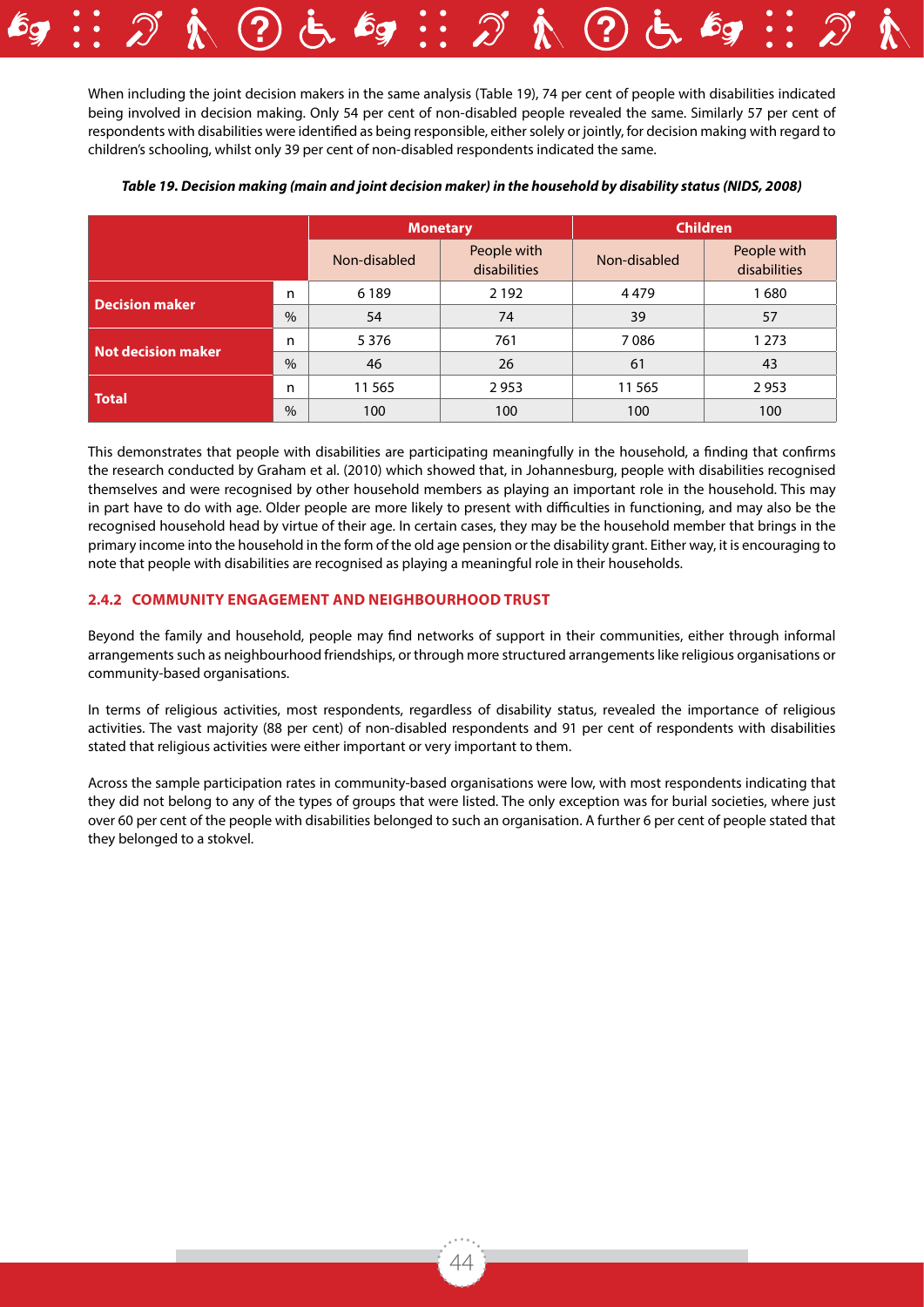



*Figure 7. Participation in selected organisations by disability status (NIDS, 2008)*

Although participation rates were generally very low, it is interesting to note some of the differences between people with disabilities and their non-disabled counterparts. Figure 7 shows the differences in participation in some selected types of organisation, by disability status. The figure demonstrates that far more people with disabilities than non-disabled people participated in a burial society. As can be expected, far fewer people with disabilities than non-disabled people participated in sports clubs.

Aside from participation, social capital may also reside in the sense of trust that one feels within a community. Most people in the sample (78 per cent) expressed either a strong or moderate preference for staying in the area where they were living. Of the sample of people with disabilities, 82 per cent indicated that this was the case as compared to 75 per cent of nondisabled respondents. In terms of trust, most respondents (75 per cent) stated that they would not trust someone who lives close by to return a wallet with R200 (US\$21.05) in it. There were no significant differences between the attitudes of people with disabilities and non-disabled respondents in this regard.

### 2.5 Health

Health is a key capability within the capabilities framework, essential for converting assets into functionings. It is also strongly related to an individual's sense of well-being. Evidence from a range of studies demonstrates that people with disabilities are more likely to experience ill-health (Gulley et al., 2011; McColl et al., 2010) and have greater difficulties with access to health care and health information (Eide et al., 2011). This section of the report discusses health status and access to health care, and analyses the variables in relation to disability that may shape health outcomes.

#### **2.5.1 Health status**

Participants in the NIDS were asked how they would describe their health at present. The responses on the scale ranged from "excellent" to "poor". Self-reported health status was found to be affected by demographic variables such as age, gender and geographic location (Banerjee, Perry, Tran, & Arafat, 2010). A study conducted in 2013, using the same scale, found that over 75 per cent of adults rated their health as moderate or good, with men reporting better health than women. Poor health was disclosed by older individuals. Those living in urban areas reported better health than those in rural areas (Phaswana-Mafuya et al., 2013).

Overall, most of the population reported having excellent (33 per cent), very good (27 per cent) and good (23 per cent) health. Although this was the case, significant differences arose in self-reported health status in terms of disability status, gender and age. No significant differences were reported across geographic areas or race groups.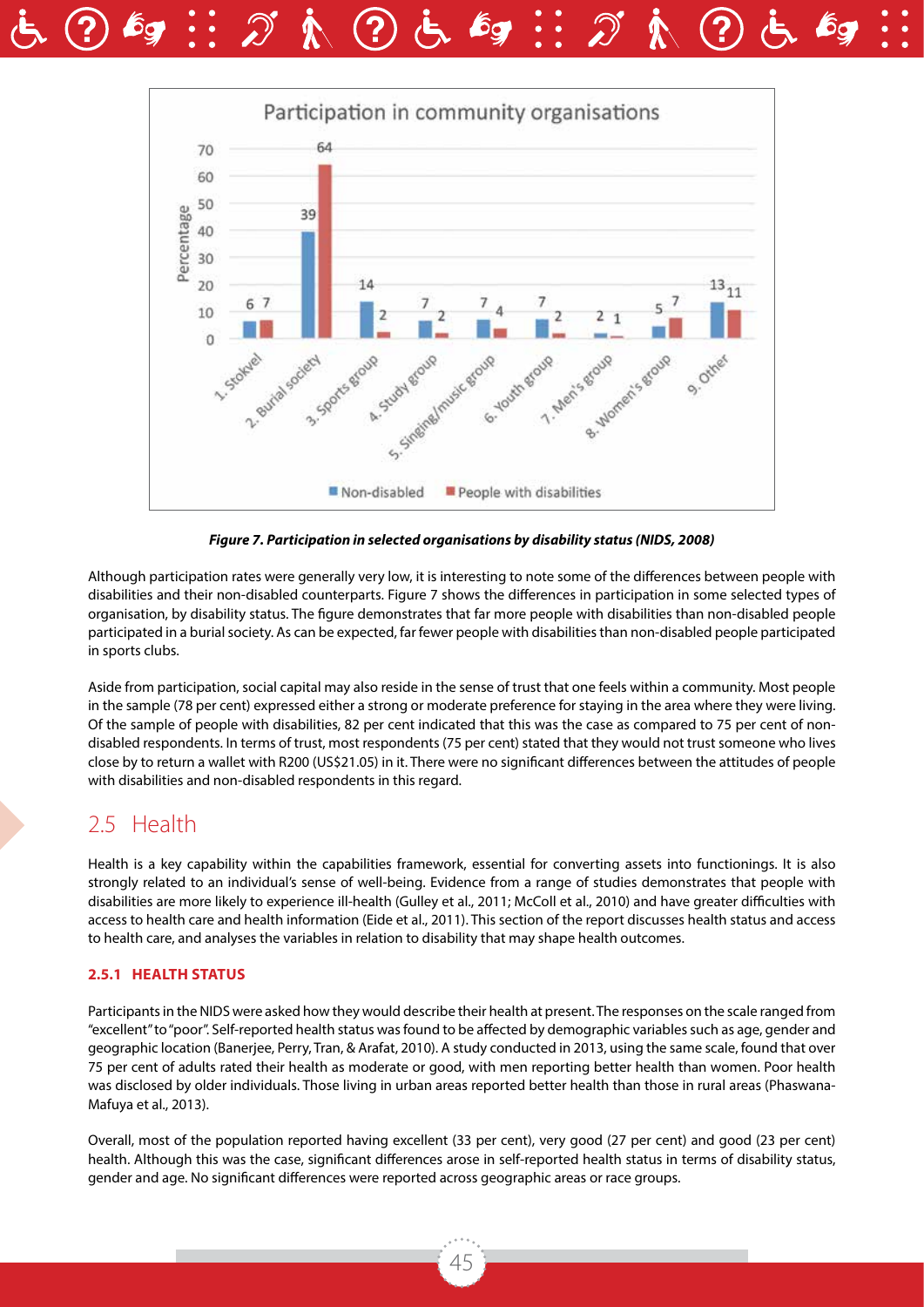

| <b>Health status</b> | Non-disabled (%) | <b>People with disabilities (%)</b> | Total $(\% )$ |
|----------------------|------------------|-------------------------------------|---------------|
| <b>Excellent</b>     | 36               | 16                                  | 33            |
| Very good            | 30               | 15                                  | 27            |
| Good                 | 23               | 23                                  | 23            |
| Fair                 | g                | 25                                  | 12            |
| Poor                 |                  | 21                                  | 6             |
|                      | 11 565           | 2953                                | 14518         |

The results in Table 20 capture the responses to the self-reported health status questions by disability status. The overall trend is that people with disabilities were far more likely to report having poor health than non-disabled people. This is to be expected as activity limitations arise from health conditions or impairments, and confirms research from developed country contexts (Gulley et al., 2011; McColl et al., 2010).

#### *Table 21. Self-reported health status amongst males and females (NIDS, 2008)*

| <b>Health status</b> | <b>Male (%)</b> | Female (%) | Total (%) |
|----------------------|-----------------|------------|-----------|
| <b>Excellent</b>     | 37              | 29         | 32        |
| Very good            | 29              | 26         | 27        |
| Good                 | 21              | 25         | 23        |
| Fair                 | g               | 13         |           |
| Poor                 |                 |            | 6         |
|                      | 11 565          | 2953       | 14518     |

Table 21 demonstrates that there were significant differences for the full sample in self-reported health status, with women reporting poorer health than men. This confirms research from various parts of the world that suggest that women are far more likely to report poorer health. This may also explain some of the differences between people with disabilities and nondisabled people, since the majority of people with disabilities in the NIDS sample were female.



#### *Figure 8. Average age of participants by self-reported health status for all participants (NIDS, 2008)*

Figure 8 illustrates that older people are more likely to report poor health than younger people, which is in line with trends across the world. This may also contribute to some of the differences in self-reported health between people with disabilities and non-disabled people, since the average age of the people with disabilities was higher.

In terms of communicable diseases, four per cent of the adults in the sample stated that they had been diagnosed with tuberculosis. Amongst this group of individuals, there were significantly higher percentages of people with disabilities who had been diagnosed with the disease. This highlights the disabling effects of illnesses or the susceptibility of people with disabilities to illness.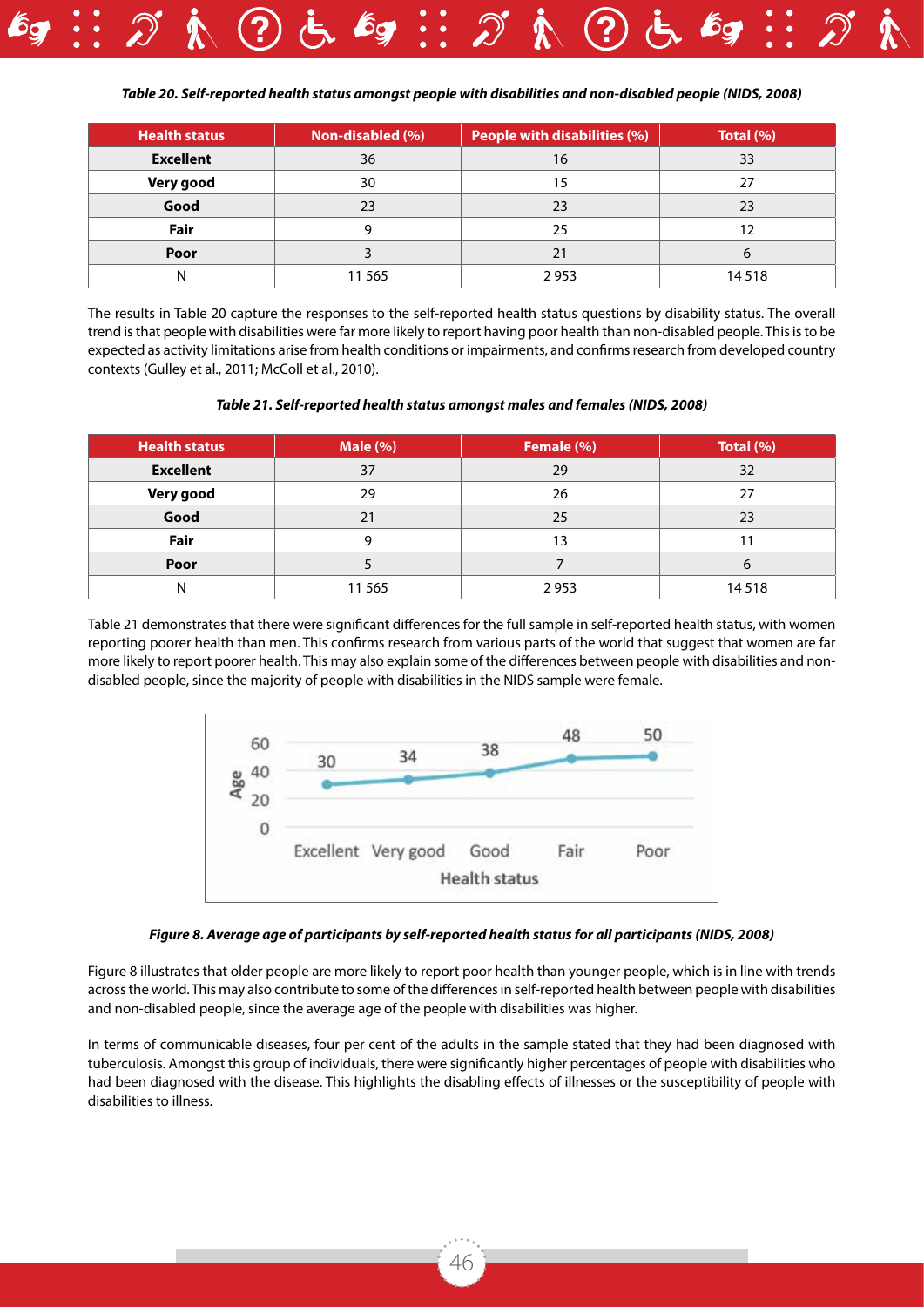![](_page_46_Picture_0.jpeg)

#### *Table 22. Tuberculosis amongst people with disabilities and non-disabled people (NIDS, 2008)*

|            | Non-disabled (%) | <b>People with disabilities (%)</b> | Total $(\% )$ |
|------------|------------------|-------------------------------------|---------------|
| <b>Yes</b> |                  |                                     |               |
| No         |                  | 94                                  | 96            |
|            | 11 565           | 2953                                | 14 5 18       |

Data for HIV/AIDS infections were not as openly available in this study. However, evidence from other studies has focused on the challenges that people with disabilities experience with access to information and treatment for HIV. Because HIV is primarily a sexually transmitted infection, and people with disabilities face the assumption that they are not sexually active, people with disabilities are often overlooked in communication about prevention of HIV and are treated with surprise or reluctance when seeking testing or treatment at clinics (Groce et al., 2011; Groce, Rohleder, Eide, MacLachlan, Mall, & Swartz, 2013).

Non-communicable diseases covered in the NIDS data include high blood pressure, diabetes, stroke, asthma, heart problems and cancer. There were no significant differences in prevalence of high blood pressure and cancer between disabled and non-disabled respondents. However, people with disabilities had a significantly higher prevalence of diabetes, stroke, asthma and heart problems, as shown in Table 23. All of these conditions are known causes of functional difficulties in seeing, hearing and/or mobility.

| <b>Heart problems</b> | Non-disabled (%) | People with disabilities (%) | Total (%) |
|-----------------------|------------------|------------------------------|-----------|
| Yes                   | 2                | 8                            | 3         |
| No                    | 98               | 92                           | 97        |
| <b>Asthma</b>         |                  |                              |           |
| Yes                   | 3                | 6                            | 4         |
| No                    | 97               | 94                           | 97        |
| <b>Stroke</b>         |                  |                              |           |
| Yes                   |                  | 3                            |           |
| No                    | 99               | 97                           | 99        |
| <b>Diabetes</b>       |                  |                              |           |
| Yes                   | 3                | 8                            | 4         |
| No                    | 97               | 92                           | 96        |

#### *Table 23. Incidence of major non-communicable diseases amongst people with disabilities and non-disabled people (NIDS, 2008)*

In addition, there was superficial information on psychiatric disorders, epilepsy, emphysema and Alzheimer's disease. Table 24 shows the prevalence of these conditions amongst the people with disabilities and non-disabled sub-groups.

|  | Table 24. Non-communicable diseases amongst people with disabilities and non-disabled people (NIDS, 2008) |  |
|--|-----------------------------------------------------------------------------------------------------------|--|
|--|-----------------------------------------------------------------------------------------------------------|--|

| Non-communicable disease | <b>Non-disabled (N)</b> | <b>People with disabilities <math>(N)</math></b> |
|--------------------------|-------------------------|--------------------------------------------------|
| Psychiatric disorders    |                         | 36                                               |
| Epilepsy                 | 80                      | 42                                               |
| Emphysema                |                         |                                                  |
| Alzheimer's disease      |                         |                                                  |

There was a difference between non-disabled and people with disabilities in terms of the number of people that presented with psychiatric disorders and epilepsy, with non-disabled respondents having a slightly higher positive response than people with disabilities. However, due to the low response rate and the indirect nature of the question, which asked if there are any other illnesses that the respondent has not reported on, these results should be interpreted with care.

#### **2.5.2 Access to health insurance and health care services**

Overall, only 1 712 persons (four per cent) within the adult population revealed that they were covered by medical aid. Nevertheless, significantly lower numbers of people with disabilities reported being covered by medical aid, suggesting that despite potentially having higher health care costs, they are also less likely to be able to pay for such services.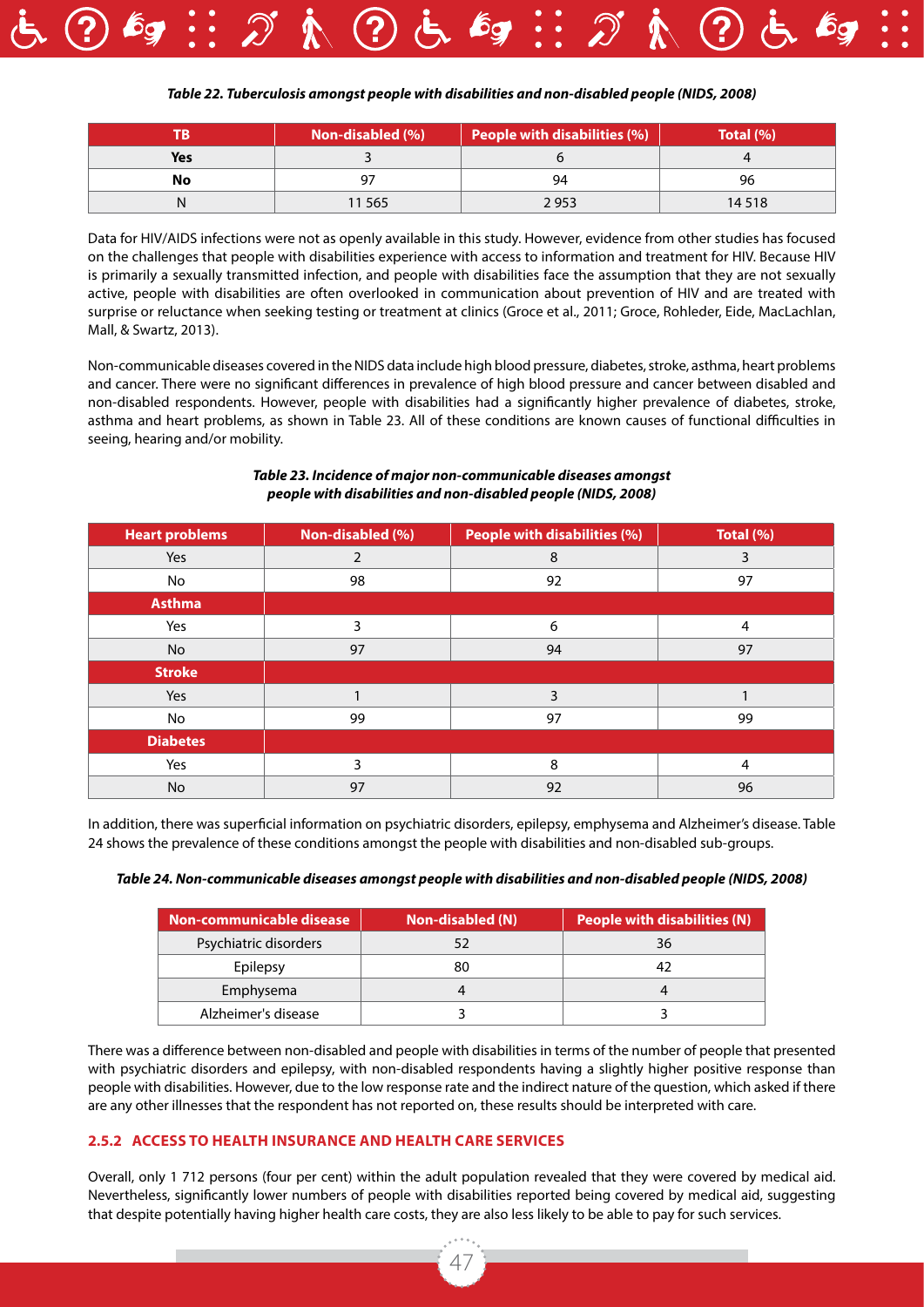![](_page_47_Picture_0.jpeg)

| <b>Medical aid coverage</b> | Non-disabled (%) | <b>People with disabilities (%)</b> | Total   |
|-----------------------------|------------------|-------------------------------------|---------|
| Yes                         | 8                |                                     |         |
| No                          |                  | 90                                  | 96      |
|                             | 11 595           | 2953                                | 14 5 18 |

With the planned introduction of the National Health Insurance (NHI) system, people with disabilities are likely to benefit. However, it will be necessary to ensure recognition of the increased health costs that many people with disabilities are likely to bear.

Figure 9 illustrates the length of time that elapsed since the participants last consulted someone about their health. The majority of the respondents consulted someone about their health in the last 30 days (26 per cent) or more than one and less than two years ago (25 per cent).

![](_page_47_Figure_4.jpeg)

*Figure 9. Length of time that lapsed since last consultation about health (NIDS, 2008)*

For the purposes of this study, a comparison between people with disabilities and non-disabled participants of the time lapse between health consultations was of interest. The results show that significantly higher numbers of people with disabilities (44 per cent) consulted someone about their health in the last 30 days, compared to their non-disabled counterparts (20 per cent), confirming the increased health needs of many people with disabilities.

| <b>Last consultation</b><br>regarding health | Non-disabled (%) | People with disabilities (%) | Total $(%)$   |
|----------------------------------------------|------------------|------------------------------|---------------|
| In the last 30 days                          | 20               | 44                           | 24            |
| One to five months ago                       | 14               | 15                           | 14            |
| Six to twelve months ago                     | 8                | 8                            | 8             |
| More than one and<br>less than two years ago | 29               | 16                           | 27            |
| Two to four years ago                        | 10               | 5                            | 9             |
| Five to ten years ago                        | 4                | $\mathcal{P}$                | 3             |
| More than ten years ago                      |                  | C                            | $\mathcal{P}$ |
| Never                                        | 13               | 10                           | 13            |
| N                                            | 11 5 9 5         | 2953                         | 14518         |

#### *Table 26. Length of time that lapsed since last consultation about health amongst people with disabilities and non-disabled people (NIDS, 2008)*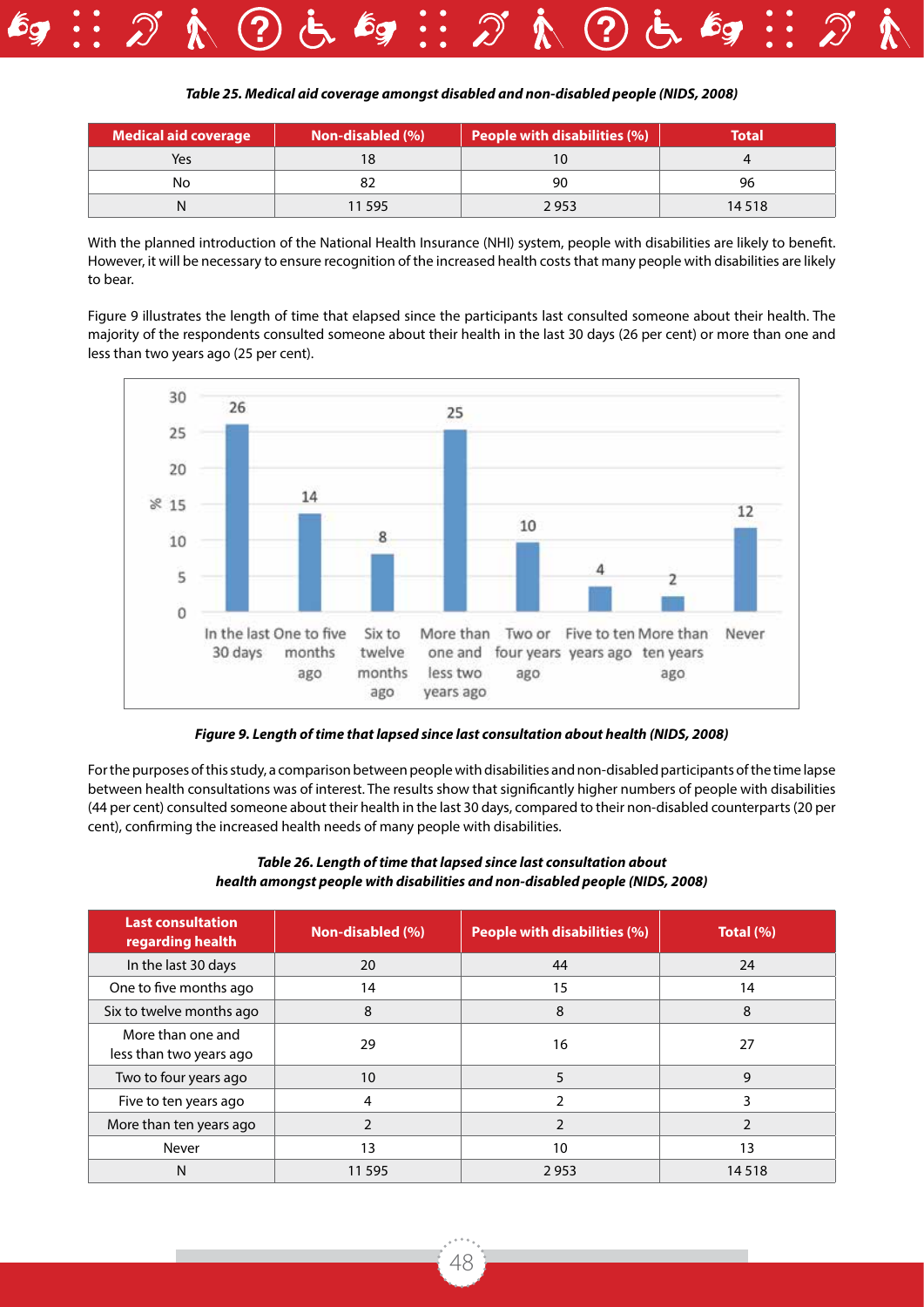![](_page_48_Picture_0.jpeg)

| <b>Place of last</b><br>health consultation | Non-disabled (%) | <b>People with disabilities (%)</b> | <b>Total</b> |
|---------------------------------------------|------------------|-------------------------------------|--------------|
| Public hospital                             | 14               | 22                                  | 16           |
| Private hospital                            | 4                | 3                                   | 4            |
| Public health clinic                        | 37               | 47                                  | 40           |
| Private clinic                              | 3                | 2                                   | 3            |
| Private doctor                              | 40               | 26                                  | 36           |
| Nurse or chemist                            |                  |                                     |              |
| <b>Traditional healer</b>                   | < 0.5            | < 0.5                               | < 0.5        |
| Do not remember                             | < 0.5            | < 0.5                               | < 0.5        |
| N                                           | 11 5 9 5         | 2953                                | 14518        |

*Table 27. Place of last health consultation for people with disabilities and non-disabled people (NIDS, 2008)*

Due to the fact that people with disabilities were more likely to access public health care services, significantly smaller numbers (33 per cent compared to 47 per cent of the non-disabled participants) paid a consultation fee at the last health consultation.

In rural areas where public clinics are the only accessible places for consultation, the interviewees had mixed responses about the quality of health care. Although most of the respondents felt that they did not experience any challenges receiving health care at the local clinic, one respondent cited difficulties. These contrasting views are illustrated below:

*Yes, we were having a challenge at the clinic where our clinic condition is not as good as we are expecting, the structure itself, it's old and even if you get inside there is not enough staff there to work or helping people there. And normally our clinic helps most of the surrounding communities here because if you go via the nearest communities they don't have clinics.*

*At the clinic they treat us well, even the transports are fine. We also have a hospital… They also treat us well there and it helps us with people who are HIV positive. Those who follow the rules and take their medications properly, they live a long time.*

### 2.6 Quality of life

When considering the multidimensional nature of poverty, it is important to go beyond income and employment. Access to a range of basic services and other assets can make a marked difference in the life of an individual, significantly shaping their quality of life. For this reason we consider the data pertaining to access to services as well as perceived quality of life.

As part of South Africa's approach to poverty alleviation, the state has invested heavily in policies aimed at ensuring that all members of the population have access to a range of basic services including housing, safe sanitation and energy sources. The strategy is intended not only to meet the Constitutional rights to human dignity, but also to ensure that many basic needs are met through government provision, allowing income to be expended on meeting other household and individual-level needs.

A key indicator of poverty therefore is household living standards, including access to basic services as well as access to household-level assets. This measure moves the discussion of poverty beyond the realm of employment and income to consider other material assets. For this reason, access to durable goods and to basic services are key indicators that are measured in various surveys in South Africa, including the South African Census.

The latest census results (Statistics South Africa, 2012) showed general improvement in access to basic services, as well as ownership of cellular phones, computers, fridges and televisions since 2001. This section of the report considers whether there are differences in access to material assets and basic services at the household level between households with and without residents with disabilities.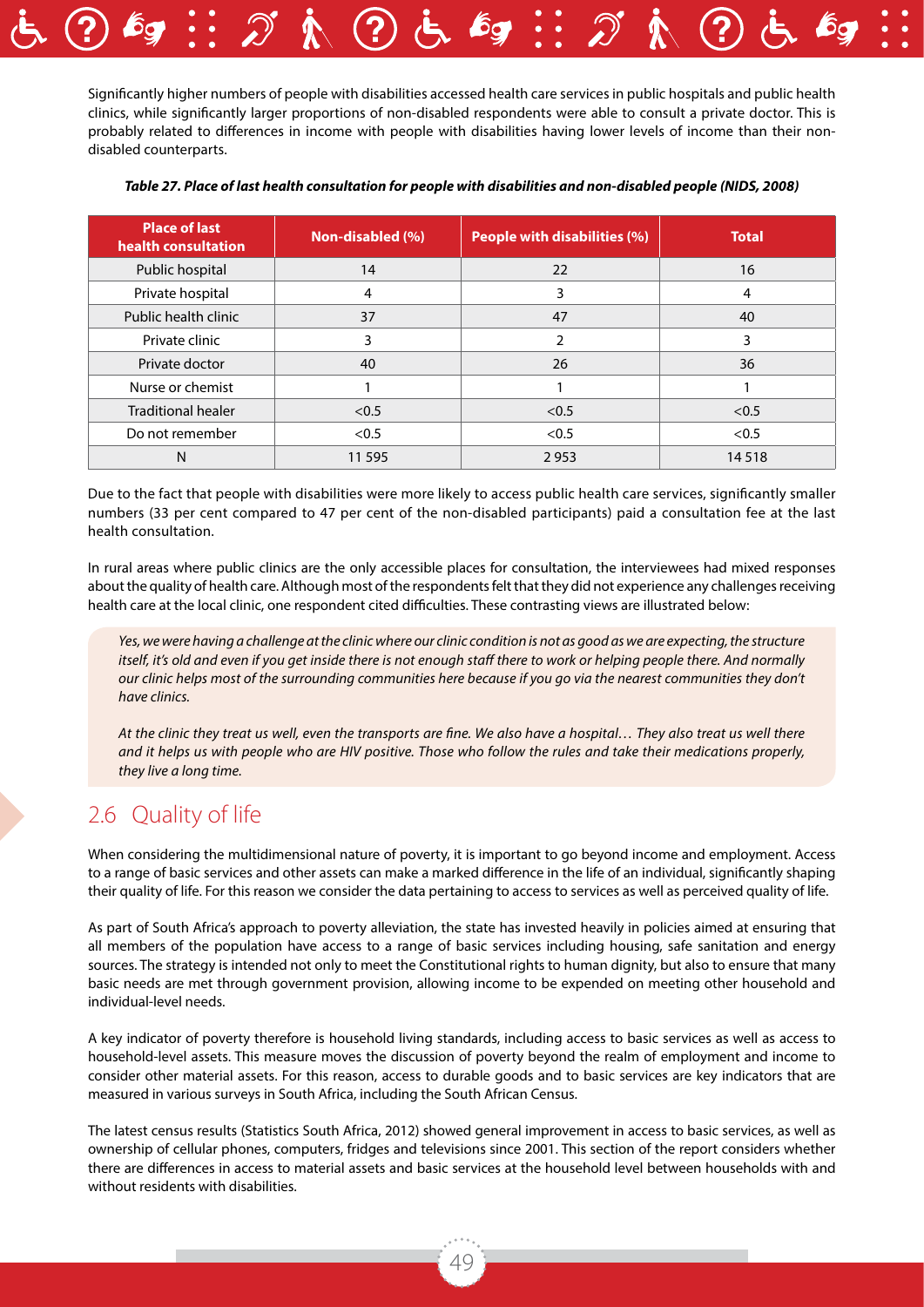#### **2.6.1 Access to basic services**

The state has made significant gains over the past 20 years in ensuring that households have access to basic services. In 2001 for instance, 85 per cent of households had access to piped water (Statistics South Africa, 2003). By 2011, this percentage had increased to 91 per cent (Statistics South Africa, 2012). The NIDS data confirmed this indicating that most people (92 per cent) had access to piped water, either from a tap in the dwelling (49 per cent), piped water on the stand (25 per cent) or piped water from a public tap (17 per cent).

Despite this high coverage, the interviews conducted in Lillydale made it clear that households in urban areas were slightly better off than those in rural areas. A key concern raised by community leaders and members alike was access to clean water and sanitation. For instance, the headman of the area had the following to say:

*Water is the key problem. We have half a year without water. The municipality gives us water through watermen. Others made boreholes.*

A community member explained that were it not for the work of charity organisations they would not have water in the community:

*We don't have water nearby. White people came and make a borehole for us and they allow us to fill three water cans a day.* 

Another community member also spoke about how the addition of boreholes has made life slightly easier:

*Here in Lillydale things go slowly; they are not easy. Even water, we did not have water, but at least now we have boreholes and it is better now.*

Nevertheless, people are still required to go and fetch water at the boreholes that have been installed and on many occasions the research team witnessed long queues of community members waiting to collect water. The challenge that this situation raised for people with disabilities in particular was clear. One of the participants in a wheelchair explained that he had to pay a neighbour to go and fetch water for him and that he sometimes did not have enough money to pay for this service. Clearly, while major gains have been made in ensuring access to water, there are still pockets where such services are limited.

In terms of sanitation, in 2001, 54 per cent of households had access to a flush toilet and 29 per cent to a pit latrine. Fourteen per cent of households had no access to any form of toilet (Statistics South Africa, 2003). By 2011, 60 per cent had access to a flush toilet and 28 per cent to a pit latrine. Only 5 per cent of households had no access to a toilet (Statistics South Africa, 2012). The NIDS Wave 1 data demonstrated similar results with 60 per cent of households having access to either a flush toilet with on-site or off-site disposal. Just over a quarter (30 per cent) had access to a pit latrine. Approximately 6 per cent of households had no access to a toilet. Households with people with disabilities were slightly worse off than those without. Just over 53 per cent of households with people with disabilities had access to a flush toilet as compared to 60 per cent of households without people with disabilities. This means that households with people with disabilities were slightly more likely to use either a pit latrine system or had no access to a toilet.

In the rural case study it became evident that while many households had access to a pit latrine, either on the stand or nearby, those living on the periphery of the village (many of whom were Mozambican migrants) had no access to sanitation services. As one non-disabled participant stated, "We go to the bush." For people with disabilities who were in wheelchairs, having a toilet outside, even if it was nearby, was a struggle, particularly since such toilets were rarely wheelchair accessible. While progress clearly is being made in terms of access to sanitation services, attention needs to be paid to the needs of particular groups of people with disabilities when delivering such services. Ensuring that toilets on stands or in communities are wheelchair accessible is essential if the state wants to facilitate dignified access to basic services for all.

In terms of energy sources, most respondents had access to electricity for cooking (72 per cent), heating (62 per cent) and lighting (83 per cent). The figures in Table 28 demonstrate that households with people with disabilities were slightly worse off in terms of access to electricity (no statistical significance), and were more likely therefore to use paraffin or wood, or had no access to fuel (for heating).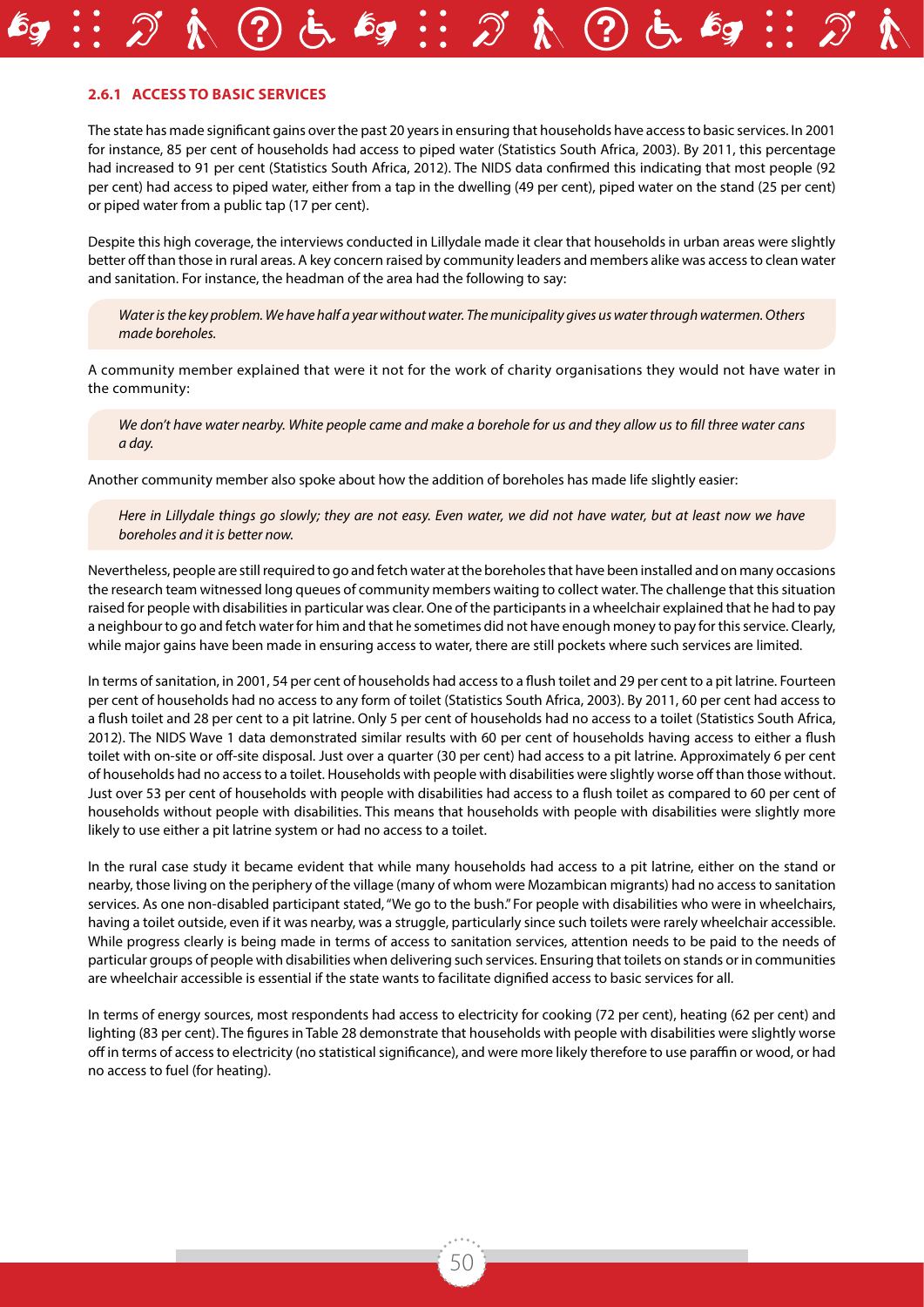![](_page_50_Picture_0.jpeg)

| <b>Source of energy for cooking</b>  | <b>Non-Disabled (%)</b> | People with disabilities (%) | Total (%)      |
|--------------------------------------|-------------------------|------------------------------|----------------|
| Electricity from mains               | 72                      | 67                           | 71             |
| Electricity from generator           | $\mathbf{1}$            | $\mathbf{1}$                 | 1              |
| Gas                                  | 3                       | $\overline{2}$               | 3              |
| Paraffin                             | 12                      | 13                           | 12             |
| Wood                                 | 12                      | 15                           | 12             |
| Coal                                 | 1                       | $\overline{2}$               | $\mathbf{1}$   |
| Animal dung                          | < 0.5                   | < 0.5                        | < 0.5          |
| Solar energy                         | 0                       | 0                            | 0              |
| None                                 | $\Omega$                | $\Omega$                     | $\Omega$       |
| $\mathsf{N}$                         | 3 2 9 5                 | 844                          | 4 1 3 9        |
| <b>Source of energy for heating</b>  | <b>Non-Disabled (%)</b> | People with disabilities (%) | Total (%)      |
| Electricity from mains               | 64                      | 49                           | 61             |
| Electricity from generator           | 1                       | $\mathbf{1}$                 | $\mathbf{1}$   |
| Gas                                  | 1                       | 1                            | 1              |
| Paraffin                             | 8                       | 9                            | 8              |
| Wood                                 | 17                      | 21                           | 17             |
| Coal                                 | $\overline{2}$          | 3                            | $\overline{2}$ |
| Animal dung                          | < 0.5                   | <0.5                         | <0.5           |
| Solar energy                         | $\mathbf 0$             | $\Omega$                     | $\Omega$       |
| None                                 | 8                       | 16                           | 9              |
| $\mathsf{N}$                         | 3 2 7 6                 | 834                          | 4 1 1 0        |
| <b>Source of energy for lighting</b> | Non-Disabled (%)        | People with disabilities (%) | Total (%)      |
| Electricity from mains               | 83                      | 80                           | 82             |
| Electricity from generator           | 1                       | $\mathbf{1}$                 | 1              |
| Gas                                  | < 0.5                   | < 0.5                        | < 0.5          |
| Paraffin                             | 3                       | 5                            | 3              |
| Candles                              | 13                      | 15                           | 13             |
| Solar energy                         | < 0.5                   | $\pmb{0}$                    | < 0.5          |
| None                                 | 0                       | < 0.5                        | $\mathbf{0}$   |
| $\mathsf{N}$                         | 3 2 9 3                 | 845                          | 4 1 3 8        |

The majority of the sample lived in a dwelling or brick structure on a separate yard (59 per cent). Most people had corrugated iron/zinc roofs (63 per cent) and brick walls (64 per cent). Table 29 shows that households with people with disabilities were more likely to live in a traditional dwelling than a house or brick structure on a separate yard than those without people with disabilities. Households with people with disabilities were also slightly more likely to live in a backyard room or flat.

| (NIDS, 2008) Table 29. Household dwelling type for households with or without people with disabilities |  |  |
|--------------------------------------------------------------------------------------------------------|--|--|
|                                                                                                        |  |  |

| <b>Dwelling type</b>                               | Non-disabled (%) | <b>People with disabilities (%)</b> | Total (%) |
|----------------------------------------------------|------------------|-------------------------------------|-----------|
| Dwelling/house or brick structure on separate yard | 60               | 55                                  | 59        |
| Traditional dwelling/hut/structure                 | 9                | 14                                  | 10        |
| Flat or apartment in a block of flats              |                  | 6                                   |           |
| Town/cluster/semi-detached house                   |                  | 3                                   |           |
| Unit in retirement village                         | 0                | < 0.5                               | < 0.5     |
| Dwelling/house/flat/room in backyard               |                  | 9                                   |           |
| Informal dwelling/shack in backyard                |                  | 5                                   |           |
| Informal dwelling/shack not in backyard            | 8                | 8                                   | 8         |
| Room/flatlet                                       | 2                |                                     |           |
| Caravan/tent                                       | < 0.5            | < 0.5                               | < 0.5     |
| N                                                  | 3 2 5 3          | 848                                 | 4 10 1    |

![](_page_50_Picture_5.jpeg)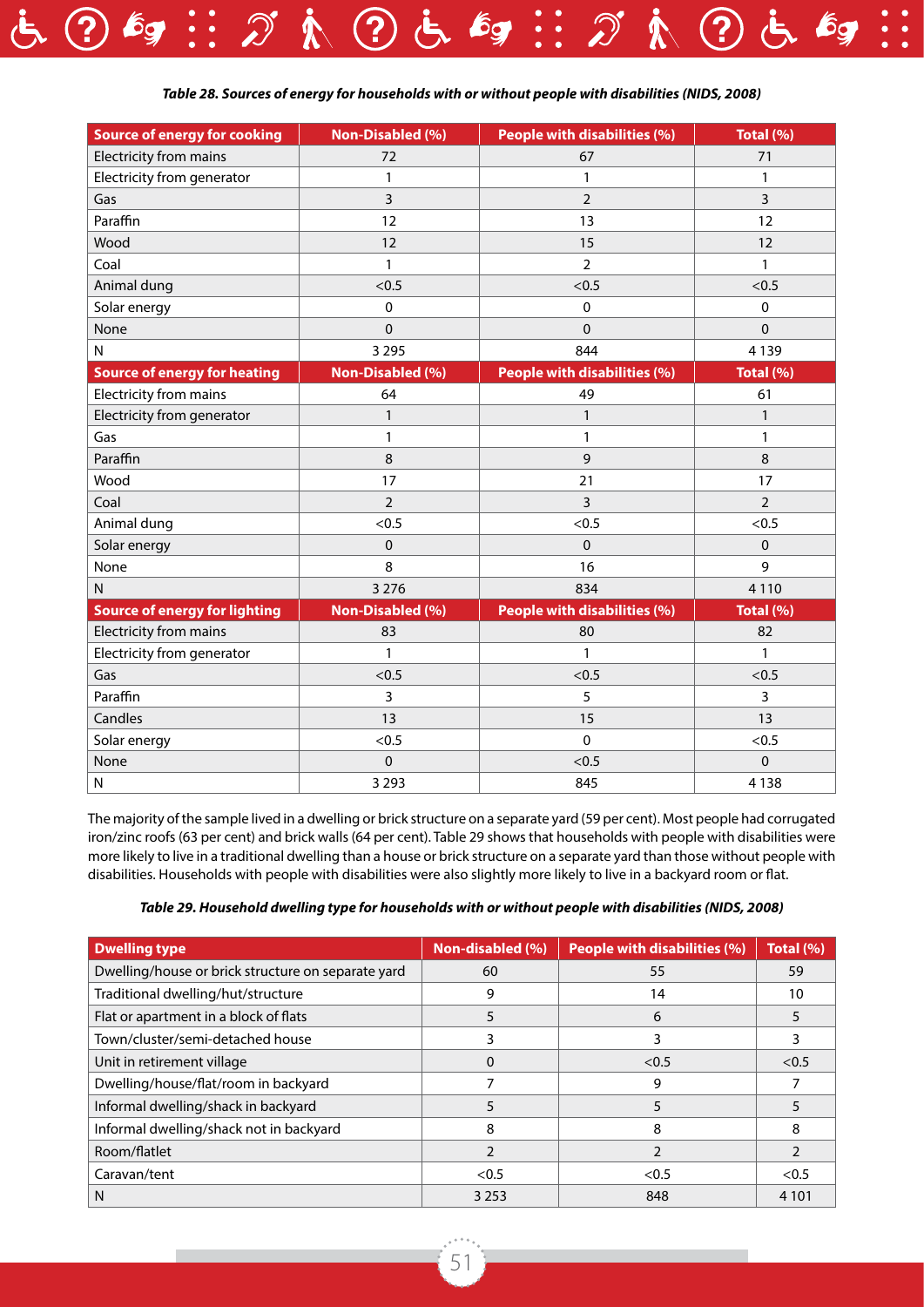In the rural case study analysis, a key challenge identified by the ward councillor was access to decent housing. In observing households, while there was some provision of formal brick housing, many people lived in traditional huts they had built for themselves. In the urban case study, the data demonstrates that most of the people with disabilities (54 per cent) lived in brick structures, followed by informal dwellings (19 per cent) (Graham et al., 2010). These differences are indicative of the urban and rural experiences, with informal dwellings being more pervasive in urban areas and traditional dwellings more prevalent in rural areas.

Fewer households with people with disabilities (52 per cent) had access to weekly refuse removal by local authorities, when compared to 62 per cent of non-disabled households. A higher percentage of households with people with disabilities did not have a streetlight near the households (52 per cent), when compared to 43 per cent of households with non-disabled members. All of these data suggest that while access to basic services has been expanded significantly, households with people with disabilities have tended to lag slightly behind. It is not clear why this might be the case since services are rolled out at community level with no evident exclusionary practices. However, it does suggest that households with people with disabilities are slightly more vulnerable in terms of access to services than those without. The evidence from the rural case study demonstrates some of the clear challenges with regards to service delivery in particular pockets, as well as how this impacts on the lives of all people, but people with disabilities in particular, who have to rely on other community members for assistance.

#### **2.6.2 Access to household assets**

Access to household assets such as a telephones and durable goods like household appliances are a further measure of household living standards. Analysis of durable goods in the households was conducted by creating a new variable, which captured the number of durable goods present in the household. The questionnaire explored the presence of durable goods such as appliances, items that could be used for income generation or subsistence (such as a plough), and luxury items like satellite dishes and televisions. Households with non-disabled members were likely to own slightly more durable goods than those with people with disabilities. Households with non-disabled members owned on average 7.2 durable goods items while households with people with disabilities owned 6.4 items.

Households with people with disabilities were slightly less prone to have access to a working telephone or cellular phone than those with non-disabled members. Only 80 per cent of households with a person with disabilities had access to a cellular phone, compared to 87 per cent of households without people with disabilities.

#### **2.6.3 Consumption adequacy**

The Consumption Adequacy Questions (CAQ) (Pradhan & Ravallion, 2000) were asked in the NIDS questionnaire to provide a measure of subjective poverty. The analysis demonstrates no significant differences between perceived adequacy of consumption between people with disabilities and their non-disabled counterparts.

When considering whether the household head had a disability or not, the results become slightly more pronounced. Forty two per cent of households with a household head with disabilities reported that their food consumption was inadequate, as compared to only 33 per cent of non-disabled household heads. Similarly, only 11 per cent of household heads with disabilities as compared to 16 per cent of non-disabled household heads suggested that their food consumption was more than adequate. As can be expected, 46 per cent of household heads with disabilities reported that their health care consumption was inadequate as compared to only 39 per cent of non-disabled household heads.

#### **2.6.4 Economic welfare**

The Economic Ladder Questions (ELQ) (Ravallion & Lokshin, 2001) allow participants to assess their level of welfare in relation to others and over time.

|                    | Non-disabled (%) | People with disabilities (%) | Total $(\% )$ |
|--------------------|------------------|------------------------------|---------------|
| Much above average |                  |                              |               |
| Above average      |                  |                              |               |
| Average            | 42               | 36                           | 41            |
| Below average      | 31               | 36                           | 32            |
| Much below average | כ ו              | 20                           | 16            |
|                    | 11 595           | 2953                         | 14518         |

#### *Table 30. Perceptions of income as compared to households in the same area by disability status (NIDS, 2008)*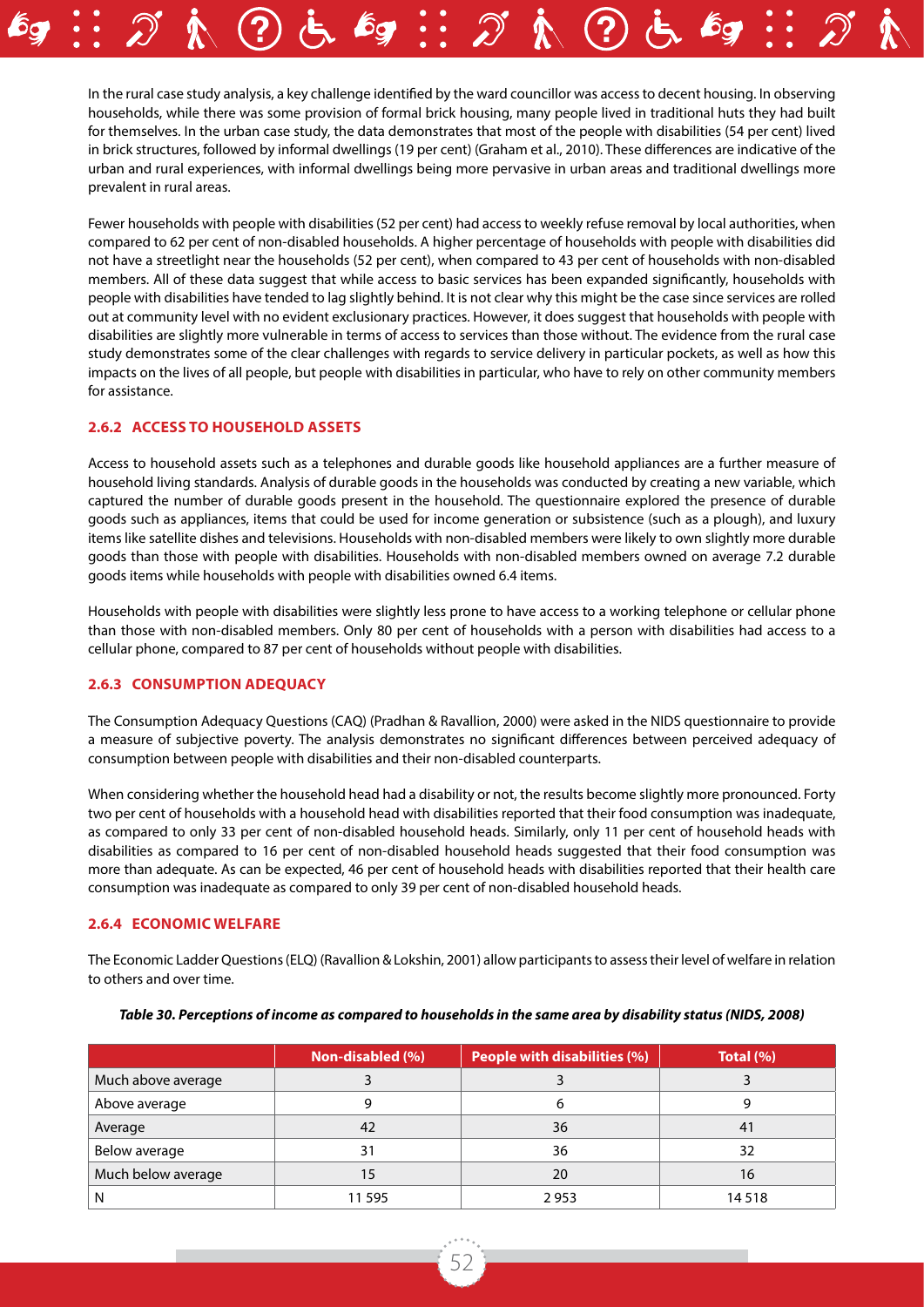Table 30 demonstrates that non-disabled people were significantly more likely to report having a similar income to those around them than people with disabilities. Additionally, people with disabilities were more likely to report being below average or much below average when compared to other households in the same area.

In terms of perceptions of income relative to the wider population, people with disabilities were slightly more prone to report being amongst the poorest of the population. In terms of perception of change over time, and expectations for the future, fewer people with disabilities (19 per cent) than non-disabled people (24 per cent) felt that they were at or only slightly below average compared with their economic welfare 15 years ago.

Figure 10 and Figure 11 demonstrate graphically how the non-disabled population (Figure 10) and people with disabilities (Figure 11) felt about their economic well-being over time. The blue line in Figure 11 shows the perceptions of people with disabilities about how their household fared in terms of economic well-being 15 years ago. In comparison to the blue line in Figure 10 it is evident that more people with disabilities felt that they were on the poorer side of the six-point scale than non-disabled people, as is indicated by the sharp downward slope of the blue line in Figure 11. It is interesting to note that amongst both groups, far fewer people perceived that they were currently amongst the poorest of the population as compared to their perceptions of 15 years ago.

![](_page_52_Figure_3.jpeg)

*Figure 10. Past, present and future evaluations of economic welfare, non-disabled population only (NIDS, 2008)*

![](_page_52_Figure_5.jpeg)

*Figure 11. Past, present and future evaluations of economic welfare, people with disabilities only (NIDS, 2008)*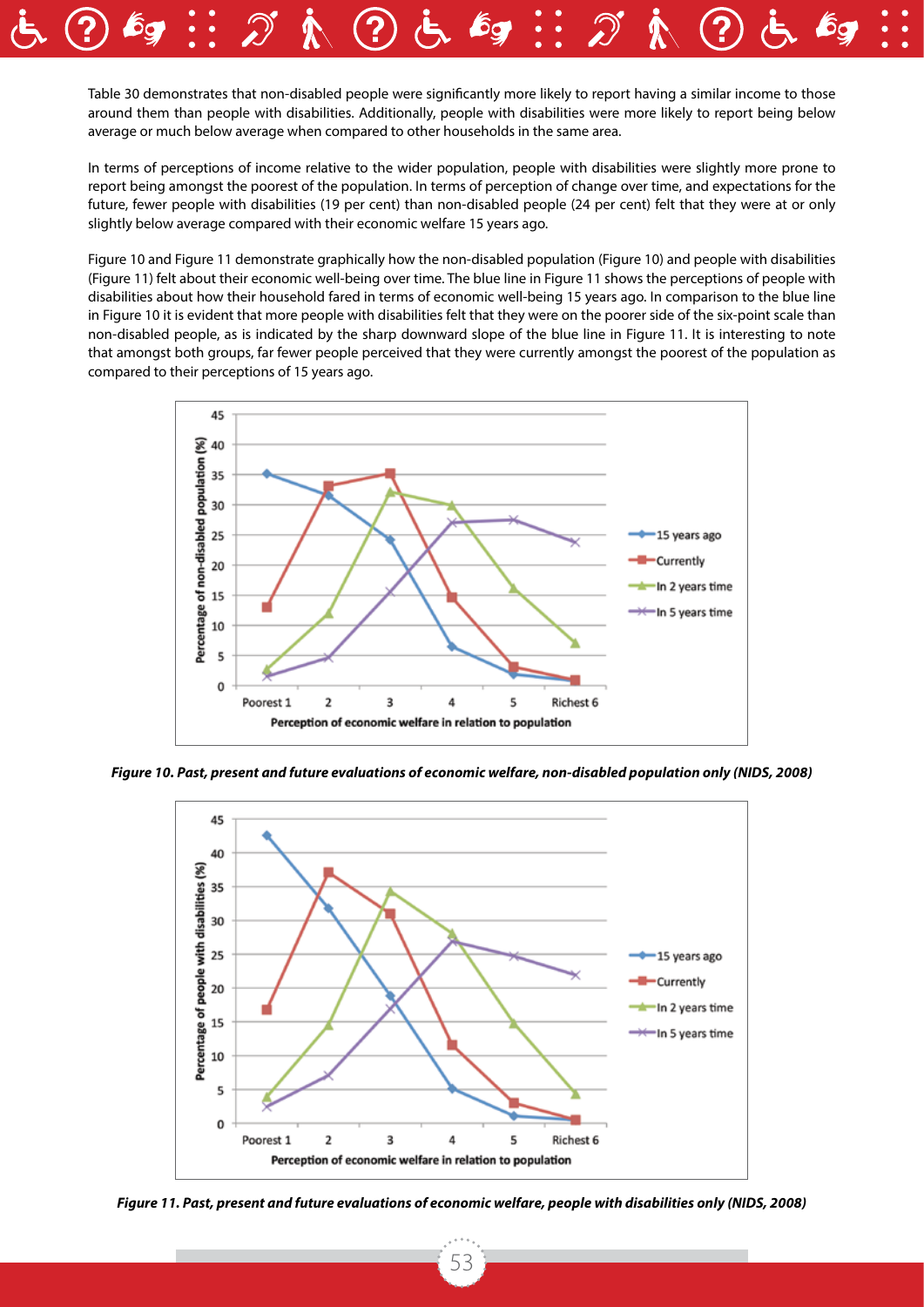The red line in both figures indicating people's perceptions of economic well-being today follow one another fairly closely, illustrating that the perceptions of people with disabilities and non-disabled people were similar. The graphs also show that non-disabled people were only slightly more optimistic about their future economic well-being (green and purple lines) than people with disabilities.

![](_page_53_Figure_1.jpeg)

*Figure 12. Mean past, present and future perception of economic welfare (NIDS, 2008)*

At the level of averages it becomes evident that people with disabilities were slightly less optimistic about their economic well-being over time than their non-disabled counterparts. Although the differences in the means were all statistically significant, the differences were not large. This suggests that people with disabilities and non-disabled people had very similar perceptions of their economic well-being, although people with disabilities perceived themselves to fare slightly worse on the economic scale than their non-disabled counterparts.

#### **2.6.5 Emotional well-being**

A further indicator of quality of life is that of emotional well-being and mental wellness. In the NIDS questionnaire a battery of questions – the Center for Epidemiological Studies Short Depression Scale (CES-D10) – was used to assess certain behaviours and feelings related to psychological distress (Ardington & Case, 2009). A higher total on the scale indicated a higher prevalence of depressive symptoms. When assessing the emotional well-being of people with disabilities and non-disabled participants, it became evident that non-disabled people were far more likely than people with disabilities to experience emotional well-being. However, it is unclear whether this difference was attributable to disability or to other variables. For instance, if more women have disabilities than men, and women are more likely to present with depression, the difference may be explained by gender rather than disability. For this reason, further analysis was conducted.

This analysis demonstrates that the CESD scores were significantly correlated with educational attainment, income and age. As educational attainment increased, CESD scores decreased, suggesting that higher education levels were associated with greater emotional well-being. Given the discussion in Section 2.2 about the educational attainment of people with disabilities, this may explain in part the differences in CESD scores between people with disabilities and non-disabled people. Income was also negatively correlated with CESD scores and age was positively correlated with CESD scores. Since people with disabilities are likely to have less income as discussed above, this may in part explain the higher CESD scores.

A regression analysis of CESD scores accounting for the effects of age, gender, income, geographic area and educational attainment demonstrates that while all of these variables were significantly correlated with CESD scores, the model has very low explanatory value. This suggests that there are a range of other factors which contribute to the overall variance in CESD scores. This finding backs up evidence presented by Ross and Deverell (2010), which suggested that a range of personal factors, including resilience and coping, as well as household support and friendships, need to be considered when assessing differences in emotional well-being.

#### **2.6.6 Subjective well-being**

A final measure of quality of life is subjective well-being. In the NIDS questionnaire subjective well-being was measured with two questions indicating perceptions of satisfaction. The first asked the respondent to indicate on a scale of 1 to 10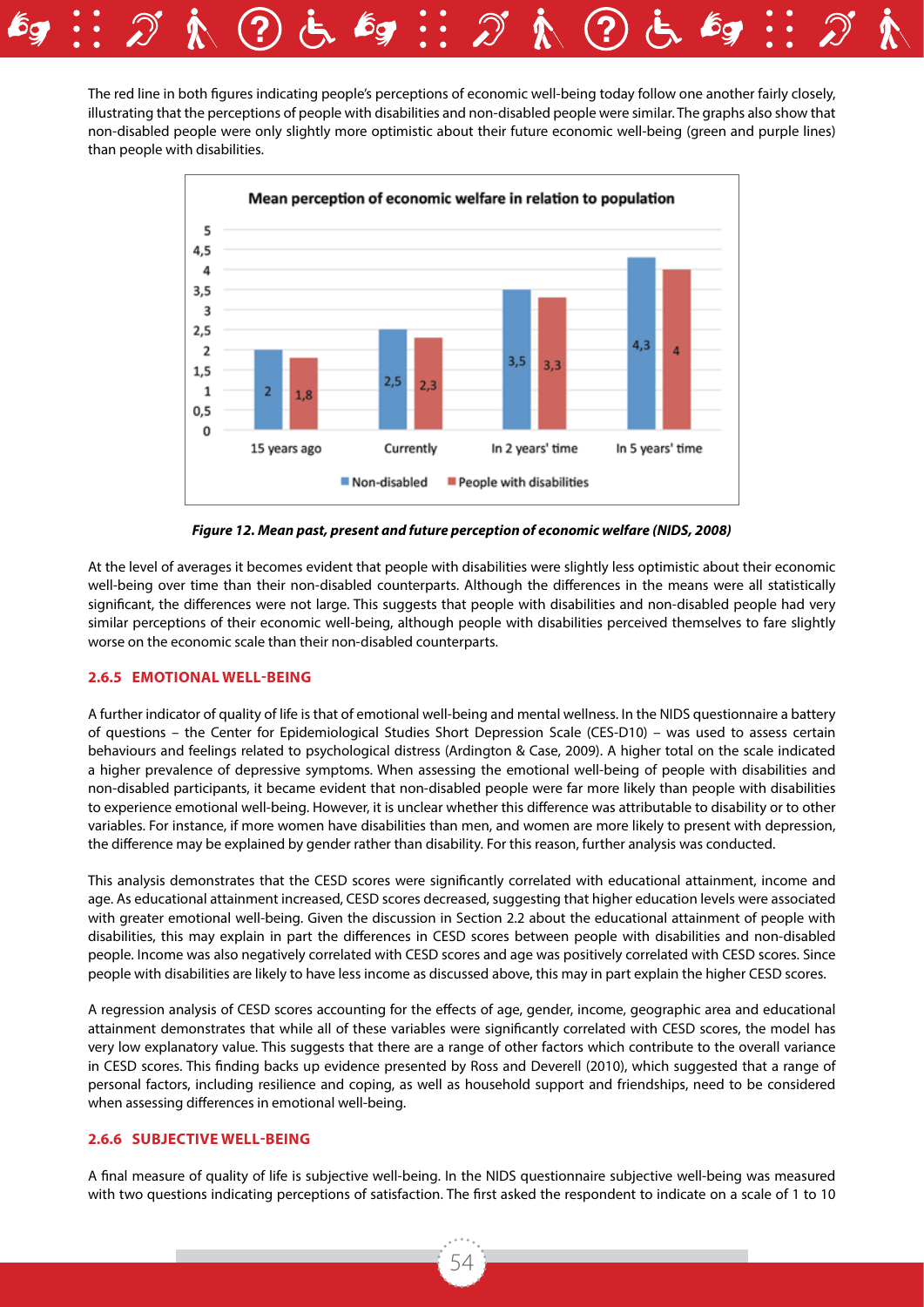![](_page_54_Picture_0.jpeg)

where 1 means "very dissatisfied" and 10 means "very satisfied", what their level of satisfaction is at the time of answering the question. The second question asked the person to indicate whether they are happier, less happy or the same as they were ten years ago.

![](_page_54_Figure_2.jpeg)

*Figure 13. Life satisfaction levels by disability status (NIDS, 2008)*

In terms of the first question, on average people with disabilities were significantly less satisfied than their non-disabled counterparts. If the analysis is disaggregated to look at the differences within each life satisfaction group, it becomes evident that there were some significant differences at various life satisfaction levels. Figure 13 depicts that people with disabilities were more likely to report lower life satisfaction than non-disabled people.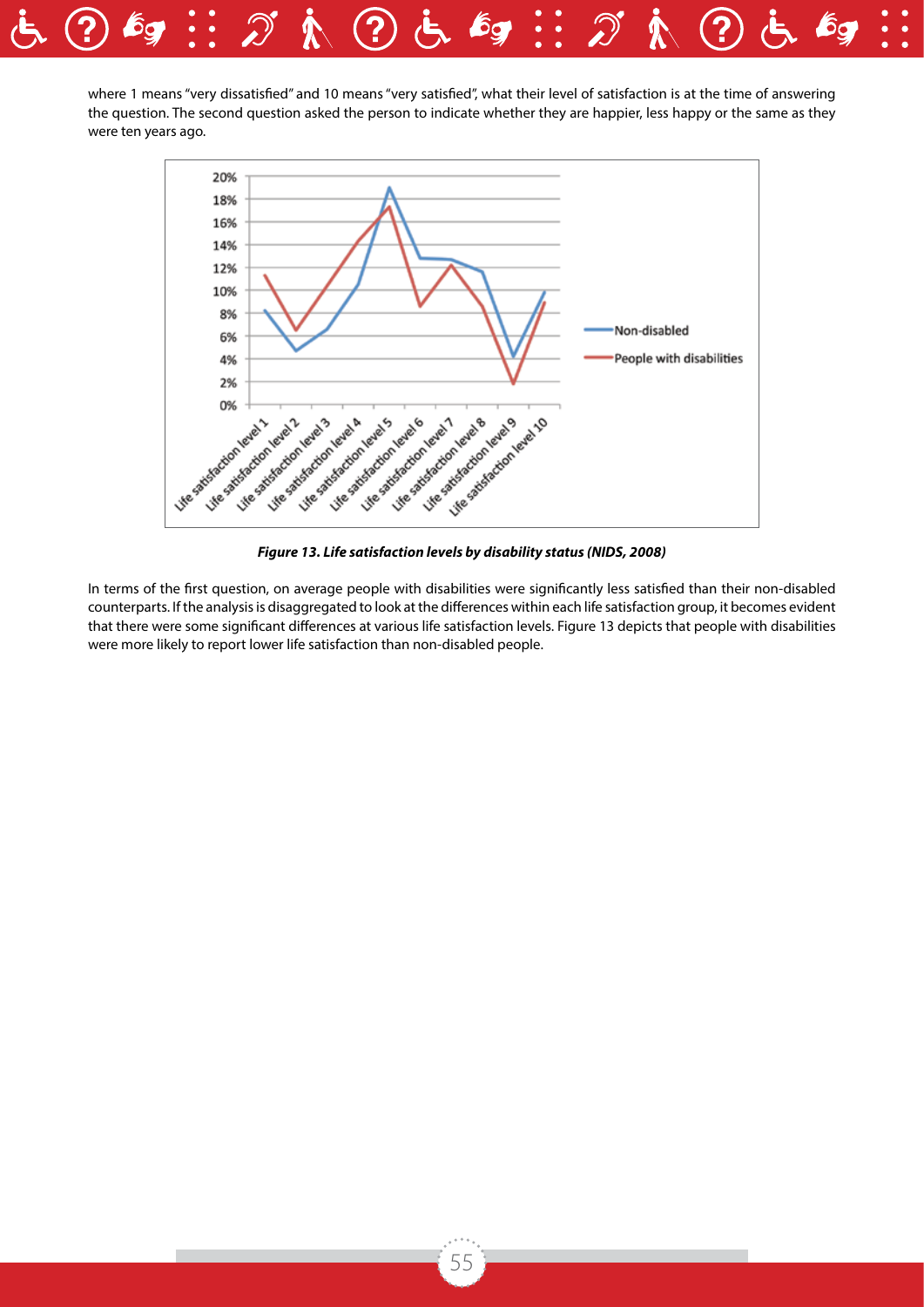# Part 3: Summary of the findings, policy implications and recommendations

The data reported on in this study reveal the complexities of the relationship between poverty and disability, particularly given the range of other socio-economic factors such as race, class, age, geographic location and gender that intersect with disability to either constrain or enable capabilities. However, one key finding continues to emerge across the data. Disability does not fully explain adverse outcomes such as constrained income, lack of labour market participation, and lower education levels. Disability does not necessarily have a direct link to poverty outcomes. Rather, other socio-economic variables such as race and gender continue to have a marked effect on such outcomes. However, the presence of a difficulty or disability in the life of an individual most certainly does intersect with factors such as gender and race and can result in increased marginalisation.

To understand the data conceptually, the capabilities framework was used. This theoretical framework offers insights into, not only the ways in which poverty serves to marginalise people, but also how disability can lead to capability limitations that prevent people from achieving certain functionings, both because of the individual-level disability and because of the interaction of the disability with the social, political and economic environment (Burchardt, 2004; Mitra, 2006). What the capabilities approach offers is a conceptual lens that recognises that income alone cannot account for poverty status, since capabilities at the individual level (such as age, health status or gender) and social level (such as access to education, gender roles and expectations) affect whether income can be converted into functionings. Here disability can be accounted for at both the individual level and the social level.

Thus, unlike the social model, the capabilities framework considers both the individual-level effects of disability, as well as the interaction of the disability with the environment. The capabilities framework allows us to understand how both poverty and disability interact with one another and with other socio-economic factors to produce multiple layers and experiences of marginalisation which are likely to reinforce negative outcomes like loss of income, lower levels of education, and decreased levels of health and well-being. Where these processes of marginalisation – both marginalisation due to poverty and marginalisation due to disability (amongst other forms of marginalisation) – are recognised and addressed with appropriate policy and programmatic interventions, we are likely to begin seeing changes in the outcomes for both those who are poor and those who live with a disability. In addition, as Dubois and Trani (2009, p.198) argued, it demonstrates how "reducing the consequences of disability" in that person's environment ensures that people with a disability are not "left behind" when development occurs.

## 3.1 Summary of the findings

#### **3.1.1 Prevalence and demographic profile**

There is no standard approach for assessing disability and the different methodologies used to estimate disability prevalence levels in the countries where surveys were undertaken limits the comparability of the data. The Washington Group on Disability Statistics established by the United Nations Statistical Commission recommends that persons who experience some difficulty with regard to sight, hearing, walking, cognition, communication and self-care (Mont & Cuong, 2011) should be classified as having a disability. The NIDS data can be used to determine the prevalence of disability among adults in South Africa based on difficulties encountered with regard to vision, hearing, and upper and lower body mobility.

Analysis of the NIDS data reveals a disability prevalence rate of 18 per cent. This rate is higher than the Census 2011 rate of eight per cent (Statistics South Africa, 2012), and this may be attributed to differences in the way the questions were asked and the inclusion of only adults in the NIDS analysis. The reported rate was derived from self-reporting of difficulties that people had with upper and lower body mobility, sight and hearing. It is a relatively crude measure of disability that relies on self-reporting of experiences, and when aggregated, as has been done in this study, masks the complexities of different types and levels of severity of disability. The way disability was measured in this study could also lead to the exclusion of psycho-social and intellectual difficulties. Nevertheless, the questions used to determine disability are in line with the World Health Organization's International Classification of Functioning, Disability and Health (WHO, 2001) and served the purpose of providing aggregate data. Whilst masking complexities, it did allow for testing of relationships between variables. Further analysis could disaggregate data further by age and severity of difficulties.

Most people with disabilities were African (83 per cent), female (73 per cent), and lived in urban areas (56 per cent). The population of people with disabilities had a higher average age (47 years) than the non-disabled population (35 years), reflecting the fact that ageing people are more likely to experience mobility, hearing and sight difficulties that may result in a disability. This demographic overview shows that disability coincides strongly with a range of other socio-economic

56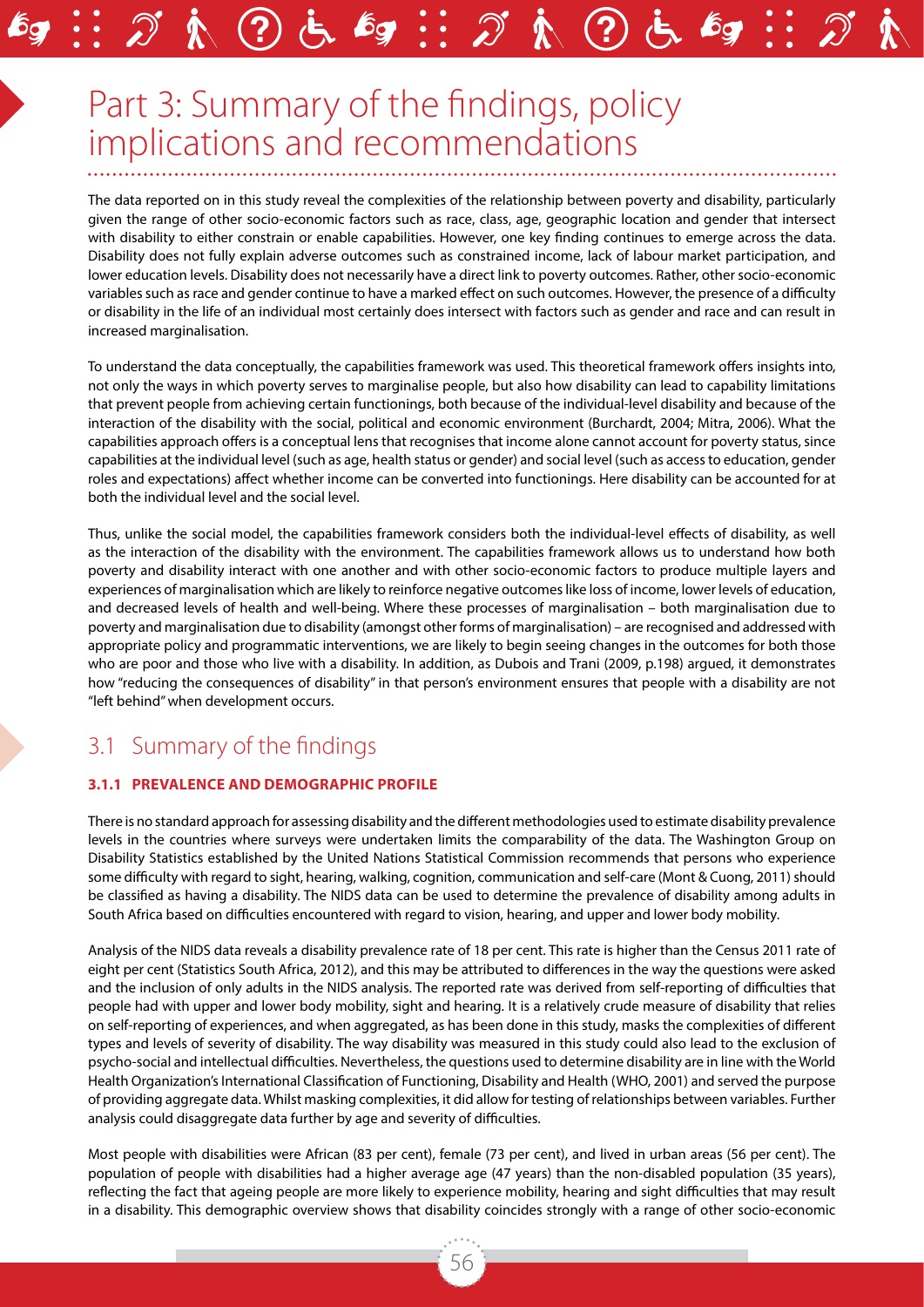variables. Much of the analysis demonstrates the effects of age, gender and race on various outcomes. Given that the majority of people with disabilities were African, female and older, there are strong intersections between these variables and disability, which may explain particular outcomes. The methods of analysis used in the study therefore sought to unpack the relative effects of these multiple variables on a range of capability enhancing factors including employment, education, income, health, and functionings such as quality of life.

From a capability enhancing point of view, there are key means such as education, health and income that can enable people to achieve functionings. For this reason the study focused on ways in which disability interacts with variables to shape outcomes in these three key domains.

#### **3.1.2 Education**

Disability is known to have a negative compounding effect on education in developed and developing contexts (Groce et al., 2011; WHO, 2011). In South Africa, the legacy of apartheid, the high unemployment rate, poverty, inadequately trained teachers, poorly resourced schools, and a failing education system results in low educational attainment. Within this context people with disabilities fared worse than their non-disabled counterparts (CASE, 1999; Graham et al., 2013). The analysis of the data shows that even when accounting for age as well as other variables, disability still has a marked effect on educational attainment.

But it is not only disability that affects this outcome. Those with severe mobility disorders have the lowest levels of education, and those who are African and live in rural areas are more severely affected than people of other race groups who reside in urban areas. This finding demonstrates the compounding effects of race, geographical location and disability on education outcomes; and the long-term effects of a social system that excluded particular groups of people from education opportunities. The lack of assistive devices (e.g. wheelchairs), physically accessible schools, and transport to get to the schools, could also be contributing factors.

Given that education capability is an essential point of leverage for functionings, it is evident that this is a key priority area with the ability to lift people out of poverty. However, significant investments in education may have had a positive impact on education levels for all people, as suggested by the younger cohorts of people with disabilities reporting almost the same levels of education (in terms of years of education) as their non-disabled counterparts in the NIDS Wave 1 dataset.

Access to good education should be afforded across geographic locations and race groups, regardless of the presence or absence of disability. For children with disabilities, reasonable accommodation should be introduced to enable participation and the support required for children with disabilities to progress beyond primary-level schooling. For people who become disabled in adulthood, the effects of disability are likely to be amplified if coupled with an already low educational achievement. For further insights into the dynamics between education and disability, and in light of previous evidence for early-onset disability having a greater negative effect on educational attainment (CASE, 1999), it is recommended that future work probe the age of onset of disability to be able to draw stronger conclusions.

#### **3.1.3 Employment and income**

In terms of income, the study assessed two main pathways to income – employment and social protection. The analysis shows that despite current policies aimed at promoting the inclusion of people with disabilities into the economy, there were still fewer people with disabilities than non-disabled people employed. This finding is commensurate with research conducted in developed and middle-income countries, where disability is associated with lower employment rates. The main reason for this disparity lies in the number of people with disabilities who indicated that they are not economically active. Excluding the older population, it was evident that just under half of people with disabilities as opposed to just over a third of non-disabled people were not economically active. Most people with disabilities suggested that they were discouraged work-seekers, with only 10 per cent indicating that they had childcare or family responsibilities. This suggests that labour market despondency, and not health-related considerations, is the key reason why people with disabilities opt out of the labour market. The analysis also demonstrates that amongst those who were employed, people with disabilities were more likely to work in vulnerable or precarious employment than their non-disabled counterparts. Interestingly, they were earning on average R400 (US\$42.11) less per month than non-disabled employees, reflecting that income disparities are still present in the labour market.

It is encouraging to note that the inequalities experienced at the lower end of the labour market seem to rectify themselves at higher levels of employment. Individuals with disabilities who have had access to adequate education earlier in life, and who are using assistive devices, were likely to be able to access skilled jobs with the advantages of greater pay and security.

Although people with disabilities were earning less than non-disabled people, disability was not a significant predictor of earnings from employment. Rather employment, race, gender and education levels were the main predictors of income.

57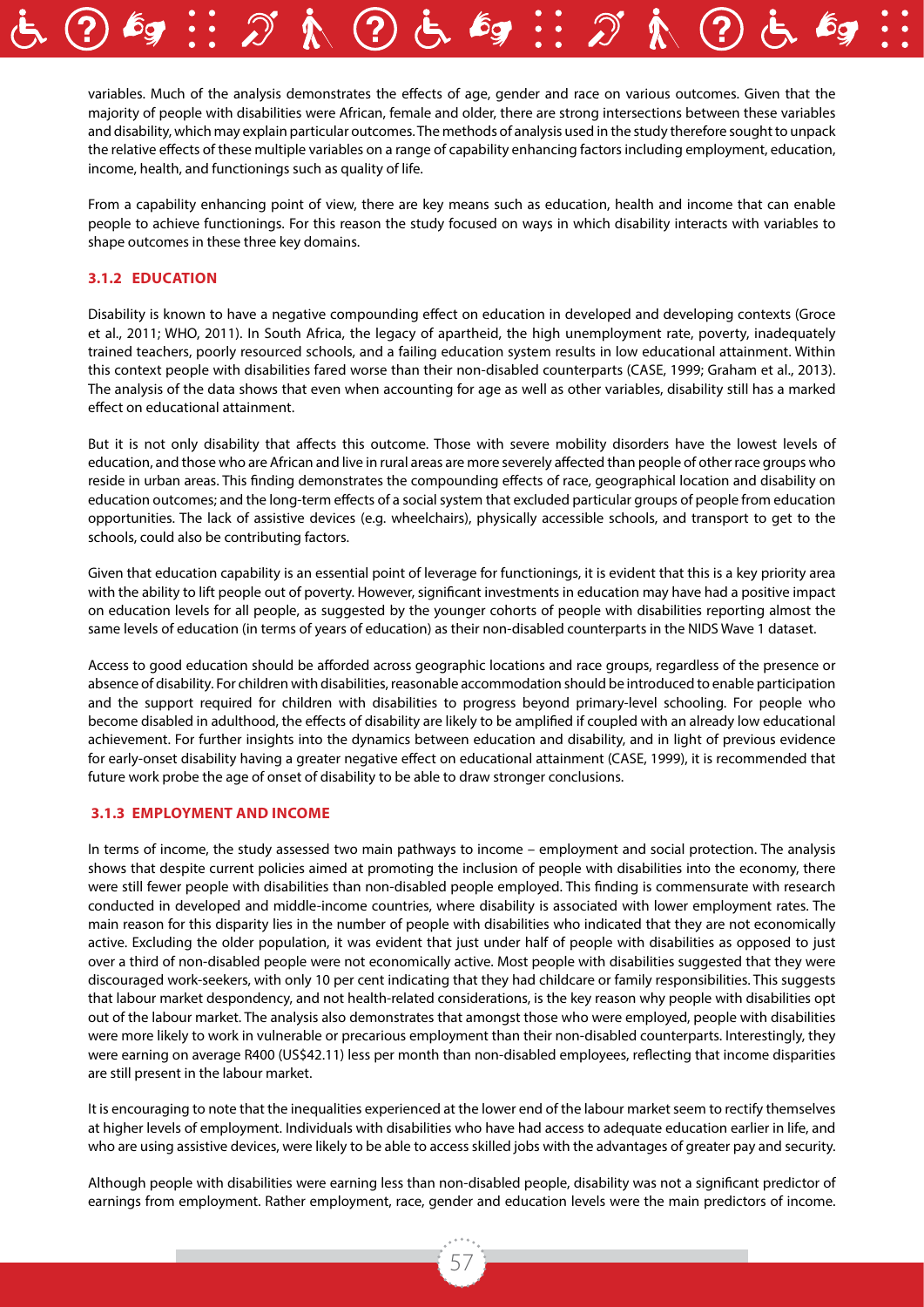However, disability may interact with these variables. So, although the disability itself does not explain differences in income, the ways in which disability interacts with other factors such as access to education, access to employment, and the compounding effect of gender, race and disability, do shape income levels. This finding suggests that efforts to rectify the racial and gendered nature of income inequality would address the inequalities in income experienced by people with disabilities to some extent. However, if disability is not taken into consideration in a targeted way as well, disability-related income inequality may persist and become more pronounced over time.

In the context of high unemployment levels for all people, income from social protection becomes a key point of consideration. The study reveals that social protection plays a vitally important role in ensuring that people with disabilities have some form of income through the disability grant, state pension and the child support grant. The analysis demonstrates that people with disabilities were far more likely to be grant dependant (46 per cent of people with disabilities as opposed to 21 per cent of non-disabled people received one grant) and that grant income was the single most important source of income for poor people and for people with disabilities in particular. Although only 10 per cent of people with disabilities indicated that they were receiving the disability grant, it had a marked impact on the number of people with disabilities living below the lower bound of the poverty line. When all grant income was included the number of people with disabilities living below the lower bound of the poverty line decreased from 66 to 41 per cent. The number of people with disabilities living above the upper bound of the poverty line increased from 17 to 39 per cent.

The low uptake of disability grants suggests that more work needs to be done to educate and support people with disabilities to access this means of income protection where they qualify. Secondly, there is potential to consider the possible transformative effects of social protection (Sabates-Wheeler & Devereux, 2008). While no data were available in the NIDS dataset on the utilisation of grants, data from the Johannesburg Poverty and Disability Study (Graham et al., 2010) suggests that grant income is largely used to meet basic household needs such as food. This means that the grant cannot be used to purchase assistive devices or to invest in education. Considering ways in which other services such as access to assistive devices, training, and small business loans and support can be targeted at people receiving the disability grant, may be one way in which to ensure that the effects of the grant become more transformative, ensuring that people with disabilities are able to exit out of poverty.

The effects of the social grant system on poverty alleviation for the poorest, and for people with disabilities in particular, should be viewed as a major positive programmatic intervention. Because people with disabilities were less likely to generate livelihoods from employment than their non-disabled counterparts, were more likely to be involved in precarious employment, and were earning less in the labour market than their non-disabled counterparts, social grant income provides greater security in terms of livelihoods and is a significant poverty alleviation strategy that could be enhanced and improved upon.

#### **3.1.4 Social capital**

While education, health, and income from employment and social protection are key means to achieving functioning, the study also assessed social capital or collective capabilities that might serve to enable people to achieve desired functionings. Where people are able to access social networks of support, depending on the quality of such networks, these can be mobilised to achieve certain outcomes. This is the theory put forward by social capital theorists and one which has been adapted to understand the household resources to which people with disabilities might have access to (Dubois & Trani, 2009). The analysis reveals that people with disabilities were more likely to live in larger, intergenerational households. People with disabilities were more prone to report being married or living with a partner than their non-disabled counterparts. This suggests that people with disabilities are choosing to live in households where other household members can provide care, and points to the important role that households play in caring for people with disabilities. Conversely, many, especially older people with disabilities, may be a source of income to which their adult children and grandchildren gravitate, often resulting in the older person being a caregiver themselves. Many people with disabilities indicated that they were either main or joint decision-makers in the household, suggesting that they play a very important role.

#### **3.1.5 Health**

Health is a key factor shaping the achievement of functionings from a capability perspective. The analysis demonstrates that people with disabilities were more likely to report having been affected by both communicable and non-communicable diseases, were less prone to disclose a positive health status, and were less likely to have been able to access adequate health care services. Due to their higher prevalence of disease, they consulted health practitioners more often. Despite this, people with disabilities had lower access to medical insurance compared to their non-disabled counterparts. The lack of health care insurance for people with disabilities meant that they were more likely to access health care at public clinics and public hospitals, with their non-disabled counterparts being more likely to consult private doctors. What is evident though, from the qualitative component, is that there are difficulties in accessing these public clinics, particularly for people with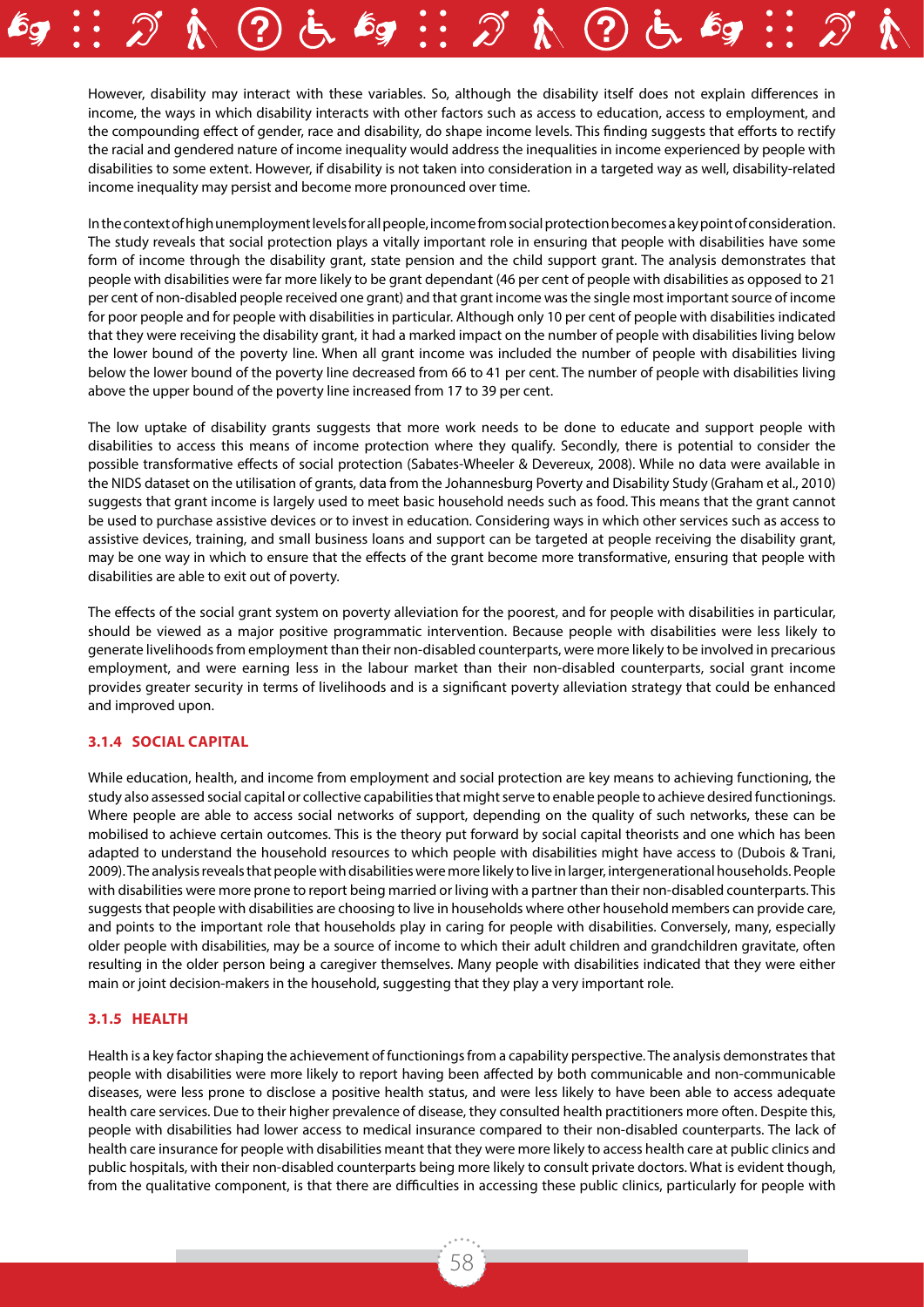disabilities. The increased use of public health care amongst people with disabilities is reflected in the lower amount of consultation fees paid by them.

The analysis also reveals that, while gender and age interacted to some extent with these outcomes, disability itself was a key explanatory factor in these outcomes. This suggests that greater efforts are required to ensure better health education and access to health care for people with disabilities.

#### **3.1.6 Quality of life**

When considering the multidimensional nature of poverty, it is important to go beyond income and employment. Access to a range of basic services and other assets can make a marked difference in the life of an individual, significantly shaping their quality of life.

The state has made significant gains over the past 20 years in ensuring that households have access to basic services. In 2001 for instance, 85 per cent of households had access to piped water (Statistics South Africa, 2003). By 2011, this percentage had increased to 91 per cent (Statistics South Africa, 2012). The NIDS data confirmed this indicating that most people (92 per cent) had access to piped water, either from a tap in the dwelling (49 per cent), piped water on the stand (25 per cent), or piped water from a public tap (17 per cent). Despite this high coverage data suggest that, in terms of access to basic services, people with disabilities fared a little worse on access to flush toilets, water and electricity. This suggests that households with people with disabilities were more vulnerable and faced additional struggles in the absence of such services.

Having considered some of the key means to achieving functionings, the analysis also sought to understand essential outcomes such as emotional, economic and subjective well-being. In terms of perceptions of poverty, people with disabilities were more likely to report dissatisfaction with their consumption levels and economic well-being, and also reported lower life satisfaction and emotional well-being levels. While age, gender and educational attainment partly explain these differences, it is clear that disability interacts with such variables to produce these outcomes. There is thus a clear need for support mechanisms such as counselling to be provided to people with disabilities to ensure greater emotional well-being.

The above findings suggest that efforts to address poverty through comprehensive and wide-reaching investments will also serve to benefit people with disabilities.

### 3.2 Policy implications and recommendations

The study demonstrates the importance of analysing the ways in which disability and poverty, alongside a range of other socio-economic variables, shape outcomes in complex ways. Focusing only on disability when considering how best to address the needs of people with disabilities may delay progress because other factors like gender and race continue to shape access to employment, levels of income and health status. Therefore an integrated approach that ensures comprehensive social investments to address poverty, alongside targeted strategies for people with disabilities where necessary, seems to be the best approach to ensuring that inequality gaps are closed and that people with disabilities are not left behind in development efforts. South Africa's policy approaches in areas including social protection, education and economic participation are well thought through in their redistributive efforts, and also make provision for the needs of people with disabilities. This should in the long term stand to benefit all people, including those with a disability, provided policies are well implemented.

The data on education effectively demonstrates this viewpoint. While the education system in South Africa continues to receive criticism, efforts to ensure access to education for all people seems to be paying off, with younger cohorts of learners completing more years of education than older cohorts of the population. At least in terms of education access, progress has been made. This progress has extended not only to the general population, but also to people with disabilities, demonstrating that the education inequality gap between people with disabilities and non-disabled people is closing. However, access to education says nothing about the quality of education. Qualitative evidence suggests that quality of education for children with disabilities is still a struggle, with few teachers adequately trained, and a lack of assistive devices for those requiring them. The Department of Basic Education's approach to ensuring that special needs education schools become sites of capacity building for surrounding schools and communities (Department of Education, 2001) is yet to be properly realised. The rural case study reveals that such schools are a vital source of support for parents of children with disabilities. These schools need to be adequately resourced to ensure better quality of care and education, enable specialised interventions depending on type and severity of disability, and enhance the multiplier effects of their presence in communities into households and into mainstream schools. There is thus a key role to play for the disability rights movement in ensuring such implementation and assuring quality.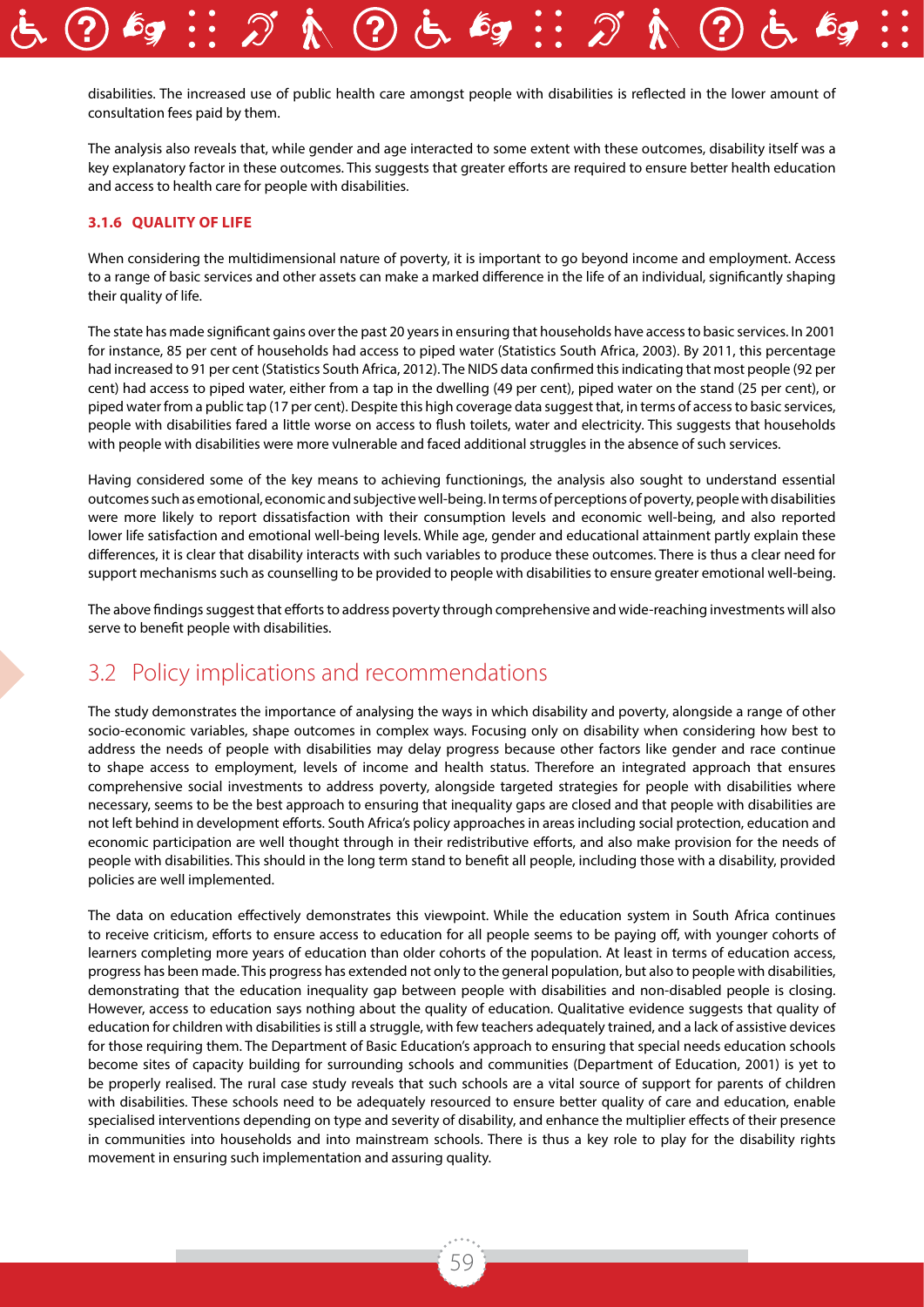Labour market participation continues to be a challenging area for all people and particularly for people with disabilities, largely due to high levels of unemployment in the country. Thus, despite policy and programmatic efforts that seek to encourage greater labour market participation for marginalised groups, inequalities still persist. Again, policies that have been put in place to redress inequalities in economic participation are well considered, especially given that they also integrate the needs of people with disabilities. However, this has not necessarily resulted in positive outcomes for people with disabilities who are still more likely than their non-disabled counterparts to opt out of the labour market, largely due to being discouraged. This suggests that the labour market, whilst being difficult to access for all people in the context of high levels of unemployment, is still particularly problematic for those with disabilities. The level of functional difficulty experienced by people with disabilities also impacted on access to employment. There is need to also recognise that for some people with disabilities, partial employment may also be an opportunity. This has received limited attention in the consideration of policy options. There is a role for the disability rights movement to play in advocating for reasonable accommodation measures and educating employers about employee rights. Furthermore, programmes and counselling for people with disabilities to ensure they are able to re-enter the labour market as work seekers are important interventions.

The study demonstrates the immense contribution that investments in social protection mechanisms in the form of grants have had for people with disabilities. Such investments ensure that people with disabilities have a basic income protection, and that the income inequality gap between those with a disability and non-disabled people is closed to some extent. Access to social grants has a major poverty alleviating effect that should be celebrated. However, it should be noted that the current system does not allow for the transformative potential that social protection mechanisms may offer if constructed differently. Considering ways in which other services for people with disabilities could be linked with access to the grant may go a long way in expanding the possibilities of the disability grant to effect greater changes in households and for individuals with a disability. For instance, targeting those receiving the disability grant for access to relevant assistive devices may enhance their independence and alleviate some of the burden of care that currently rests with households. Similarly, programmes that offer training, and small business loans and support, can be targeted at people receiving the disability grant and may be one way in which to ensure that the effects of the grant become more transformative.

The data also demonstrates the need for continued efforts to ensure that health care services are more accessible for people with disabilities, both physically and socially. People with disabilities displayed higher rates of infection for both communicable and non-communicable diseases, suggesting that there is a need to include targeted health messaging for people with disabilities in education and prevention programmes. This is something that the disability rights movement has long advocated for when considering HIV prevention programmes. However, this could be expanded to include messaging about a range of illnesses. Furthermore, whilst access to health care is something that needs to be expanded for all, there is a need to ensure that services are physically accessible and that health care professionals are adequately trained about how to engage with people with disabilities.

The study confirms the importance of the household and household relationships for people with disabilities. This suggests that a key site of involvement for programmatic interventions needs to be the household rather than the individual alone. Evidently, households provide the basis of support for people with disabilities and should be assisted to continue this role. Training, counselling and access to devices that can assist with the care of people with disabilities are essential interventions. The work of community development workers in identifying households where a person with a disability lives, and ensuring that such households are connected with relevant services and resources, must be recognised and supported. Moreover, organisations such as special needs schools and local NGOs can be enormous resource centres for households that include a person with a disability, particularly where the disability is severe and difficult to manage. Such organisations could provide additional training, peer groups of support and advice to households.

In summary, the strategies that the state has embarked on to address poverty and inequality gaps in South Africa have been positive and are in some ways beginning to yield results that benefit the wider population, as well as people with disabilities. However, it is evident that there is also a need to have targeted strategies to ensure that the needs of people with disabilities are met and that they are not left out of the benefits of such investments. For this reason there is ample work for organisations forming the disability rights movement to secure effective implementation of policies, and to ensure that the rights and needs of people with disabilities are constantly accounted for.

60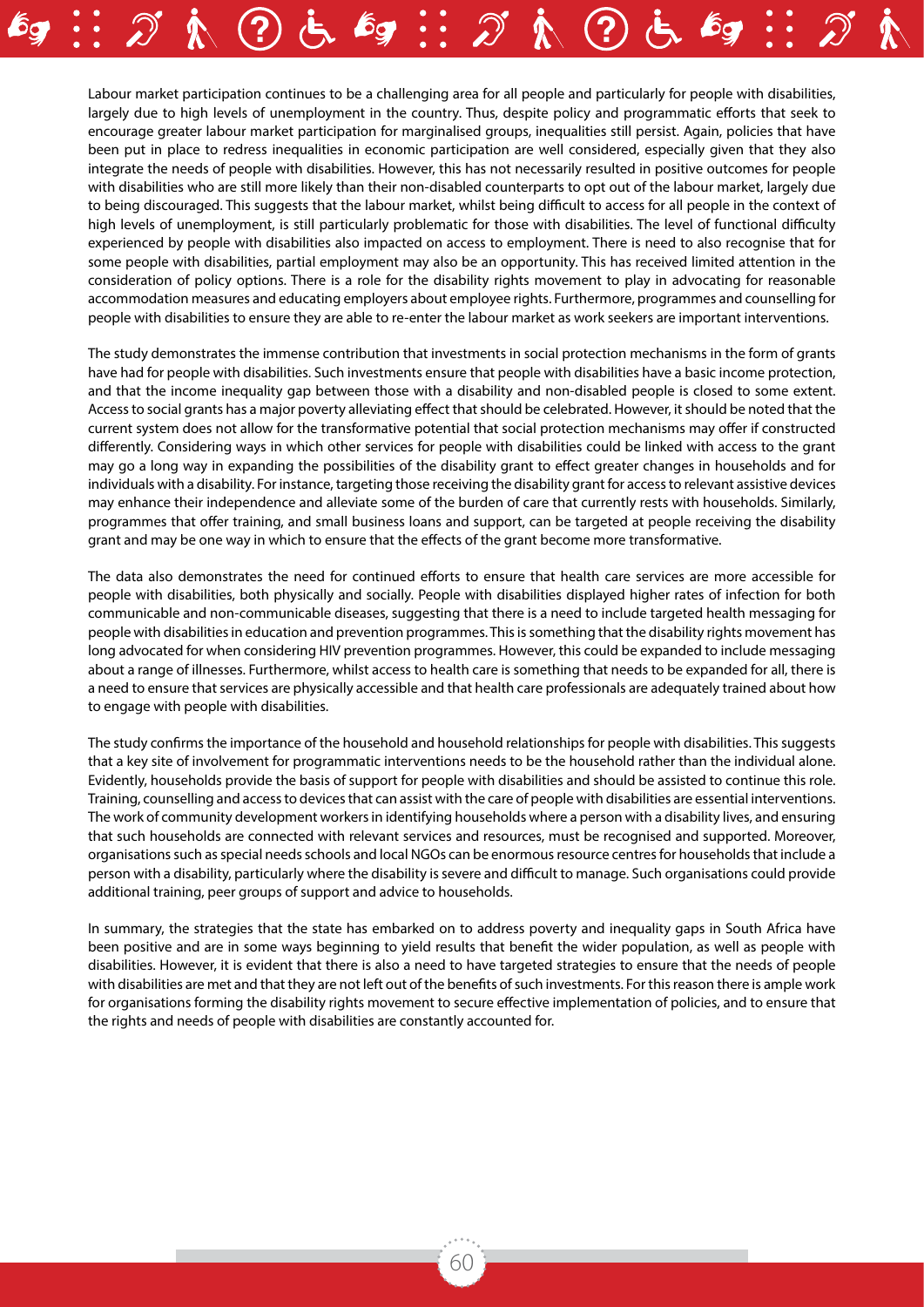# References

- Adato, M., & Hoddinott, J. (2008). Social protection: Opportunities for Africa. *Policy Brief No. 5*. Washington, D.C.: International Food Policy Research Institute (IFPRI).
- Albrecht, G.L., & Devlieger, P.J. (1999). The disability paradox: High quality of life against all odds. *Social Science & Medicine*, 48(8), 977–88. doi:10.1016/S0277-9536(98)00411-0
- Ardington, C., & Case, A. (2009). *National Income Dynamics Study. Health: Analysis of the NIDS Wave 1 dataset*. Cape Town, South Africa: The Presidency and the Southern Africa Labour and Development Research Unit, University of Cape Town.
- Argent, J., Finn, A., Leibbrandt, M., & Woolard, I. (2009). Poverty: Analysis of the NIDS Wave 1 dataset. *NIDS Discussion Document No. 13*. Cape Town, South Africa: Southern Africa Labour and Development Research Unit, University of Cape Town.
- Arnade, S., & Haefner, S. (2006). *Gendering the Draft Comprehensive and Integral International Convention on the Protection and Promotion of the Rights and Dignity of Persons with Disabilities*. Legal background paper. Berlin, Germany: Disabled People International.
- Banerjee, D., Perry, M., Tran, D., & Arafat, R. (2010). Self-reported health, functional status and chronic disease in community dwelling older adults: Untangling the role of demographics. *Journal of Community Health*, 35(2), 135–41. doi:10.1007/ s10900-009-9208-y
- Bergman, M.M. (2008). *Advances in mixed methods research: Theories and applications*. London, England: SAGE.
- Bickenbach, J. (2011). The world report on disability. *Disability & Society*, 26(5), 655–58. doi:10.1080/09687599.2011.589198
- Braathen, S.H., Vergunst, R., Mji, G., Mannan, H., & Swartz, L. (2013). Understanding the local context for the application of global mental health: A rural South African experience. *International Health, Vol. 5*, 38–42. Retrieved from http:// inthealth.oxfordjournals.org/content/5/1/38.full.pdf+html
- Braithwaite, J., & Mont, D. (2009). Disability and poverty: A survey of World Bank poverty assessments and implications. *ALTER - European Journal of Disability Research / Revue Européenne de Recherche Sur Le Handicap*, 3(3), 219–32. doi:10.1016/j.alter.2008.10.002
- Branson, N., & Lam, D. (2009). Education: Analysis of the NIDS Wave 1 dataset. *NIDS Discussion Paper No. 3*. Cape Town, South Africa: Southern Africa Labour and Development Research Unit, University of Cape Town.
- Burchardt, T. (2004). Capabilities and disability: The capabilities framework and the social model of disability. *Disability & Society* 19(7), 735–51. doi:10.1080/0968759042000284213
- Chamberlain, D., & Van der Berg, S. (2002). Earnings functions, labour market discrimination and quality of education in South Africa. Working Paper 02/2002. *Stellenbosch Working Paper Series*. Stellenbosch, South Africa: Stellenbosch University: Department of Economics.
- Chambers, R., & Conway, G. (1992). Sustainable rural livelihoods: Practical concepts for the 21st century. *IDS Discussion Paper 296*. Sussex, England: Institute for Development Studies (IDS).
- Chataika, T. (2010). Inclusion of disabled students in higher education in Zimbabwe. In J. Lavia, & M. Moore (Eds.) *Cross-cultural perspectives on policy and practice: Decolonizing community contexts* (pp. 116–31). New York, USA: Routledge. Retrieved from www.academia.edu/283494/Inclusion\_of\_Disabled\_Students\_in\_Higher\_Education\_in\_Zimbabwe
- Coleridge, P. (1993). *Disability, liberation, and development*. Oxford, England: Oxfam.
- Community Agency for Social Enquiry (CASE). (1999). *We also count! The extent of moderate and severe reported disability and the nature of the disability experience in South Africa*. Pretoria, South Africa: Department of Health.
- ———. (2005). *Disability survey for the Department of Health*. Pretoria, South Africa: Department of Health.
- Cramm, J.M., Lorenzo, T., & Nieboer, A.P. (2013). Comparing education, employment, social support and well-being amog youth with disabilities and their peers in South Africa. *Applied Research in Quality of Life*, DOI 10.1007/s11482-013- 9247-5.
- Creswell, J.W. (1994). *Research design: Qualitative & quantitative approaches*. London, England: SAGE.
- Department of Basic Education. (2013). *Special needs education centres: National*. Pretoria, South Africa: Department of Basic Education. Retrieved from www.education.gov.za/EMIS/EMISDownloads/tabid/466/Default.aspx
- Department of Education. (2001). *Education White Paper 6: Special needs education*. Pretoria, South Africa: Department of Education.
- Department of Higher Education and Training. (2014) *White Paper for Post-School Education and Training*. Pretoria, South Africa: Department of Higher Education and Training.

61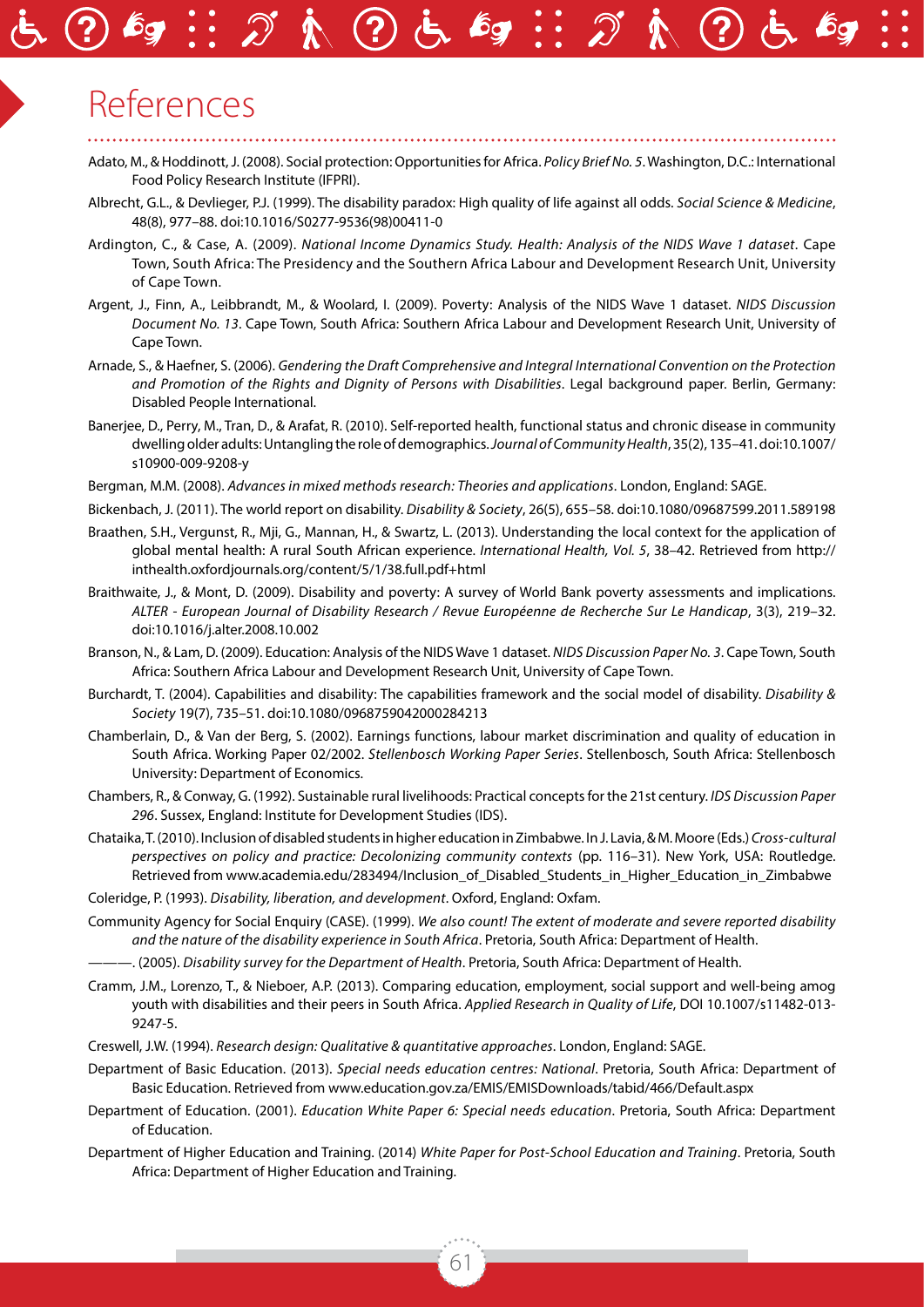- Devereux, S. (2013). Trajectories of social protection in Africa. *Development Southern Africa*, 30(1), 13–23. doi:10.1080/0376 835X.2013.755871
- Devlin, R., & Pothier, D. (2006). "Introduction: Toward a Critical Theory of Dis-citizenship." In D. Pothier, & R Devlin (Eds.) *Critical disability theory: Essays in philosophy, politics, policy and law*. Vancouver, Canada: UBC Press.
- DSD, SASSA, & UNICEF. (2012). *The South African Child Support Grant impact assessment: Evidence from a survey of children, adolescents and their households*. Pretoria, South Africa: UNICEF South Africa.
- Dubois, J.L., & Trani, J.F. (2009). Extending the capability paradigm to address the complexity of disability. *ALTER European Journal of Disability Research / Revue Européenne de Recherche Sur Le Handicap*, 3(3), 192–218. doi:10.1016/j. alter.2009.04.003
- Duncan, M., & Watson, R. (2009). The occupational dimensions of poverty and disability. *PLAAS Working Paper Series*, 14. Cape Town, South Africa: PLAAS: University of Cape Town. Retrieved from www.plaas.org.za/sites/default/files/ publications-pdf/WP14.pdf
- Edwards, T.C., Patrick, D.L. & Topolski, T.D. (2003). Quality of life of adolescents with perceived disabilities. *Journal of Pediatric Psychology, 28(4)*, 233-241.
- Eide, A.H., & Ingstad, B. (2013). Disability and poverty reflections on research experiences in Africa and beyond. *African Journal of Disability*, 2(1). doi:10.4102/ajod.v2i1.31. Retrieved from www.ajod.org/index.php/ajod/article/view/31
- Eide, A.H., Schür, C., Ranchod, C., Rohleder, P., Swartz, L., & Schneider, M. (2011). Disabled persons' knowledge of HIV prevention and access to health care prevention services in South Africa. *AIDS Care*, 23(12), 1595–1601. doi:10.1080 /09540121.2011.575119
- Eide, A. H., Nhiwathiwa, S. J., Muderedzi, J. & Loeb, M. E. (2003). *Living Conditions Among People with Activity Limitations in Zimbabwe*. Oslo: SINTEF.
- Emmett, T. (2006). Disability, poverty, gender and race. In B. Watermeyer, L. Swartz, T. Lorenzo, M. Schneider, & M. Priestley (Eds.) *Disability and social change: A South African perspective*, 207–33. Cape Town, South Africa: HSRC Press.
- Foster, J., Greer, J., & Thorbecke, E. (2010). The Foster–Greer–Thorbecke (FGT) poverty measures: 25 years later. *The Journal of Economic Inequality*, 8(4), 491–524. doi:10.1007/s10888-010-9136-1
- Frees, E.W. (2004). *Longitudinal and panel data: Analysis and applications in the social sciences*. Cambridge, England: Cambridge University Press.
- Frees, E.W., & Kim, S. (2008). Panel data. In T. Rudas (Ed.) *SAGE handbook of probability: Theory and applications*. New York, USA: SAGE.
- Gabel, S., & Peters, S. (2004). Presage of a paradigm shift? Beyond the social model of disability toward resistance theories of disability. *Disability & Society*, 19(6), 585–600. doi:10.1080/0968759042000252515
- Galazka, A.M., Robertson, S.E., & Kraigher, A. (1999). Mumps and mumps vaccine: A global review. *Bulletin of the World Health Organization*, 77(1), 3–14.
- Gerring, J. (2007). *Case study research: Principles and practices*. Cambridge, England: Cambridge University Press.
- Gilson, S.F., & DePoy, E. (2002). Theoretical approaches to disability content in social work education. *Journal of Social Work Education*, 38(1), 153.
- Graham, L., Moodley, J., & Selipsky, L. (2013). The disability–poverty nexus and the case for a capabilities approach: Evidence from Johannesburg, South Africa. *Disability & Society*, 28(3), 324–37. doi:10.1080/09687599.2012.710011
- Graham, L., Selipsky, L., Moodley, J., Maina, J., Rowland, W., & Centre for Social Development in Africa. (2010). *Understanding poverty and disability in Johannesburg*. Johannesburg, South Africa: University of Johannesburg. Retrieved from www.uj.ac.za/EN/Faculties/humanities/researchcentres/csda/research/Documents/Poverty%20Disability%20 Content%202010%20A5.pdf
- Groce, N. (2003). HIV/AIDS and people with disability. *The Lancet*, 361, 1401–2.
- Groce, N., Kett, M., Lang, R., & Trani, J.F. (2011). Disability and poverty: The need for a more nuanced understanding of implications for development policy and practice. *Third World Quarterly*. Retrieved from http://discovery.ucl. ac.uk/1306106/
- Groce, N.E., Rohleder, P., Eide, A.H., MacLachlan, M., Mall, S., & Swartz, L. (2013). HIV issues and people with disabilities: A review and agenda for research. *Social Science & Medicine*, 77, 31–40, DOI:10.1016/j.socscimed.2012.10.024
- Guernsey, K., Nicoli, M. & Ninio, A. (2007). *Convention on the Rights of Persons with Disabilities: Its Implementation and Relevance for the World Bank*. World Bank: Washington.
- Gulley, S.P., Rasch, E.K., & Chan, L. (2011). The complex web of health: Relationships among chronic conditions, disability, and health services. *Public Health Reports*, 126(4), 495–507.
- Handley, P. (2003). Theorising disability: Beyond 'common sense'. *Politics*, 23(2), 109–18.
- Hicks, D.A. (2002). Gender, discrimination, and capability: Insights from Amartya Sen. *Journal of Religious Ethics*, 30(1), 137– 54. doi:10.1111/1467-9795.0010.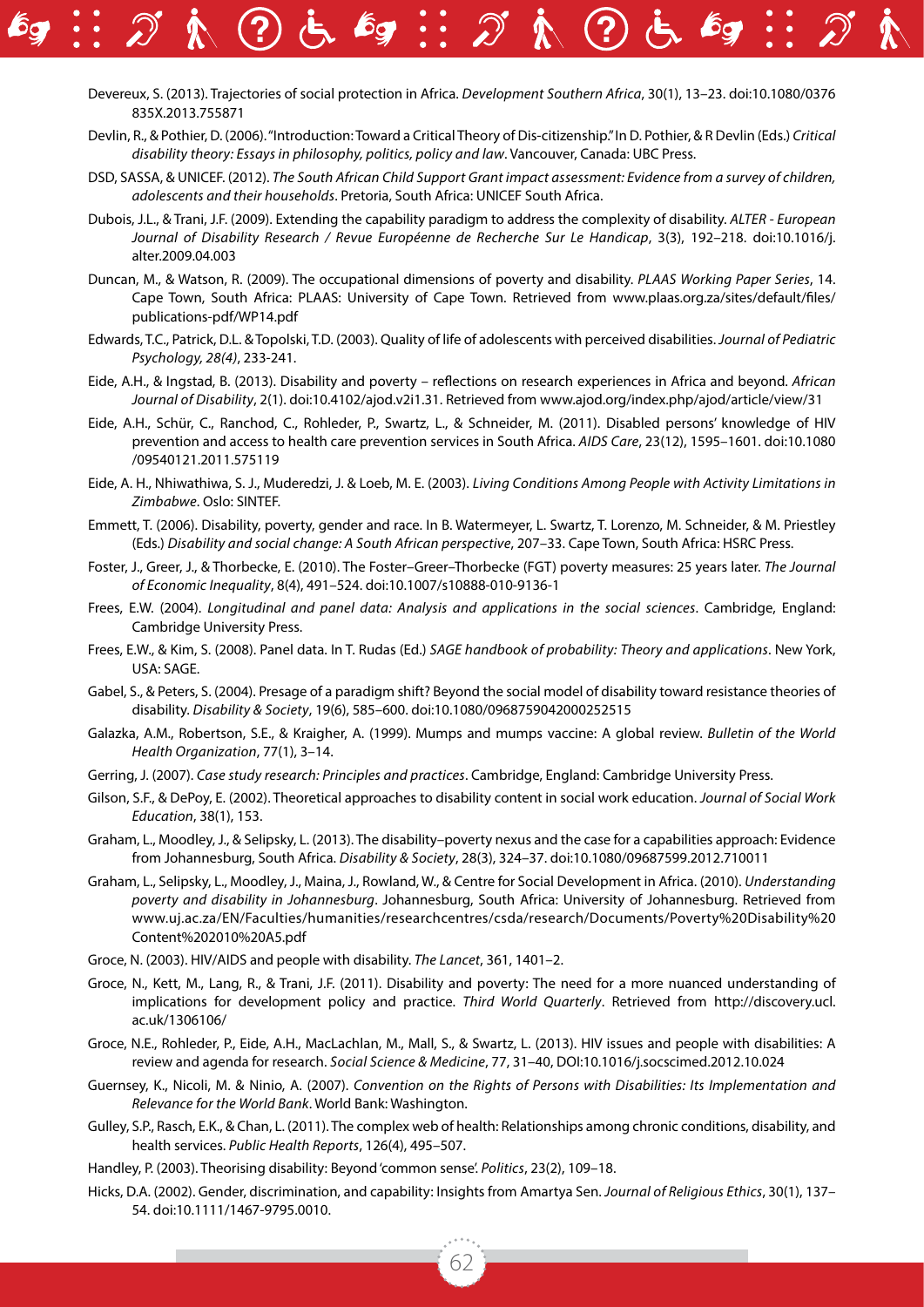- Hoogeveen, J., & Ösler, B. (2005). Poverty and inequality in post-apartheid South Africa: 1995–2000. In H. Bhorat, & R. Kandur (Eds.) *Poverty and policy in post-apartheid South Africa*. Cape Town, South Africa: HSRC Press.
	- Hosain, G.M., Atkinson, D., & Underwood, P. (2011). Impact of disability on quality of life of rural disabled people in Bangladesh. *Journal of Health, Population and Nutrition (JHPN)*, 20(4), 297–305. doi:10.3329/jhpn.v20i4.167
	- Human Rights Watch. (2010). *'As if we weren't human': Discrimination and violence against women with disabilities in Northern Uganda*. New York, USA: Human Rights Watch. Retrieved from www2.ohchr.org/english/bodies/cedaw/ docs/ngos/HRW\_CEDAW47\_uganda2.pdf
	- Imrie, R. (2004). Demystifying disability: A review of the international classification of functioning, disability and health. *Sociology of Health & Illness*, 26(3), 287–305. doi:10.1111/j.1467-9566.2004.00391.x
	- Kamga, S. (2011). "The rights of women with disabilities in Africa: Does the Protocol on the Rights of Women in Africa offer any hope. Pretoria, South Africa: Centre for Women Policy Studies. Retrieved from www.peacewomen.org/assets/file/ Resources/Academic/therightsofwomenwithdisabilitiesinafrica\_doestheprotocolontherightsofwomeninafric.pdf
	- Kasiram, M., & Subrayen, R. (2013). Social exclusion of students with visual impairments at a tertiary institution in KwaZulu-Natal. *South African Family Practice*, 55(1), 66–72.
	- Kritzinger, J., Schneider, M., Swartz, L., & Braathen, S. H. (2014). I just answer 'yes' to everything they say: Access to health care for deaf people in Worcester, South Africa and the politics of exclusion. *Patient Education and Counseling, 94*(3), 379–383. doi:10.1016/j.pec.2013.12.006
	- Lang, R., & Upah, L. (2008). *Scoping study: Disability issues in Nigeria*. Commissioned by DFID. United Kingdom: DFID. Retrieved from www.ucl.ac.uk/lc-ccr/downloads/scopingstudies/dfid\_nigeriareport
	- Lansdown, R. (2002). *Disabled children in South Africa: Progress in implementing the Convention on the Rights of the Child*. England: The International Disability and Human Rights Network (DAA). Retrieved from www.daa.org.uk/uploads/ pdf/SA%20Childrens%20report%20.pdf
	- Leibbrandt, M., Woolard, I., & De Villiers, L. (2009). Methodology: Report on NIDS Wave 1. *National Income Dynamics Study*. Cape Town, South Africa: Southern Africa Labour and Development Research Unit, University of Cape Town.
	- Lin, N. (2002). *Social capital: A theory of social structure and action*. Cambridge, England: Cambridge University Press.
	- Loeb, M., Eide, A.H., Jelsma, J., Ka Toni, M., & Maart, S. (2008). Poverty and disability in Eastern and Western Cape provinces, South Africa. *Disability & Society*, 23(4), 311–21. DOI: 10.1080/09687590802038803
	- Lonsdale, S. (1990). *Women and Disability: The experience of Physically Disability among Women*. New York: St Martin's Press
	- Marongwe, N., & Mate, R. (2007). *Children with disability: Their households' livelihoods and experiences in accessing key services*. Rome, Italy: UNFAO.
	- Mayosi, B.M., Flisher, A.J., Lalloo, U.G., Sitas, F., Tollman, S.M., & Bradshaw, D. (2009). The burden of non-communicable diseases in South Africa. *The Lancet*, 374(9693), 934–47. doi:10.1016/S0140-6736(09)61087-4
	- McColl, M.A., Jarzynowska, A., & Shortt. S.E.D. (2010). Unmet health care needs of people with disabilities: Population level evidence. *Disability & Society*, 25(2), 205–18. DOI: 10.1080/09687590903537406
	- Michailakis, D. (2003). The systems theory concept of disability: One is not born a disabled person, one is observed to be one. *Disability & Society*, 18(2), 209–29. doi:10.1080/0968759032000044184
	- Miller, K., Mont, D., Maitland, A., Altman, B., & Madans, J. (2010) Results of a cross-national structured cognitive interviewing protocol to test measures of disability. *Quality & Quantity*, 45(4), 801-815.
	- Mitra, S. (2006). The capability approach and disability. *Journal of Disability Policy Studies*, 16(4), 236–47. doi:10.1177/1044 2073060160040501
	- Mitra, S., Posarac, A., & Vick, B.C. (2011). Disability and poverty in developing countries: A snapshot from the World Health Survey. *SSRN Scholarly Paper ID 1908128*. Rochester, NY: Social Science Research Network. Retrieved from http:// papers.ssrn.com/abstract=1908128
	- Mizunoya, S., & Mitra, S. (2013). Is there a disability gap in employment rates in developing countries? *World Development*, 42, 28–43. doi:10.1016/j.worlddev.2012.05.037
	- Mont, D. (2007). Measuring Disability Prevalence. SP Discussion Paper 0706. World Bank, Washington, DC.
	- Mont, D., & Cuong, N.V. (2011). Disability and poverty in Vietnam. *The World Bank Economic Review*, 25(2), 323–59. doi:10.1093/wber/lhr019
	- Mont, D., & Nguyen, V.C. (2013). Does parental disability matter to child education? Evidence from Vietnam. *World Development*, 48, 88–107. doi:10.1016/j.worlddev.2013.04.001
	- National Dissemination Center for Children with Disabilities. (2010). *NICHCY disability fact sheet 3*. USA: NICHCY. Retrieved from http://nichcy.org/disability/specific/hearingloss#wrap
	- National Planning Commission (2011). *National Development Plan: Vision for 2030*. Pretoria: National Planning Commission, The Presidency.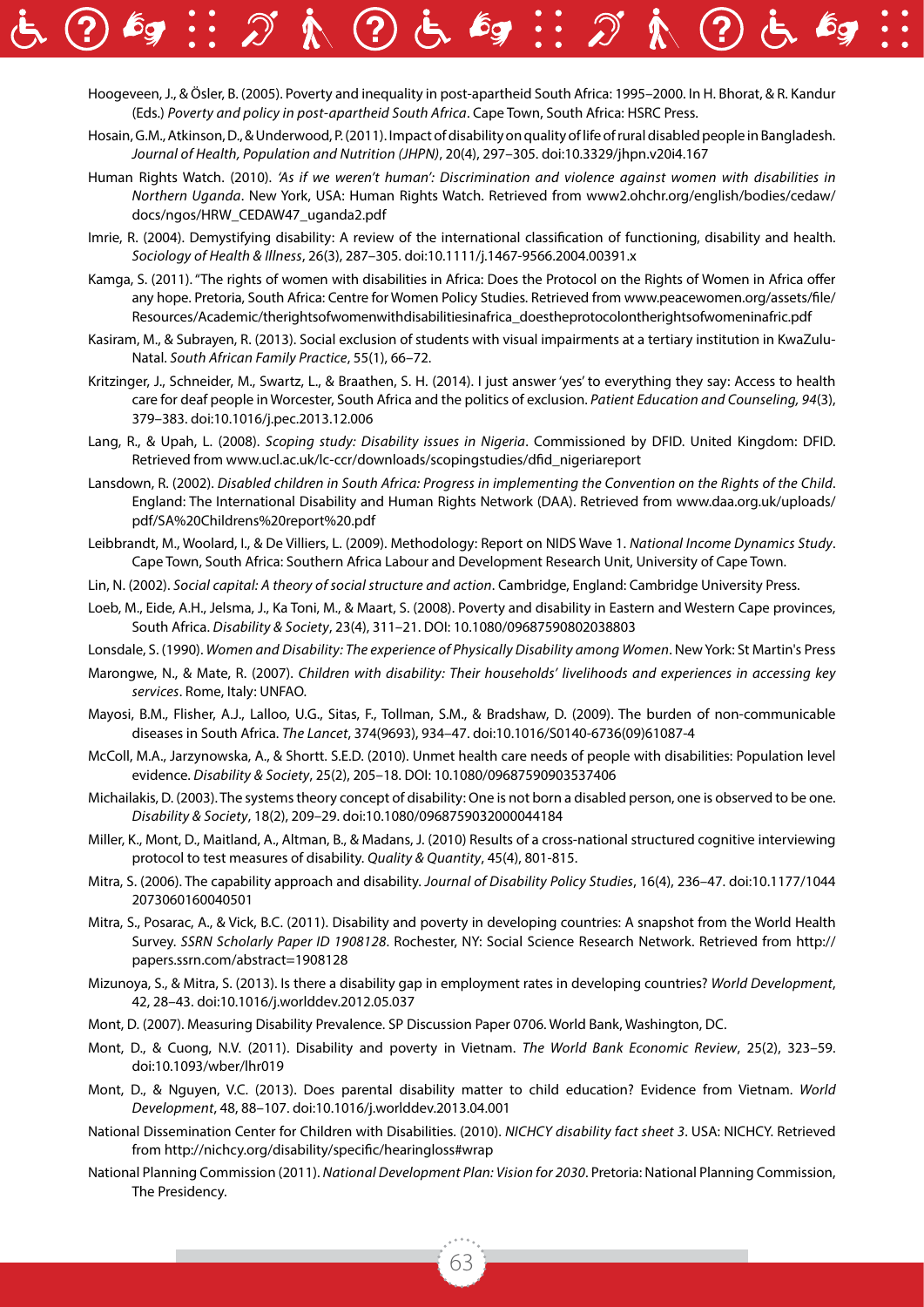- - Noble, M. (2006). *The provincial indices of multiple deprivation for South Africa 2001*. Oxford, England: Centre for the Analysis of South Africa Social Policy, Department of Social Policy and Social Work, University of Oxford.
	- Nussbaum, M.C. (2005). Women's bodies: Violence, security, capabilities. *Journal of Human Development,* 6(2), 167–83. doi:10.1080/14649880500120509
	- Nussbaum, M.C. (2001). *Women and human development: The capabilities approach*. Cambridge, England: Cambridge University Press.
	- Oliver, M. (1990). *The politics of disablement.* Basingstone: Macmillan.
	- Oliver, M., & Barnes, C. (1998). *Disabled people and social policy: From exclusion to inclusion*. Boston, USA: Addison-Wesley Longman Incorporated.
	- Olson, R., Penna, D., & Veith, M. (2004). *The evolution of the European disability movement*. Report prepared for the International Studies Association Annual Convention. Montreal, Canada: International Studies Association.
	- Palmer, M. (2011). Disability and poverty: A conceptual review. *Journal of Disability Policy Studies,* 21(4), 210 –218. doi:10.1177/1044207310389333
	- ———. (2013). Social protection and disability: A call for action. *Oxford Development Studies,* 41(2), 139–54.
	- Palmer, M., & Harley, D. (2012). Models and measurement in disability: An international review. *Health Policy and Planning,* 27(5), 357–64. doi:10.1093/heapol/czr047
	- Patel, L. (2009). *The gendered character of social care in the non-profit sector in South Africa*. Geneva, Switzerland: UNRISD. Retrieved from www.unrisd.org/80256B3C005BCCF9/(httpAuxPages)/C3B10E7FCDFEBBE6C12576040043325E/\$file/ LeilaPatel.pdf
	- Phaswana-Mafuya, N., Peltzer, K., Chirinda, W., Kose, Z., Hoosain, E., Ramlagan, S., Tabane, C., & Davids, A. (2013). Self-rated health and associated factors among older South Africans: Evidence from the Study on Global Ageing and Adult Health. *Global Health Action,* 6(0). doi:10.3402/gha.v6i0.19880. Retrieved from www.globalhealthaction.net/index. php/gha/article/view/19880
	- Pradhan, M., & Ravallion, M. (2000). Measuring poverty using qualitative perceptions of consumption adequacy. *Review of Economics and Statistics,* 82(3), 462–71. doi:10.1162/003465300558821
	- Rakodi, C. (2002). *Urban livelihoods: A people-centred approach to reducing poverty*. London, England: Earthscan.
	- Ravallion, M., & Lokshin, M. (2001). Identifying welfare effects from subjective questions. *Economica,* 68(271), 335–57. doi:10.1111/1468-0335.00250
	- Republic of South Africa. (1997). *Integrated National Disability Strategy White Paper*. Pretoria, South Africa: Republic of South Africa.
	- ———. (1998). *The Employment Equity Act (Act No. 55 of 1998)*. Pretoria, South Africa: Republic of South Africa.
	- ———. (2003). *Broad-Based Black Economic Empowerment Act (Act No. 53 of 2003)*. Pretoria, South Africa: Republic of South Africa.
	- Ross, E., & Deverell, A. (2010). *Psychosocial issues in health, illness and disability.* Pretoria, South Africa: Van Schaik.
	- Rousso, H. (2003). *Education for all: A gender and disability perspective.* Paper commissioned for the EFA Global Monitoring Report 2003/4, The Leap to Equality. UNESCO and the World Bank.
	- Rule, S., Lorenzo, T., & Wolmarans, M. (2006). CBR: New challenges. In B. Watermeyer, L. Swartz, T. Lorenzo, M. Schneider, & M. Priestley (Eds.) *Disability and social change: A South African agenda*. Cape Town, South Africa: HSRC Press.
	- Sabates-Wheeler, R., & Devereux, S. (2008). Transformative social protection: The currency of social justice. In A. Barrientos, & D. Hulme (Eds.) *Social protection for the poor and poorest: Risk, needs and rights*. London, England: Palgrave.
	- Schneider, M. (2006). Disability and the environment. In B. Watermeyer, L. Swartz, T. Lorenzo, M. Schneider, & M. Priestley (Eds.) *Disability and social change: A South African perspective*, 8–18. Cape Town, South Africa: HSRC Press.
	- Schneider, M. (2009). The difference a word makes: Responding to questions on 'disability' and 'difficulty' in South Africa. *Disability and Rehabilitation*, *31*(1), 42–50. DOI: 10.1080/09638280802280338
	- Schneider, M., Dasappa, P., Khan, N., & Khan, A. (2009). Measuring disability in censuses: the case of South Africa. Alter: European Journal of Disability. 3(3): 245-265
	- Schuller, T., Baron, S., & Field, J. (2000). Social capital: A review & critique. In S. Baron, J. Field, & T. Schuller (Eds.) *Social capital: Critical perspectives*. Oxford, England: Oxford University Press.
	- Seddon, D., & Lang, R. (2001). Mainstreaming disability issues into development studies in theory and practice. Norwich, England: School of Development Studies, University of East Anglia. Retrieved from www.ee.umanitoba.ca/~kinsner/ sds2001/proceed/pdocs/pdfs/27.PDF
	- Sen, A. (1992). *Inequality reexamined*. Oxford, England: Oxford University Press.

Sen, A.K. (1999). *Development as freedom*. Oxford, England: Oxford University Press.

Shakespeare, T., & Watson, N. (2001). The social model of disability: An outdated ideology? *Research in Social Science and*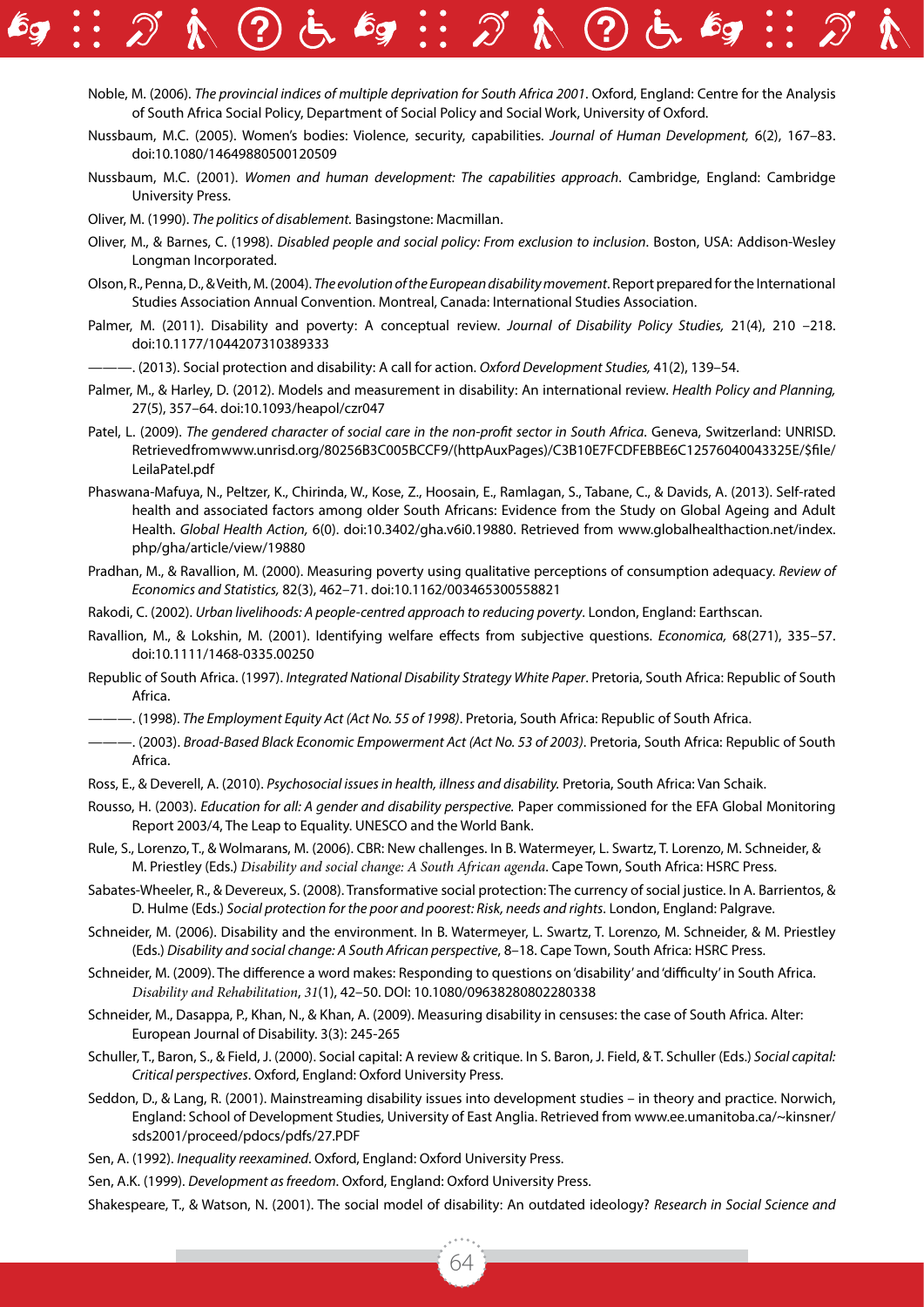#### *Disability,* 2, 9–28. doi:10.1016/S1479-3547(01)80018-X

- Sharma, M. (2005). Reifying capability theory in disability and rehabilitation research. *Asia Pacific Disability and Rehabilitation Journal,* 16(2), 125–34.
- Simeonsson, R.J., Leonardi, M., Lollar, D., Bjorck-Akesson, E., Hollenweger, J., & Martinuzzi, A. (2003). Applying the International Classification of Functioning, Disability and Health (ICF) to measure childhood disability. *Disability & Rehabilitation,* 25(11-12), 602–10. DOI: 10.1080/0963828031000137117
- South African Labour and Development Research Unit (SALDRU). (2008). *National Income Dynamics Study Wave 1*. Cape Town, South Africa: Southern Africa Labour and Development Research Unit, University of Cape Town.
- ———. (2011). *National Income Dynamics Study Wave 2*. Cape Town, South Africa: Southern Africa Labour and Development Research Unit, University of Cape Town.
- Statistics South Africa. (2003). *Census 2001: Census in brief.* 03-02-03. Pretoria: Statistics South Africa.
- ———. (2007). *Community survey 2007*. Pretoria: Statistics South Africa.
- ———. (2012). *Census in brief.* Pretoria: Statistics South Africa.
- ———. (2013). *Millennium Development Goals Report.* Pretoria: Statistics South Africa. Retrieved from http://beta2.statssa. gov.za/?p=1728
- Swartz, L., Schneider, M., Mji, G., Vergunst, R., Visagie, S., Braathen, S.H., Lourens, H., Kritzinger, J., & Jele, B. (2011). *Enabling universal and equitable access to health care for vulnerable people in resource poor setting in Africa.* Unpublished WP3 integrated report. Retrieved from www.sintef.no/Projectweb/Equitable/WP3-Intensive-Quality-Study/WP3- Intergrated-report/
- Terzi, L. (2005). Beyond the dilemma of difference: The capability approach to disability and special educational needs. *Journal of Philosophy of Education,* 39(3), 443–59. doi:10.1111/j.1467-9752.2005.00447.x
- Tregaskis, C. (2004). Social model theories and non-disabled people: Some possibilities for connection. In C. Barnes, & G. Mercer (Eds.) *Implementing the social model of disability: Theory and research*, 12–23. Leeds, England: Disability Press.
- UNESCAP. (2010). *Results of the testing of the ESCAP / WG extended question set on disability*. Bangkok, Thailand: UNESCAP. Retrieved from www.unescap.org/stat/disability/Results-Testing-ESCAP-WG-Question-Disability.pdf
- United Nations. (2006). *Convention on the rights of persons with disabilities.* United Nations. Retrieved from www.un.org/ disabilities/convention/conventionfull.shtml
- Van Rooy, G., Amadhila, E.M., Mufune, P., Swartz, L., Mannan, H., & MacLachland, M. (2012). Perceived barriers to accessing health services among people with disabilities in rural northern Namibia. *Disability & Society*, 27(6), 761-775.
- Viemero, V., & Krause, C. (1998). Quality of life in individuals with physical disabilities. *Psychotherapy and Psychosomatics,* 67(6), 317–22. doi:10.1159/000012297
- Watermeyer, B., & Swartz, L. (2008). Conceptualising the psycho-emotional aspects of disability and impairment: The distortion of personal and psychic boundaries. *Disability & Society,* 23(6), 599–610. doi:10.1080/09687590802328477
- Watermeyer, B., Swartz, L., Lorenzo, T., Schneider, M., & Priestley, M. (Eds). (2006). *Disability and Social Change: A South African Agenda*. Cape Town, South Africa: HSRC Press.
- Webster, A. (1997). *Introduction to the sociology of development*. Hampshire, England: Palgrave Macmillan.
- Whitehead, M. (2004). *Persons with Disabilities.* Study Commissioned by the Corporate Planning Unit of the City of Joburg as a Component of the Human Development Agenda.
- Wilson, T. & Selipsky, L. (2010). Participatory Baseline and Feasibility Study: Cape Winelands District and Amathole District. Report prepared for Disabled People South Africa (DPSA) and Operation Day's Work (ODW). Cape Town: CSDA Report.
- World Health Organization. (2001) *International Classification of Functioning, Disability and Health (ICF)*. Geneva, Switzerland: World Health Organization.
- ———. (2008). *The global burden of disease: 2004 update.* Geneva, Switzerland: World Health Organization. Retrieved from www.who.int/healthinfo/global\_burden\_disease/2004\_report\_update/en/
- ———. (2011). *World Report on Disability*. Geneva, Switzerland: WHO Press.
- ———. (2013). HIV/AIDS. *Global Health Observatory*. Geneva, Switzerland: World Health Organization. Retrieved from www. who.int/gho/hiv/en/
- Yeo, R. (2005). *Disability, poverty and the new development agenda*. KaR Programme Research Report. Disability Knowledge and Research. Retrieved from www.disabilitykar.net
- Yeo, R., & Moore, K. (2003). Including disabled people in poverty reduction work: 'Nothing about us, without us'. *World Development,* 31(3), 571–90. doi:10.1016/S0305-750X(02)00218-8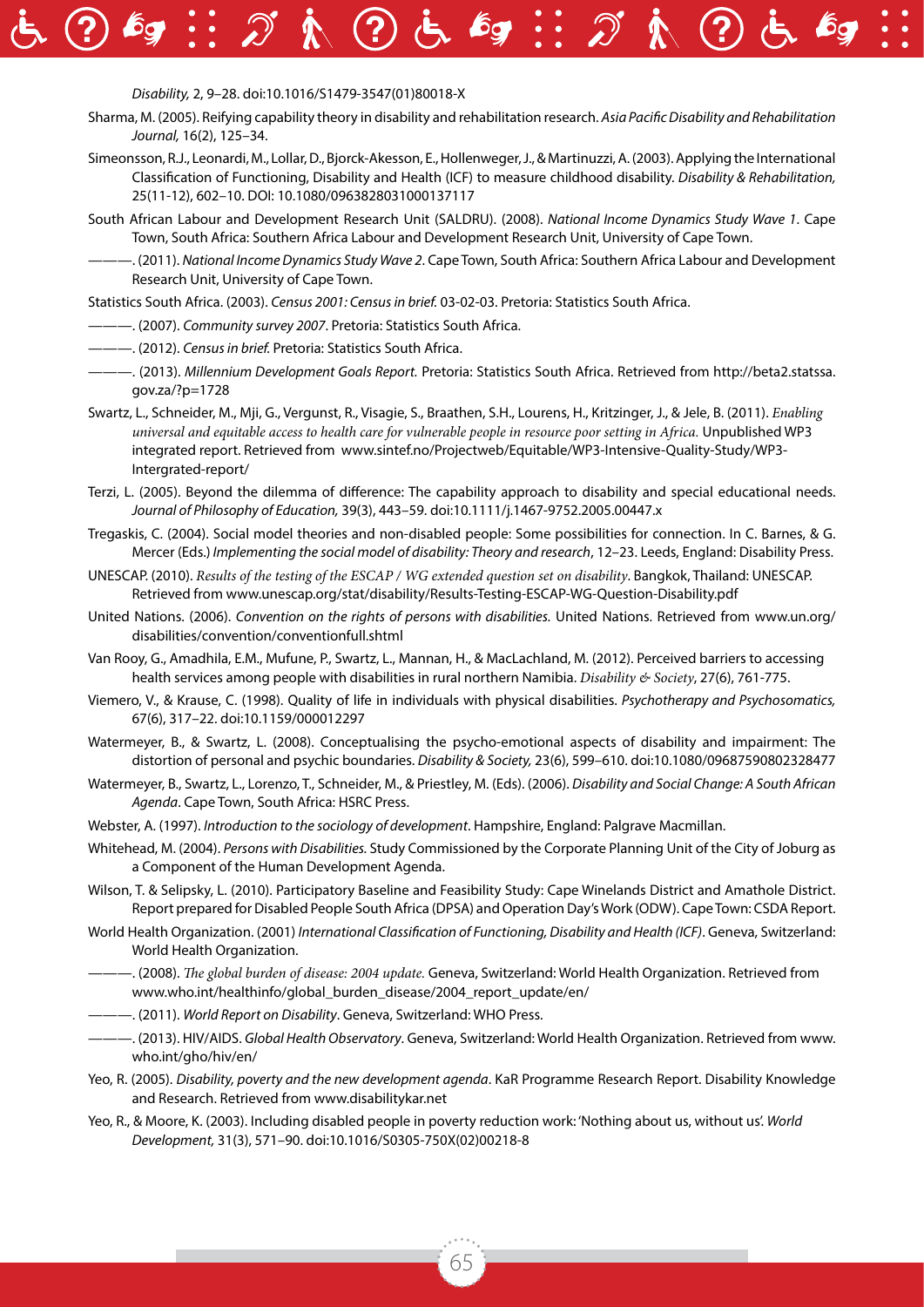# Appendix 1: Personal communication

 $\epsilon$ g

 $\ddot{\bullet}$  $\ddot{\bullet}$ 

 $\overline{G}$ 

?

#### Angela Ngyende, Statistics South Africa, 2014

 $\ddotsc$ 

William Rowland, Honorary Life President of the South African National Council for the Blind and Honorary President of Disabled People South Africa, 2011

?

 $\mathcal{C}^{\mathsf{E}}$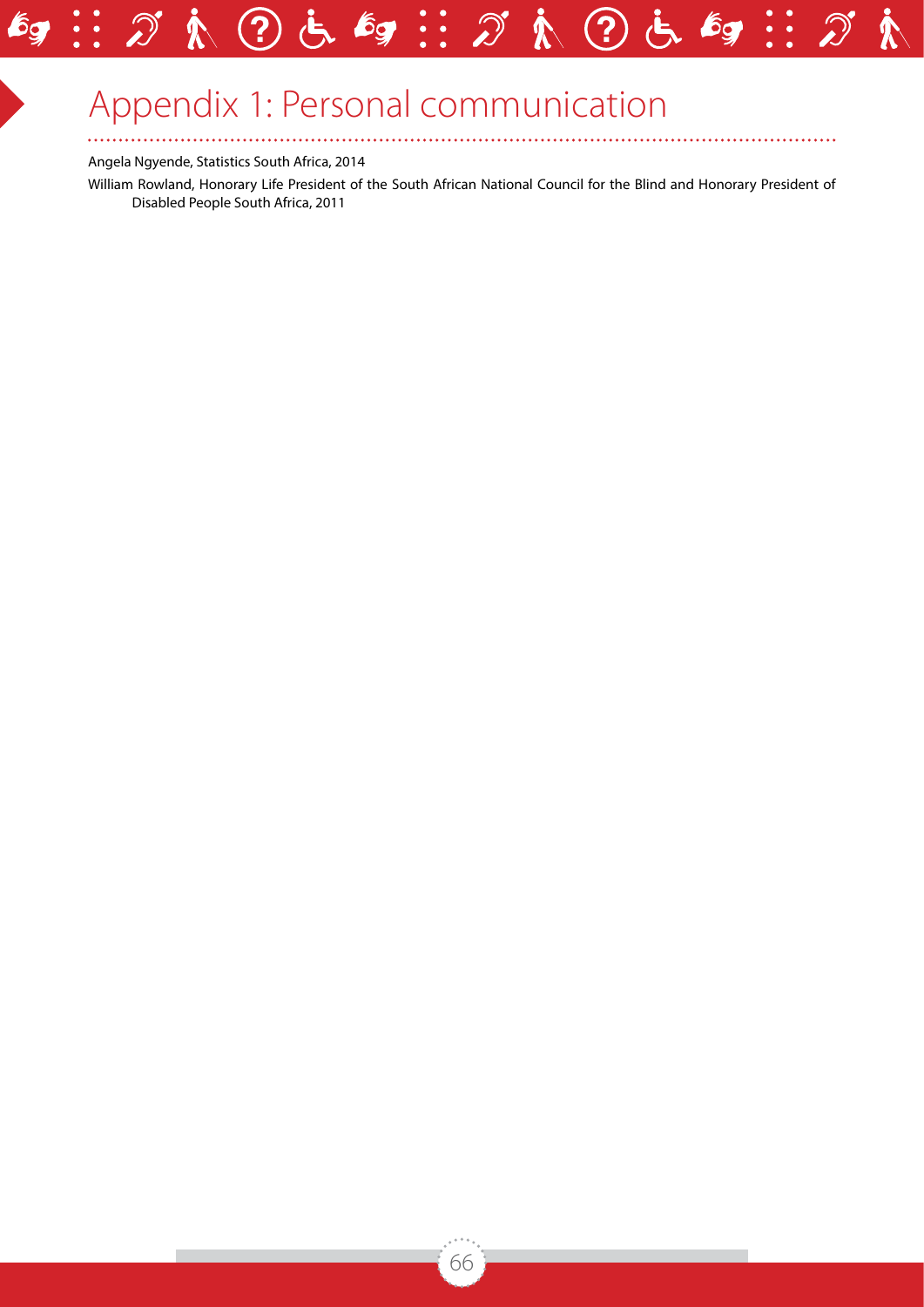# Acknowledgements

The research presented in this report has been due to a truly collaborative effort. In addition to the authors of the report a number of people played an important role in the study's conception, execution and finalisation.

We would like to thank Dr William Rowland for passionately advocating for research of this nature. Dr Rowland has immense insight into what is required in the field of disability studies to ensure more effective advocacy and policy making. His ideas germinated the idea for this study and his tireless networking made the study financially possible.

We also thank the Australian Department of Foreign Affairs and Trade for their generous research grant, without which this study would not have been possible.

The work of Prof Leila Patel in reviewing drafts of the report and providing overall guidance on this project must be acknowledged. Reem Mutwali acted as a research assistant on the project and conducted some of the initial statistical analysis. Thabile Ubisi, Ellem Nkuna and Emmanuel Mbunyane provided dedicated fieldwork assistance and translation during the rural case study fieldwork and Thabile worked hard to ensure that interviews were transcribed and translated timeously. Without their support the case study component could not have happened.

The input received from the reviewers of this report – Prof Theresa Lorenzo, Head of Disability Studies at the Department of Health and Rehabilitation Sciences, University of Cape Town and Mr Michael O'Donovan, Senior Analyst at the Multi-Level Government Initiative, University of the Western Cape – was invaluable in strengthening the final product. We thank them for their careful attention to detail and critical feedback.

Most importantly it is the input received from those who agreed to participate in the study that makes the final product a possibility. Participants' willingness to answer questions and their insights into the challenges they face as well as how they cope each day are invaluable.

67